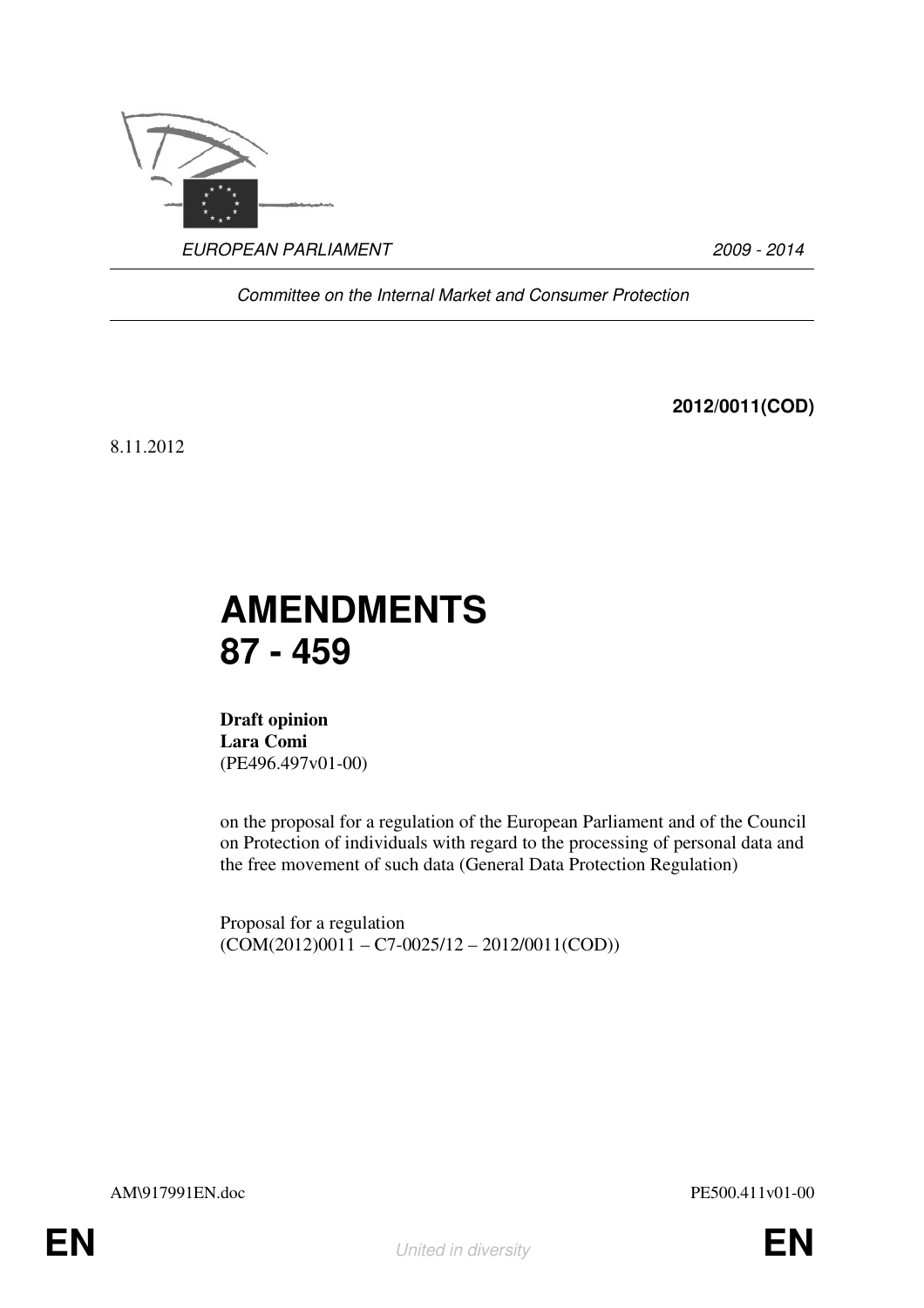AM\_Com\_LegOpinion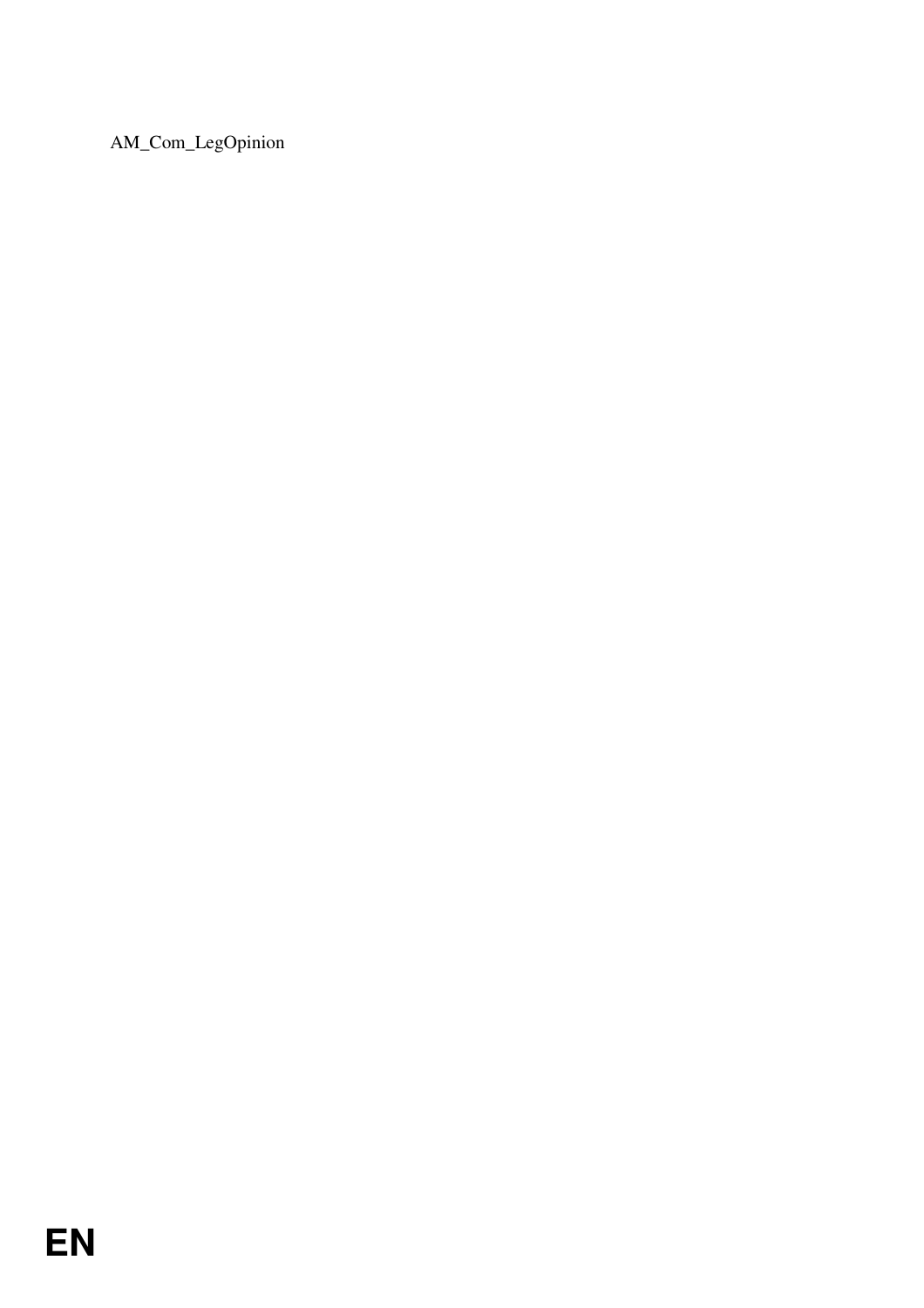# **Amendment 2 Proposal for a regulation Recital 13 a (new)**

*Text proposed by the Commission* Amendment

*(13 a) Technological neutrality should also mean that similar acts, in similar conditions and with similar consequences should be legally equivalent, with no regard of their happening online or offline, unless the diverse dynamics of data processing in such environments does not make a substantial difference among them.*

Or. en

# *Justification*

*A recital to better assess the difference between online and offline was necessary. Without it, some economic actors could perceive this regulation as specifically meant to address online and, in particular, social networking issues.*

**Amendment 95 Andreas Schwab, Lara Comi, Rafał Trzaskowski, Marielle Gallo, Pablo Arias Echeverría Proposal for a regulation Recital 15**

# *Text proposed by the Commission* Amendment

(15) This Regulation should not apply to processing of personal data by a natural person, which are exclusively personal or domestic, such as correspondence and the holding of addresses, and without any gainful interest and thus without any connection with a professional or commercial activity. The exemption should also not apply to controllers or processors which provide the means for processing personal data for such personal or domestic activities.

(15) This Regulation should not apply to processing of personal data by a person, which are exclusively personal or domestic, such as correspondence and the holding of addresses, and without any gainful interest and thus without any connection with a professional or commercial activity*, and which does not involve making such data accessible to an indefinite number of people*. The exemption should also not apply to controllers or processors which provide the means for processing personal data for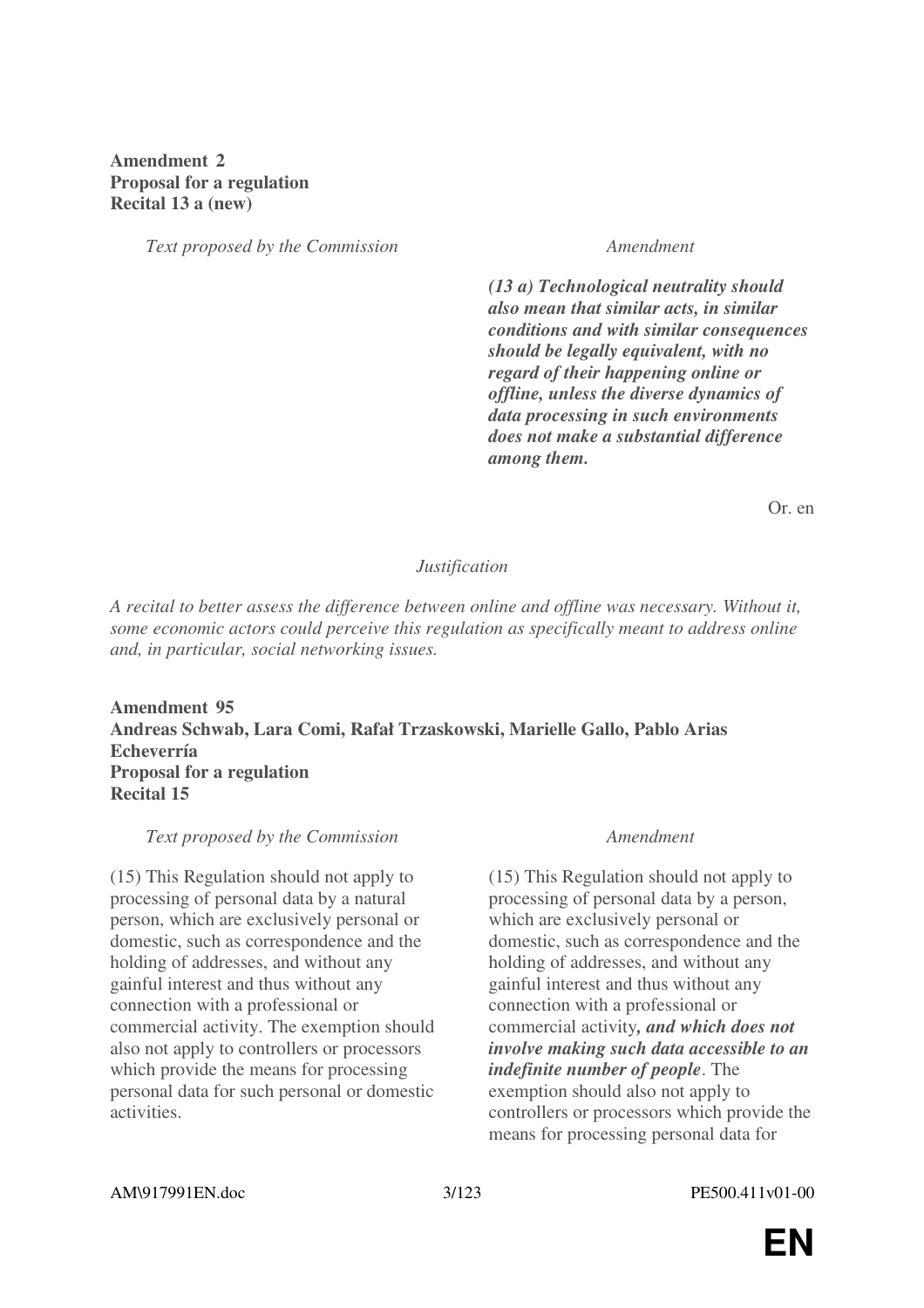Or. fr

# *Justification*

*The scope of this exemption should be clarified, particularly in view of the development of social networks which make it possible to share information with hundreds of people. In its judgments in Cases C-101/01 and C-73/07, the CJEU advocates accessibility 'by an indefinite number of people' as a criterion for application of this exemption. The EDPS shares this view.*

# **Amendment 3 Proposal for a regulation Recital 23**

# *Text proposed by the Commission Amendment*

(23) The principles of protection should apply to any information concerning an identified or identifiable person. To determine whether a person is identifiable, account should be taken of all the means likely reasonably to be used either by the controller or by any other person to identify the individual. The principles of data protection should not apply to data rendered anonymous in such a way that the data subject is no longer identifiable.

(23) The principles of protection should apply to any information concerning an identified or identifiable person. To determine whether a person is identifiable, account should be taken of all the means likely reasonably to be used either by the controller or by any other person to identify the individual. The principles of data protection should not apply to data rendered anonymous in such a way that the data subject is no longer *directly*  identifiable*, including, where possible, a separation of processed data from identity-revealing data. In the latter case, also pseudonymized data are useful if the key to link the pseudonymous with the identity is safe according to the state of the art*.

Or. en

# *Justification*

*The definition of "personal data" needs clarifications to make it useful in both consumer experience and business running. The introduction of pseudonymous and anonymous data is helpful in this domain.*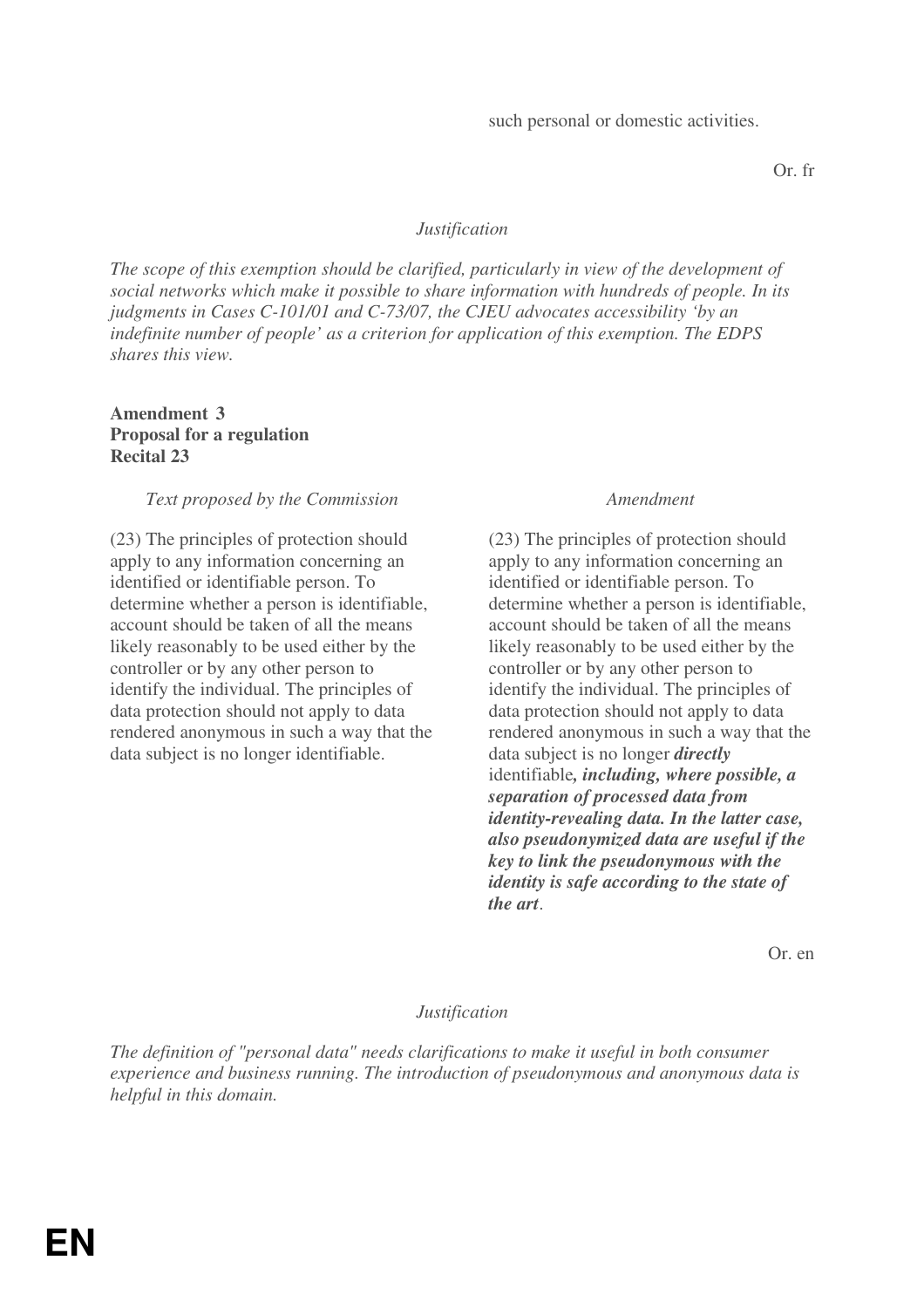# **Amendment 4 Proposal for a regulation Recital 23 a (new)**

*Text proposed by the Commission Amendment*

*(23 a) A large amount of personal data might be processed for purposes of fraud detection and prevention. The pursuit of such claims, regulated by Member States' or Union law, should be taken into account when the data minimization principle and the lawfulness of processing are assessed.*

Or. en

# **Amendment 98 Christel Schaldemose, Anna Hedh, Catherine Stihler Proposal for a regulation Recital 23 a (new)**

*Text proposed by the Commission* Amendment

*(23 a) Following the principle of data protection by default, online services and products must initially be set on maximum protection of personal information and data without demanding any action from the data subject.*

Or. en

# **Amendment 99 Rafał Trzaskowski Proposal for a regulation Recital 24**

# *Text proposed by the Commission Amendment*

(24) When using online services, individuals may be associated with online identifiers provided by their devices, applications, tools and protocols, such as Internet Protocol addresses or cookie identifiers. This may leave traces which, combined with unique identifiers and other

(24) When using online services, individuals may be associated with online identifiers provided by their devices, applications, tools and protocols, such as Internet Protocol addresses or cookie identifiers. This may leave traces which, combined with unique identifiers and other

AM\917991EN.doc 5/123 PE500.411v01-00

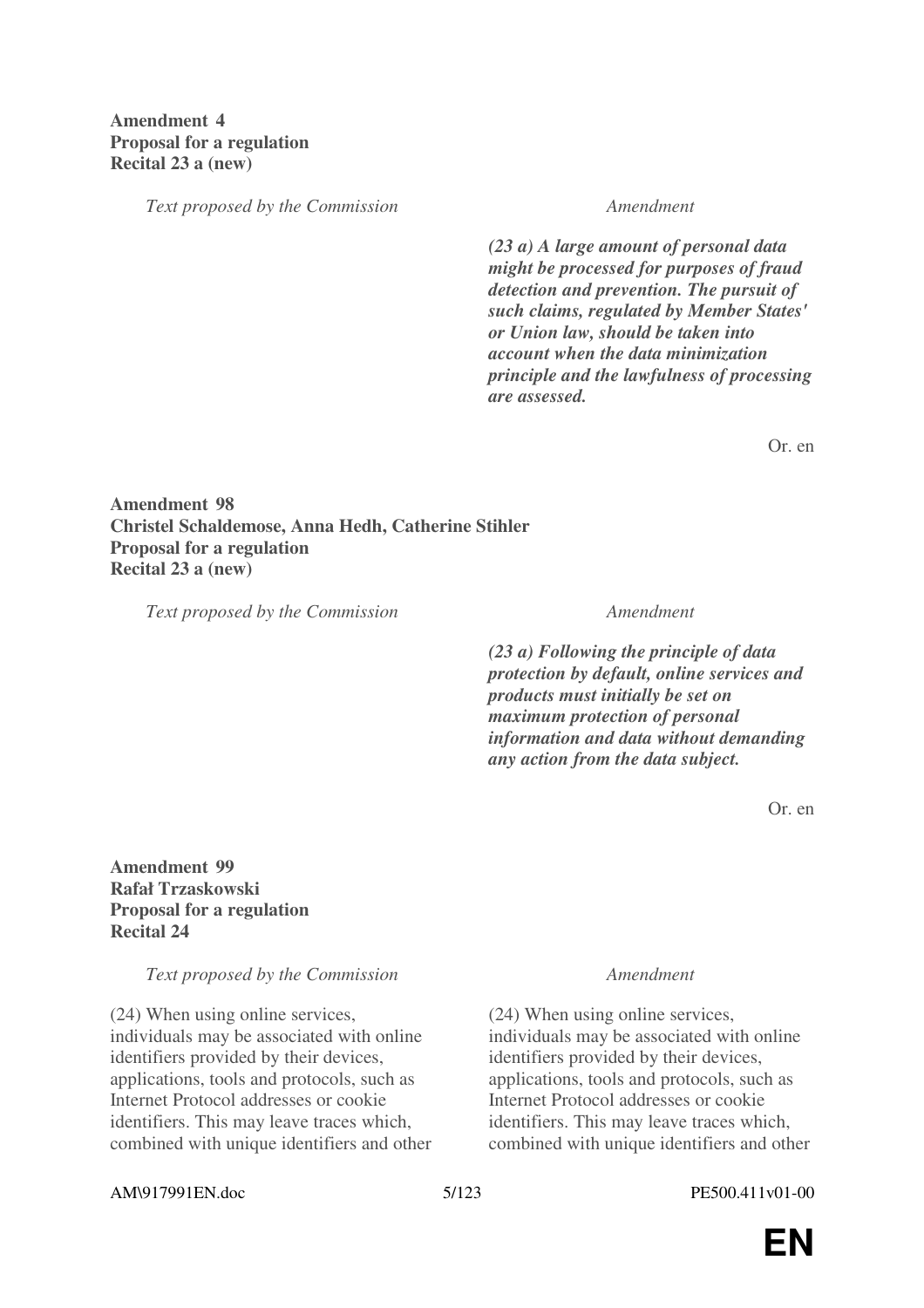information received by the servers, may be used to create profiles of the individuals and identify them. It follows that identification numbers, location data, online identifiers or other specific factors as such need not necessarily be considered as personal data in all circumstances*.*

information received by the servers, may be used to create profiles of the individuals and identify them. It follows that identification numbers, location data, online identifiers or other specific factors as such need not necessarily be considered as personal data in all circumstances*, but shall be considered as one, when processed with the intention of targeting particular content at an individual or of singling that individual out for any other purpose;*

# **Amendment 101 Andreas Schwab, Rafał Trzaskowski, Marielle Gallo Proposal for a regulation Recital 24**

### *Text proposed by the Commission* Amendment

(24) When using online services, individuals may be associated with online identifiers provided by their devices, applications, tools and protocols, such as Internet Protocol addresses or cookie identifiers. This may leave traces which, combined with unique identifiers and other information received by the servers, may be used to create profiles of the individuals and identify them. It follows that identification numbers, location data, online identifiers or other specific factors as such *need not* necessarily be considered as personal data *in all circumstances*.

(24) When using online services, individuals may be associated with online identifiers provided by their devices, applications, tools and protocols, such as Internet Protocol addresses or cookie identifiers. This may leave traces which, combined with unique identifiers and other information received by the servers, may be used to create profiles of the individuals and identify them. It follows that *a study should be conducted, on a case-by-case basis and in accordance with technological developments, into whether*  identification numbers, location data, online identifiers or other specific factors as such *must* necessarily be considered as personal data.

Or. fr

# *Justification*

*Against a background of an increasing number of new on-line services and constant technological development, a higher level of protection of personal data is required. A caseby-case study would therefore seem indispensable.*

• CA 1 among EPP, S&D, ALDE, ECR, Greens/EFA, EFD on rec. 25 *covering AMs 5, 103, 104, 106 and 220*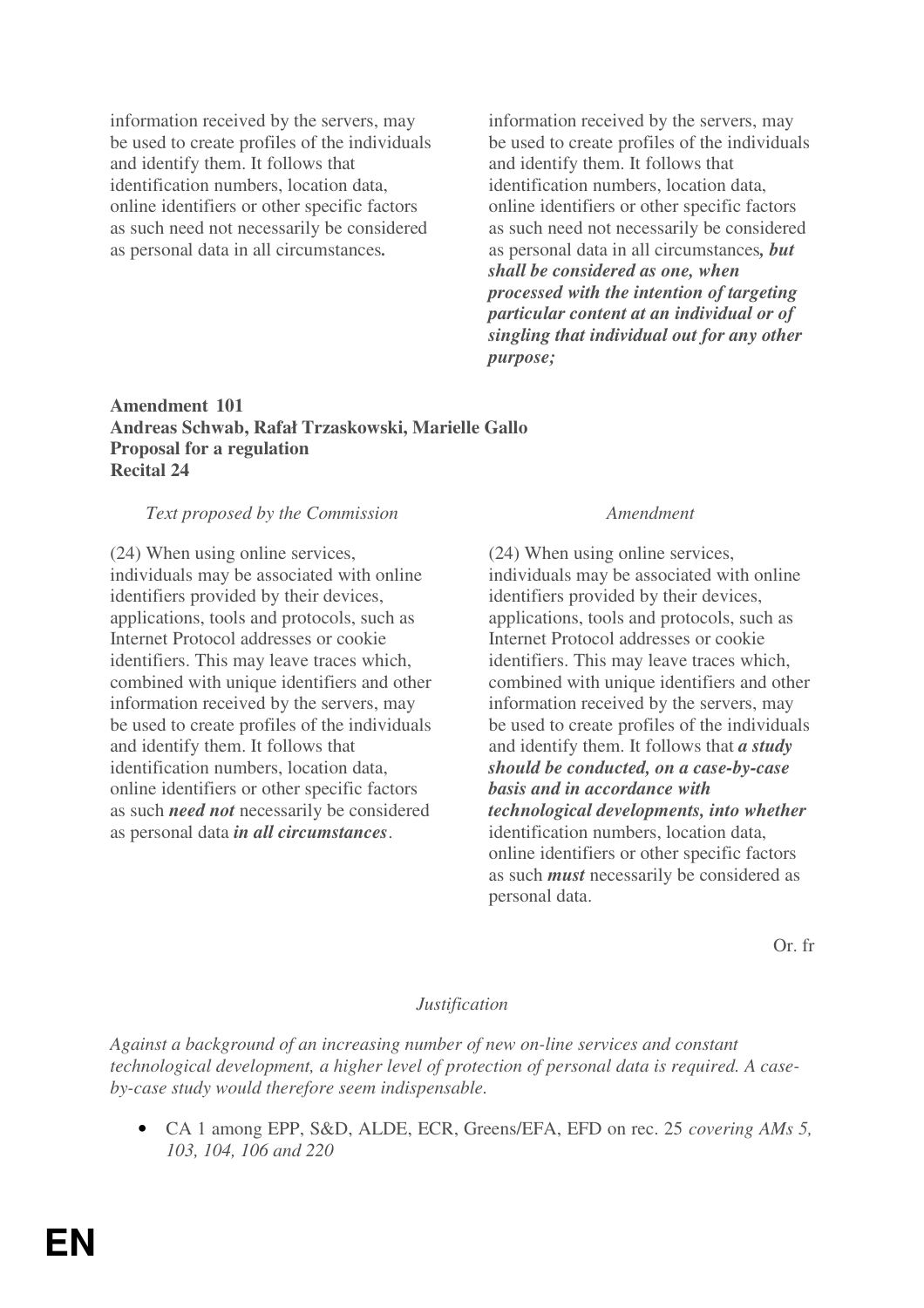| Text proposed by the Commission |  |  |  |  |
|---------------------------------|--|--|--|--|
|---------------------------------|--|--|--|--|

Consent should be given *explicitly* by any *appropriate* method enabling a freely given specific and informed indication of the data subject's wishes, either by a statement or by a clear affirmative action by the data subject, ensuring that individuals are aware that they give their consent to the processing of personal data, including by ticking a box when visiting an Internet website or by any other statement or conduct which *clearly*  indicates *in this* context the data subject's acceptance of the proposed processing of their personal data. Silence or inactivity should therefore not constitute consent. Consent should cover all processing activities carried out for the same purpose or purposes. If the data subject's consent is to be given following an electronic request, the request must be clear, concise and not unnecessarily disruptive to the use of the service for which it is provided.

### *Amendment*

Consent should be given by any method *appropriate to the media used,* enabling a freely given specific*,* informed *and explicit* indication of the data subject's wishes, either by a statement or by a clear affirmative action by the data subject, ensuring that individuals are aware that they give their consent to the processing of personal data, including by ticking a box when visiting an Internet website or by any other statement or conduct which indicates*, clearly within the* context*,* the data subject's acceptance of the proposed processing of their personal data. Silence or inactivity should therefore not constitute consent. Consent should cover all processing activities carried out for the same purpose or purposes. If the data subject's consent is to be given following an electronic request, the request must be clear, concise and not unnecessarily disruptive to the use of the service for which it is provided. *The information provided in order for children to express the consent should be given in a clear and age-appropriate language, in a way that would be easy to understand for the child above the age of 13.*

# **Amendment 6 Proposal for a regulation Recital 27**

# *Text proposed by the Commission* Amendment

(27) The main establishment of a controller in the Union should be determined according to objective criteria and should imply the effective and real exercise of management activities determining the main decisions as to the purposes, conditions and means of processing through stable arrangements. This criterion should not depend whether the processing of personal data is actually carried out at that location; the presence and use of

(27) The main establishment of a controller *or a processor* in the Union should be determined according to objective criteria and should imply the effective and real exercise of management activities determining the main decisions as to the purposes, conditions and means of processing through stable arrangements. This criterion should not depend whether the processing of personal data is actually carried out at that location; the presence

### AM\917991EN.doc 7/123 PE500.411v01-00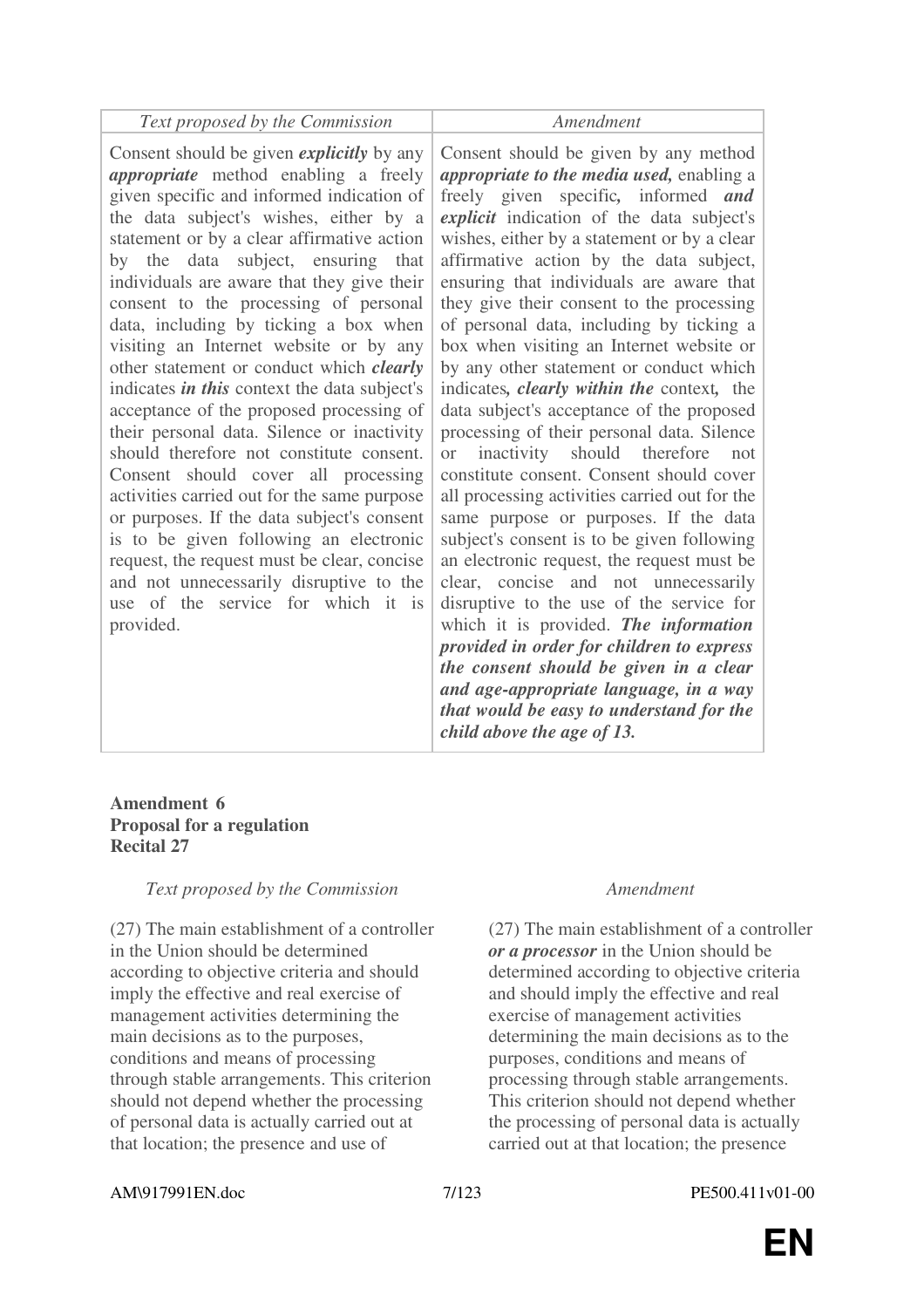technical means and technologies for processing personal data or processing activities do not, in themselves, constitute such main establishment and are therefore no determining criteria for a main establishment. *The main establishment of the processor should be the place of its central administration in the Union.*

and use of technical means and technologies for processing personal data or processing activities do not, in themselves, constitute such main establishment and are therefore no determining criteria for a main establishment.

Or. en

*Justification*

*This amendment completes the amendment to Art. 4(13)*

**Amendment 7 Proposal for a regulation Recital 27 a (new)**

*Text proposed by the Commission* Amendment

*(27 a) The representative is liable, together with the controller, for any behaviour that is contrary to the present Regulation.*

Or. en

### *Justification*

*The liability of the representative is not sufficiently clearly stated, and this recital helps to underline it.*

**Amendment 109 Anna Maria Corazza Bildt Proposal for a regulation Recital 29**

*Text proposed by the Commission* Amendment

(29) Children deserve specific protection of their personal data, as they may be less aware of risks, consequences, safeguards and their rights in relation to the processing of personal data. To determine when an individual is a child, this Regulation should take over the definition laid down by the

(29) Children deserve specific protection of their personal data, as they may be less aware of risks, consequences, safeguards and their rights in relation to the processing of personal data *and they are vulnerable consumers*. To determine when an individual is a child, this Regulation should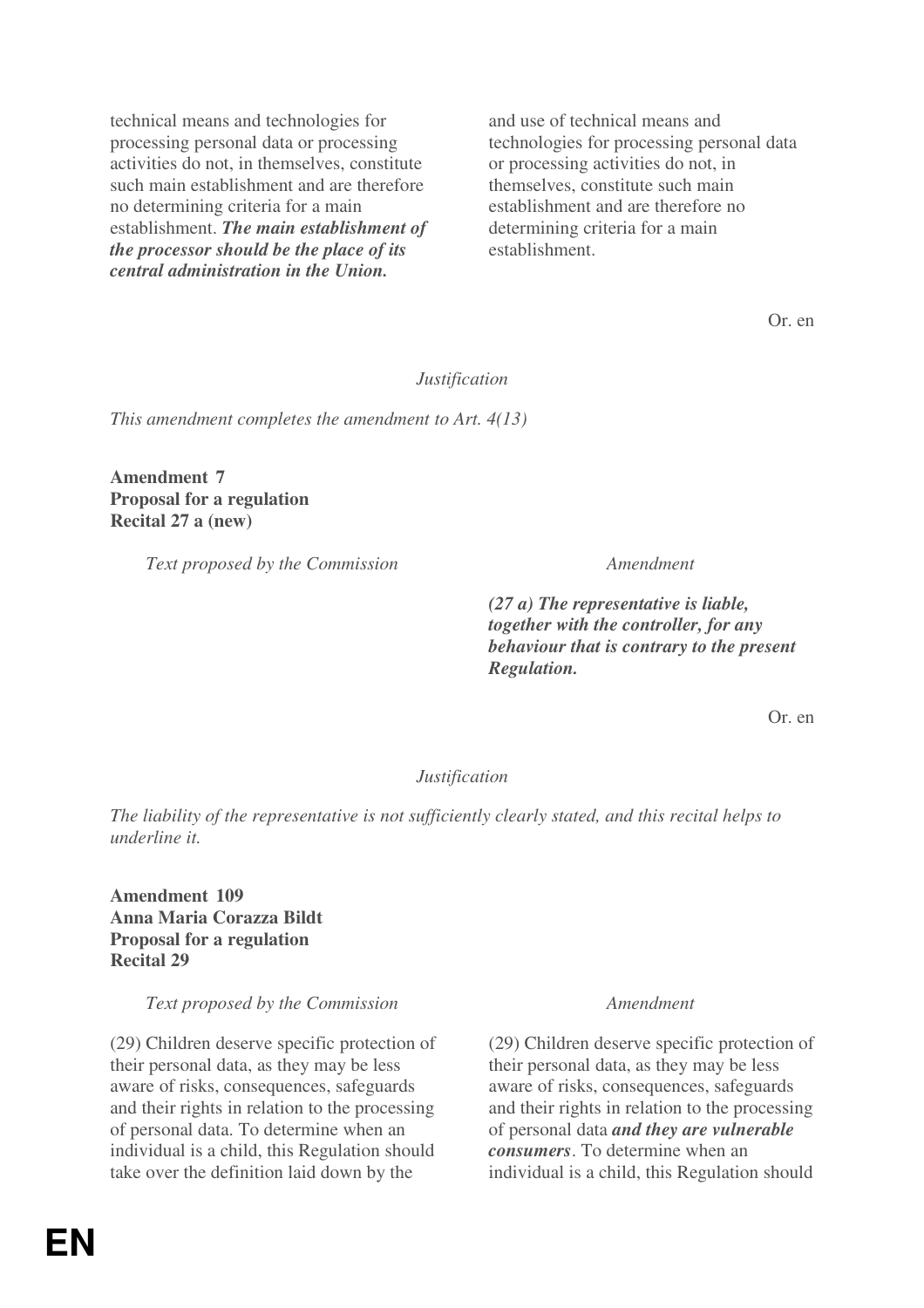UN Convention on the Rights of the Child. take over the definition laid down by the

UN Convention on the Rights of the Child. *In particular, child-friendly language has to be used to ensure the right of consent for children above the age of 13.*

Or. en

# **Amendment 110 Emma McClarkin Proposal for a regulation Recital 30**

### *Text proposed by the Commission* and *Amendment*

(30) Any processing of personal data should be lawful, fair and transparent in relation to the individuals concerned. In particular, the specific purposes for which the data are processed should be explicit and legitimate and determined at the time of the collection of the data. The data should be adequate, relevant and limited to the minimum necessary for the purposes for which the data are processed; this requires *in particular* ensuring that the data collected are not excessive and that the period for which the data are stored is *limited to a strict minimum*. Personal data should only be processed if the purpose of the processing could not be fulfilled by other means. Every reasonable step should be taken to ensure that personal data which are inaccurate are rectified or deleted. In order to ensure that the data are not kept longer than necessary, time limits should be established by the controller for erasure or for a periodic review.

(30) Any processing of personal data should be lawful, fair and transparent in relation to the individuals concerned. In particular, the specific purposes for which the data are processed should be explicit and legitimate and determined at the time of the collection of the data. The data should be adequate, relevant and limited to the minimum necessary for the purposes for which the data are processed; this requires ensuring that the data collected are not excessive and that the period for which the data are stored is *no longer than is necessary for the purposes for which the personal data is processed*. Personal data should only be processed if the purpose of the processing could not be fulfilled by other means. Every reasonable step should be taken to ensure that personal data which are inaccurate are rectified or deleted. In order to ensure that the data are not kept longer than necessary, time limits should be established by the controller for erasure or for a periodic review. *When the assessment is made of the minimum data necessary for the purposes for which the data are processed, consideration should be given of the obligations of other legislation which require comprehensive data to be processed when used for prevention and detection of fraud, confirmation of identity and/or*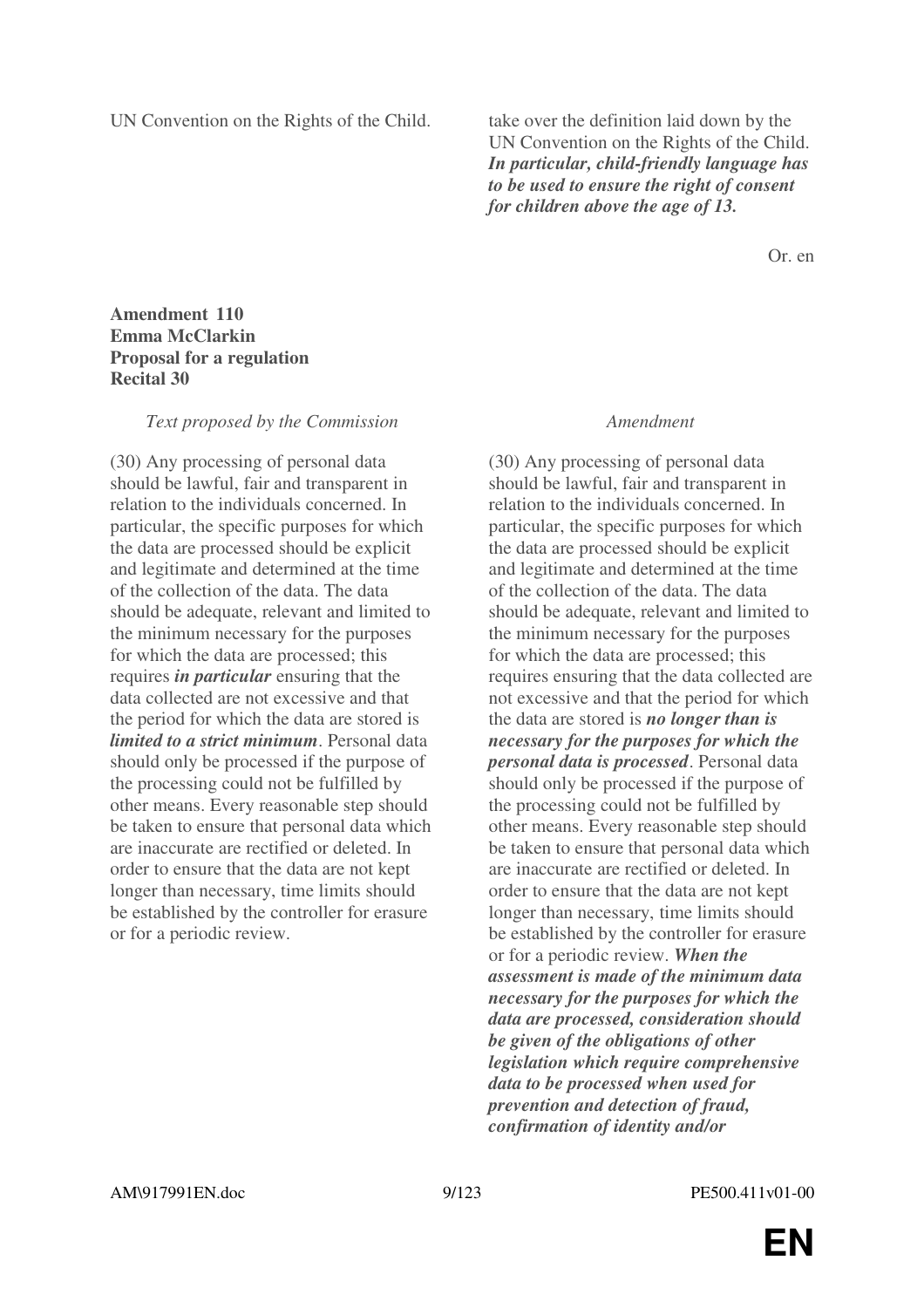# *determination of creditworthiness.*

# **Amendment 113 Christian Engström Proposal for a regulation Recital 33**

### *Text proposed by the Commission Amendment*

(33) In order to ensure free consent, it should be clarified that consent does not provide a valid legal ground where the individual has no genuine and free choice and is subsequently not able to refuse or withdraw consent without detriment.

 $(33)$  In order to ensure free consent, it should be clarified that consent does not provide a valid legal ground where the individual has no genuine and free choice and is subsequently not able to refuse or withdraw consent without detriment. *Similarly, consent should not provide a legal basis for data processing when the data subject has no different access to equivalent services.* 

**Amendment 117 Rafał Trzaskowski Proposal for a regulation Recital 34**

### *Text proposed by the Commission* Amendment

(34) Consent *should not provide a valid legal ground for the* processing of *personal* data, where there is a *clear*  imbalance between *the* data subject and *the* controller. This *is especially* the case where the data subject is in a situation of dependence from the controller, among others, where personal data are processed by the employer of employees' personal data in the employment context. Where the controller is a public authority, there would be an imbalance only in the specific data processing operations where the public authority can impose an obligation by virtue of its relevant public powers and the consent cannot be deemed as freely given, taking into account the interest of the data

(34) Consent *shall be freely given and the data subject shall not be forced to consent for* processing of *its* data, *especially* where there is a *significant* imbalance between data subject and controller. This *may be*  the case where the data subject is in a situation of dependence from the controller, among others, where personal data are processed by the employer of employees' personal data in the employment context. *However, when the purpose of data processing is in the interest of the data subject and the data subject is subsequently able to withdraw consent without detriment, the consent should provide a valid legal ground for processing.*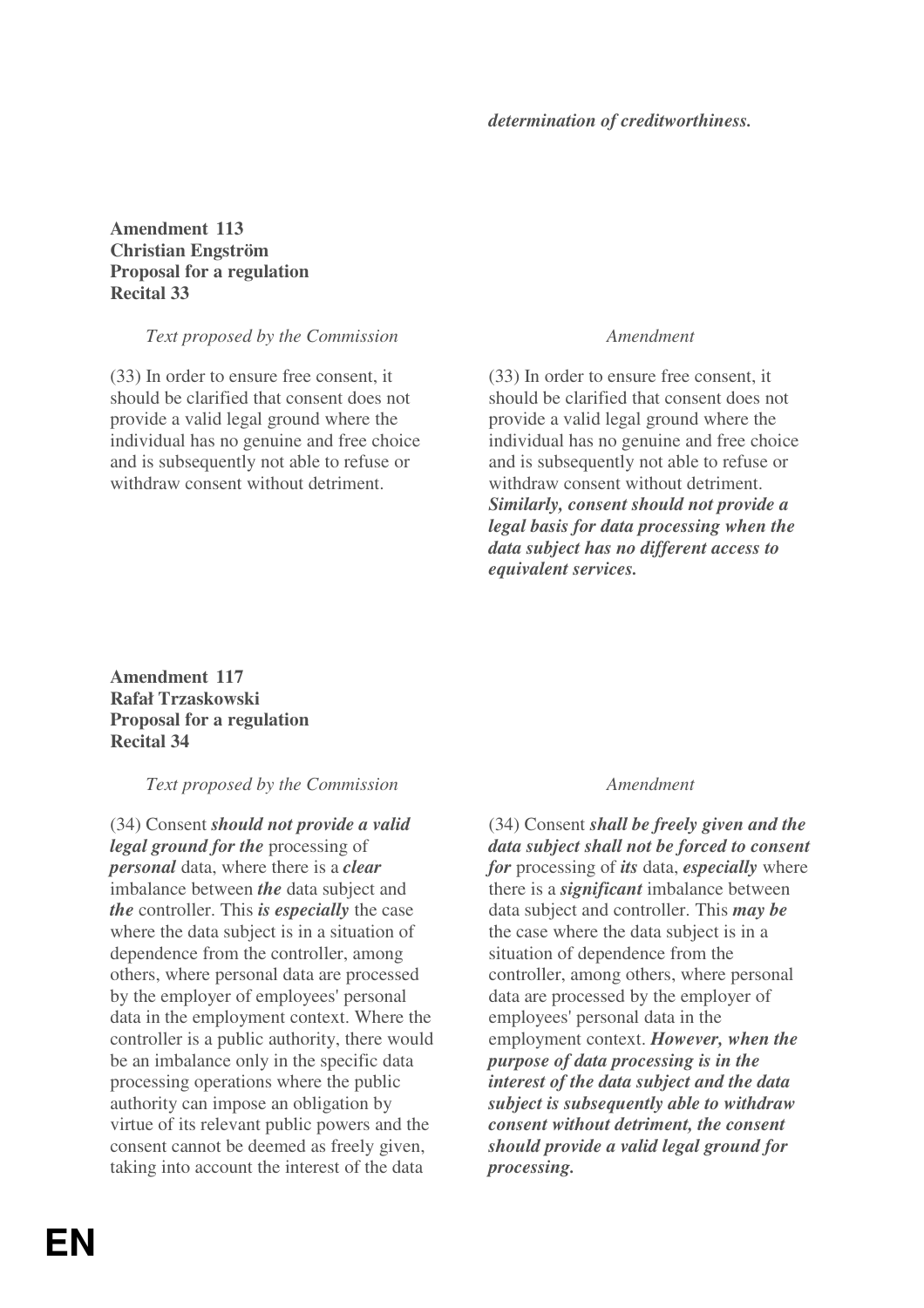subject.

Where the controller is a public authority, there would be an imbalance only in the specific data processing operations where the public authority can impose an [new and unjustified - Comi] obligation by virtue of its relevant public powers and the consent cannot be deemed as freely given, taking into account the interest of the data subject.

Or. en

### *Justification*

*The provision should assure that data subject has a genuine and free choice and is subsequently able to withdraw consent or object to further processing in any situation. It shall not deprive natural persons of the possibility of agreeing to the processing of data, especially when it is in the purpose which is to their benefit (e.g. offering an insurance by the employer). The regulation should not presume that it is impossible to freely consent to data processing in employment relation.*

**Amendment 118 Rafał Trzaskowski Proposal for a regulation Recital 34 a (new)**

*Text proposed by the Commission* Amendment

*(34 a) When personal data, processed on the basis of a data subject's consent are necessary for the provision of a service, the withdrawal of the consent can constitute the ground for the termination of a contract by the service provider. This shall apply in particular to the services which are provided free of charge to the consumers.*

Or. en

# *Justification*

*Adding such a recital would have an awareness-raising meaning. Although the possibility to terminate a contract steams from the terms of contract in cases where data processing is necessary for the provision of a service, it is necessary to make users conscious that in some* 

AM\917991EN.doc 11/123 PE500.411v01-00

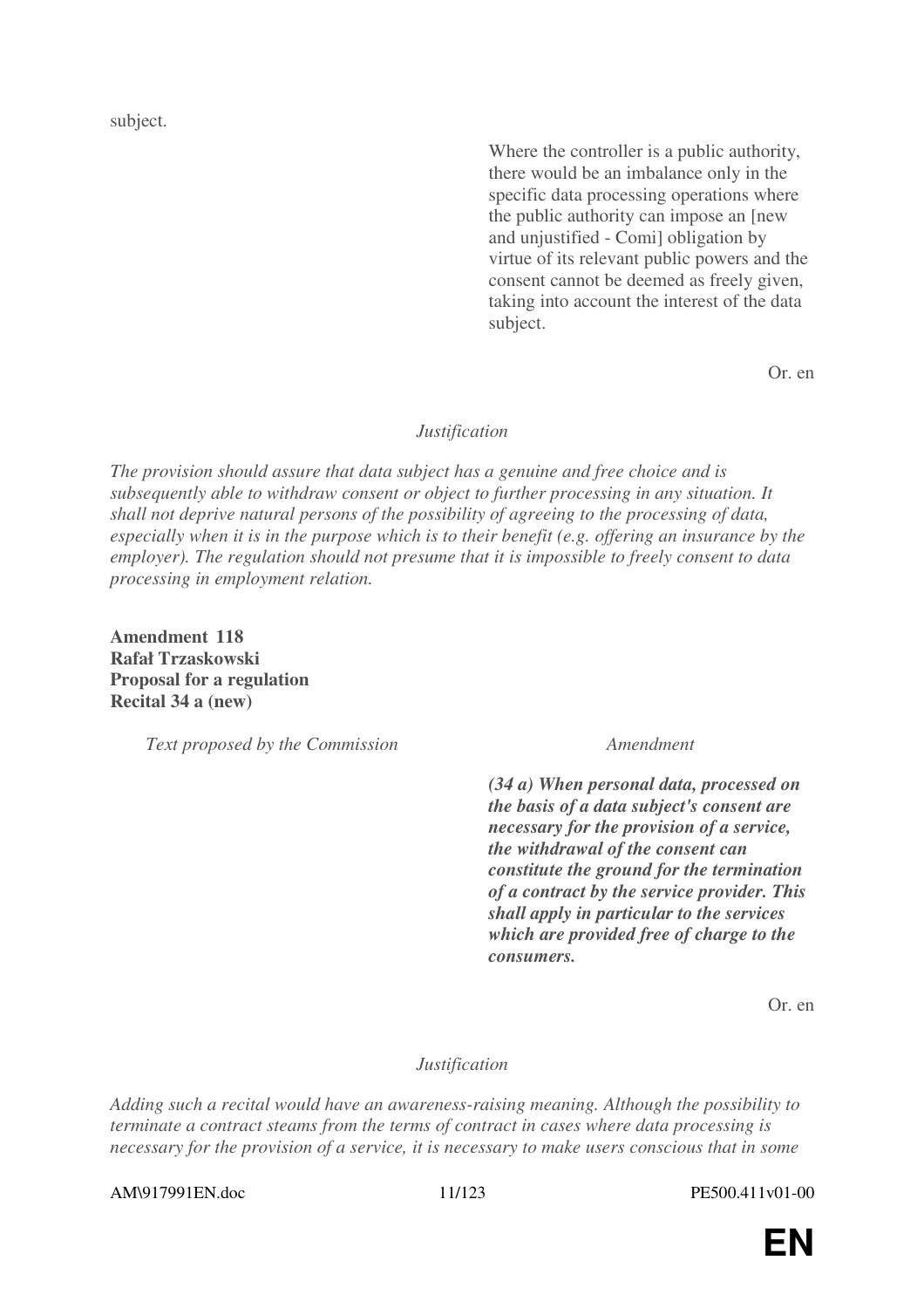*cases data are the currency by which they pay for the service. Auction platforms, for instance, use stored data to examine credibility of those selling with the use of a platform and a mutual evaluation exercised by the users is used by them to attract more potential clients but also to prevent fraud. Withdrawing consent to process such data would run against the whole point of such platforms. Consumers should also be aware that many business models provide access to services "free" of charge in return for the access to some of their personal data. Withdrawing the right to process these data can therefore result in no access to the service.*

# **Amendment 119 Andreas Schwab, Lara Comi, Marielle Gallo, Pablo Arias Echeverría Proposal for a regulation Recital 38**

# *Text proposed by the Commission Amendment*

(38) The legitimate interests of a *controller*  may provide a legal basis for processing, provided that the interests or the fundamental rights and freedoms of the data subject are not overriding. This would need careful assessment in particular where the data subject is a child, given that children deserve specific protection. The data subject should have the right to object the processing, on grounds relating to their particular situation and free of charge. To ensure transparency, the controller should be obliged to explicitly inform the data subject on the legitimate interests pursued and on the right to object, and also be obliged to document these legitimate interests. Given that it is for the legislator to provide by law the legal basis for public authorities to process data, this legal ground should not apply for the processing by public authorities in the performance of their tasks.

(38) The legitimate interests of a *data subject* may provide a legal basis for processing, provided that the interests or the fundamental rights and freedoms of the data subject are not overriding. This would need careful assessment in particular where the data subject is a child, given that children deserve specific protection. The data subject should have the right to object the processing, on grounds relating to their particular situation and free of charge. To ensure transparency, the controller *or the third parties to whom the data are sent*  should be obliged to explicitly inform the data subject on the legitimate interests pursued and on the right to object, and also be obliged to document these legitimate interests. Given that it is for the legislator to provide by law the legal basis for public authorities to process data, this legal ground should not apply for the processing by public authorities in the performance of their tasks.

Or. fr

# *Justification*

*The rapporteur is proposing that the wording of Directive 95/46/EC should be retained. It is worth recalling that the regulation concerns not only the digital world, but will also apply to off-line activities. In order to finance their activities, some sectors, such as newspaper publishing need to use external sources in order to contact possible new subscribers.*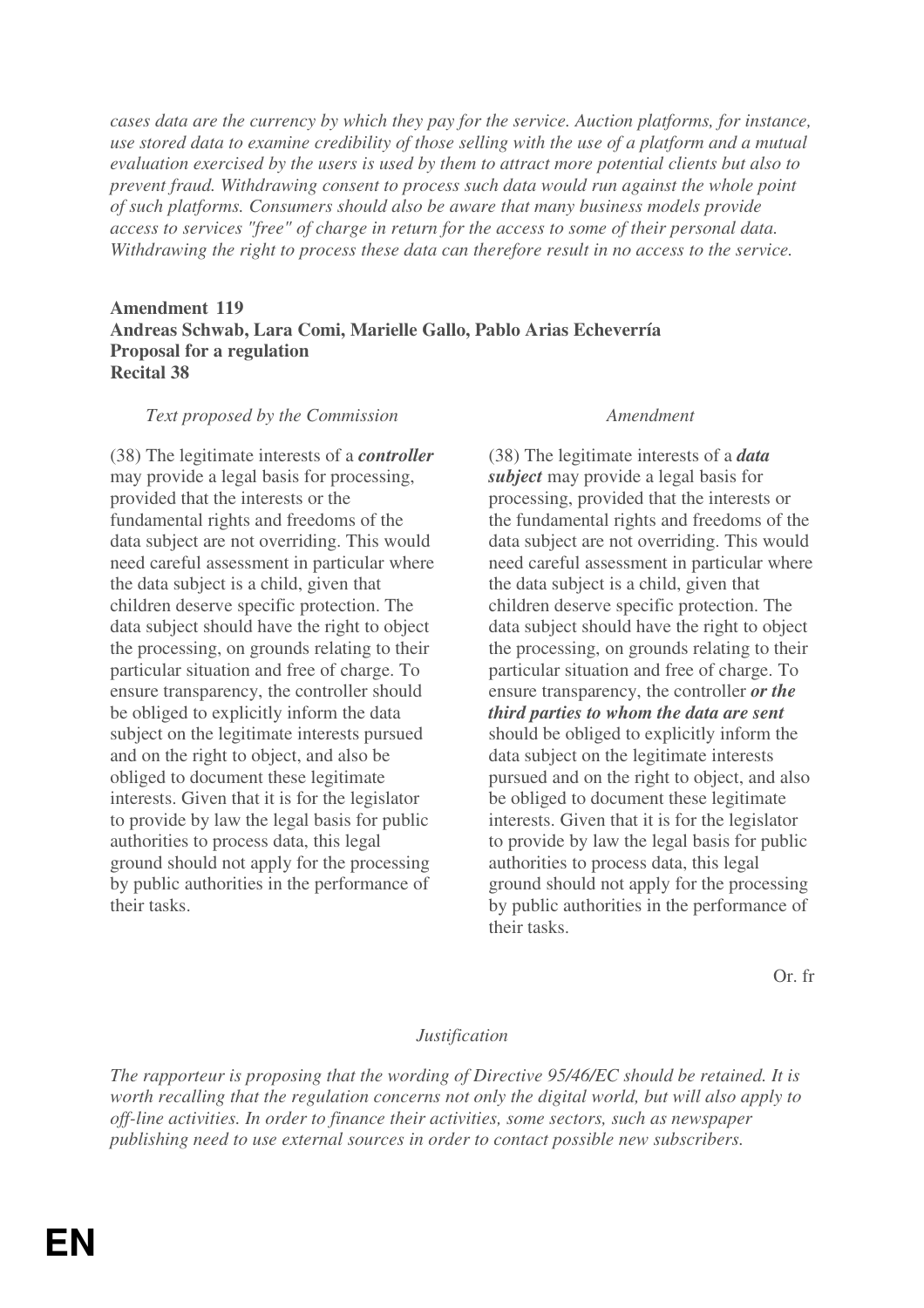# **Amendment 122 Christel Schaldemose, Anna Hedh, Catherine Stihler Proposal for a regulation Recital 40 a (new)**

*Text proposed by the Commission Amendment*

*(40 a) In general, harmonisation of the Union law as regards to data protection must not take away the possibility of Member States to practice sector specific legislation, inter alia in the field of register-based research.*

Or. en

*Justification*

*The current legal framework on data protection in the EU, directive 95/46/EC, gives Member States various degrees of freedom to adapt the EU legislation to national circumstances.*

**Amendment 123 Christel Schaldemose, Anna Hedh, Catherine Stihler Proposal for a regulation Recital 40 b (new)**

*Text proposed by the Commission Amendment*

*(40 b) Processing of personal data collected to another purpose can be made available for public scientific research when a scientific relevance of the processing of the collected data can be documented. Privacy by design must be taken into account when making data available for public scientific research.*

Or. en

**Amendment 124 Christel Schaldemose, Anna Hedh, Catherine Stihler Proposal for a regulation Recital 42**

AM\917991EN.doc 13/123 PE500.411v01-00

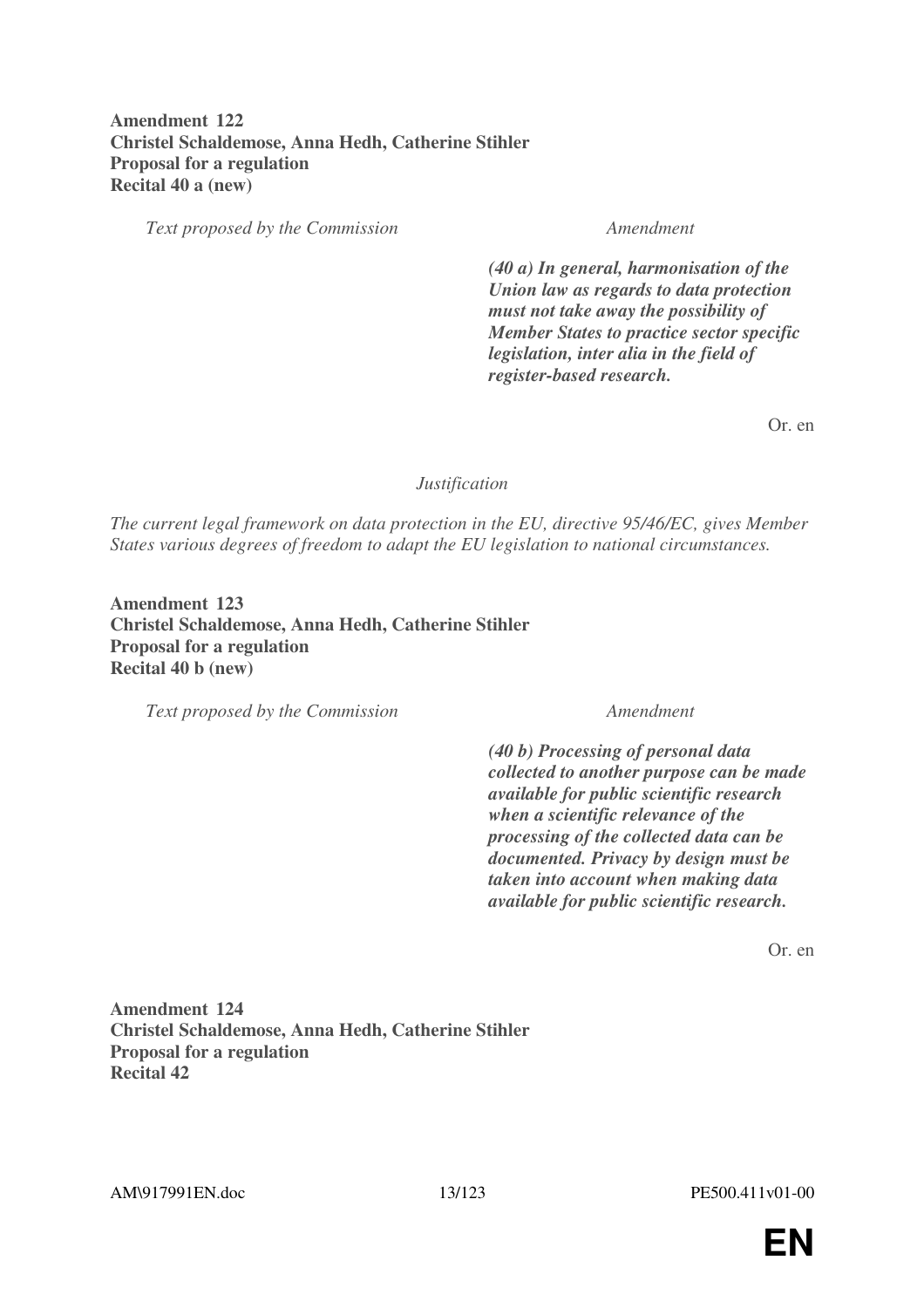# *Text proposed by the Commission Amendment*

(42) Derogating from the prohibition on processing sensitive categories of data should also be allowed if done by a law, and subject to suitable safeguards, so as to protect personal data and other fundamental rights, where grounds of public interest so justify and in particular for health purposes, including public health and social protection and the management of health-care services, especially in order to ensure the quality and cost-effectiveness of the procedures used for settling claims for benefits and services in the health insurance system, or for historical, statistical and scientific research purposes.

(42) Derogating from the prohibition on processing sensitive categories of data should also be allowed if done by a law, and subject to suitable safeguards, so as to protect personal data and other fundamental rights, where grounds of public interest so justify and in particular for health purposes, including public health and social protection and the management of health-care services, *including information sent via electronical text messages or e-mail to patients regarding appointments at hospitals or clinics,*  especially in order to ensure the quality and cost-effectiveness of the procedures used for settling claims for benefits and services in the health insurance system, or for historical, statistical and scientific research purposes.

Or. en

# **Amendment 125 Bernadette Vergnaud Proposal for a regulation Recital 48**

# *Text proposed by the Commission* Amendment

(48) The principles of fair and transparent processing require that the data subject should be informed in particular of the existence of the processing operation and its purposes, how long the data will be stored, on the existence of the right of access, rectification or erasure and on the right to lodge a complaint. Where the data are collected from the data subject, the data subject should also be informed whether they are obliged to provide the data and of the consequences, in cases they do not provide such data.

(48) The principles of fair and transparent processing require that the data subject should be informed in particular of the existence of the processing operation and its purposes, *the criteria and/or legal obligations which may be used as the basis for determining* how long the data will be stored, on the existence of the right of access, rectification or erasure and on the right to lodge a complaint. Where the data are collected from the data subject, the data subject should also be informed whether they are obliged to provide the data and of the consequences, in cases they do not provide such data.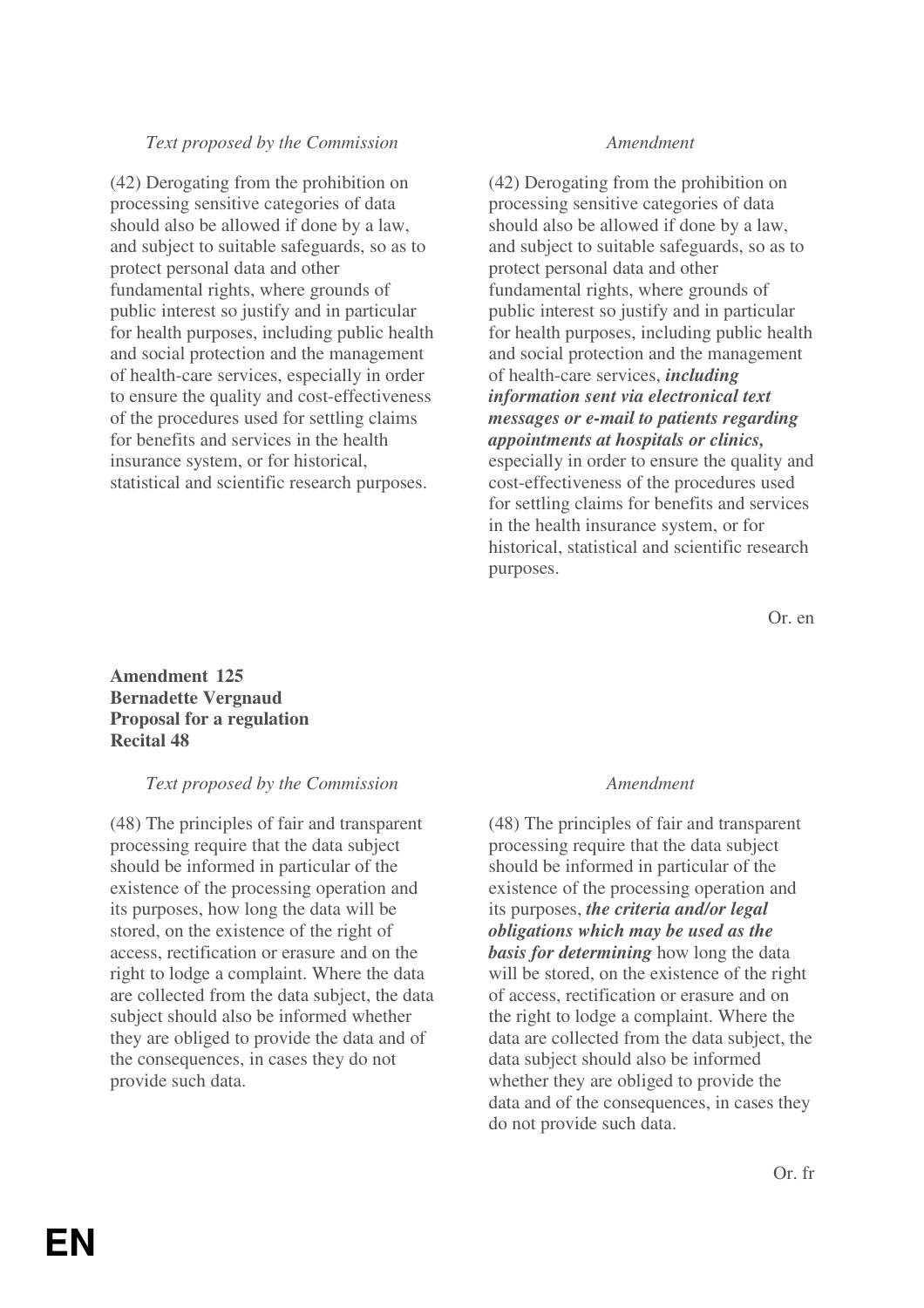# *Justification*

*It is not possible to know in advance for how long personal data will be stored, particularly as this may be linked to specific legal obligations.*

**Amendment 10 Proposal for a regulation Recital 49**

### *Text proposed by the Commission* Amendment

(49) The information in relation to the processing of personal data relating to the data subject should be given to them at the time of collection, or, where the data are not collected from the data subject, within a reasonable period, depending on the circumstances of the case. Where data can be legitimately disclosed to another recipient, the data subject should be informed when the data are first disclosed to the recipient.

(49) The information in relation to the processing of personal data relating to the data subject should be given to them at the time of collection, or, where the data are not collected from the data subject, within a reasonable period, depending on the circumstances of the case. Where data can be legitimately disclosed to another recipient, the data subject should be informed when the data are first disclosed to the recipient. *At the same time, no processing other than storing should be allowed before the data subject is fully aware of the information referred to here.*

Or. en

### *Justification*

*This amendment matches the amendment to Art. 14(4b).*

# **Amendment 127 Andreas Schwab, Lara Comi, Rafał Trzaskowski, Pablo Arias Echeverría Proposal for a regulation Recital 51**

### *Text proposed by the Commission* Amendment

(51) Any person should have the right of access to data which has been collected concerning them, and to exercise this right easily, in order to be aware and verify the lawfulness of the processing. Every data subject should therefore have the right to know and obtain communication in particular for what purposes the data are processed, *for what period*, which

(51) Any person should have the right of access to data which has been collected concerning them, and to exercise this right easily, in order to be aware and verify the lawfulness of the processing. Every data subject should therefore have the right to know and obtain communication in particular for what purposes the data are processed, *the criteria which may be used* 

### AM\917991EN.doc 15/123 PE500.411v01-00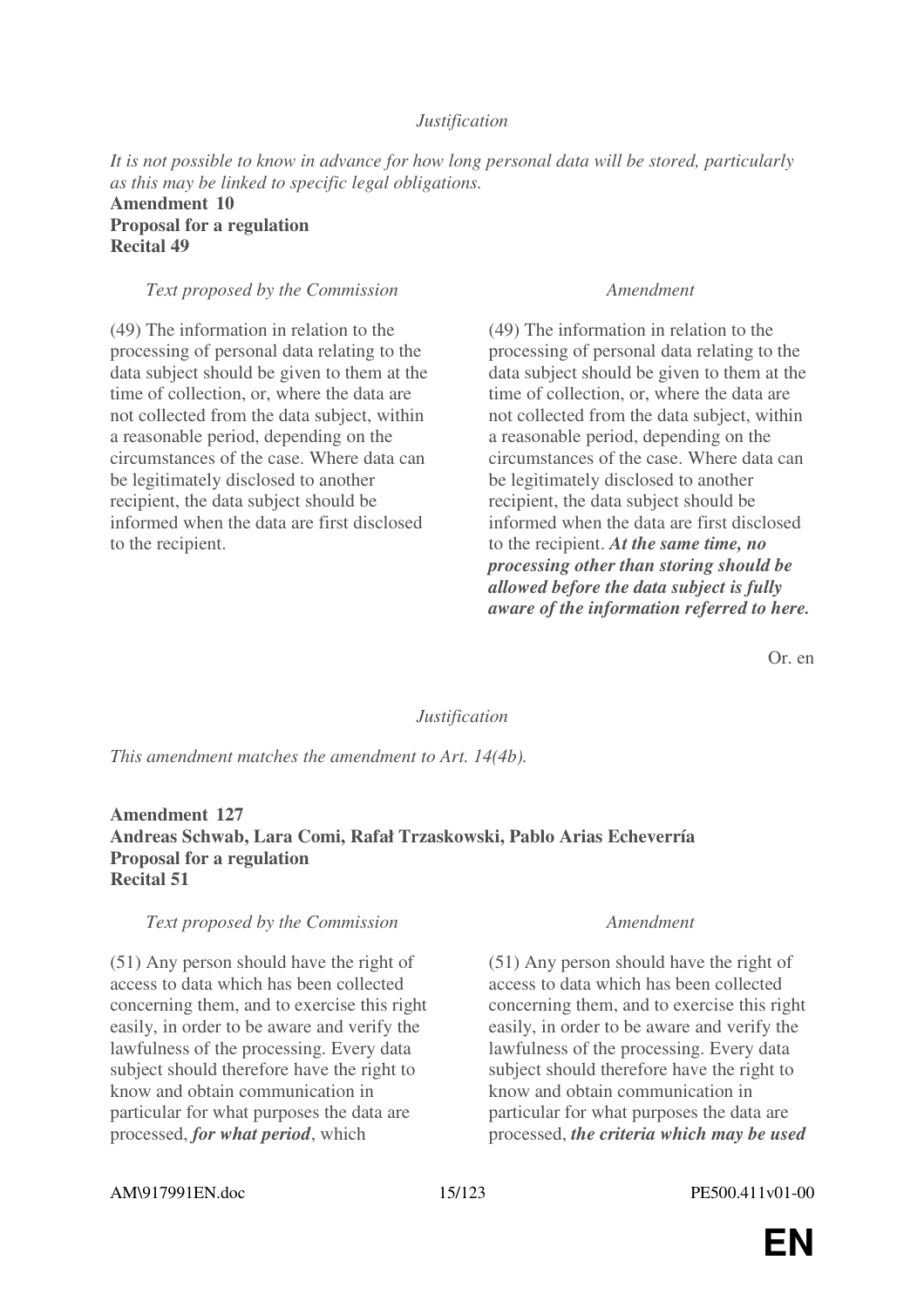recipients receive the data, what is the logic of the data that are undergoing the processing and what might be, at least when based on profiling, the consequences of such processing. This right should not adversely affect the rights and freedoms of others, including trade secrets or intellectual property and in particular the copyright protecting the software. However, the result of these considerations should not be that all information is refused to the data subject.

*to determine for how long the data will be stored for each purpose*, which recipients receive the data, what is the logic of the data that are undergoing the processing and what might be, at least when based on profiling, the consequences of such processing. This right should not adversely affect the rights and freedoms of others, including trade secrets or intellectual property and in particular the copyright protecting the software. However, the result of these considerations should not be that all information is refused to the data subject.

Or. fr

# *Justification*

*It is not always possible to determine for precisely how long personal data will be stored, particularly in the case of storage for different purposes.*

| Text proposed by the Commission                                                                                                                                                                                                                                                                                                                                                                                                                                                                                                                                                                                                                                                                                                                              | Amendment                                                                                                                                                                                                                                                                                                                                                                                                                                                                                                                                                                                                                                                                                                                                                            |  |  |
|--------------------------------------------------------------------------------------------------------------------------------------------------------------------------------------------------------------------------------------------------------------------------------------------------------------------------------------------------------------------------------------------------------------------------------------------------------------------------------------------------------------------------------------------------------------------------------------------------------------------------------------------------------------------------------------------------------------------------------------------------------------|----------------------------------------------------------------------------------------------------------------------------------------------------------------------------------------------------------------------------------------------------------------------------------------------------------------------------------------------------------------------------------------------------------------------------------------------------------------------------------------------------------------------------------------------------------------------------------------------------------------------------------------------------------------------------------------------------------------------------------------------------------------------|--|--|
| Any person should have the right to have<br>personal data concerning them rectified<br>and <i>a</i> 'right to <i>be forgotten'</i> where the<br>retention of such data is not<br>in<br>compliance with this Regulation. In<br>particular, data subjects should have the<br>right that their personal data are erased<br>and no longer processed, where the data<br>are no longer necessary in relation to the<br>purposes for which the data are collected<br>or otherwise processed, where data<br>subjects have withdrawn their consent for<br>processing or where they object to the<br>processing of personal data concerning<br>them or where the processing of their<br>personal data otherwise does not comply<br>with this Regulation. This right is | Any person should have the right to have<br>personal data concerning them rectified<br>and the right to have such personal data<br><b>erased</b> where the retention of such data is<br>not in compliance with this Regulation. In<br>particular, data subjects should have the<br>right that their personal data are erased<br>and no longer processed, where the data<br>are no longer necessary in relation to the<br>purposes for which the data are collected<br>or otherwise processed, where data<br>subjects have withdrawn their consent for<br>processing or where they object to the<br>processing of personal data concerning<br>them or where the processing of their<br>personal data otherwise does not comply<br>with this Regulation. This right is |  |  |
| particularly relevant, when the data                                                                                                                                                                                                                                                                                                                                                                                                                                                                                                                                                                                                                                                                                                                         | particularly relevant, when the data                                                                                                                                                                                                                                                                                                                                                                                                                                                                                                                                                                                                                                                                                                                                 |  |  |
| subject has given their consent as a child,                                                                                                                                                                                                                                                                                                                                                                                                                                                                                                                                                                                                                                                                                                                  | subject has given their consent as a child,                                                                                                                                                                                                                                                                                                                                                                                                                                                                                                                                                                                                                                                                                                                          |  |  |
| when not being fully aware of the risks                                                                                                                                                                                                                                                                                                                                                                                                                                                                                                                                                                                                                                                                                                                      | when not being fully aware of the risks                                                                                                                                                                                                                                                                                                                                                                                                                                                                                                                                                                                                                                                                                                                              |  |  |
| involved by the processing, and later                                                                                                                                                                                                                                                                                                                                                                                                                                                                                                                                                                                                                                                                                                                        | involved by the processing, and later                                                                                                                                                                                                                                                                                                                                                                                                                                                                                                                                                                                                                                                                                                                                |  |  |
| wants to remove such personal data                                                                                                                                                                                                                                                                                                                                                                                                                                                                                                                                                                                                                                                                                                                           | wants to remove such personal data                                                                                                                                                                                                                                                                                                                                                                                                                                                                                                                                                                                                                                                                                                                                   |  |  |
| especially on the Internet. However, the<br>further retention of the data should be                                                                                                                                                                                                                                                                                                                                                                                                                                                                                                                                                                                                                                                                          | especially on the Internet. However, the<br>further retention of the data should be                                                                                                                                                                                                                                                                                                                                                                                                                                                                                                                                                                                                                                                                                  |  |  |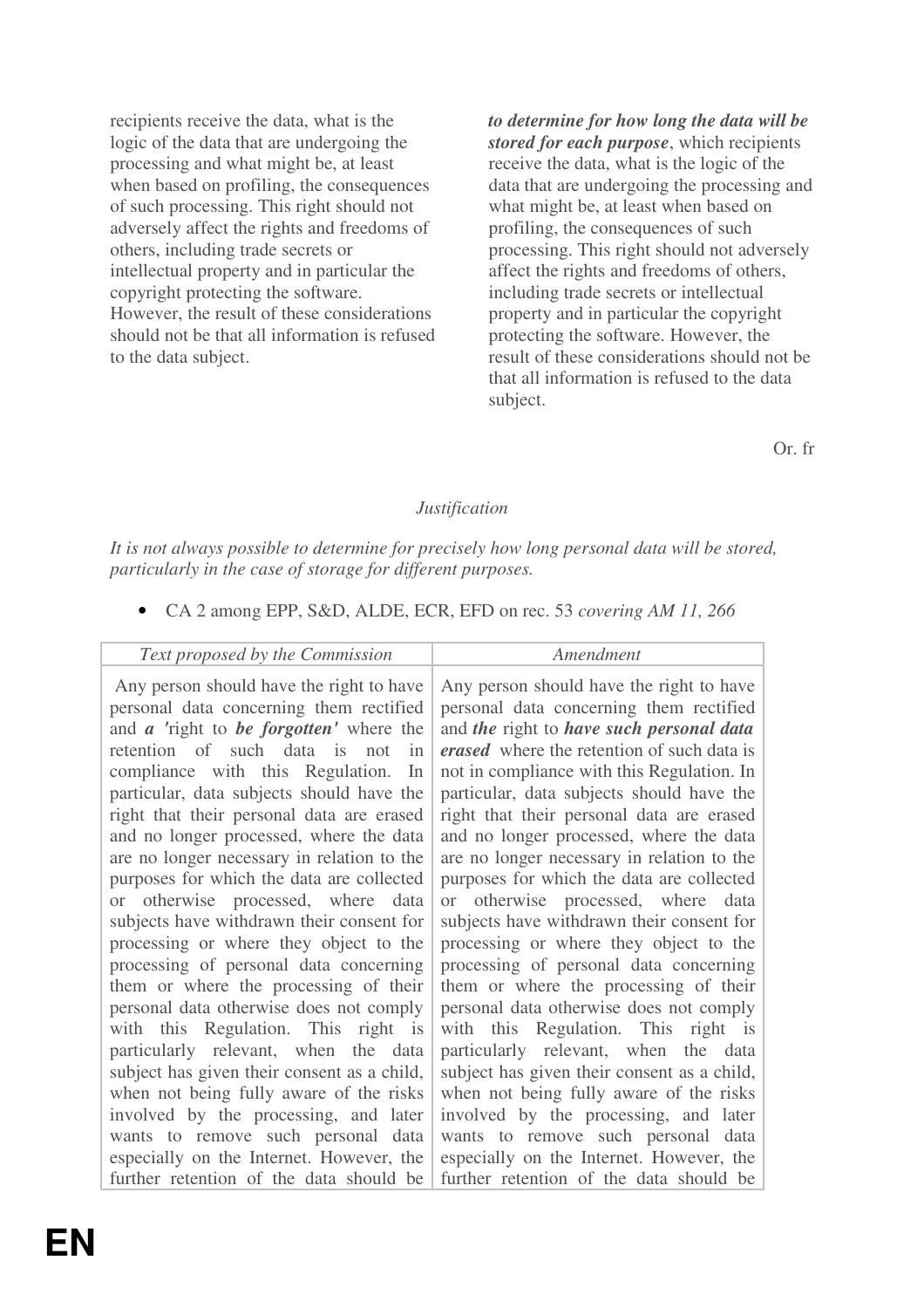allowed where it is necessary for historical, statistical and scientific research purposes, for reasons of public interest in the area of public health, for exercising the right of freedom of expression, when required by law or where there is a reason to restrict the processing of the data instead of erasing them.

allowed where it is necessary for historical, statistical and scientific research purposes, for reasons of public interest in the area of public health, for exercising the right of freedom of expression, when required by law or where there is a reason to restrict the processing of the data instead of erasing them. *Also, the right to erasure shall not apply when the retention of personal data is necessary for the performance of a contract with the data subject, or when there is a regulatory requirement to retain this data, or for the prevention of financial crime.* 

# **Amendment 12 Proposal for a regulation Recital 54**

# *Text proposed by the Commission* Amendment

(54) To strengthen the *'*right to *be forgotten'* in the online environment, *the*  right *to erasure* should also be extended in such a way that a controller who has *made*  the personal data public should be obliged to inform third parties which are processing such data that a data subject requests them to erase any links to, or copies or replications of that personal data. To ensure this information, the controller should take all reasonable steps, including technical measures, in relation to data for the publication of which the controller is responsible. In relation to a third party publication of personal data, the controller should be considered responsible for the publication, where the controller has authorised the publication by the third party.

(54) To strengthen the right to *erasure* in the online environment, *such* right should also be extended in such a way that a controller who has *transferred* the personal data *or made them* public *without being instructed to do so by the data subject*  should be obliged to inform third parties which are processing such data that a data subject requests them to erase any links to, or copies or replications of that personal data. To ensure this information, the controller should take all reasonable steps, including technical measures, in relation to data for the publication of which the controller is responsible. In relation to a third party publication of personal data, the controller should be considered responsible for the publication, where the controller has authorised the publication by the third party.

Or. en

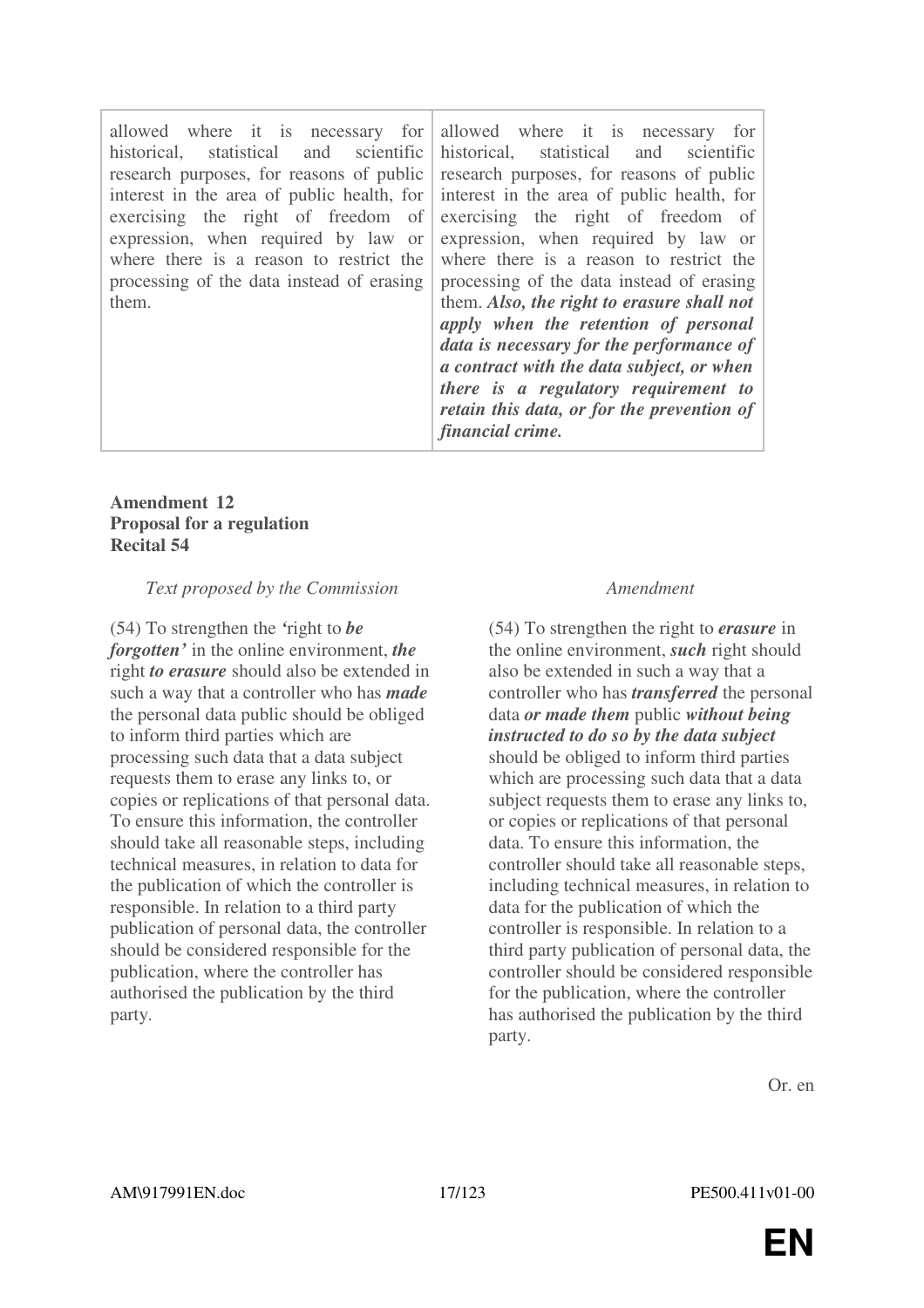# *Justification*

*This amendment accompanies the amendment to Article 17(2).*

**Amendment 14 Proposal for a regulation Recital 55 b (new)**

*Text proposed by the Commission* Amendment

*(55 b) Some personal data, once processed by the data controller or processor, produce outcomes that are used only internally by the data controller and whose format is meaningless even for the data subject. In this case, the right to data portability should not apply, while the other rights, in particular the right to object and the right of access and the right to rectification, are still valid.*

Or. en

### *Justification*

*This amendment is meant to clarify the "meaningfulness" introduced in the previous amendment.*

**Amendment 129 Andreas Schwab, Rafał Trzaskowski, Marielle Gallo Proposal for a regulation Recital 60**

### *Text proposed by the Commission Amendment*

(60) *Comprehensive* responsibility and liability of the controller for any processing of personal data carried out by the controller or on the controller's behalf should be established. In particular, the controller should ensure and be obliged to demonstrate the compliance of each processing operation with this Regulation.

(60) *Overall* responsibility and liability of the controller for any processing of personal data carried out by the controller or on the controller's behalf should be established. In particular, the controller should ensure and be obliged to demonstrate the compliance of each processing operation with this Regulation.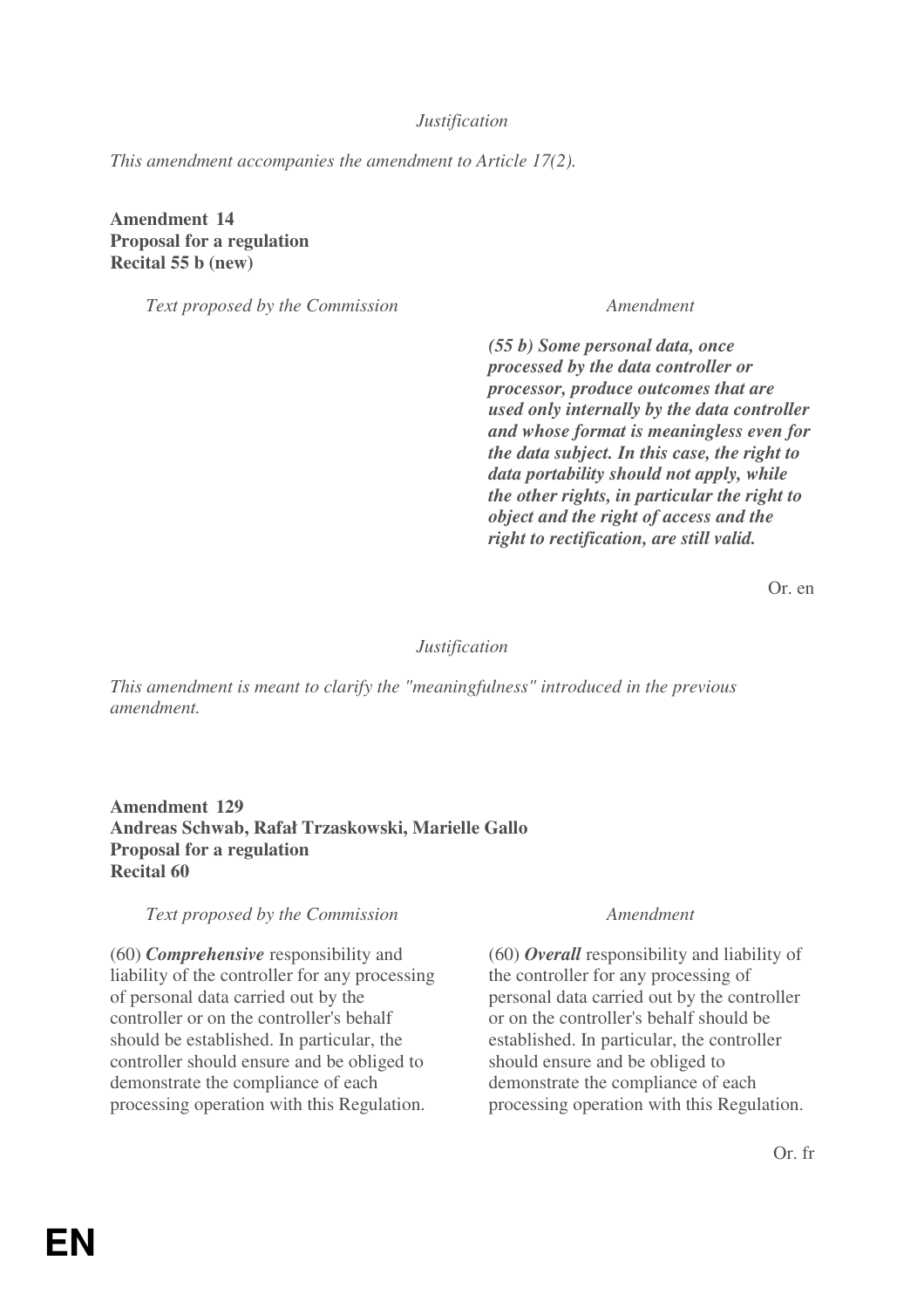# *Justification*

*Strengthens the protection of personal data. A general principle that responsibility rests with the controller needs to be explicitly laid down.*

**Amendment 16 Proposal for a regulation Recital 61 a (new)**

*Text proposed by the Commission* Amendment

*(61 a) Data protection by design is a very useful tool as it allows the data subject to be fully in control of his own data protection, of the information he shares and with the subject with whom he shares. When considering this principle as well as data protection by default, the context should heavily influence the assessment of lawfulness of processing.*

Or. en

### *Justification*

*This Amendment clarifies the Amendment to art. 23(2). It refers to cases where the data subject has the choice to opt in a data processing system, and in that case the whole range of consequences shall be taken into consideration. For instance, when signing in a social network, the data subjects should accept that some information be public for the other users to connect with him, while the same level of publicity of data should not be accepted by a data subject that asks for a loan.*

**Amendment 130 Matteo Salvini Proposal for a regulation Recital 61 a (new)**

*Text proposed by the Commission* Amendment

*(61 a) This Regulation encourages enterprises to develop internal programmes that will identify the processing operations likely to present specific risks to the rights and freedoms of data subjects by virtue of their nature,* 

AM\917991EN.doc 19/123 PE500.411v01-00

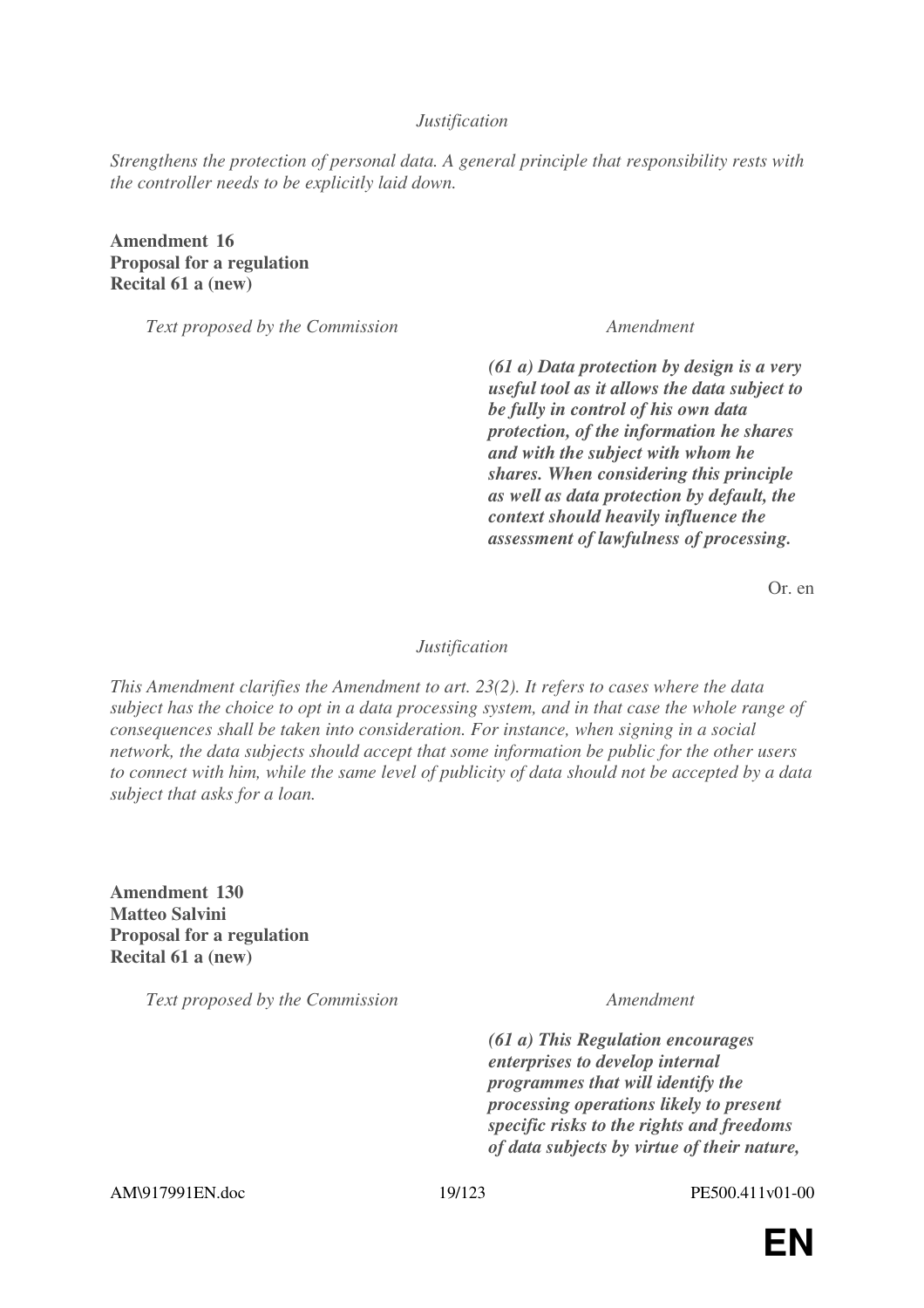*their scope or their purposes, and to put in place appropriate privacy safeguards and develop innovative privacy-by-design solutions and privacy enhancing techniques. Enterprises that can publicly demonstrate that they have embedded privacy accountability do not also require the application of the additional oversight mechanisms of prior consultation and prior authorisation.* 

Or. en

### *Justification*

*This amendment aligns the text with an approach in which accountability is an alternative process that properly incentivises good organizational practices. Such an alignment also shifts the burden of the costs of compliance and assurance to the marketplace rather than the public purse.*

**Amendment 131 Christel Schaldemose, Anna Hedh, Catherine Stihler Proposal for a regulation Recital 61 a (new)**

*Text proposed by the Commission Amendment*

*(61 a) The principle of data protection by design require data protection to be embedded within the entire life cycle of the technology, from the very early design stage, right through to their ultimate deployment, use and ultimate disposal. The principle of data protection by default requires privacy settings on services and products should by default comply with the general principles of data protection, such as data minimisation and purpose limitation.*

Or. en

**Amendment 132 Andreas Schwab, Lara Comi, Rafał Trzaskowski, Marielle Gallo, Pablo Arias Echeverría Proposal for a regulation Recital 62**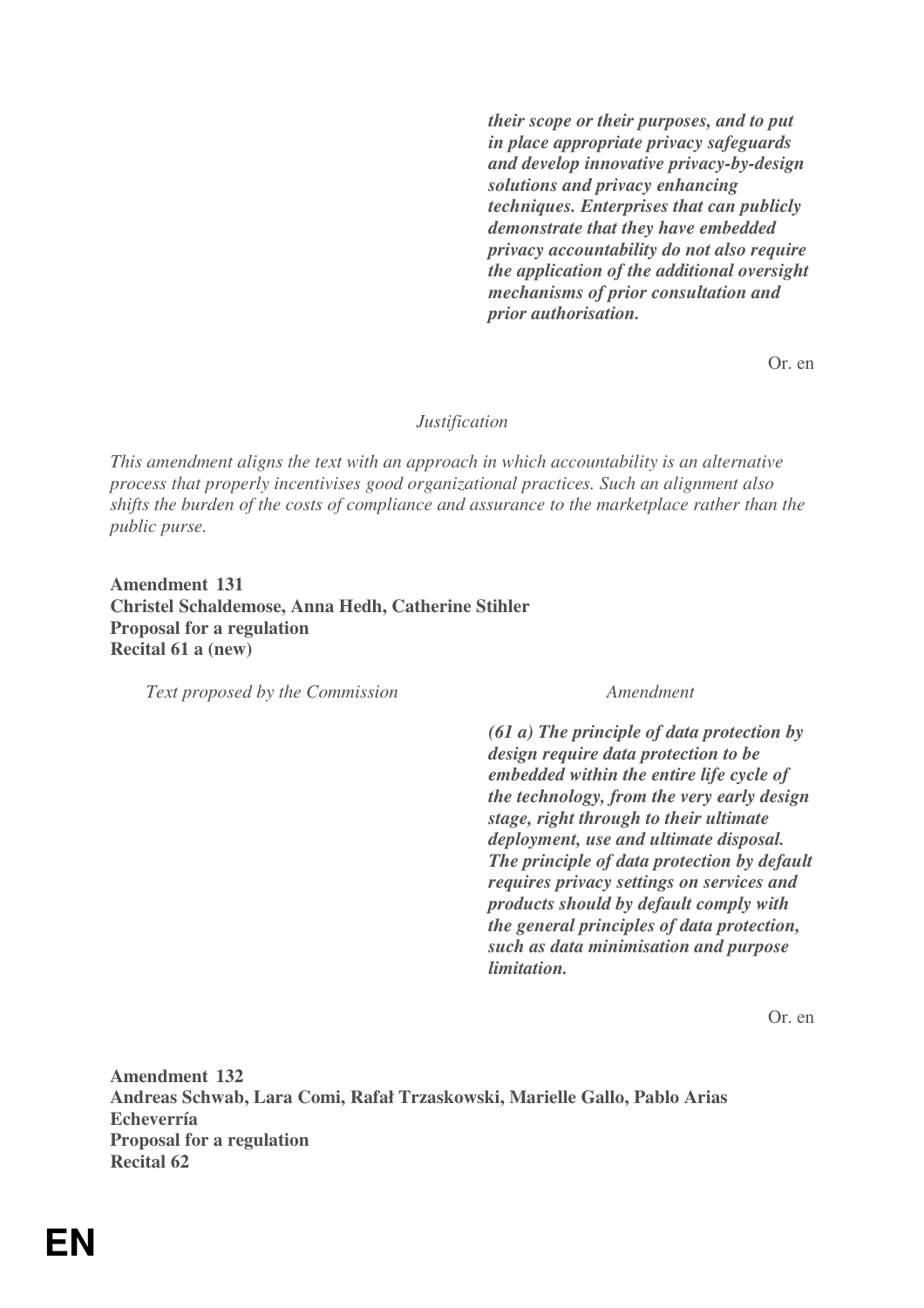# *Text proposed by the Commission* Amendment

(62) The protection of the rights and freedoms of data subjects as well as the responsibility and liability of controllers and processor, also in relation to the monitoring by and measures of supervisory authorities, requires a clear attribution of the responsibilities under this Regulation, including where a controller determines the purposes, conditions and means of the processing jointly with other controllers or where a processing operation is carried out on behalf of a controller.

(62) The protection of the rights and freedoms of data subjects as well as the responsibility and liability of controllers and processor, also in relation to the monitoring by and measures of supervisory authorities, requires a clear attribution of the responsibilities under this Regulation, including where a controller determines the purposes, conditions and means of the processing jointly with other controllers or where a processing operation is carried out on behalf of a controller. *Where joint and several liability applies, a processor which has made amends for damage done to the data subject concerned may bring an action against the controller for reimbursement if it has acted in conformity with the legal act binding it to the controller.*

Or. fr

# *Justification*

*The processor is defined as the organisation acting on behalf of the controller. Therefore, if the processor complies exactly with the instructions it has received, it is the controller and not the processor which should be held responsible for any breach of personal data, without the data subject's right to compensation being affected.*

**Amendment 133 Malcolm Harbour Proposal for a regulation Recital 65**

# *Text proposed by the Commission* Amendment

(65) In order to demonstrate compliance with this Regulation, the controller or processor should *document each*  processing *operation*. Each controller and processor should be obliged to co-operate with the supervisory authority and make this documentation, on request, available to it, so that it might *serve for monitoring* 

(65) In order to demonstrate compliance with this Regulation, the controller or processor should *maintain relevant information on the main categories of*  processing *undertaken*. *The Commission should establish a uniform format for the documentation of this information across the EU.* Each controller and processor

AM\917991EN.doc 21/123 PE500.411v01-00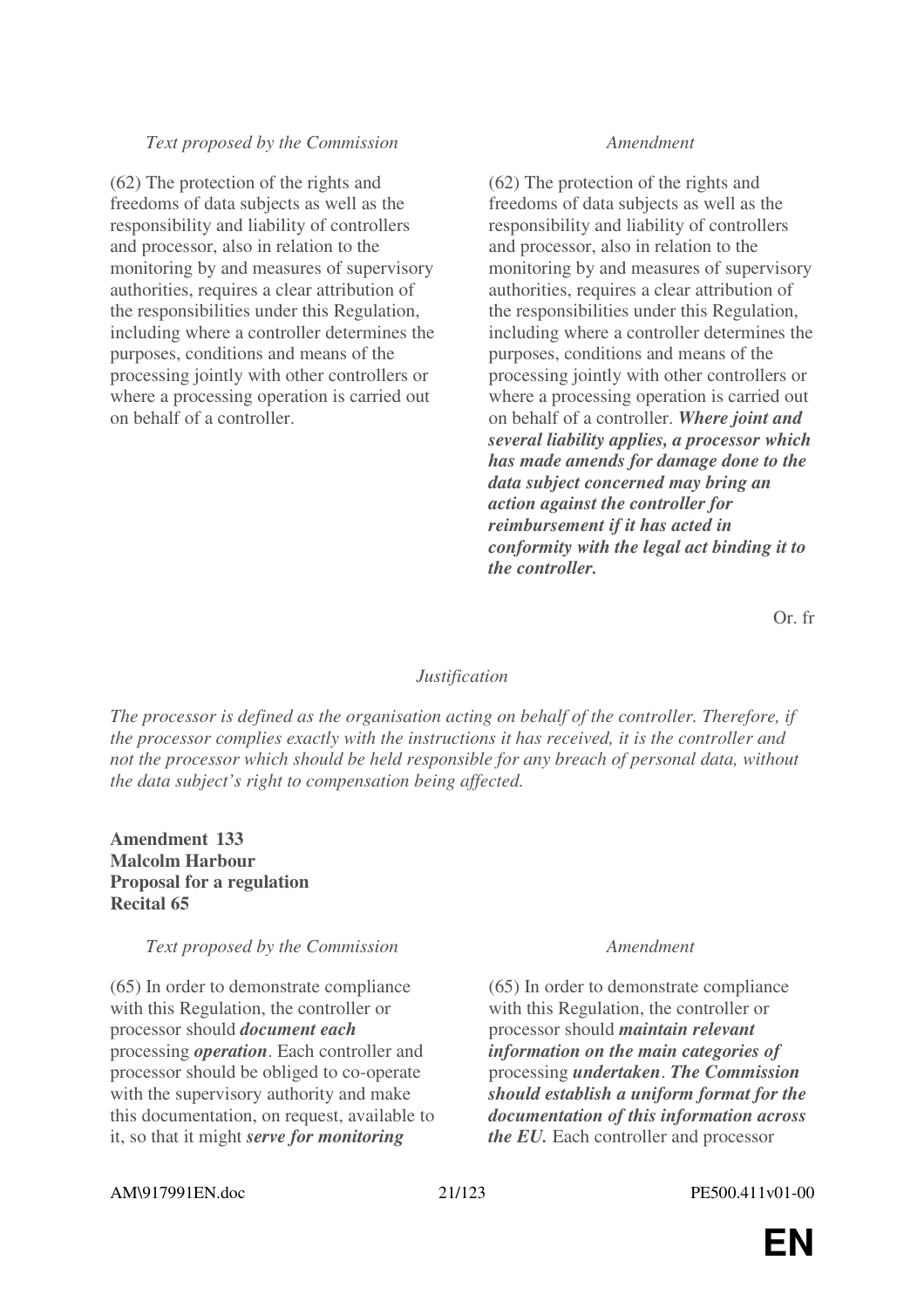those processing *operations.* should be obliged to co-operate with the supervisory authority and make this documentation, on request, available to it, so that it might *assist the supervisory authority in evaluating the compliance of*  those *main categories of* processing *with this Regulation*

Or. en

# *Justification*

*Effective data protection requires organisations to have a sufficiently documented understanding of their data processing activities. However, the maintenance of documentation for all processing operations is disproportionately burdensome. Instead of satisfying bureaucratic needs, the aim of the documentation should be to help controllers and processors meet their obligations.*

• CA 3 among EPP, ALDE, ECR, EFD on rec. 67 *covering AMs 18, 135, 136, 137 and 138*

| Text proposed by the Commission                                                                                                                                                                                                                                                                                                                                                                                                | Amendment                                                                                                                                                                                                                                                                                                                                                                                                                         |  |  |
|--------------------------------------------------------------------------------------------------------------------------------------------------------------------------------------------------------------------------------------------------------------------------------------------------------------------------------------------------------------------------------------------------------------------------------|-----------------------------------------------------------------------------------------------------------------------------------------------------------------------------------------------------------------------------------------------------------------------------------------------------------------------------------------------------------------------------------------------------------------------------------|--|--|
| A personal data breach may, if not<br>addressed in an adequate and timely<br>manner, result in substantial economic<br>loss and social harm, including identity<br>fraud, to the individual concerned.<br>Therefore, as soon as the controller<br>becomes aware that <i>such</i> a breach has<br>occurred, the controller should notify the<br>breach to the supervisory authority<br>without undue delay and, where feasible, | A personal data breach may, if not<br>addressed in an adequate and timely<br>manner, result in substantial economic<br>loss and social harm, including identity<br>fraud, to the individual concerned.<br>Therefore, <i>addressing</i> such economic<br>loss and social harm should be the first<br>and utmost priority. After that, as soon<br>as the controller becomes aware that a<br>breach which would have a significantly |  |  |
| within 24 hours. Where this cannot                                                                                                                                                                                                                                                                                                                                                                                             | adverse impact on the protection of the                                                                                                                                                                                                                                                                                                                                                                                           |  |  |
| achieved within 24 hours,<br>an                                                                                                                                                                                                                                                                                                                                                                                                | personal data or the privacy of the data                                                                                                                                                                                                                                                                                                                                                                                          |  |  |
| explanation of the reasons for the delay                                                                                                                                                                                                                                                                                                                                                                                       | <i>subject concerned</i> has occurred, the                                                                                                                                                                                                                                                                                                                                                                                        |  |  |
| should accompany the notification. The<br>individuals whose personal data could be<br>adversely affected by the breach should<br>be notified without undue delay in order<br>to allow them to take the necessary<br>precautions. A breach<br>should<br>be<br>considered as adversely affecting the<br>personal data or privacy of a data subject<br>where it could result in, for example,                                     | controller should notify the breach to the<br>supervisory authority without undue<br>delay. The individuals whose personal<br>data could be adversely affected by the<br>breach should be notified without undue<br>delay in order to allow them to take the<br>necessary precautions, <i>avoiding</i><br>information overload for the<br>data<br><i>subject</i> . A breach should be considered as                               |  |  |
| identity theft or fraud, physical harm,                                                                                                                                                                                                                                                                                                                                                                                        | significantly adversely affecting the                                                                                                                                                                                                                                                                                                                                                                                             |  |  |
| significant humiliation or damage to<br>reputation. The notification<br>should<br>describe the nature of the personal data<br>breach as well as recommendations as                                                                                                                                                                                                                                                             | personal data or privacy of a data subject<br>where it could result in, for example,<br>identity theft or fraud, physical harm,<br>significant humiliation or damage to                                                                                                                                                                                                                                                           |  |  |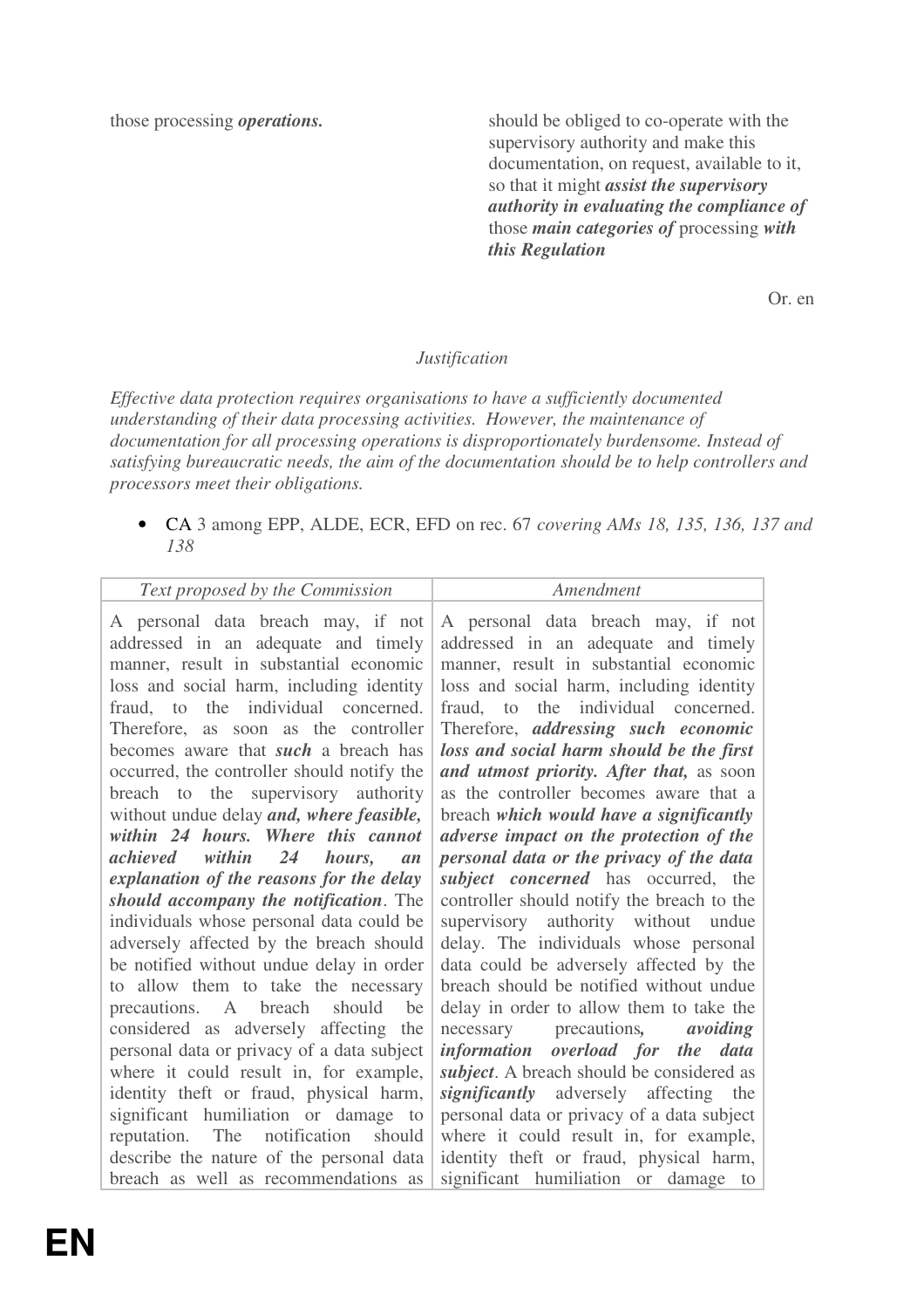well as recommendations for the individual concerned to mitigate potential adverse effects. Notifications to data subjects should be made as soon as reasonably feasible, and in close cooperation with the supervisory authority and respecting guidance provided by it or other relevant authorities (e.g. law enforcement authorities). For example, the chance for data subjects to mitigate an immediate risk of harm would call for a prompt notification of data subjects whereas the need to implement appropriate measures against continuing or similar data breaches may justify a longer delay.

reputation. The notification should describe the nature of the personal data breach as well as recommendations as well as recommendations for the individual concerned to mitigate potential adverse effects. Notifications to data subjects should be made as soon as reasonably feasible, and in close cooperation with the supervisory authority and respecting guidance provided by it or other relevant authorities (e.g. law enforcement authorities). For example, the chance for data subjects to mitigate an immediate risk of harm would call for a prompt notification of data subjects whereas the need to implement appropriate measures against continuing or similar data breaches may justify a longer delay.

# **Amendment 19 Proposal for a regulation Recital 69**

# *Text proposed by the Commission* Amendment

(69) In *setting detailed rules concerning the format and procedures applicable to*  the notification of personal data breaches, due consideration should be given to the circumstances of the breach, including whether or not personal data had been protected by appropriate technical protection measures, effectively limiting the likelihood of identity fraud or other forms of misuse. Moreover, such rules and procedures should take into account the legitimate interests of law enforcement authorities in cases where early disclosure could unnecessarily hamper the investigation of the circumstances of a breach.

(69) In *assessing the level of detail of* the notification of personal data breaches, due consideration should be given to the circumstances of the breach, including whether or not personal data had been protected by appropriate technical protection measures, effectively limiting the likelihood of identity fraud or other forms of misuse. Moreover, such rules and procedures should take into account the legitimate interests of law enforcement authorities in cases where early disclosure could unnecessarily hamper the investigation of the circumstances of a breach.

Or. en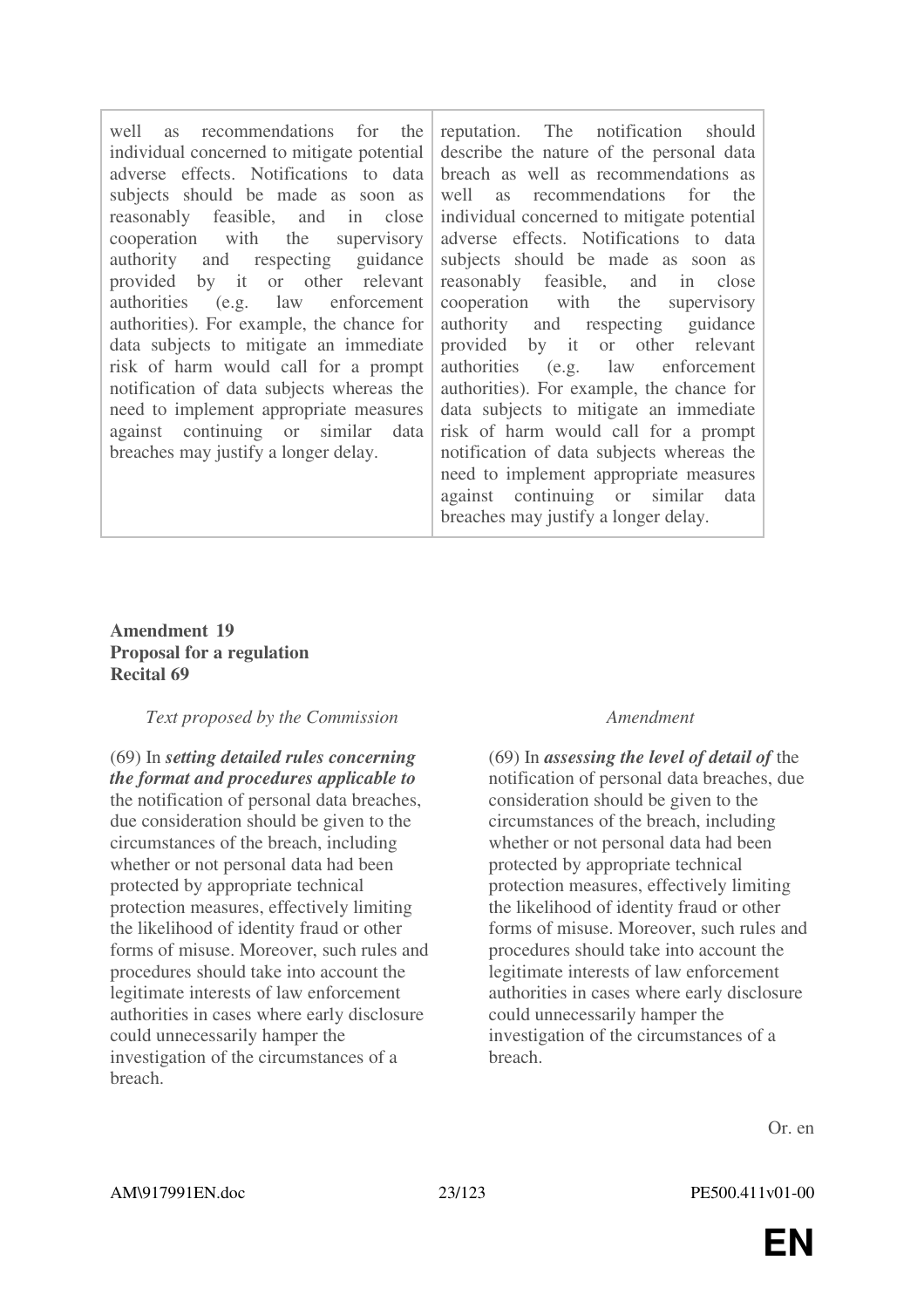*This Amendment follows the deletion of Article 32(5).*

**Amendment 139 Matteo Salvini Proposal for a regulation Recital 70 a (new)**

*Text proposed by the Commission* Amendment

*(70 a) Directive 2002/58/EC (as amended by Directive 2009/136/EC) sets out personal data breach notification obligations for the processing of personal data in connection with the provision of publicly available electronic communications services in public communications networks in the Union. Where providers of publicly available electronic communications services also provide other services, they continue to be subject to the breach notification obligations of the ePrivacy Directive, not this Regulation. Such providers should be subject to a single personal data breach notification regime for both personal data processed in connection with the provision of a publicly available electronic communications service and for any other personal data for which they are a controller.* 

Or. en

### *Justification*

*Electronic communications service providers should be subject to a single notification regime for any breaches relating to the data they process, not multiple regimes depending on the service offered. This ensures a level playing field among industry players.*

**Amendment 140 Bernadette Vergnaud Proposal for a regulation Recital 97**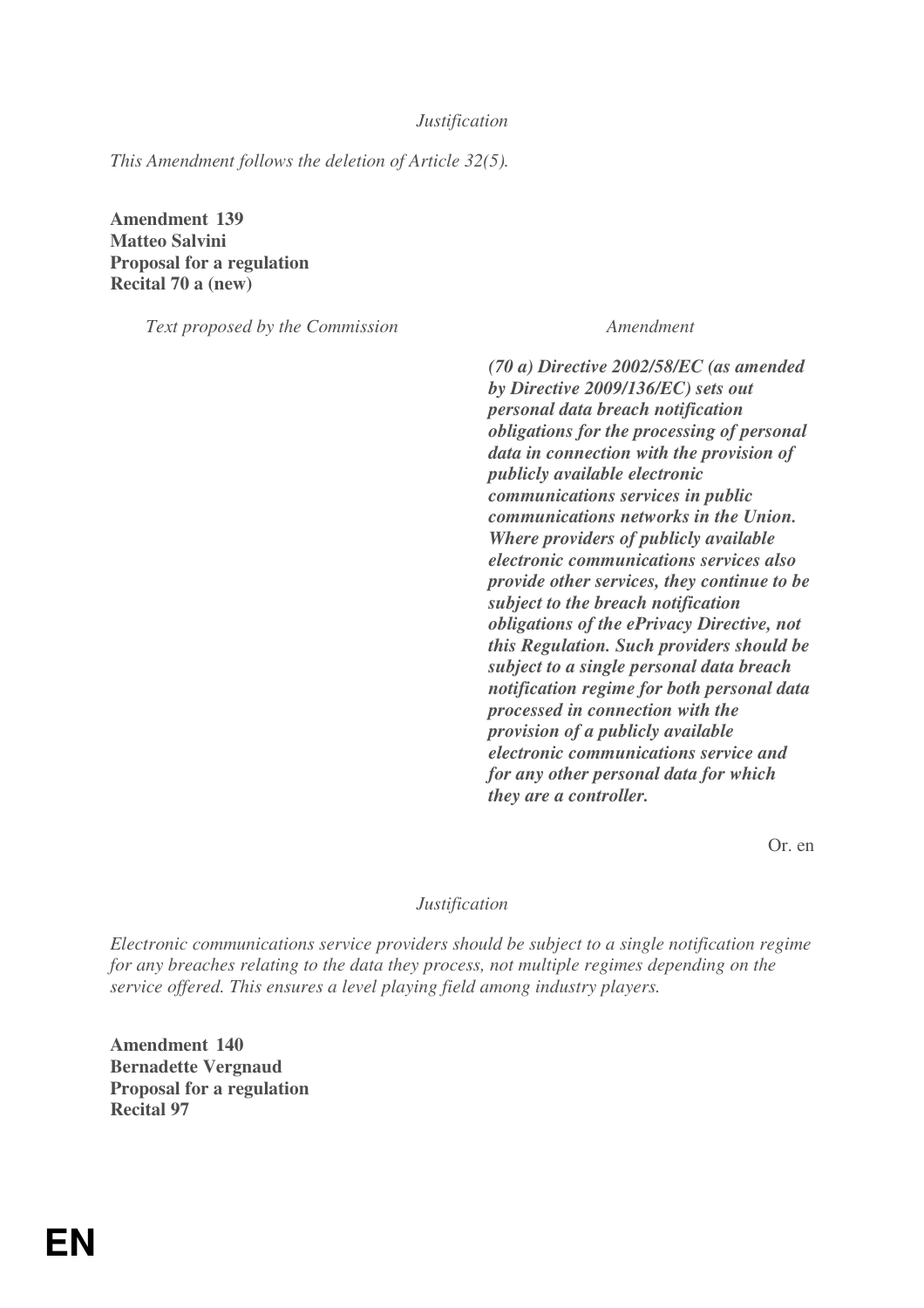# *Text proposed by the Commission* Amendment

(97) Where the processing of personal data in the context of the activities of an establishment of a controller or a processor in the Union takes place in more than one Member State, one single supervisory authority should be competent for monitoring the activities of the controller or processor throughout the Union and taking the related decisions, in order to increase the consistent application, provide legal certainty and reduce administrative burden for such controllers and processors.

(97) Where the processing of personal data in the context of the activities of an establishment of a controller or a processor in the Union takes place in more than one Member State, one single supervisory authority should be competent for monitoring the *processing* activities of the controller or processor throughout the Union and taking the related decisions, in order to increase the consistent application, provide legal certainty and reduce administrative burden for such controllers and processors. *By way of derogation from Article 51(2), when the processing of personal data is not mainly carried out by the main establishment, but by one of the other establishments of the controller or processor situated in the European Union, the competent supervisory authority for those processing operations shall be that of the Member State where that other establishment is situated. In keeping with the provisions of Chapter VII, this derogation shall be without prejudice to the right of the supervisory authority of the Member State where the main establishment is situated to require an additional declaration.*

Or. fr

# *Justification*

*While processing operations covering more than one country can easily be monitored by the main establishment, and should be the responsibility of a single authority, on the basis of a centralised declaration, national processing activities which are managed on a decentralised basis by branch establishments, and which are difficult for the main establishment to supervise, should be the responsibility of each national supervisory authority.*

**Amendment 22 Proposal for a regulation Recital 105**

AM\917991EN.doc 25/123 PE500.411v01-00

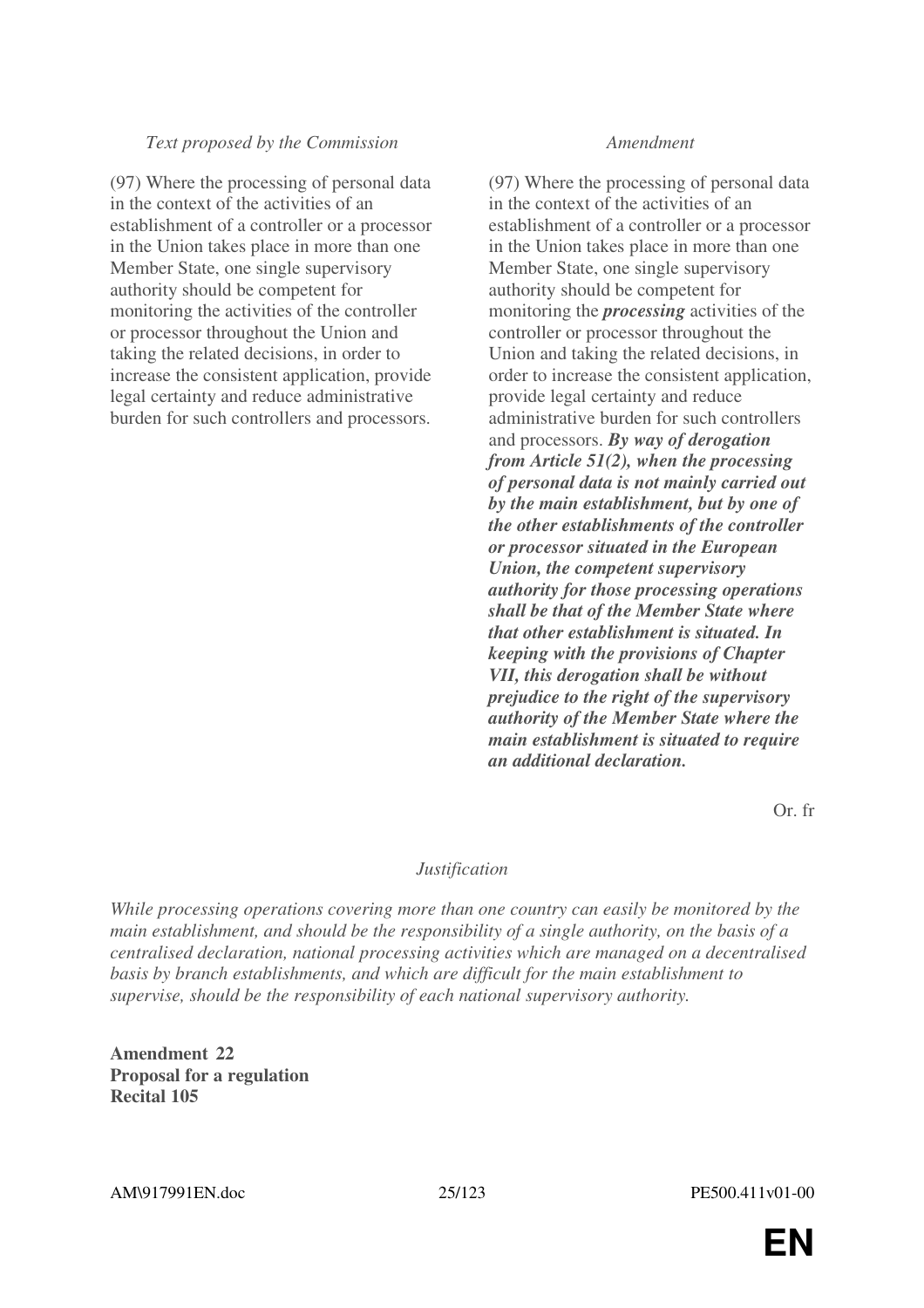# *Text proposed by the Commission* Amendment

(105) In order to ensure the consistent application of this Regulation throughout the Union, a consistency mechanism for co-operation between the supervisory authorities themselves and the Commission should be established. This mechanism should in particular apply where a supervisory authority intends to take a measure as regards processing operations that are related to the offering of goods or services to data subjects in several Member States, *,* or to the monitoring such data subjects, or that might substantially affect the free flow of personal data. It should also apply where any supervisory authority or the Commission requests that the matter should be dealt with in the consistency mechanism. This mechanism should be without prejudice to any measures that the Commission may take in the exercise of its powers under the Treaties.

(105) In order to ensure the consistent application of this Regulation throughout the Union, a consistency mechanism for co-operation between the supervisory authorities themselves and the Commission should be established. This mechanism should in particular apply where a supervisory authority intends to take a measure as regards processing operations that are related to the offering of goods or services to data subjects in several Member States, or to the monitoring *of* such data subjects, or that might substantially affect the free flow of personal data. It should also apply where any supervisory authority or the Commission requests that the matter should be dealt with in the consistency mechanism*. Furthermore, the data subjects should have the right to obtain consistency, if they deem a measure by a Data Protection Authority of a Member State has not fulfilled this criterion*. This mechanism should be without prejudice to any measures that the Commission may take in the exercise of its powers under the Treaties.

Or. en

# *Justification*

*This Amendment introduces the new Article 63a.*

# **Amendment 23 Proposal for a regulation Recital 111**

# *Text proposed by the Commission Amendment*

(111) Every data subject should have the right to lodge a complaint with a supervisory authority in any Member State and have the right to a judicial remedy if they consider that their rights under this Regulation are infringed or where the supervisory authority does not react on a

(111) Every data subject should have the right to lodge a complaint with a supervisory authority in any Member State and have the right to a judicial remedy if they consider that their rights under this Regulation are infringed or where the supervisory authority does not react on a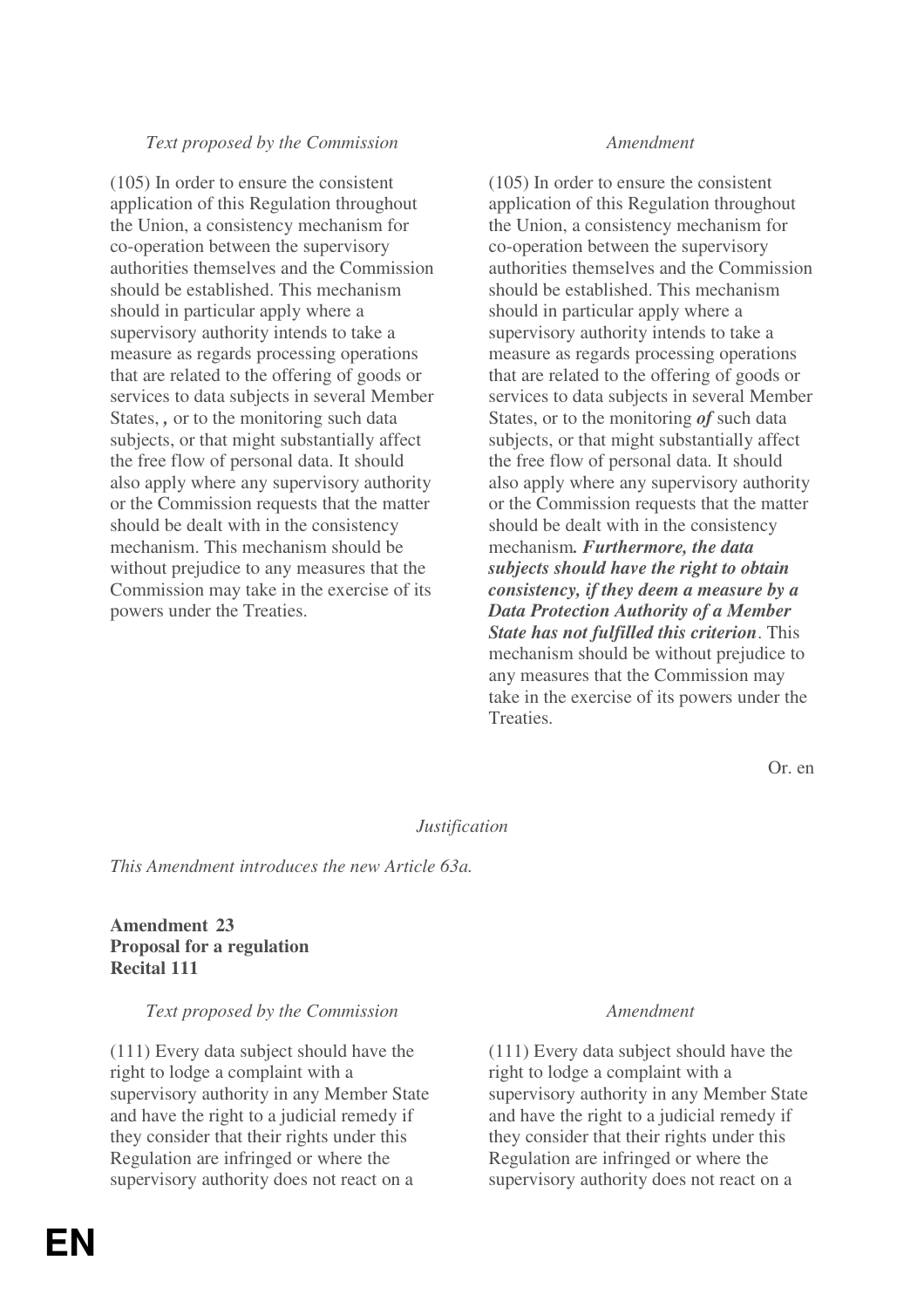complaint or does not act where such action is necessary to protect the rights of the data subject.

complaint or does not act where such action is necessary to protect the rights of the data subject. *If the data subject deems consistency is not fulfilled, a complaint to the European Data Protection Board can be filed.*

# **Amendment 25 Proposal for a regulation Recital 113**

*Text proposed by the Commission* Amendment

(113) Each natural or legal person should have the right to a judicial remedy against decisions of a supervisory authority concerning them. Proceedings against a supervisory authority should be brought before the courts of the Member State, where the supervisory authority is established*.*

(113) Each natural or legal person should have the right to a judicial remedy against decisions of a supervisory authority concerning them. Proceedings against a supervisory authority should be brought before the courts of the Member State, where the supervisory authority is established*, or before the European Data Protection Board on grounds of inconsistency with the application of the present Regulation in other Member States*

Or. en

**Amendment 141 Andreas Schwab Proposal for a regulation Recital 115**

*Text proposed by the Commission* Amendment

*(115) In situations where the competent supervisory authority established in another Member State does not act or has taken insufficient measures in relation to a complaint, the data subject may request the supervisory authority in the Member State of his or her habitual residence to bring proceedings against that supervisory authority to the competent court in the other Member State. The requested supervisory authority may decide, subject to judicial review, whether* 

AM\917991EN.doc 27/123 PE500.411v01-00

*deleted*

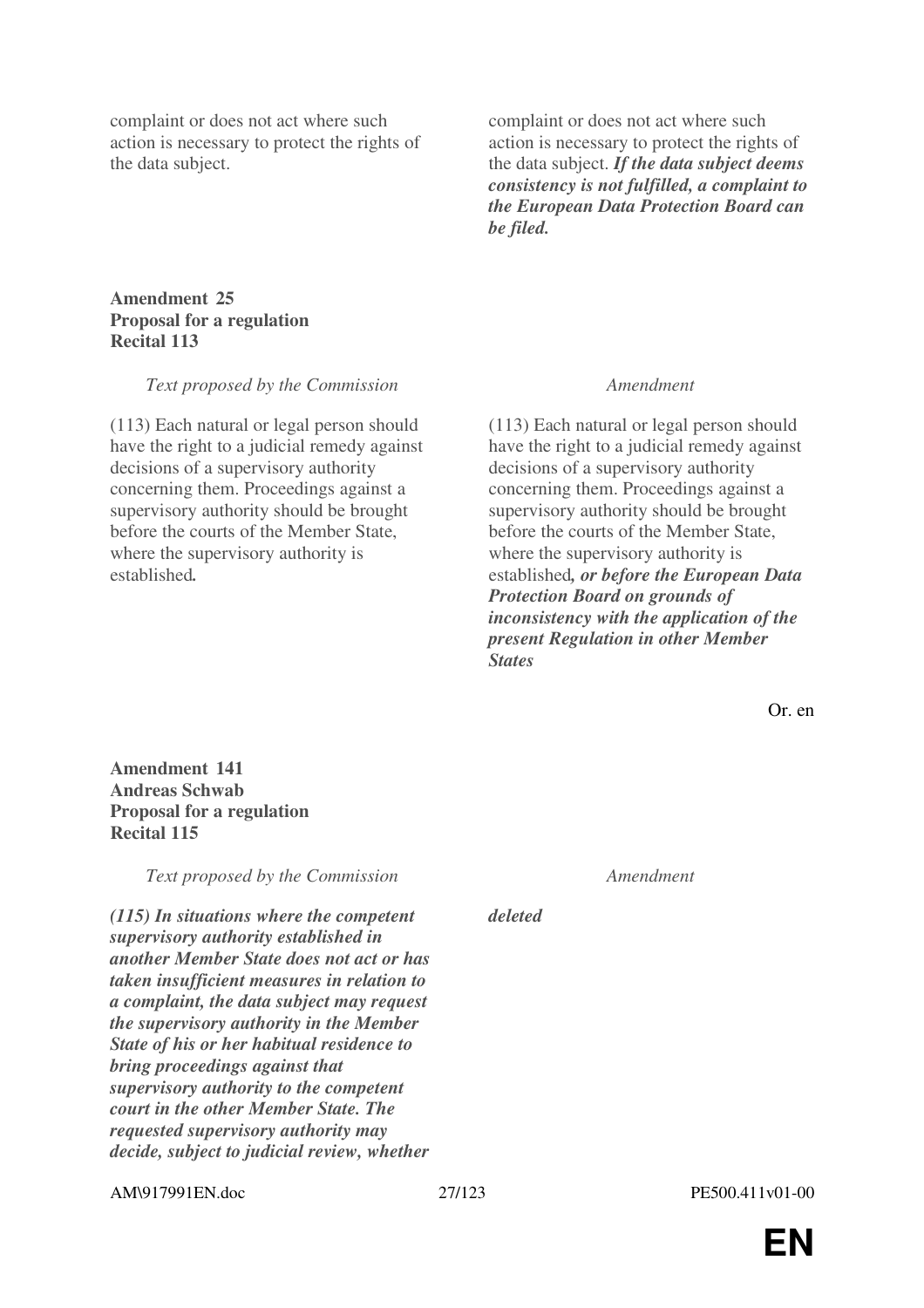### *Justification*

*This possibility would bring no added value for the public and might jeopardise the cooperation of the supervisory authorities under the consistency mechanism.*

# **Amendment 142 Andreas Schwab, Lara Comi, Rafał Trzaskowski, Marielle Gallo, Pablo Arias Echeverría Proposal for a regulation Recital 118**

### *Text proposed by the Commission Amendment*

(118) Any damage which a person may suffer as a result of unlawful processing should be compensated by the controller or processor, who may be exempted from liability if they prove that they are not responsible for the damage, in particular where he establishes fault on the part of the data subject or in case of force majeure.

(118) Any damage which a person may suffer as a result of unlawful processing should be compensated by the controller or processor, who may be exempted from liability if they prove that they are not responsible for the damage, in particular where he establishes fault on the part of the data subject or in case of force majeure. *Where joint and several liability applies, a processor which has made amends for damage done to the data subject concerned may bring an action against the controller for reimbursement if it has acted in conformity with the legal act binding it to the controller.*

Or. fr

### *Justification*

*The proposal for a regulation introduces the overall principle of the responsibility of the controller (Articles 5f and 22), which must be retained and clarified. The processor is defined as the organisation acting on behalf of the controller. If the processor does not follow the instructions it has received, Article 26(4) states that it shall be considered to be a controller.*

**Amendment 27 Proposal for a regulation Recital 120**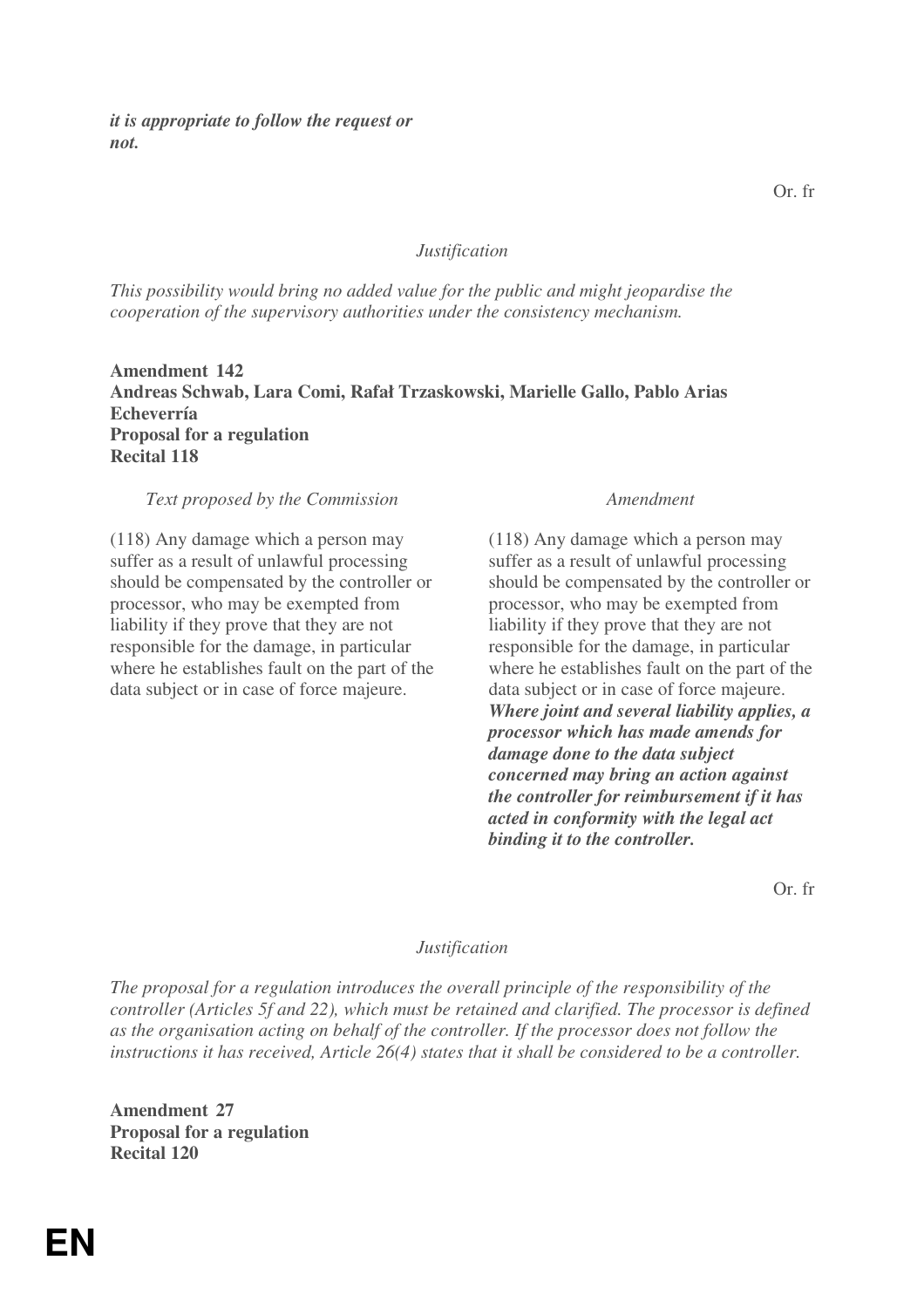### *Text proposed by the Commission* Amendment

(120) In order to strengthen and harmonise administrative sanctions against infringements of this Regulation, each supervisory authority should have the power to sanction administrative offences. This Regulation should indicate these offences and the upper limit for the related administrative fines, which should be fixed in each individual case proportionate to the specific situation, with due regard in particular to the nature, gravity and duration of the breach. The consistency mechanism may also be used to cover divergences in the application of administrative sanctions.

(120) In order to strengthen and harmonise administrative sanctions against infringements of this Regulation, each supervisory authority should have the power to sanction administrative offences. This Regulation should indicate these offences and the upper limit for the related administrative fines, which should be fixed in each individual case proportionate to the specific situation, with due regard in particular to the nature, gravity and duration of the breach. *In order to strengthen the internal market, the administrative sanctions should be consistent across Member States.* The consistency mechanism may also be used to cover divergences in the application of administrative sanctions.

Or. en

# *Justification*

*This Amendment anticipates the consistency requirement of the administrative sanctions in Article 78 and Article 79.*

# **Amendment 28 Proposal for a regulation Recital 122**

### *Text proposed by the Commission* Amendment

(122) The processing of personal data concerning health, as a special category of data which deserves higher protection, may often be justified by a number of legitimate reasons for the benefit of individuals and society as a whole, in particular in the context of ensuring continuity of crossborder healthcare. Therefore this Regulation should provide for harmonised conditions for the processing of personal data concerning health, subject to specific and suitable safeguards so as to protect the

(122) The processing of personal data concerning health, as a special category of data which deserves higher protection, may often be justified by a number of legitimate reasons for the benefit of individuals and society as a whole, in particular in the context of ensuring continuity of crossborder healthcare. Therefore this Regulation should provide for harmonised conditions for the processing of personal data concerning health, subject to specific and suitable safeguards so as to protect the

### AM\917991EN.doc 29/123 PE500.411v01-00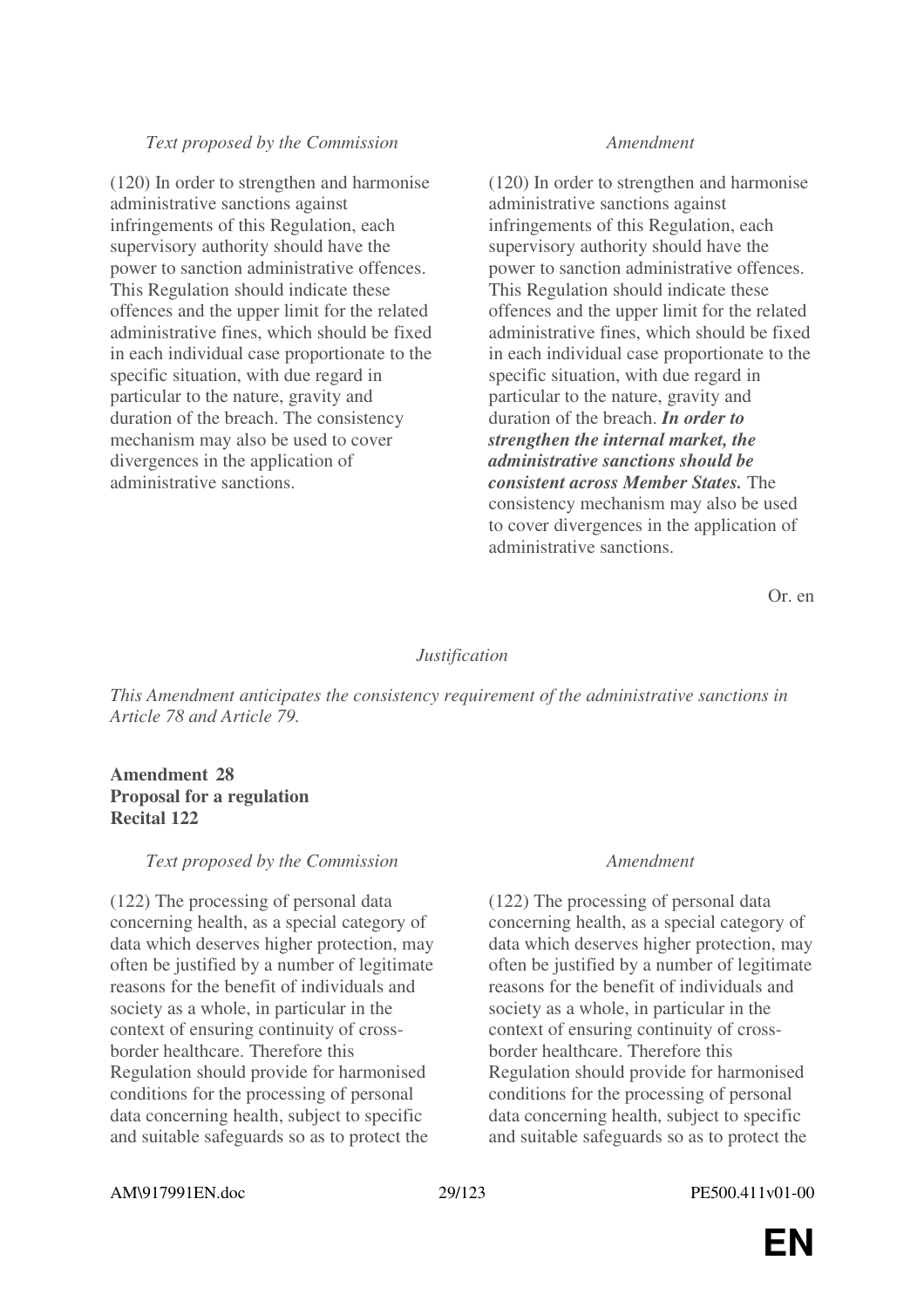fundamental rights and the personal data of individuals. This includes the right for individuals to have access to their personal data concerning their health, for example the data in their medical records containing such information as diagnosis, examination results, assessments by treating physicians and any treatment or interventions provided.

fundamental rights and the personal data of individuals. This includes the right for individuals to have access*, directly or through previously delegated persons,* to their personal data concerning their health, for example the data in their medical records containing such information as diagnosis, examination results, assessments by treating physicians and any treatment or interventions provided.

Or. en

# *Justification*

*This Amendment is needed to allow access to information by a patient's relative, over all where the patient is not able to take decisions or to use such information, due to the gravity of the illness.*

**Amendment 29 Proposal for a regulation Recital 122 a (new)**

*Text proposed by the Commission* Amendment

*(122 a) A professional who process personal data concerning health should receive, if possible, anonymized or pseudonymized data, leaving the knowledge of the identity only to the General Practitioner or to the Specialist who has requested such data processing.*

Or. en

# *Justification*

*This Amendment means to suggest a further tool for the protection of citizens whose health data are controlled or processed by a professional who does not need to know the identity of the data subject.*

**Amendment 143 Andreas Schwab, Lara Comi, Rafał Trzaskowski, Pablo Arias Echeverría Proposal for a regulation Recital 129**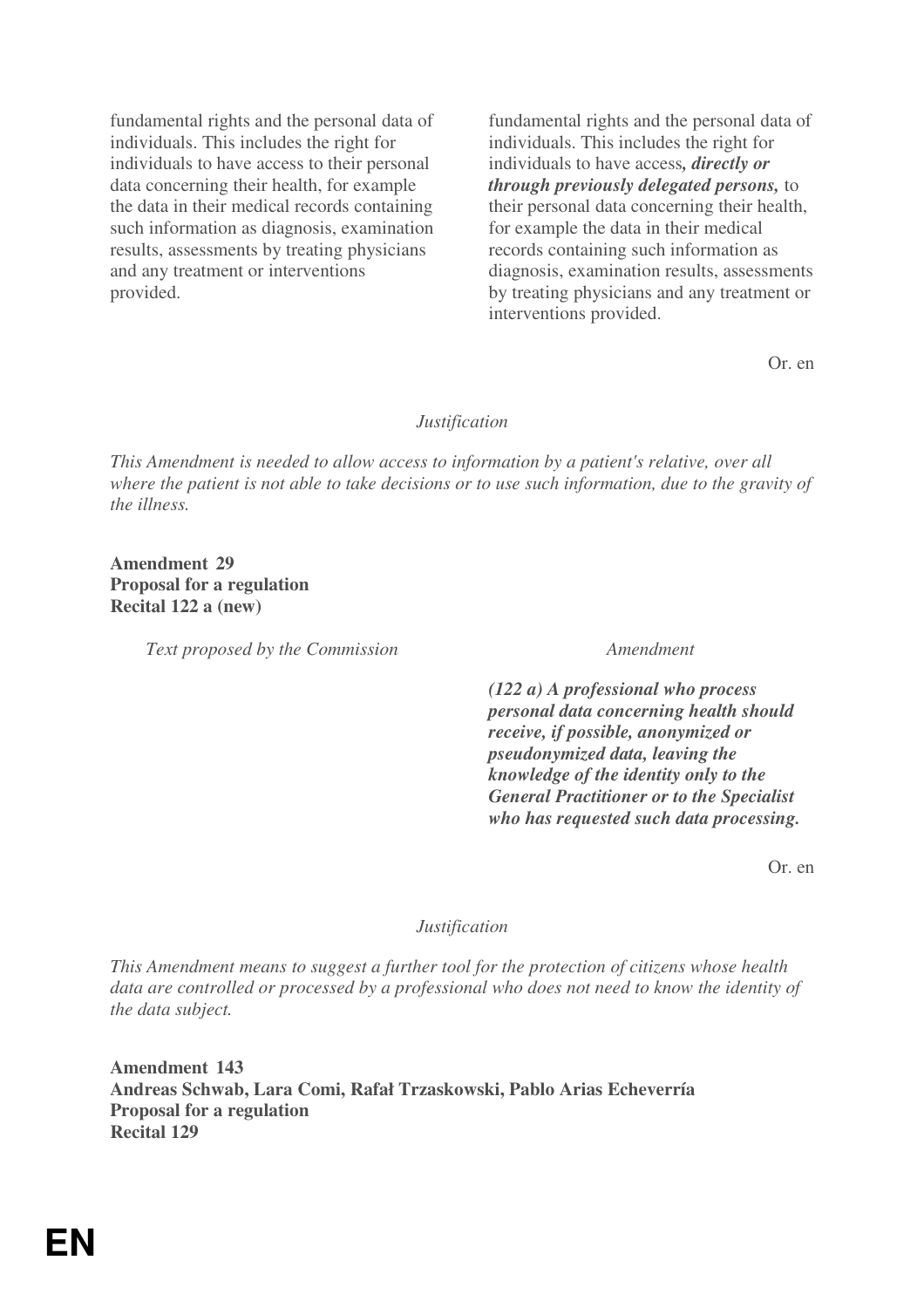### *Text proposed by the Commission* Amendment

(129) In order to fulfil the objectives of this Regulation, namely to protect the fundamental rights and freedoms of natural persons and in particular their right to the protection of personal data and to ensure the free movement of personal data within the Union, the power to adopt acts in accordance with Article 290 of the Treaty on the Functioning of the European Union should be delegated to the Commission. In particular, delegated acts should be adopted in respect of lawfulness of processing; specifying the criteria and conditions in relation to the consent of a child; processing of special categories of data; *specifying the criteria and conditions for manifestly excessive requests and fees for exercising the rights of the data subject;* criteria and

requirements for the information to the data subject and in relation to the right of access; the right to be forgotten and to erasure; measures based on profiling; criteria and requirements in relation to the responsibility of the controller *and to data protection by design and by default*; a processor; criteria and requirements for the documentation *and the security of processing*; criteria and requirements for establishing a personal data breach and for its notification to the supervisory authority, and on the circumstances where a personal data breach is likely to adversely affect the data subject; the criteria and conditions for processing operations requiring a data protection impact assessment; the criteria and requirements for determining a high degree of specific risks which require prior consultation; designation and tasks of the data protection officer; codes of conduct; criteria and requirements for certification mechanisms; criteria and requirements for transfers by way of binding corporate rules; transfer derogations; *administrative sanctions;* processing for health purposes; processing in the employment context and

(129) In order to fulfil the objectives of this Regulation, namely to protect the fundamental rights and freedoms of natural persons and in particular their right to the protection of personal data and to ensure the free movement of personal data within the Union, the power to adopt acts in accordance with Article 290 of the Treaty on the Functioning of the European Union should be delegated to the Commission. In particular, delegated acts should be adopted in respect of lawfulness of processing; specifying the criteria and conditions in relation to the consent of a child; processing of special categories of data; criteria and requirements for the information to the data subject and in relation to the right of access; the right to be forgotten and to erasure; measures based on profiling; criteria and requirements in relation to the responsibility of the controller; a processor; criteria and requirements for the documentation; criteria and requirements for establishing a personal data breach and for its notification to the supervisory authority, and on the circumstances where a personal data breach is likely to adversely affect the data subject; the criteria and conditions for processing operations requiring a data protection impact assessment; the criteria and requirements for determining a high degree of specific risks which require prior consultation; designation and tasks of the data protection officer; codes of conduct; criteria and requirements for certification mechanisms; criteria and requirements for transfers by way of binding corporate rules; transfer derogations; processing for health purposes; processing in the employment context and processing for historical, statistical and scientific research purposes. It is of particular importance that the Commission carry out appropriate consultations during its preparatory work,

### AM\917991EN.doc 31/123 PE500.411v01-00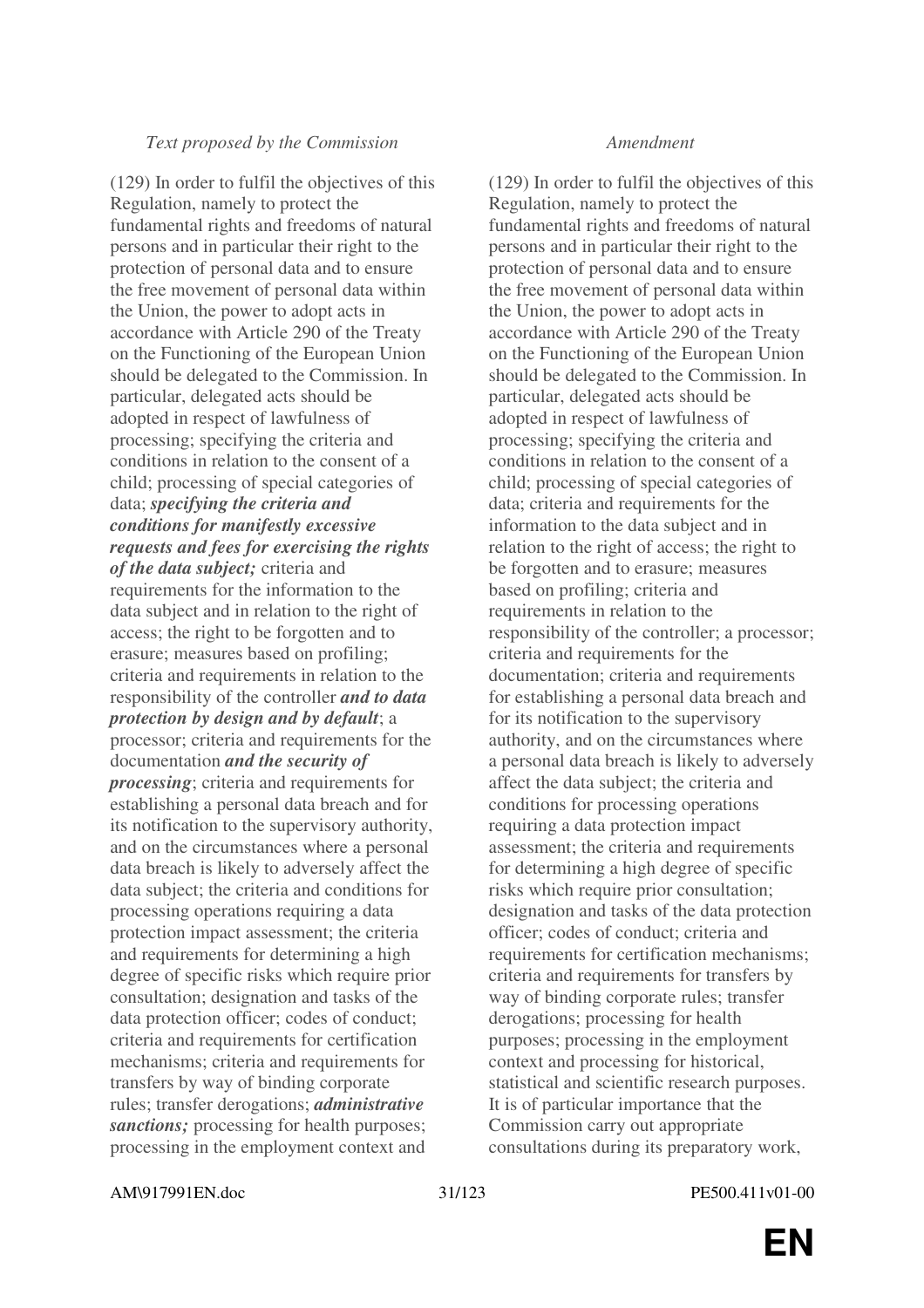processing for historical, statistical and scientific research purposes. It is of particular importance that the Commission carry out appropriate consultations during its preparatory work, including at expert level. The Commission, when preparing and drawing-up delegated acts, should ensure a simultaneous, timely and appropriate transmission of relevant documents to the European Parliament and Council.

including at expert level. The Commission, when preparing and drawing-up delegated acts, should ensure a simultaneous, timely and appropriate transmission of relevant documents to the European Parliament and Council.

Or. fr

# **Amendment 144 Andreas Schwab, Lara Comi, Rafał Trzaskowski, Pablo Arias Echeverría Proposal for a regulation Recital 130**

### *Text proposed by the Commission Amendment*

(130) In order to ensure uniform conditions for the implementation of this Regulation, implementing powers should be conferred on the Commission for: specifying standard forms in relation to the processing of personal data of a child; *standard procedures and forms for exercising the rights of data subjects;* standard forms for the information to the data subject; standard forms and procedures in relation to the right of access; *the right to data portability;* standard forms in relation to the responsibility of the controller *to data protection by design and by default and to*  the documentation; specific requirements for the security of processing; the standard format and the procedures for the notification of a personal data breach to the supervisory authority and the communication of a personal data breach to the data subject; standards and procedures for a data protection impact assessment; forms and procedures for prior authorisation and prior consultation; technical standards and mechanisms for certification; the adequate level of protection afforded by a third country or a territory or a processing sector within that

(130) In order to ensure uniform conditions for the implementation of this Regulation, implementing powers should be conferred on the Commission for: specifying standard forms in relation to the processing of personal data of a child; standard forms for the information to the data subject; standard forms and procedures in relation to the right of access; standard forms in relation to the responsibility of the controller *in respect of* the documentation; specific requirements for the security of processing; the standard format and the procedures for the notification of a personal data breach to the supervisory authority and the communication of a personal data breach to the data subject; standards and procedures for a data protection impact assessment; forms and procedures for prior authorisation and prior consultation; technical standards and mechanisms for certification; the adequate level of protection afforded by a third country or a territory or a processing sector within that third country or an international organisation; disclosures not authorized by Union law; mutual assistance; joint operations; decisions under the consistency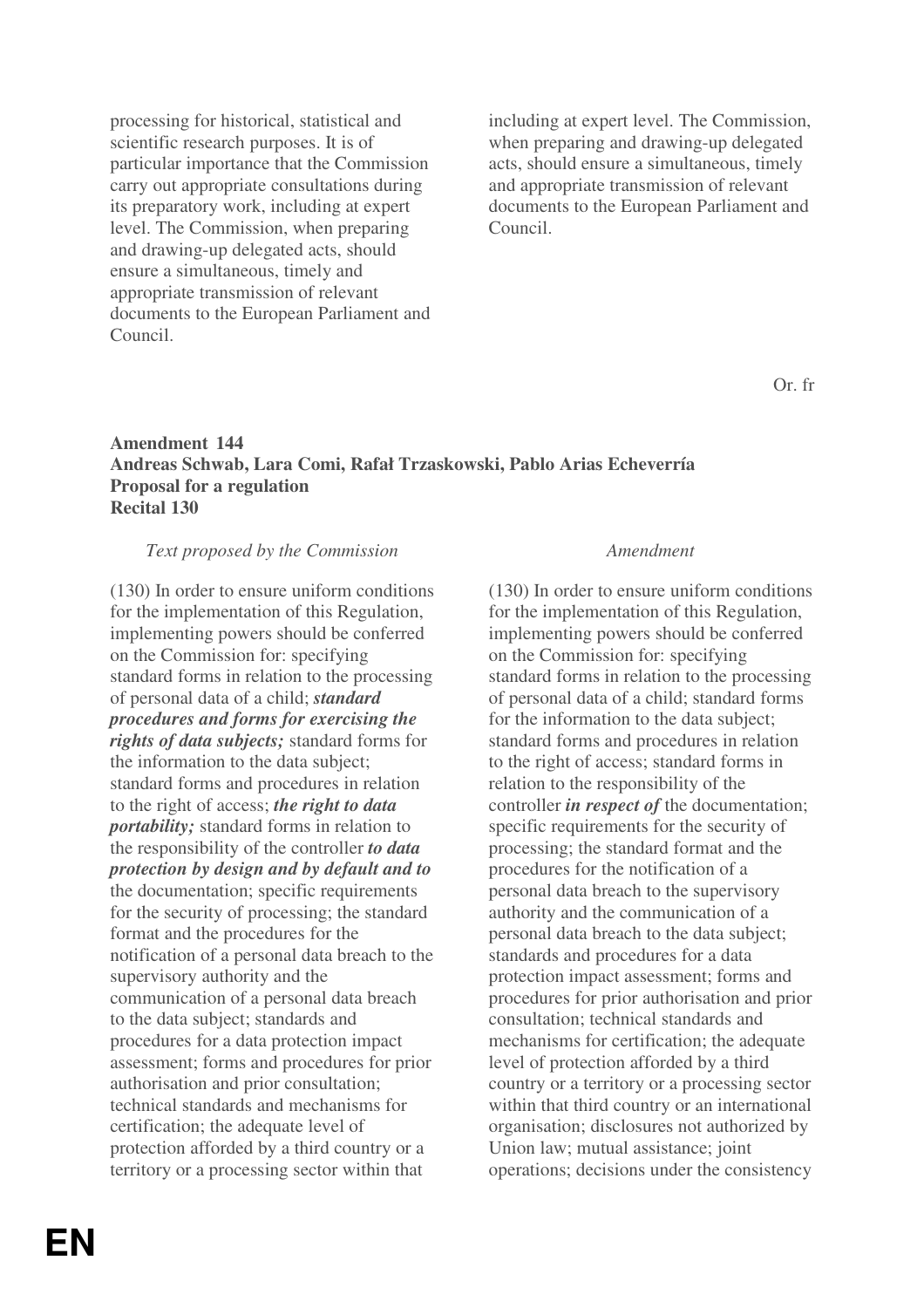third country or an international organisation; disclosures not authorized by Union law; mutual assistance; joint operations; decisions under the consistency mechanism. Those powers should be exercised in accordance with Regulation (EU) No 182/2011 of the European Parliament and of the Council of 16 February 2011 laying down the rules and general principles concerning mechanisms for control by the Member States of the Commission's exercise of implementing powers<sup>46</sup>. In this context, the Commission should consider specific measures for micro, small and medium-sized enterprises.

mechanism. Those powers should be exercised in accordance with Regulation (EU) No 182/2011 of the European Parliament and of the Council of 16 February 2011 laying down the rules and general principles concerning mechanisms for control by the Member States of the Commission's exercise of implementing powers<sup>46</sup>. In this context, the Commission should consider specific measures for micro, small and medium-sized enterprises.

Or. fr

# **Amendment 145 Andreas Schwab, Lara Comi, Rafał Trzaskowski, Pablo Arias Echeverría Proposal for a regulation Recital 131**

### *Text proposed by the Commission Amendment*

(131) The examination procedure should be used for the adoption of specifying standard forms in relation to the consent of a child; standard procedures and forms for exercising the rights of data subjects; standard forms for the information to the data subject; standard forms and procedures in relation to the right of access; *the right to data portability;*  standard forms in relation to the responsibility of the controller *to data protection by design and by default and to*  the documentation; specific requirements for the security of processing; the standard format and the procedures for the notification of a personal data breach to the supervisory authority and the communication of a personal data breach to the data subject; standards and procedures for a data protection impact assessment; forms and procedures for prior authorisation and prior consultation; technical standards and mechanisms for

(131) The examination procedure should be used for the adoption of specifying standard forms in relation to the consent of a child; standard procedures and forms for exercising the rights of data subjects; standard forms for the information to the data subject; standard forms and procedures in relation to the right of access; standard forms in relation to the responsibility of the controller *in respect of* the documentation; specific requirements for the security of processing; the standard format and the procedures for the notification of a personal data breach to the supervisory authority and the communication of a personal data breach to the data subject; standards and procedures for a data protection impact assessment; forms and procedures for prior authorisation and prior consultation; technical standards and mechanisms for certification; disclosures not authorized by Union law; mutual assistance; joint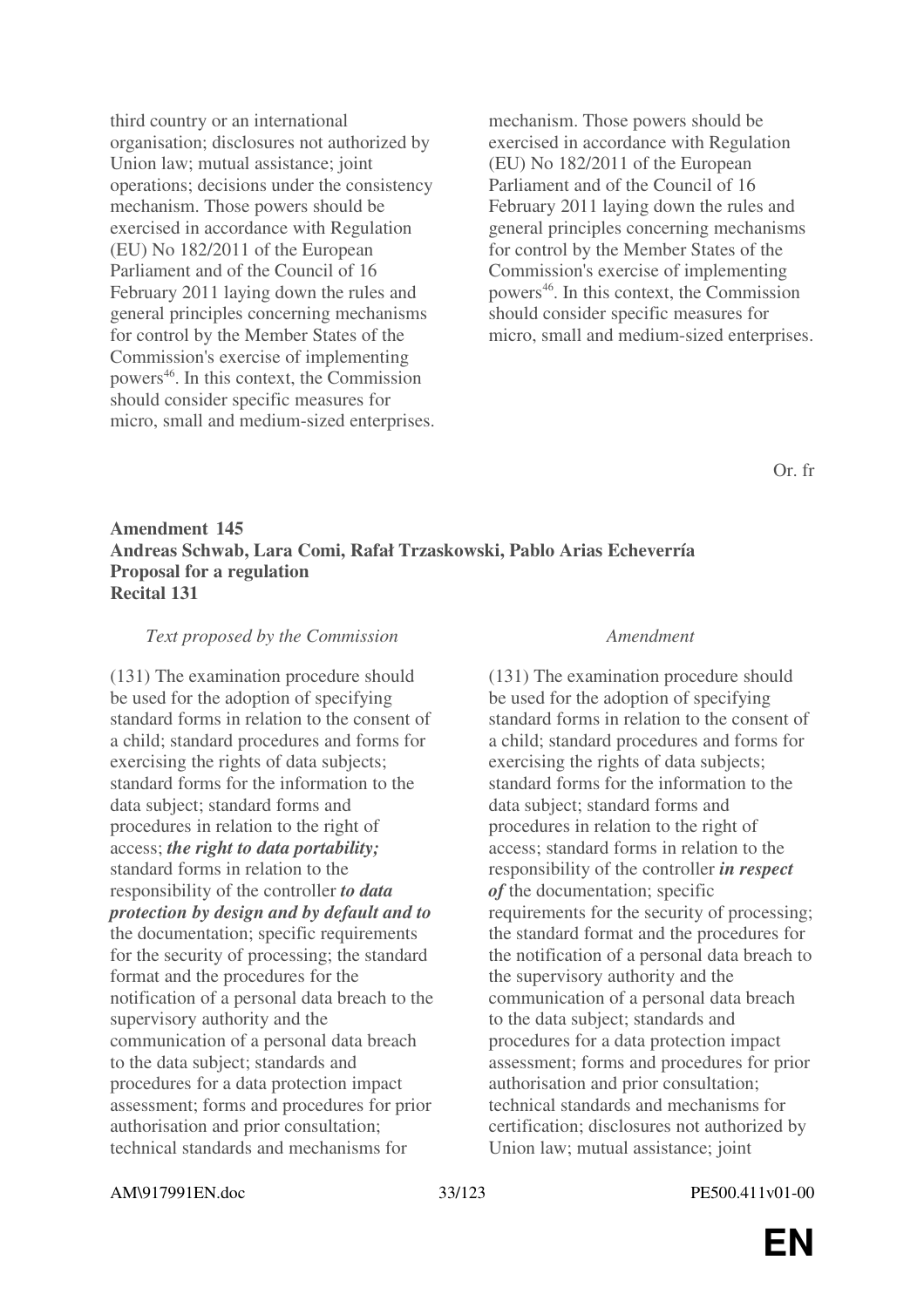certification; *the adequate level of protection afforded by a third country or a territory or a processing sector within that third country or an international organisation;* disclosures not authorized by Union law; mutual assistance; joint operations; decisions under the consistency mechanism, given that those acts are of general scope.

operations; decisions under the consistency mechanism, given that those acts are of general scope.

Or. fr

# **Amendment 146 Andreas Schwab, Lara Comi, Marielle Gallo, Pablo Arias Echeverría Proposal for a regulation Recital 139**

### *Text proposed by the Commission Amendment*

(139) In view of the fact that, as underlined by the Court of Justice of the European Union, the right to the protection of personal data is not an absolute right, but must be considered in relation to its function in society and be balanced with other *fundamental* rights, in accordance with the principle of proportionality, this Regulation respects all fundamental rights and observes the principles recognised in the Charter of Fundamental Rights of the European Union as enshrined in the Treaties, notably the right to respect for private and family life, home and communications, the right to the protection of personal data, the freedom of thought, conscience and religion, the freedom of expression and information, the freedom to conduct a business, the right to an effective remedy and to a fair trial as well as cultural, religious and linguistic diversity.

(139) In view of the fact that, as underlined by the Court of Justice of the European Union, the right to the protection of personal data is not an absolute right, but must be considered in relation to its function in society and be balanced with other rights *enshrined in the Charter of Fundamental Rights of the European Union*, in accordance with the principle of proportionality, this Regulation respects all fundamental rights and observes the principles recognised in the Charter of Fundamental Rights of the European Union as enshrined in the Treaties, notably the right to respect for private and family life, home and communications, the right to the protection of personal data, the freedom of thought, conscience and religion, the freedom of expression and information, the freedom to conduct a business, the right to an effective remedy and to a fair trial as well as cultural, religious and linguistic diversity.

Or. fr

**Amendment 147 Morten Løkkegaard**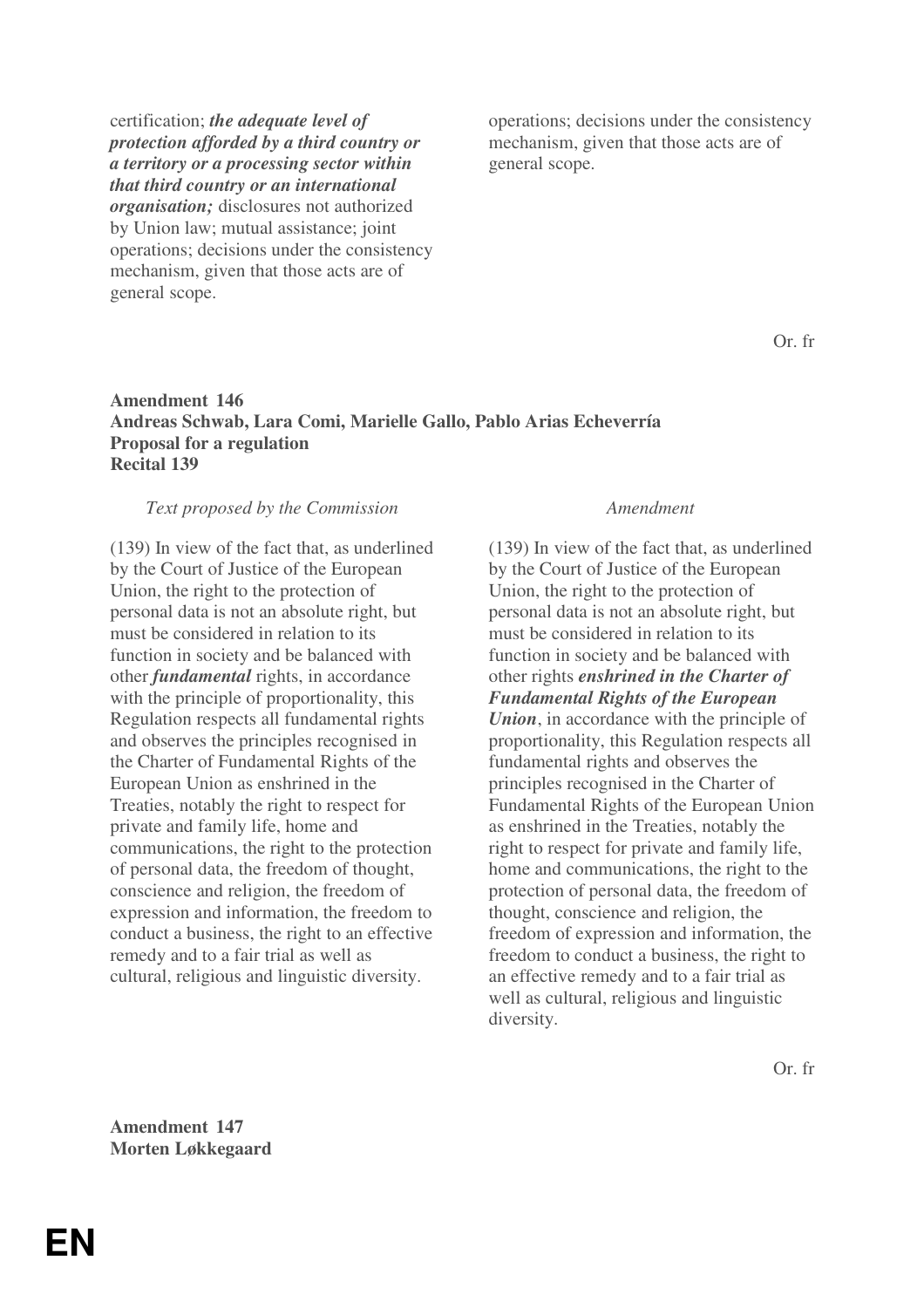# **Proposal for a regulation Article 2 – paragraph 2 – point b**

*Text proposed by the Commission Amendment*

*(b) by the Union institutions, bodies, offices and agencies;*

*deleted*

Or. en

# **Amendment 148 Andreas Schwab, Lara Comi, Marielle Gallo, Pablo Arias Echeverría Proposal for a regulation Article 2 – paragraph 2 – point d**

*Text proposed by the Commission Amendment*

d) by a natural person without any gainful interest in the course of its own exclusively personal or household activity;

d) by a natural person without any gainful interest in the course of its own exclusively personal or household activity *and on condition that no personal data are made accessible to an indefinite number of people*;

Or. fr

# *Justification*

*The scope of this exemption should be clarified, particularly in view of the development of social networks which make it possible to share information with hundreds of people. In its judgments in Cases C-101/01 and C-73/07, the CJEU advocates accessibility 'by an indefinite number of people' as a criterion for application of this exemption. The EDPS shares that view.*

**Amendment 149 Philippe Juvin Proposal for a regulation Article 2 – paragraph 2 – point d a (new)**

*Text proposed by the Commission* Amendment

*da) which have been rendered anonymous within the meaning of Article 4(2a);*

Or. fr

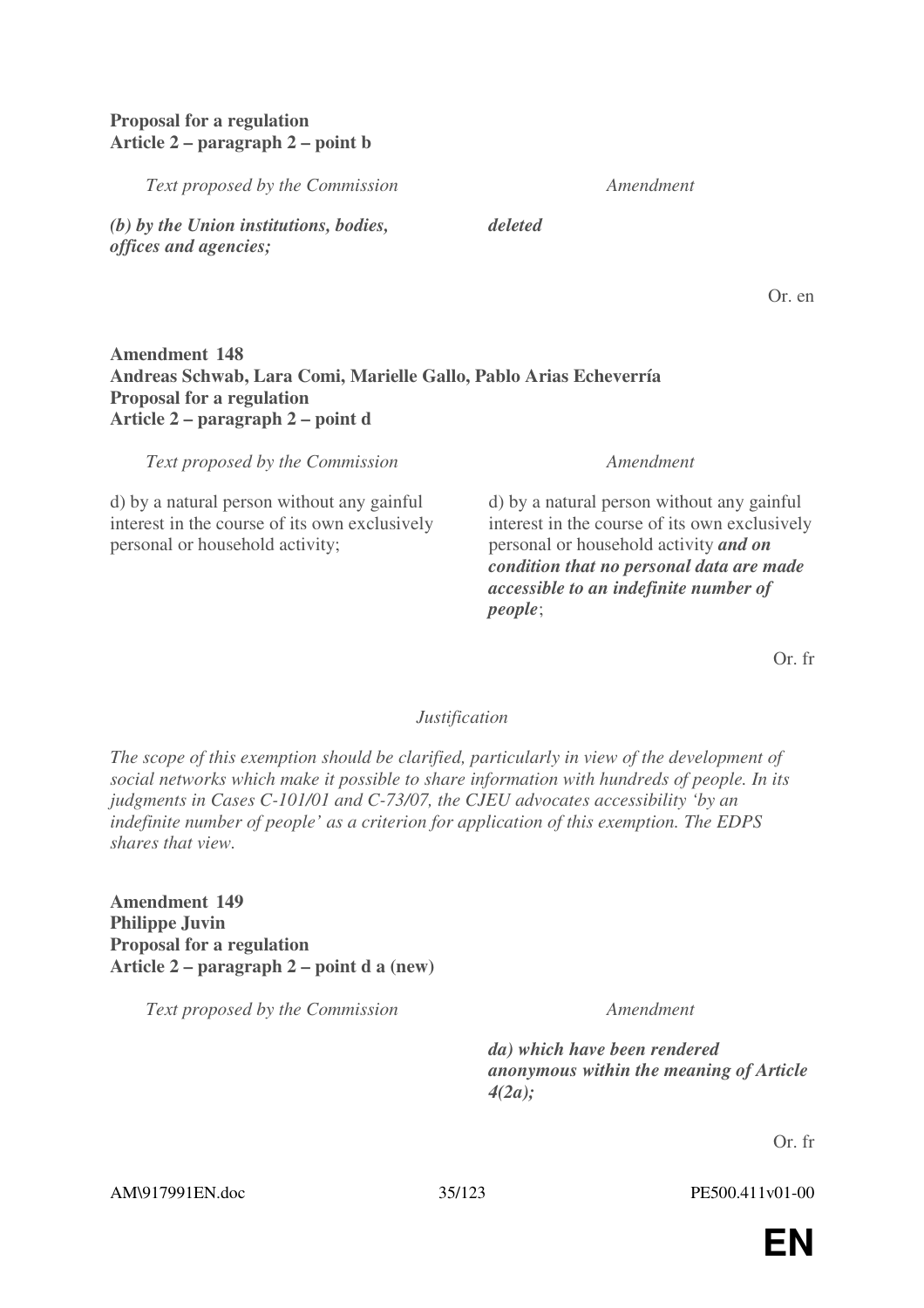# *Justification*

*Clarification in the body of the text of recital 23, which refers to cases where data has been rendered anonymous and to which this Directive need not apply.*

**Amendment 152 Christel Schaldemose, Anna Hedh, Catherine Stihler Proposal for a regulation Article 2 – paragraph 2 – point e a (new)**

*Text proposed by the Commission Amendment*

*(e a) in areas covered by Articles 153, 154 and 155 of the Treaty of the Functioning of the European Union (TFEU) regarding regulation of recruitment and conclusion and compliance of collective agreements.*

Or. en

**Amendment 153 Rafał Trzaskowski Proposal for a regulation Article 2 – paragraph 2 – point e b (new)**

*Text proposed by the Commission Amendment*

*(e b) of a natural person which are made public in the course of exercising professional duties such as name, contact details and function;*

Or. en

**Amendment 154 Rafał Trzaskowski Proposal for a regulation Article 2 – paragraph 3**

*Text proposed by the Commission Amendment*

3. This Regulation shall be without prejudice to the application of Directive 2000/31/EC, in particular of the liability rules of intermediary service providers in Articles 12 to 15 of that Directive*.*

3. This Regulation shall be without prejudice to the application of Directive 2000/31/EC, in particular of the liability rules of intermediary service providers in Articles 12 to 15 of that Directive*, as well as to the specific provisions of Union law*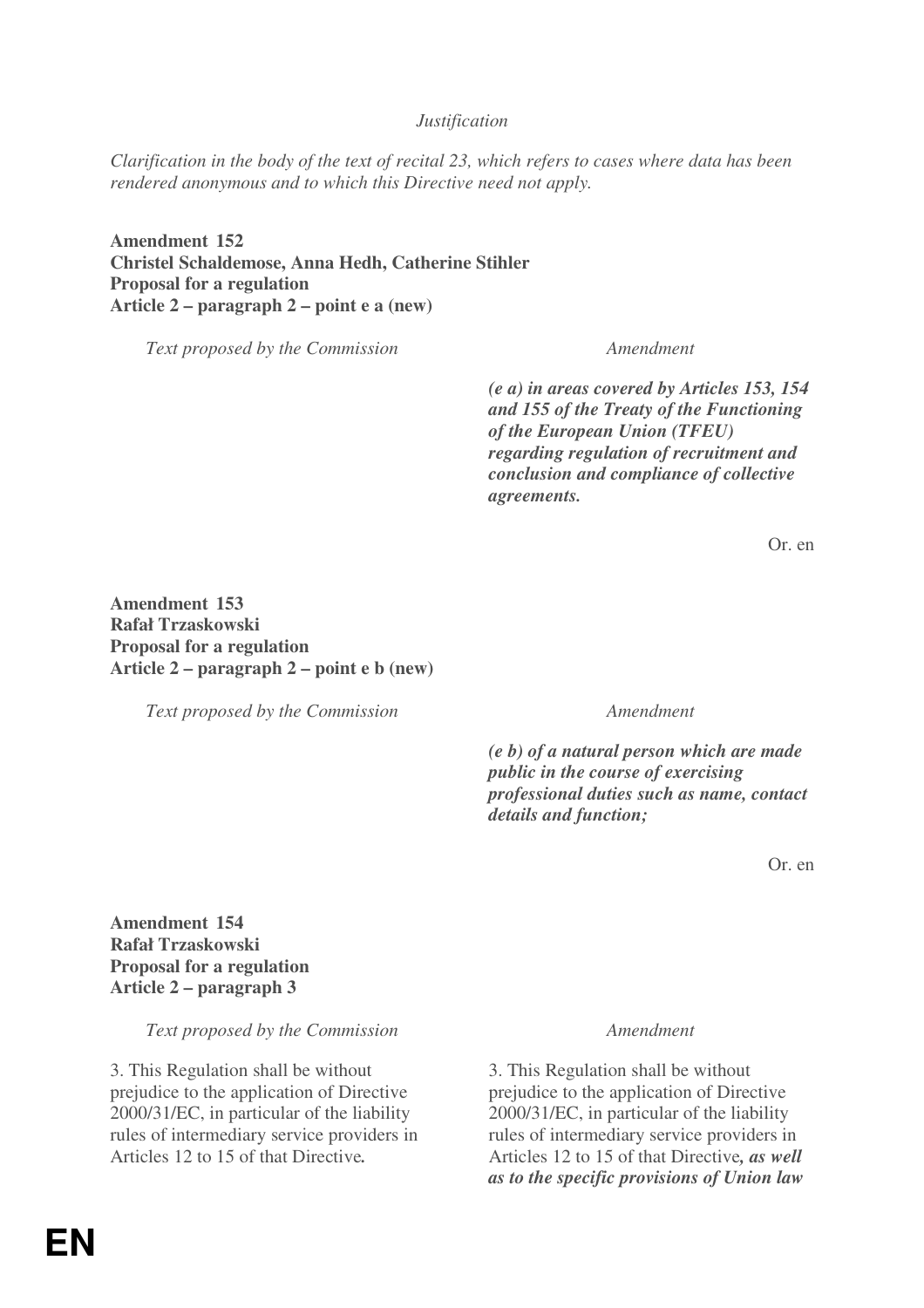*or law of Member States related to processing of data, especially with regard to legally protected interests, when they provide for a stricter protection than the provisions of this regulation;*

Or. en

**Amendment 155 Catherine Stihler Proposal for a regulation Article 3 a (new)**

*Text proposed by the Commission* Amendment

*Article 3 a*

*This regulation applies to the processing of personal data of data subjects not residing in the Union by a controller or processor established in the Union, through their economic activities in a third country(ies)*

Or. en

# *Justification*

*EU companies or employers should not be allowed illegally to access employees' personal data to then monitor their behaviour, blacklist them due to trade union affiliation, etc., whether the employee is based in the EU or not.*

**Amendment 156 Christel Schaldemose, Anna Hedh, Catherine Stihler Proposal for a regulation Article 3 – paragraph 1**

*Text proposed by the Commission* Amendment

1. This Regulation applies to the processing of personal data in the context of the activities of an establishment of a controller or a processor in the Union.

1. This Regulation applies to the processing of personal data in the context of the activities of an establishment of a controller or a processor in the Union*, whether the processing takes place in the Union or not*.

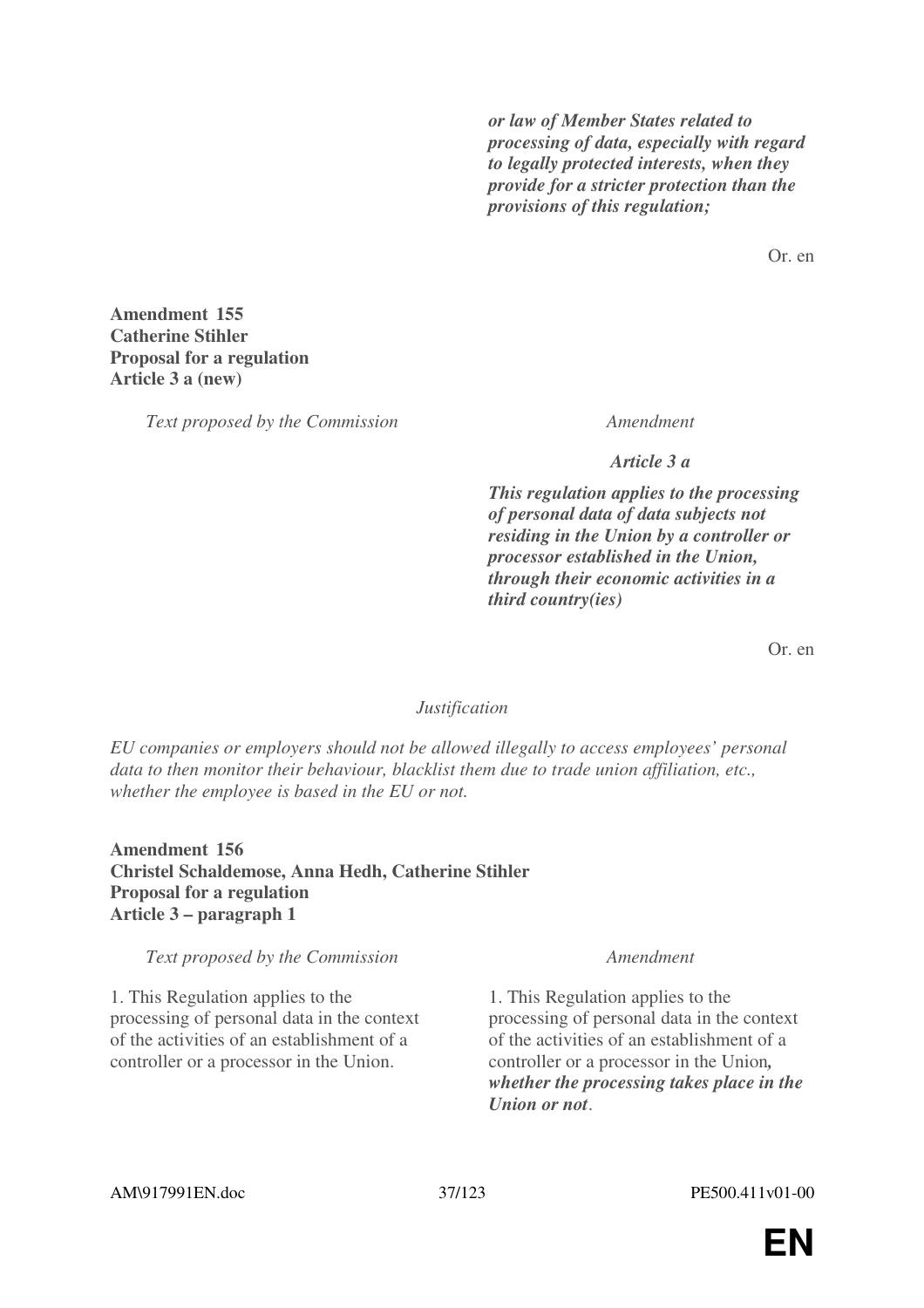# **Amendment 158 Morten Løkkegaard Proposal for a regulation Article 3 – paragraph 2 – point b**

*Text proposed by the Commission* Amendment

(b) *the monitoring of their behaviour*. (b) *monitoring the behaviour of such data subjects with a view to offering goods or services to them*.

Or. en

• CA 4 among EPP, S&D, ALDE, ECR, Greens/EFA, EFD on art. 4(1) *covering AMs 31, 159, 163 and 164*

• CA 5 among EPP, S&D, ALDE, ECR, Greens/EFA, EFD on art. 4(2a) *covering AMs 166, 167 and 168*

| Text proposed by the Commission | Amendment                                                                                                                                                                                                                                             |
|---------------------------------|-------------------------------------------------------------------------------------------------------------------------------------------------------------------------------------------------------------------------------------------------------|
|                                 | 'anonymous data' means<br>(2a)<br>any<br>personal data that has been collected,<br>altered or otherwise processed in such a<br>way that it can no longer be attributed to<br>a data subject; anonymous data shall<br>not be considered personal data; |

**Amendment 169 Christian Engström Proposal for a regulation Article 4 – paragraph 1 – point 3 a (new)**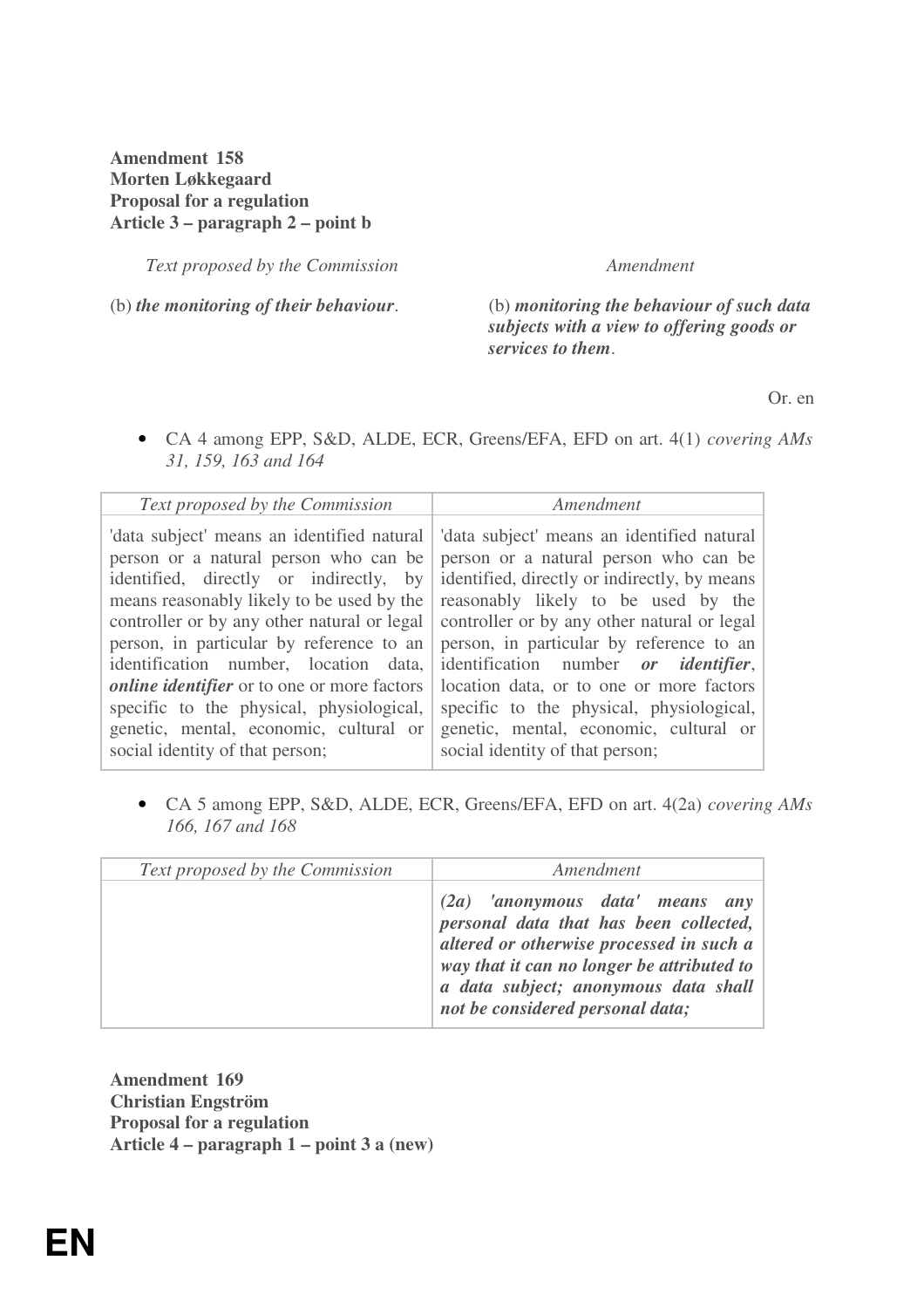*Text proposed by the Commission* Amendment

*(3 a) 'profiling' means any form of automated processing of personal data intended to evaluate certain personal aspects relating to a natural person or to analyse or predict in particular the natural person's performance at work, economic situation, location, health, personal preferences, reliability or behaviour;*

Or. en

### **Amendment 170 Josef Weidenholzer Proposal for a regulation Article 4 – paragraph 1 – point 3 a (new)**

*Text proposed by the Commission* Amendment

*(3a) 'profiling' means any form of automated processing intended to evaluate certain personal aspects relating to the natural person or to analyse or predict this natural person's performance at work, economic situation, place of residence, health, personal preferences, behaviour, etc.*

Or. de

**Amendment 171 Malcolm Harbour, Adam Bielan Proposal for a regulation Article 4 – paragraph 1 – point 3 a (new)**

*Text proposed by the Commission Amendment*

*(3 a) 'pseudonymous data' means any personal data that has been collected, altered or otherwise processed so that it of itself cannot be attributed to a data subject without the use of additional data which is subject to separate and distinct technical and organisational controls to* 

AM\917991EN.doc 39/123 PE500.411v01-00

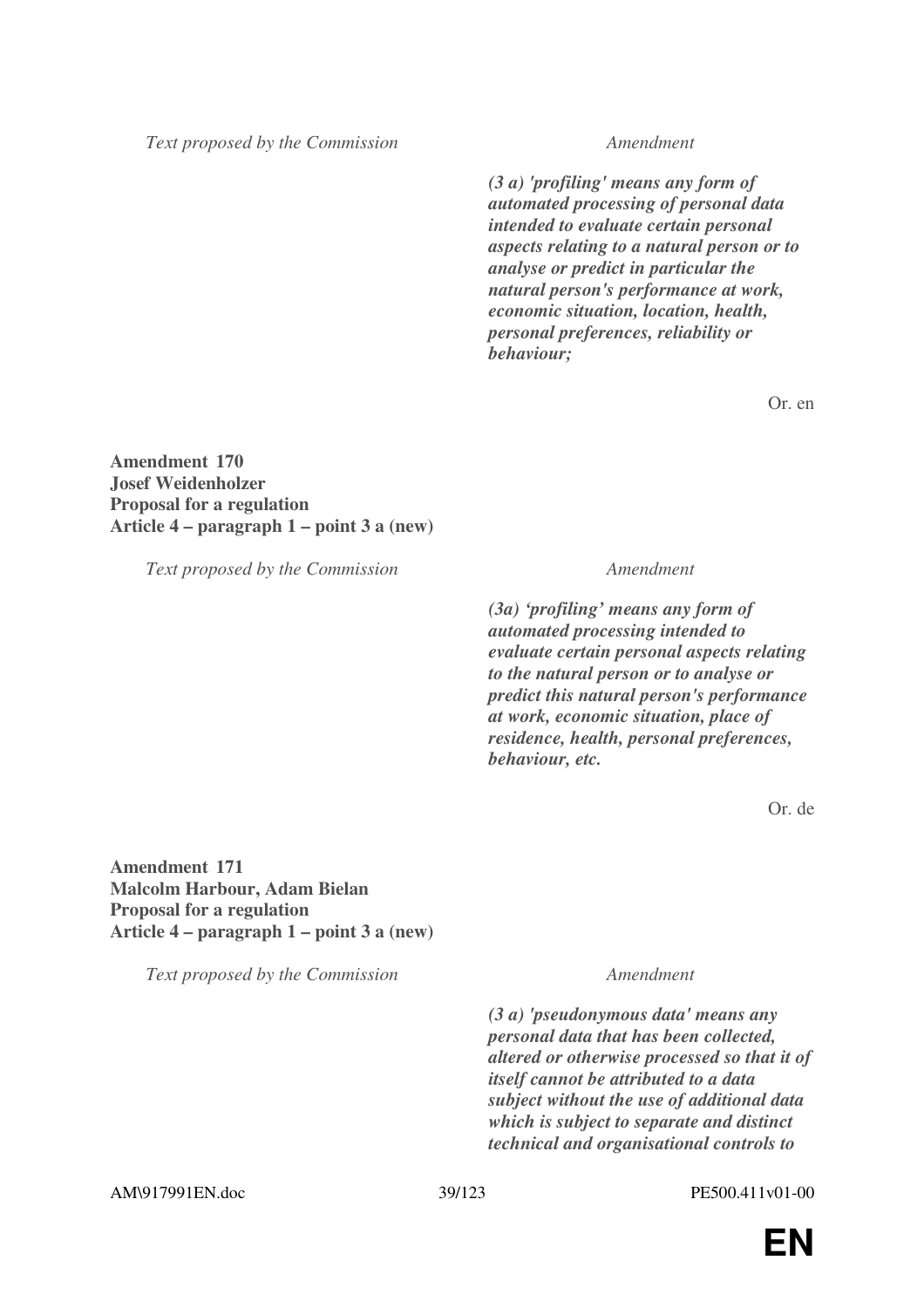*ensure such non attribution, or that such attribution would require a disproportionate amount of time, expense and effort*

Or. en

### *Justification*

*This is part of a package of amendments enabling the use of pseudonymous and anonymous data and will encourage good business practice safeguarding the interests of data subjects. Ensuring that personal data cannot be attributed to a data subject (since it cannot be related back to a data subject without use of additional data) helps to further promote business use of data while providing a high level of consumer protection.*

**Amendment 172 Rafał Trzaskowski Proposal for a regulation Article 4 – paragraph 1 – point 5**

### *Text proposed by the Commission Amendment*

(5) 'controller' means the natural or legal person, public authority, agency or any other body which alone or jointly with others determines the purposes*, conditions and means* of the processing of personal data; where the purposes*, conditions and means* of processing are determined by Union law or Member State law, the controller or the specific criteria for his nomination may be designated by Union law or by Member State law;

(5) 'controller' means the natural or legal person, public authority, agency or any other body which alone or jointly with others determines the purposes of the processing of personal data; where the purposes of processing are determined by Union law or Member State law, the controller or the specific criteria for his nomination may be designated by Union law or by Member State law;

• CA 6 among EPP, S&D, ALDE, Greens/EFA, EFD on art. 4(8) *covering AMs 33, 173, 174, 175 and 208*

| Text proposed by the Commission                                                                                                                                                                                                                                                                                                                                                                                                                                                                                                                                       | Amendment                                                                                       |
|-----------------------------------------------------------------------------------------------------------------------------------------------------------------------------------------------------------------------------------------------------------------------------------------------------------------------------------------------------------------------------------------------------------------------------------------------------------------------------------------------------------------------------------------------------------------------|-------------------------------------------------------------------------------------------------|
| 'the data subject's consent' means any the data subject's consent' means any<br>freely given specific, informed and freely given indication that must be<br><i>explicit</i> indication of his or her wishes by <i>specific</i> , <i>informed</i> and as explicit as<br>which the data subject, either by a <i>possible according to the context</i> , of his<br>statement or by a clear affirmative action, or her wishes by which the data subject,<br>signifies agreement to personal data either by a statement or by a clear<br>relating to them being processed; | affirmative action, <i>explicitly</i> whenever<br>the data referred to in Article $9(1)$ are to |
|                                                                                                                                                                                                                                                                                                                                                                                                                                                                                                                                                                       |                                                                                                 |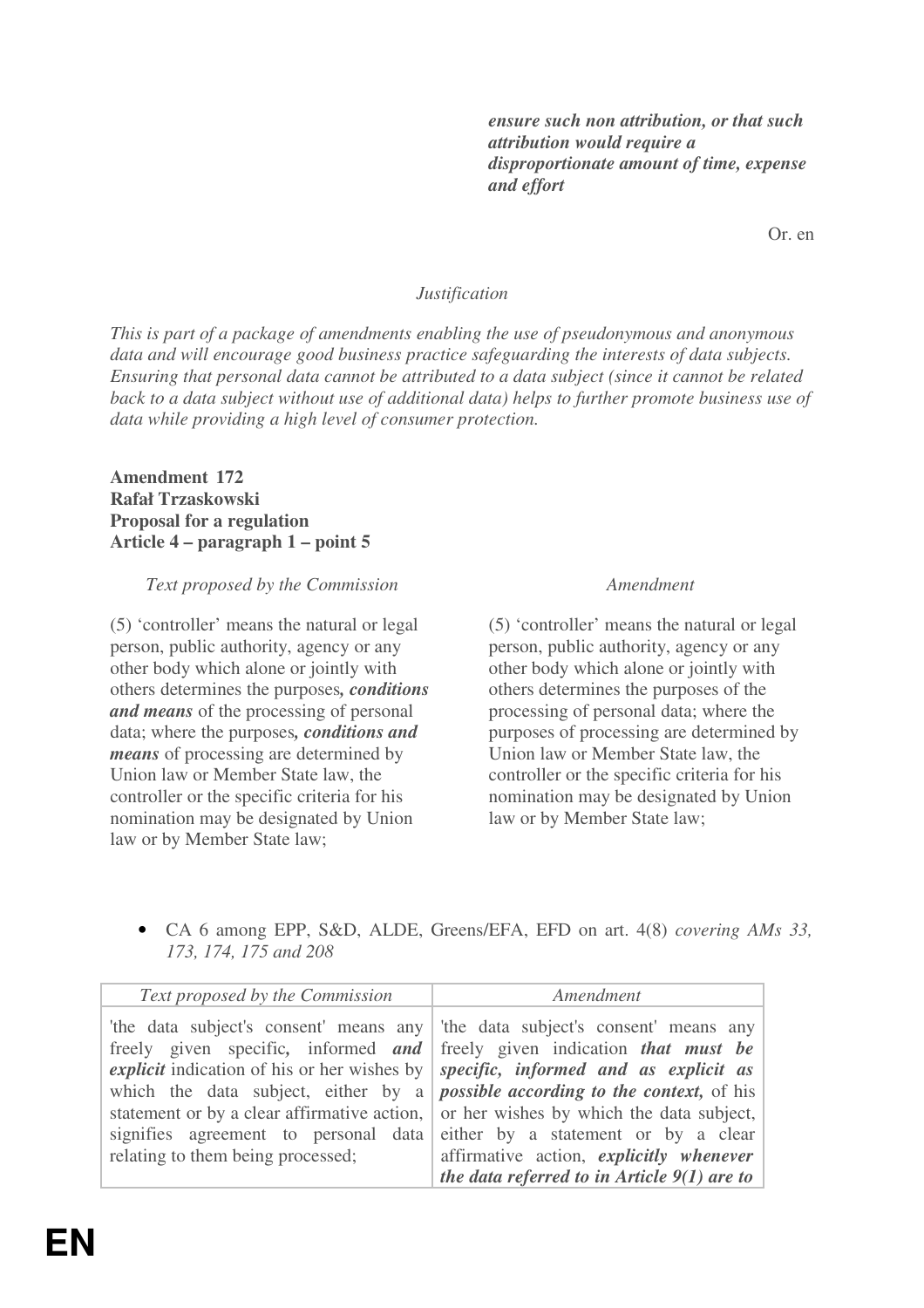### **Amendment 177 Morten Løkkegaard Proposal for a regulation Article 4 – paragraph 1 – point 9**

*Text proposed by the Commission* Amendment

(9) 'personal data breach' means a breach of security leading to the accidental or unlawful destruction, loss, alteration, unauthorised disclosure of, or access to, personal data transmitted, stored or otherwise processed;

(9) 'personal data breach' means a breach of security leading to the accidental or unlawful destruction, loss, alteration, unauthorised disclosure of, or access to, personal data transmitted, stored or otherwise processed; *strongly encrypted data, where there is evidence that the encryption key has not been compromised fall outside this legislation*

Or. en

# *Justification*

*Loss of data that has been encrypted with strong encryption and where the encryption key is not lost does not pose any risk of harm to the individual. The data can simply not be read. When data cannot be read it does not seem reasonable to treat them as stipulated in Articles 31 and 32. The notification does not give any privacy improvements to citizens in this situation.*

**Amendment 180 Malcolm Harbour, Adam Bielan Proposal for a regulation Article 4 – paragraph 1 – point 13**

*Text proposed by the Commission* Amendment

(13) *'*main establishment*'* means *as regards the* controller*, the place of its establishment in the Union where the main decisions as to the purposes, conditions and means* of the *processing of personal data are taken*; *if no decisions as to the purposes, conditions and means of the processing of personal data are taken* 

(13) *'*main establishment*'* means *the location as designated by the undertaking or group of undertakings, whether*  controller *or processor, subject to the consistency mechanism set out in Article 57, on the basis of, but not limited to, the following optional objective criteria:*

AM\917991EN.doc 41/123 PE500.411v01-00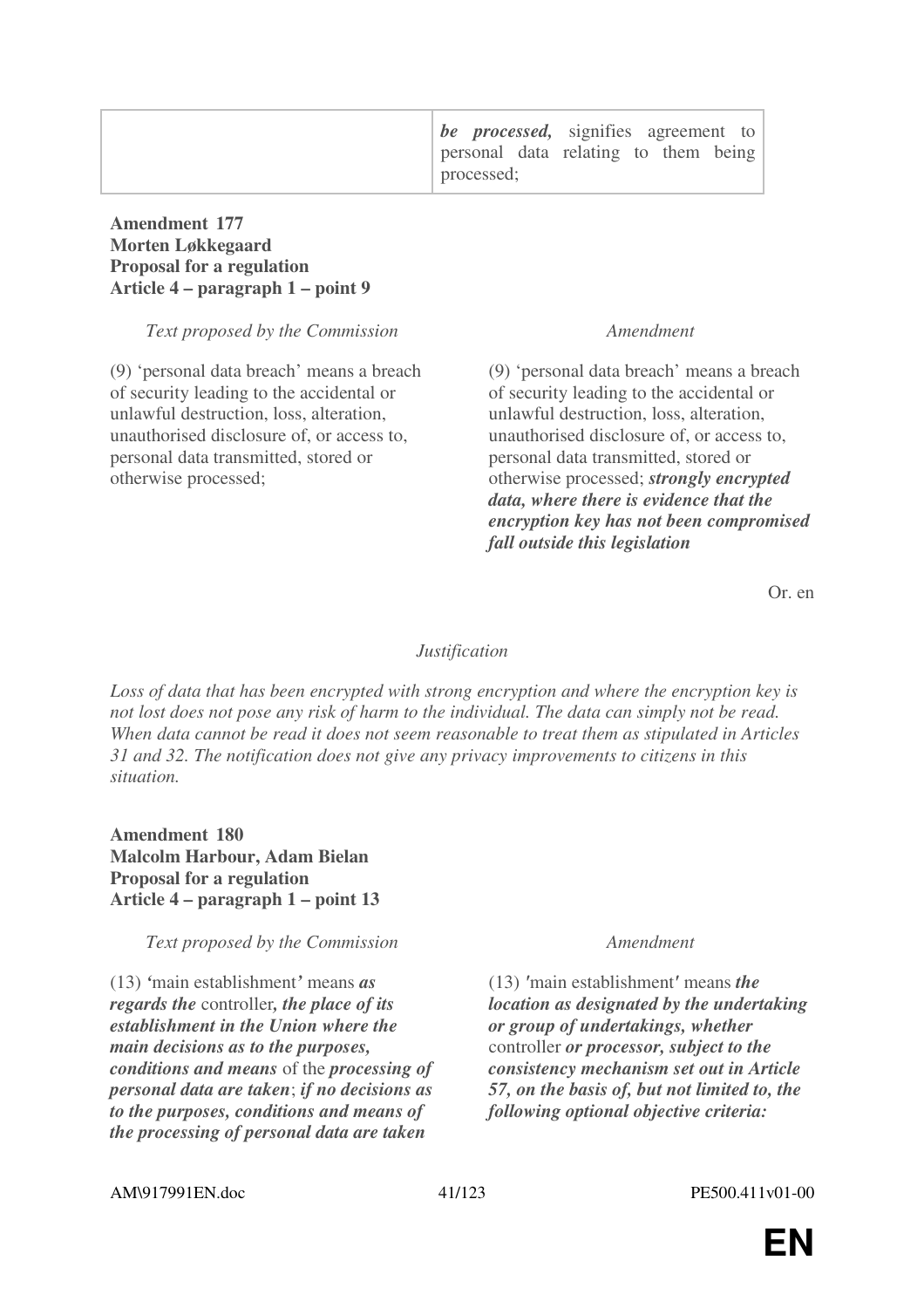*in the Union, the main establishment is the place where the main processing activities in the context of the activities of an establishment of a controller in the Union take place*. *As regards the processor, 'main establishment' means the place of its central administration in the Union;*

> *(1) the location* of the *European headquarters of a group of undertakings*;

*(2) the location of the entity within a group of undertakings with delegated data protection responsibilities;*

*(3) the location of the entity within the group which is best placed in terms of management functions and administrative responsibilities to deal with and enforce the rules as set out in this Regulation; or*

*(4) the location where effective and real management activities are exercised determining the data processing through stable arrangements*.

*The competent authority shall be informed by the undertaking or group of undertakings of the designation of the main establishment.*

Or. en

# *Justification*

*The proposed definition for 'main establishment' is too vague and provides too much room for diverging interpretation. It is necessary to have a uniform test for determining an organization's "main establishment", which can be applied to "undertakings/groups of undertakings" as the relevant reference point and based on a set of relevant objective criteria. These criteria are used to determine the appropriate DPA for BCRs and therefore are proven to be implementable.*

**Amendment 182 Malcolm Harbour Proposal for a regulation Article 5 – paragraph 1 – point c**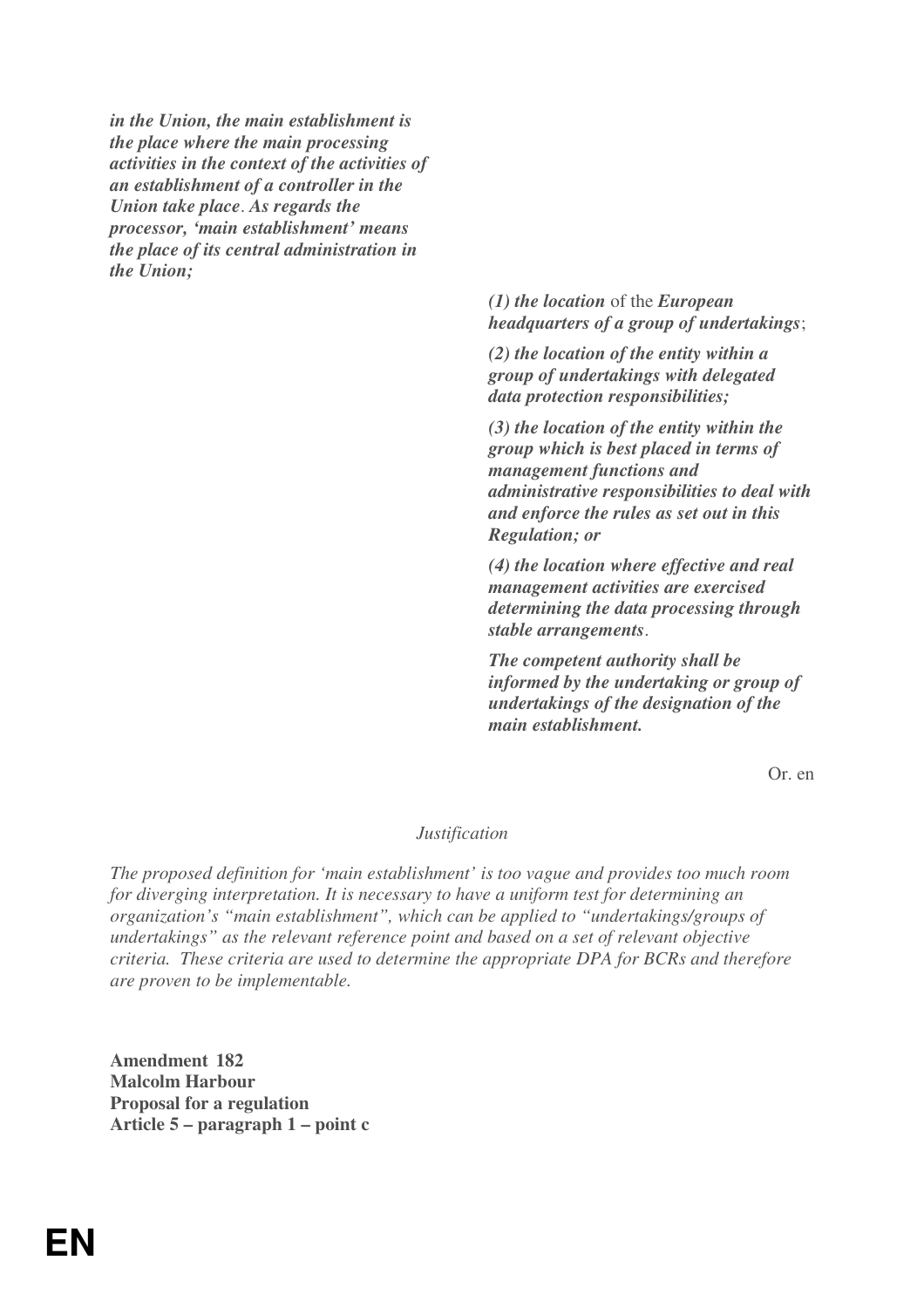Amendment 90

Recital 6 a (new)

Anna Maria Corazza Bildt Proposal for a regulation

# *Text proposed by the Commission* Amendment

(c) adequate, relevant, and *not excessive* in relation to the purposes for which they are processed; they shall only be processed if, and as long as, the purposes could not be fulfilled by processing information that does not involve personal data;

Or. en

# *Justification*

*This change, which permits "not excessive" processing is more appropriate. It consists of a referral back to the wording of the original 95/46/EC Data Protection Directive and aims to avoid inconsistencies with other EU rules, such as the Consumer Credit Directive and the Capital Requirements Package, which also require, for example, lending institutions to process personal data.*

**Amendment 183 Bernadette Vergnaud Proposal for a regulation Article 5 – paragraph 1 – point c**

(c) adequate, relevant, and *limited to the minimum necessary* in relation to the purposes for which they are processed; they shall only be processed if, and as long as, the purposes could not be fulfilled by processing information that does not

involve personal data;

*Text proposed by the Commission Amendment*

c) adequate, relevant, and *limited to the minimum necessary* in relation to the purposes for which they are processed; *they shall only be processed if, and as long as, the purposes could not be fulfilled by processing information that does not involve personal data;*

c) adequate, relevant, and *not excessive* in relation to the purposes for which they are processed;

Or. fr

Text proposed by the Commission Amendment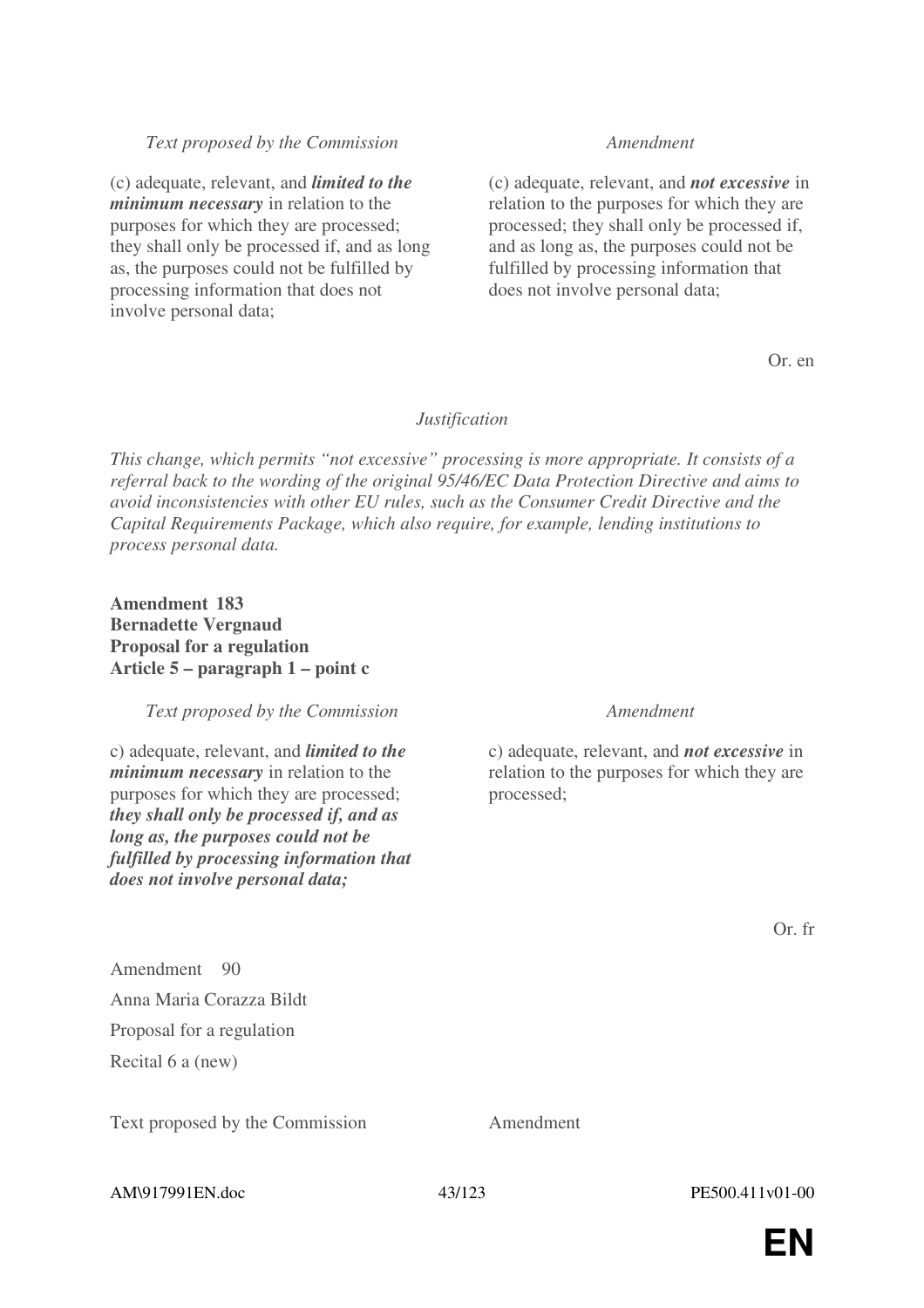(6 a) A proper balance between protection of privacy and respect of the single market has to be ensured. Data protection rules should not undermine competitiveness, innovation and new technology.

### *Justification*

*The principles of the adequacy, relevance and non-excessiveness of data collected for processing purposes offer a very high level of genuine guarantees to the data subjects concerned. This is the wording of Directive 95/46/EC. The principle of 'minimum data necessary' makes it very difficult for companies to address their clients in a personalised, targeted manner, even if the latter have no objection.* 

**Amendment 186 Morten Løkkegaard Proposal for a regulation Article 6 – paragraph 1 – point c**

*Text proposed by the Commission* Amendment

(c) processing is necessary for compliance with *a* legal obligation to which *the*  controller is subject*;*

(c) processing is necessary for compliance with *or to avoid breach of an EU or national* legal obligation *or legal right* to which *a* controller is subject *including the performance of a task carried out for assessing creditworthiness or for fraud prevention and detection purposes.*

Or. en

**Amendment 188 Morten Løkkegaard Proposal for a regulation Article 6 – paragraph 1 – point e**

*Text proposed by the Commission* Amendment

(e) processing is necessary for the performance of a task carried out in the public interest or in the exercise of official authority vested in the controller;

(e) processing is necessary for the performance of a task carried out in the public interest or in the exercise of official authority vested in the controller *or for the performance of a task carried out for assessing creditworthiness or for fraud prevention and detection purposes*;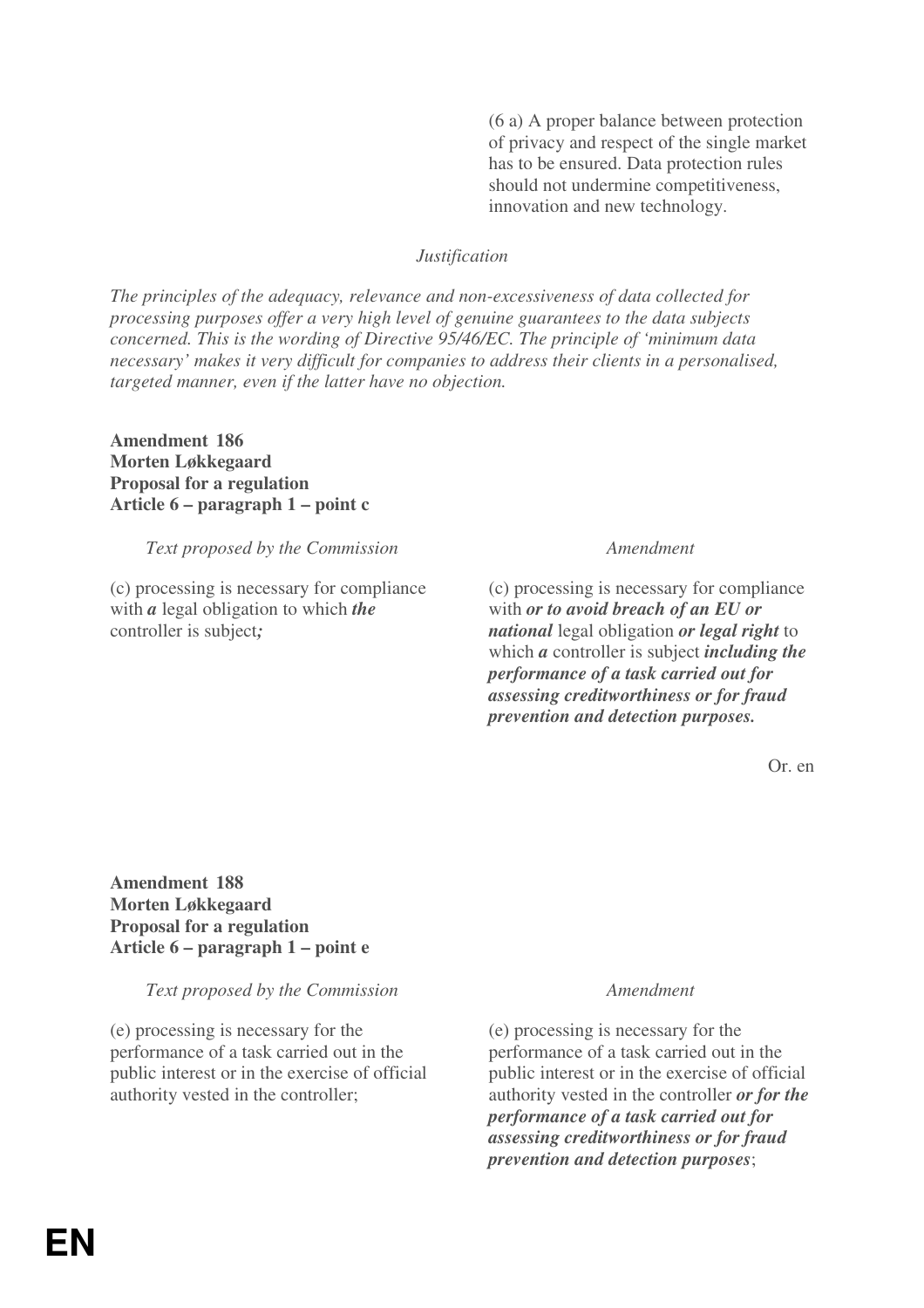# **Amendment 190 Emma McClarkin Proposal for a regulation Article 6 – paragraph 1 – point f**

### *Text proposed by the Commission* Amendment

(f) processing is necessary for the purposes of the legitimate interests pursued by a controller, except where such interests are overridden by the interests or fundamental rights and freedoms of the data subject which require protection of personal data, in particular where the data subject is a child. This shall not apply to processing carried out by public authorities in the performance of their tasks.

(f) processing is necessary for the purposes of the legitimate interests pursued by a controller *or controllers*, except where such interests are overridden by the interests or fundamental rights and freedoms of the data subject which require protection of personal data, in particular where the data subject is a child. This shall not apply to processing carried out by public authorities in the performance of their tasks.

Or. en

### *Justification*

*Many circumstances exist where processing is carried out by more than one data controller. This situation can often occur when a shared database exists which is used to combat fraud, confirm identity and determine creditworthiness. This amendment is necessary to ensure the application of the legitimate interests provision applies.*

### **Amendment 191 Anna Hedh Proposal for a regulation Article 6 – paragraph 1 – point f**

### *Text proposed by the Commission* Amendment

(f) processing is necessary for the purposes of the legitimate interests pursued by a controller, except where such interests are overridden by the interests or fundamental rights and freedoms of the data subject which require protection of personal data, in particular where the data subject is a child. This shall not apply to processing carried out by public authorities in the performance of their tasks.

(f) processing is necessary for the purposes of the legitimate interests pursued by a controller *or by the third party or parties to whom the data are disclosed*, except where such interests are overridden by the interests or fundamental rights and freedoms of the data subject which require protection of personal data, in particular where the data subject is a child. This shall not apply to processing carried out by

### AM\917991EN.doc 45/123 PE500.411v01-00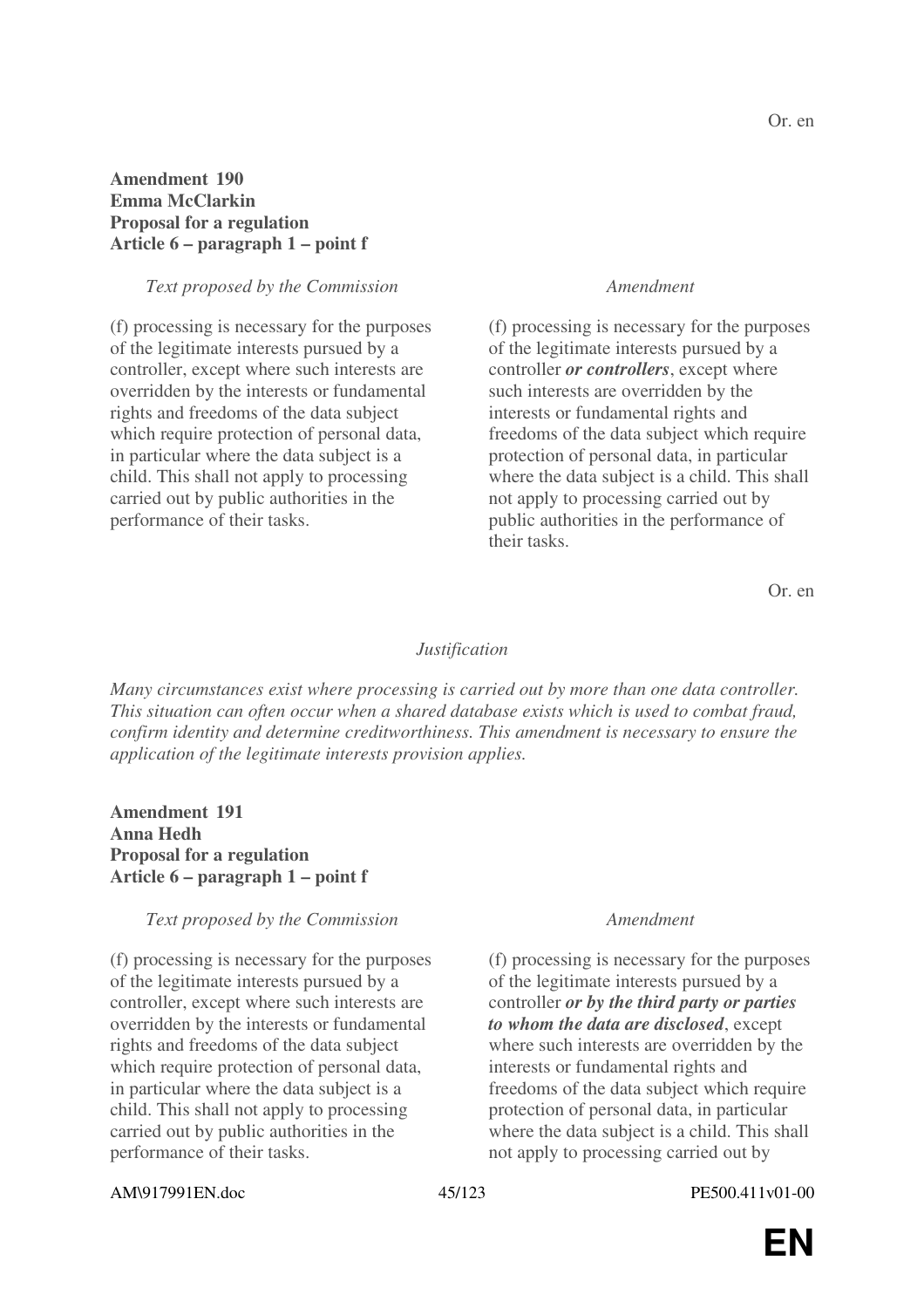public authorities in the performance of their tasks.

Or. en

### *Justification*

*This amendment seeks to regulate the situation when a third party has a legitimate interest to process data, in line with the current Directive 95/46/EC which recognizes the legitimate interest of a third party. This is for example the case in some Member States where the social partners regulate wages and other work conditions through collective agreements. Trade unions negotiate with employers to ensure a common set of rights that apply to all employees at a workplace, regardless of whether or not they are union members. In order for this system to function the unions must have the possibility to monitor the observance of collective agreements.*

**Amendment 194 Morten Løkkegaard Proposal for a regulation Article 6 – paragraph 1 – point f a (new)**

*Text proposed by the Commission Amendment*

*(f a) The data are collected from public registers, lists or documents accessible by everyone;*

Or. en

**Amendment 195 Christel Schaldemose, Anna Hedh, Catherine Stihler Proposal for a regulation Article 6 – paragraph 1 – point f a (new)**

*Text proposed by the Commission Amendment*

*(f a) The processing of data, inter alia information of members of an organisation, which is done by the organisation in question in compliance with its statutory rules, is of outmost importance for the data controller in voluntary membership based organisations.*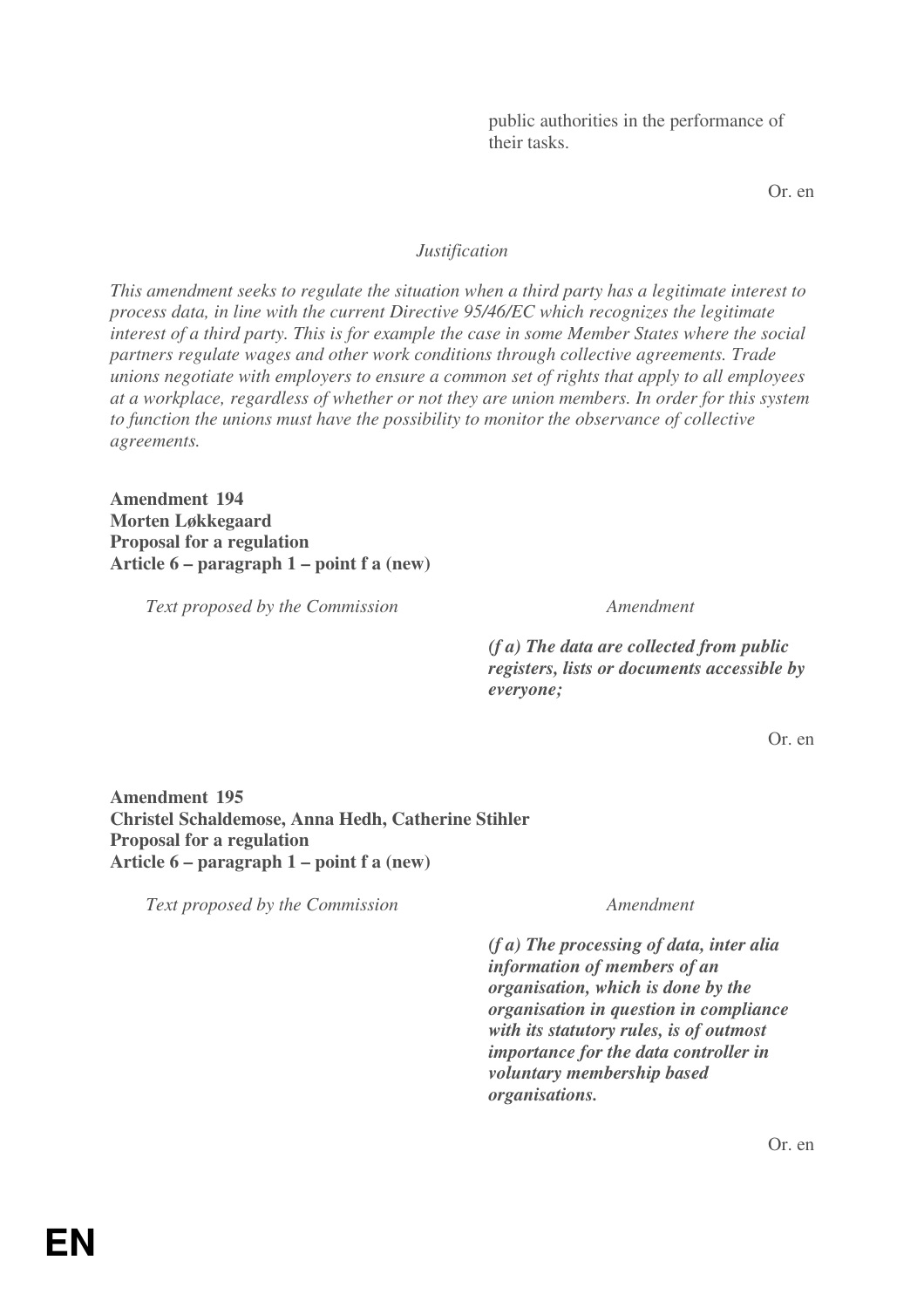# **Amendment 196 Malcolm Harbour, Adam Bielan Proposal for a regulation Article 6 – paragraph 1 – point f a (new)**

*Text proposed by the Commission Amendment*

*(f a) processing is necessary for fraud detection and prevention purposes according to applicable financial regulation or established industry, or professional body, codes of practice.*

Or. en

*Justification*

*Experience in practice has shown that a "legal obligation" doesn't include the domestic financial regulation or codes of conduct which are fundamental in fraud prevention and detection, of paramount importance for data controllers and to protect data subjects.*

**Amendment 197 Morten Løkkegaard Proposal for a regulation Article 6 – paragraph 1 – point f b (new)**

*Text proposed by the Commission Amendment*

*(f b) The processing is necessary to defend an interest, collecting evidences as judicial proofs or file an action.*

Or. en

**Amendment 198 Malcolm Harbour, Adam Bielan Proposal for a regulation Article 6 – paragraph 1 – point f b (new)**

*Text proposed by the Commission* Amendment

*(f b) only pseudonymous data is processed.*

Or. en

AM\917991EN.doc 47/123 PE500.411v01-00

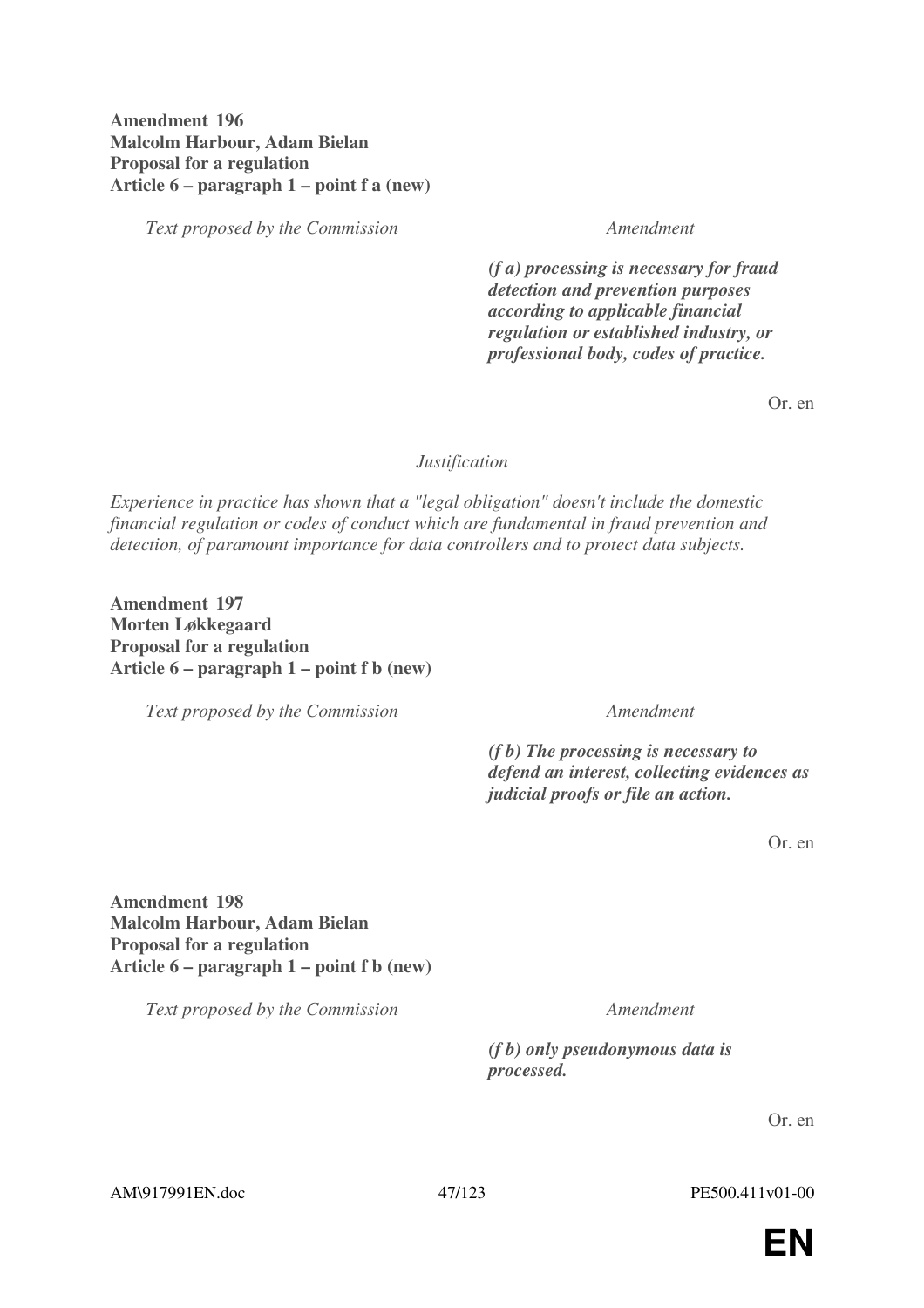# *Justification*

*This is part of a package of amendments enabling the use of pseudonymous and anonymous data and will encourage good business practice safeguarding the interests of data subjects. Ensuring that personal data cannot be attributed to a data subject (since it cannot be related back to a data subject without use of additional data) helps to further promote business use of data while providing a high level of consumer protection.*

### **Amendment 199 Morten Løkkegaard Proposal for a regulation Article 6 – paragraph 3 – subparagraph 2**

### *Text proposed by the Commission Amendment*

The law of the Member State must meet an objective of public interest or must be necessary to protect the rights and freedoms of others*, respect the essence* of the *right to the protection of personal data and be* proportionate to the legitimate aim pursued.

The law of the Member State must meet an objective of public interest or must be necessary to protect the rights and freedoms of others*. The law* of the *Member State must also respect this regulation and international treatises that the Member State has decided to follow. Finally the Member State is obliged to evaluate and decide if national legislation is* proportionate to the legitimate aim pursued *or if a legitimate aim could be achieved using less privacy invasive solutions*.

Or. en

### *Justification*

*Article 6, paragraph 1, point e states that processing is lawful if: "processing is necessary for the performance of a task carried out in the public interest or in the exercise of official authority vested in the controller". Seen in connection with paragraph 3, this leaves Member States a very wide margin for eroding citizens' protection of data mentioned in this regulation using national legislation. The harmonisation among Member States will be under pressure because national interests will result in many different examples of legislation. Citizens' data will be processed differently in the different countries.*

**Amendment 200 Matteo Salvini Proposal for a regulation Article 6 – paragraph 4**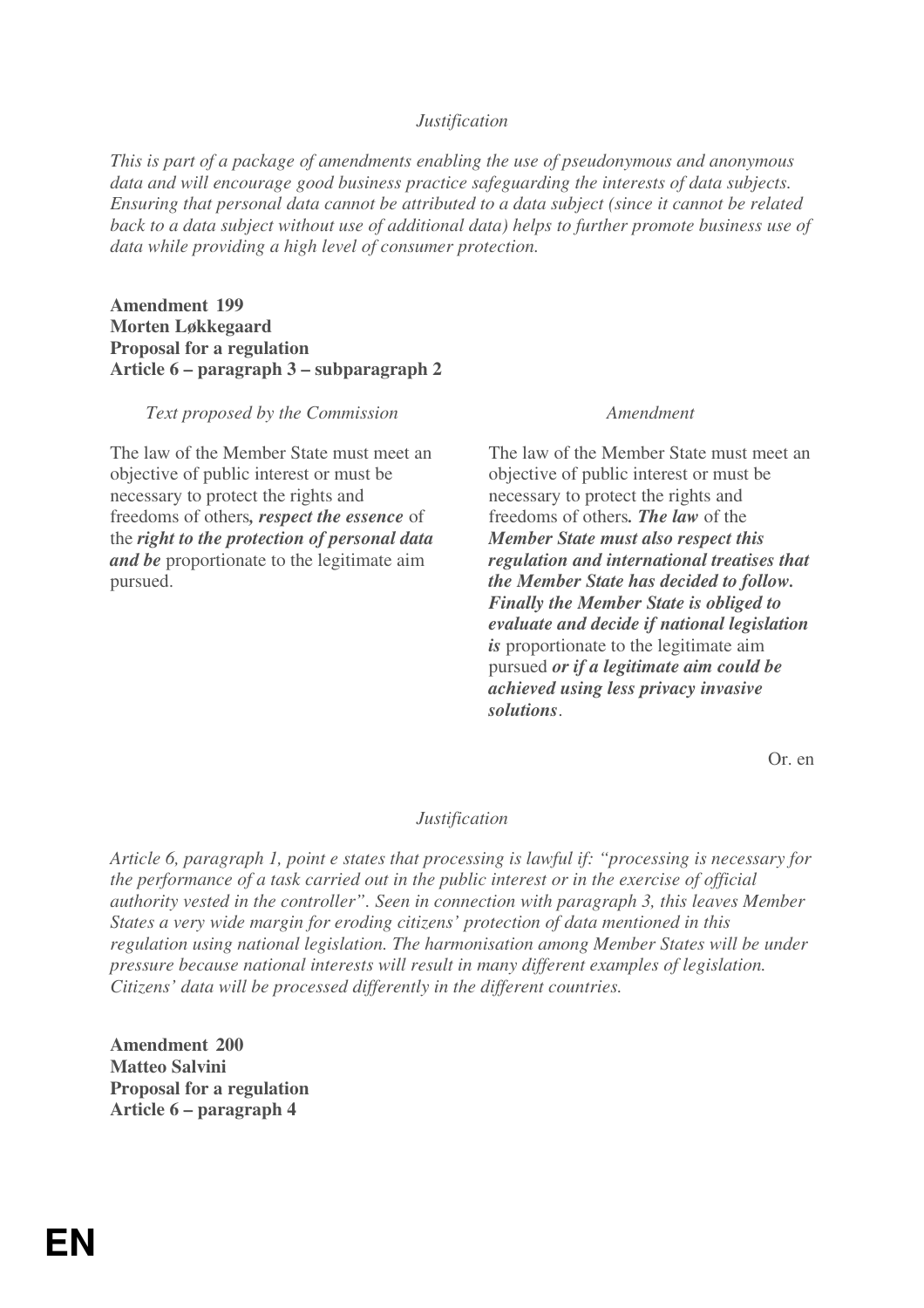### *Text proposed by the Commission* Amendment

4. Where the purpose of further processing is not compatible with the one for which the personal data have been collected, the processing must have a legal basis at least in one of the grounds referred to *in points (a) to (e) of* paragraph 1. This shall in particular apply to any change of terms and general conditions of a contract.

4. Where the purpose of further processing is not compatible with the one for which the personal data have been collected, the processing must have a legal basis at least in one of the grounds referred to paragraph 1. This shall in particular apply to any change of terms and general conditions of a contract.

Or. en

### *Justification*

*Designing for consent in context and to ensure effective privacy experiences is in line with the objectives of proposals to recital 25.*

**Amendment 201 Bernadette Vergnaud Proposal for a regulation Article 6 – paragraph 5**

*Text proposed by the Commission Amendment*

*5. The Commission shall be empowered to adopt delegated acts in accordance with Article 86 for the purpose of further specifying the conditions referred to in point (f) of paragraph 1 for various sectors and data processing situations, including as regards the processing of personal data related to a child.*

*deleted*

Or. fr

### *Justification*

*The texts defining legitimate interest are clear and the case-law on the subject is consistent. It is therefore unnecessary to resort to a delegated act to specify the conditions under paragraph 1(f). The matter of consent for the processing of personal data of children is dealt with in Article 8 of this Regulation.*

**Amendment 202 Andreas Schwab, Rafał Trzaskowski, Marielle Gallo**

AM\917991EN.doc 49/123 PE500.411v01-00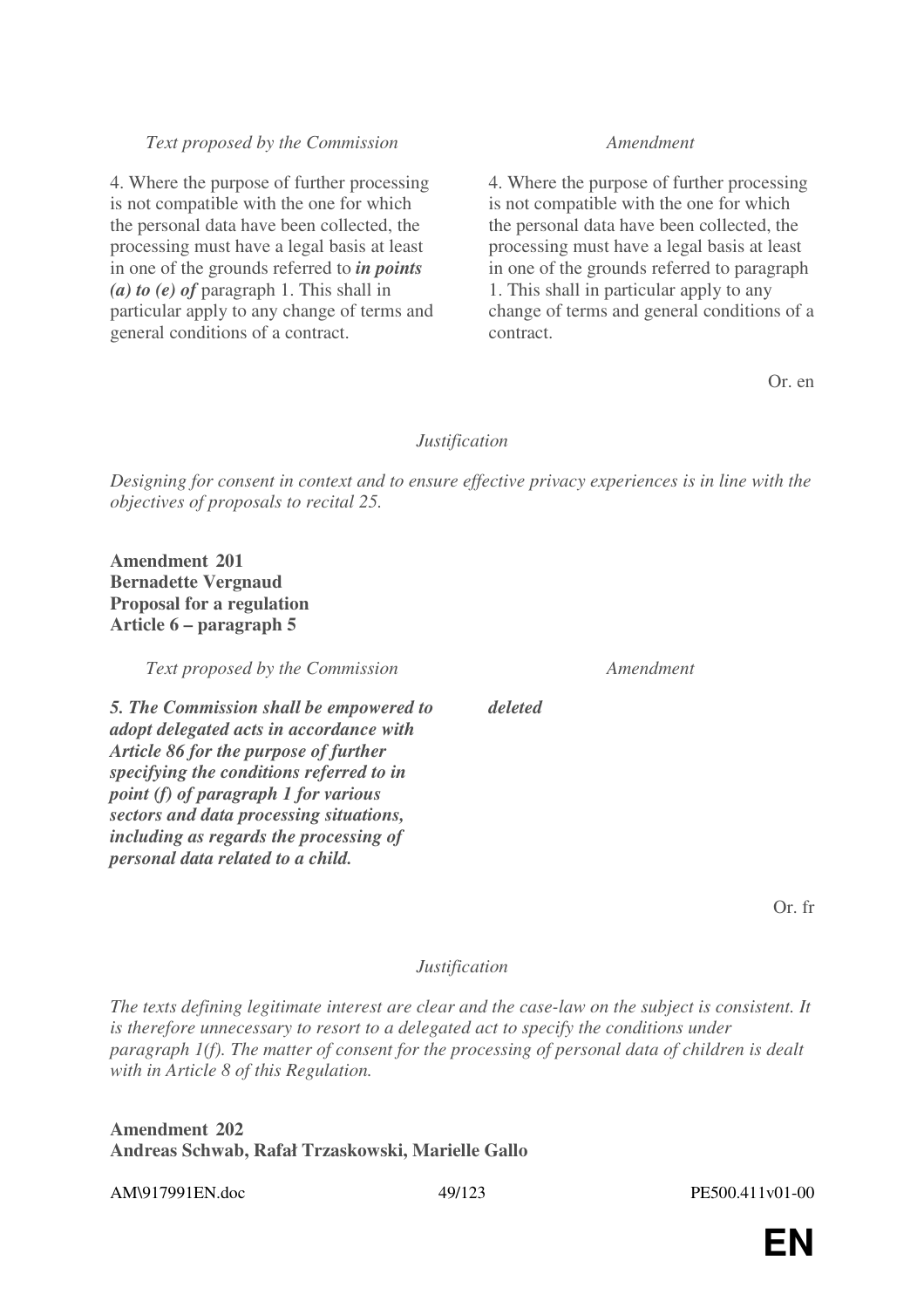*Text proposed by the Commission* Amendment

*5. The Commission shall be empowered to adopt delegated acts in accordance with Article 86 for the purpose of further specifying the conditions referred to in point (f) of paragraph 1 for various sectors and data processing situations, including as regards the processing of personal data related to a child.*

Or. fr

### *Justification*

*deleted*

*The proposal for a regulation provides for a considerable number of delegated acts, which is not justified. More precisely, this area is covered in case law, and the matter of consent for the processing of personal data of children is dealt with in Article 8.*

**Amendment 203 Matteo Salvini Proposal for a regulation Article 7 – paragraph 1**

*Text proposed by the Commission* Amendment

1. *The controller shall bear the burden of proof* for the data subject's *consent* to the processing *of their personal data for specified purposes*.

1. *Where consent is required, the form of consent captured* for the *processing of a*  data subject's *personal data shall be proportionate* to the *type of data processed, the purpose for the* processing *and any identified risks, as determined through a data protection impact assessment*.

Or. en

**Amendment 210 Malcolm Harbour Proposal for a regulation Article 7 – paragraph 4**

*Text proposed by the Commission Amendment*

*4. Consent shall not provide a legal basis deleted*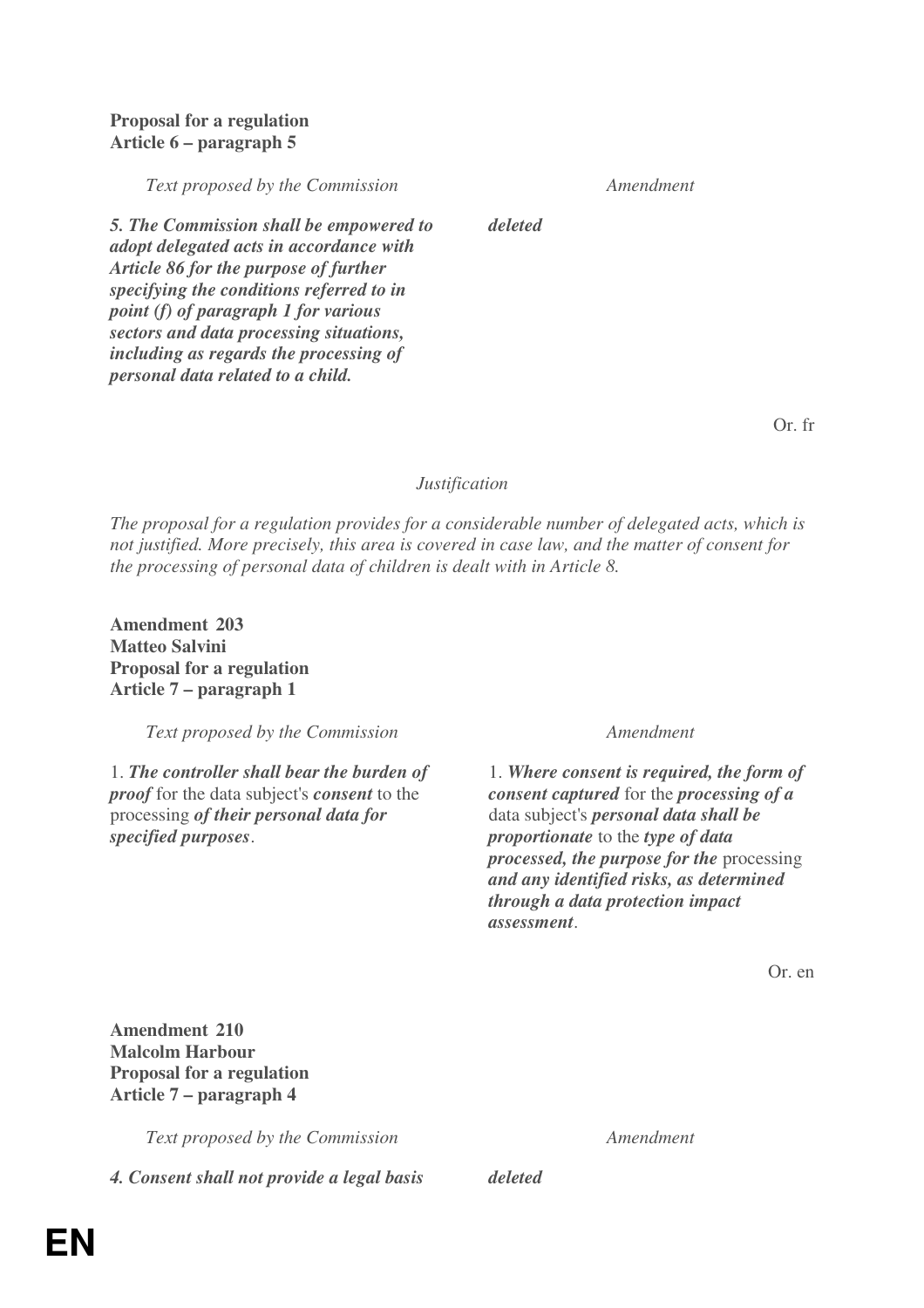*for the processing, where there is a significant imbalance between the position of the data subject and the controller.*

### *Justification*

*Terminology such as 'significant imbalance' is likely to cause legal uncertainty. Furthermore, it is unnecessary because contract law, including consumer protection law, provides adequate safeguards against fraud, threats, unfair exploitation etc and those should apply also to agreements to process personal data.*

**Amendment 212 Morten Løkkegaard Proposal for a regulation Article 7 – paragraph 4 a (new)**

*Text proposed by the Commission Amendment*

*4 a. Paragraph 4 shall not apply where the data subject's consent is required by law.*

Or. en

**Amendment 213 Christian Engström Proposal for a regulation Article 7 – paragraph 4 a (new)**

*Text proposed by the Commission* Amendment

*4 a. The execution of a contract or the provision of a service may not be made dependent on the consent to the processing or use of data that is not necessary for the execution of the contract or the provision of the service according to Article 6 (1) (b).*

Or. en

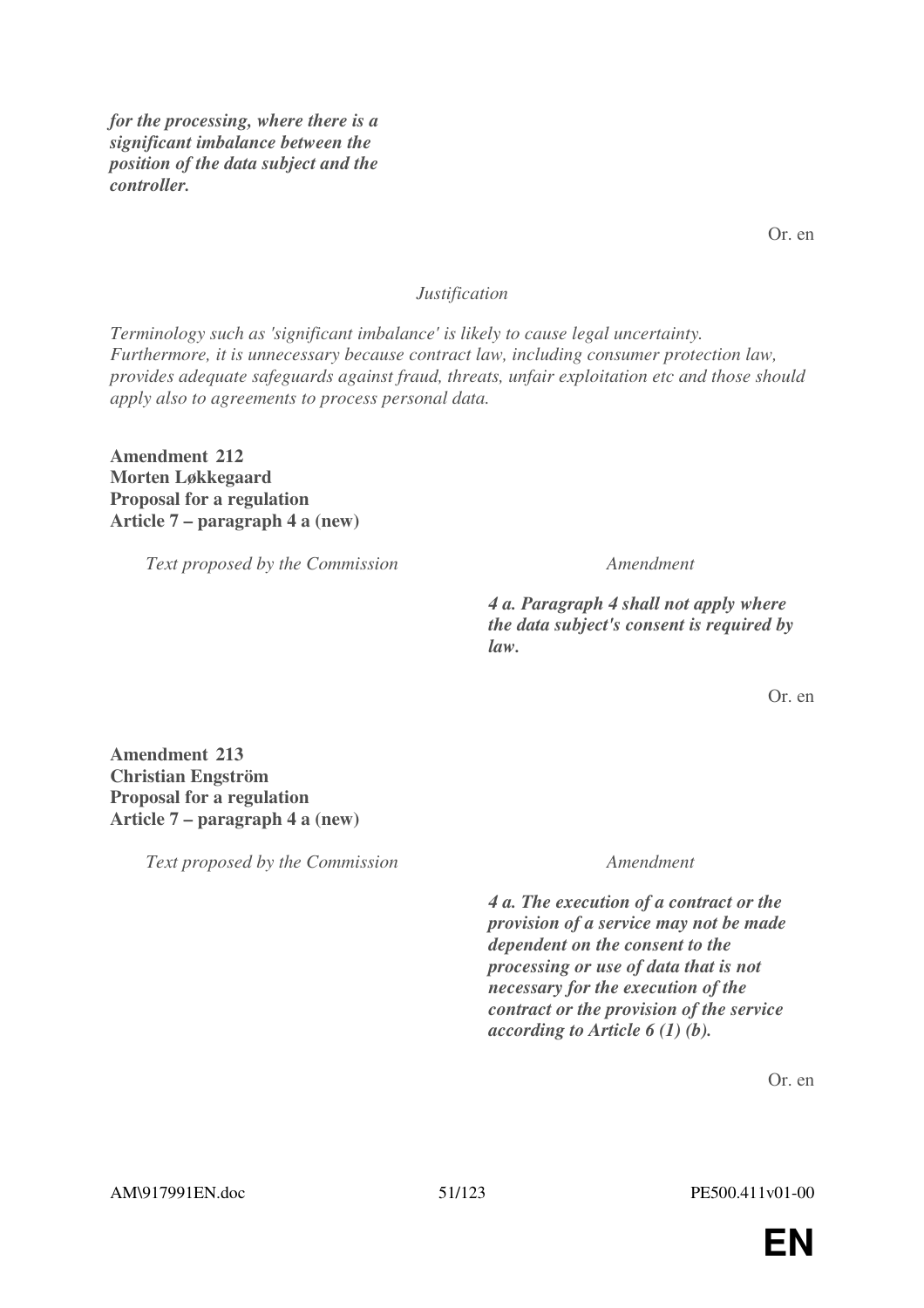# **Amendment 214 Christel Schaldemose, Anna Hedh, Catherine Stihler Proposal for a regulation Article 7 – paragraph 4 a (new)**

*Text proposed by the Commission Amendment*

*4 a. Access to a given consent in regards to Article 6, paragraph 1 (a), as well as Article 9, paragraph 2 (a), can be limited in cases where internal rules of organisations regarding fraud and of crime prevention reasons, in accordance with legislation of the Member State, are enforced.*

Or. en

**Amendment 215 Andreas Schwab, Rafał Trzaskowski Proposal for a regulation Article 7 – paragraph 4 a (new)**

*Text proposed by the Commission Amendment*

*4a. The legislation of the Member State in which a person lacking the legal capacity to act resides shall apply when determining the conditions under which consent is given or authorised by that person.*

Or. fr

**Amendment 216 Christel Schaldemose, Anna Hedh, Catherine Stihler Proposal for a regulation Article 7 – paragraph 4 b (new)**

*Text proposed by the Commission* Amendment

*4 b. This provision shall not apply to the right of the employer to process data on the basis of consent by the employee nor the right of public authorities to process data on the basis of consent by the citizen.*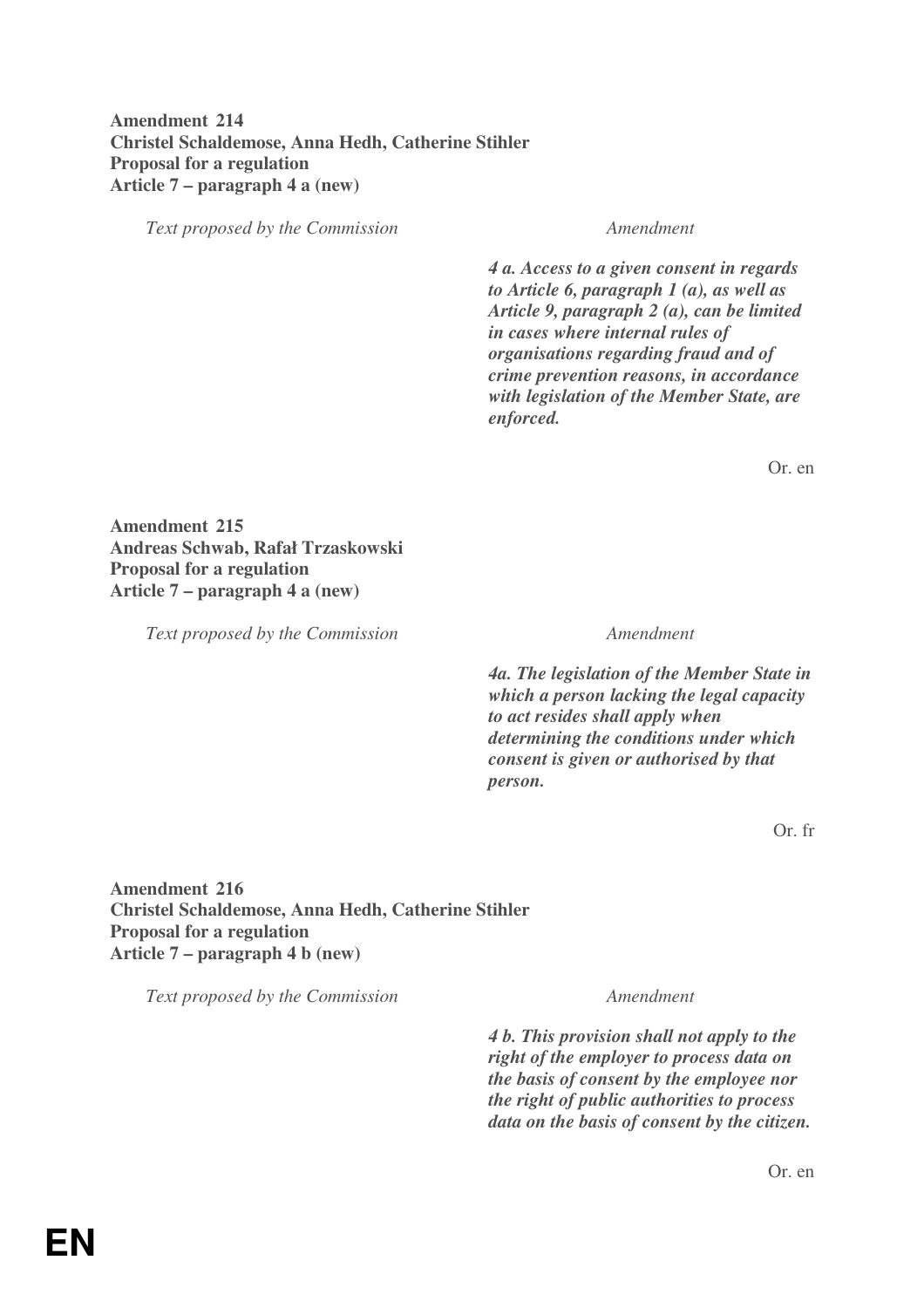• CA 7 among EPP, S&D, ALDE, ECR, Greens/EFA, EFD on art. 8 *covering AMs 218, 220 and 223*

|    | Text proposed by the Commission                                                                                                                                                                                                                                                                                                                                                                                                                                                                               | Amendment                                                                                                                                                                                                                                                                                                                                                                                                                                                                                                                                                                   |
|----|---------------------------------------------------------------------------------------------------------------------------------------------------------------------------------------------------------------------------------------------------------------------------------------------------------------------------------------------------------------------------------------------------------------------------------------------------------------------------------------------------------------|-----------------------------------------------------------------------------------------------------------------------------------------------------------------------------------------------------------------------------------------------------------------------------------------------------------------------------------------------------------------------------------------------------------------------------------------------------------------------------------------------------------------------------------------------------------------------------|
| 1. | this<br>purposes of<br>For<br>the<br>Regulation, in relation to the<br>offering of <i>information</i> society<br>services directly to a child, the<br>processing of personal data of a<br>child below the age of 13 years<br>shall only be lawful if and to the<br>extent that consent is given or<br>authorised by the child's parent<br>or custodian. The controller shall<br>efforts<br>make<br>reasonable<br>to<br>obtain verifiable consent, taking<br>consideration<br>available<br>into<br>technology. | 1.<br>the<br>For<br>purposes<br>of<br>this<br>Regulation, in relation to the<br>offering of <b>goods</b> and services<br>directly to a child, the processing<br>of personal data of a child below<br>the age of 13 years shall only be<br>lawful if and to the extent that<br>consent is given or authorised by<br>the child's parent or custodian.<br>controller<br>shall<br>make<br>The<br>efforts<br>reasonable<br>obtain<br>to<br>verifiable consent, taking into<br>consideration<br>available<br>technology <i>without</i><br>causing<br>unnecessary processing<br>of |
| 2. | Paragraph 1 shall not affect the<br>general contract law of Member<br>States such as the rules on the<br>validity, formation or effect of a<br>contract in relation to a child.                                                                                                                                                                                                                                                                                                                               | personal data.<br>2.<br>Paragraph 1 shall not affect the<br>general contract law of Member<br>States such as the rules on the<br>validity, formation or effect of a                                                                                                                                                                                                                                                                                                                                                                                                         |
| 3. | Commission<br>The<br>shall<br>be<br>empowered to adopt delegated<br>acts in accordance with Article<br>86 for the purpose of further<br>the<br>criteria<br>specifying<br>and<br>requirements for the methods to<br>obtain verifiable consent referred<br>to in paragraph 1. In doing so,<br>the Commission shall consider<br>specific measures for micro,<br>medium-sized<br>small<br>and<br>enterprises.                                                                                                     | contract in relation to a child.<br>Commission<br>3.<br>The<br>shall<br>be<br>empowered to adopt delegated<br>acts in accordance with Article<br>86 for the purpose of further<br>specifying<br>the criteria<br>and<br>requirements for the methods to<br>obtain verifiable consent referred<br>to in paragraph 1. In doing so,<br>the Commission shall consider<br>specific<br>measures for micro,<br>small<br>medium-sized<br>and                                                                                                                                         |
| 4. | The Commission may lay down<br>for<br>forms<br>standard<br>specific<br>methods<br>verifiable<br>obtain<br>to<br>consent referred to in paragraph<br>1. Those implementing acts shall<br>be adopted in accordance with<br>examination procedure<br>the<br>referred to in Article 87(2).                                                                                                                                                                                                                        | enterprises.<br>4.<br>The Commission may lay down<br>forms for<br>standard<br>specific<br>to obtain<br>methods<br>verifiable<br>consent referred to in paragraph<br>1. Those implementing acts shall<br>be adopted in accordance with<br>examination<br>the<br>procedure<br>referred to in Article $87(2)$ .                                                                                                                                                                                                                                                                |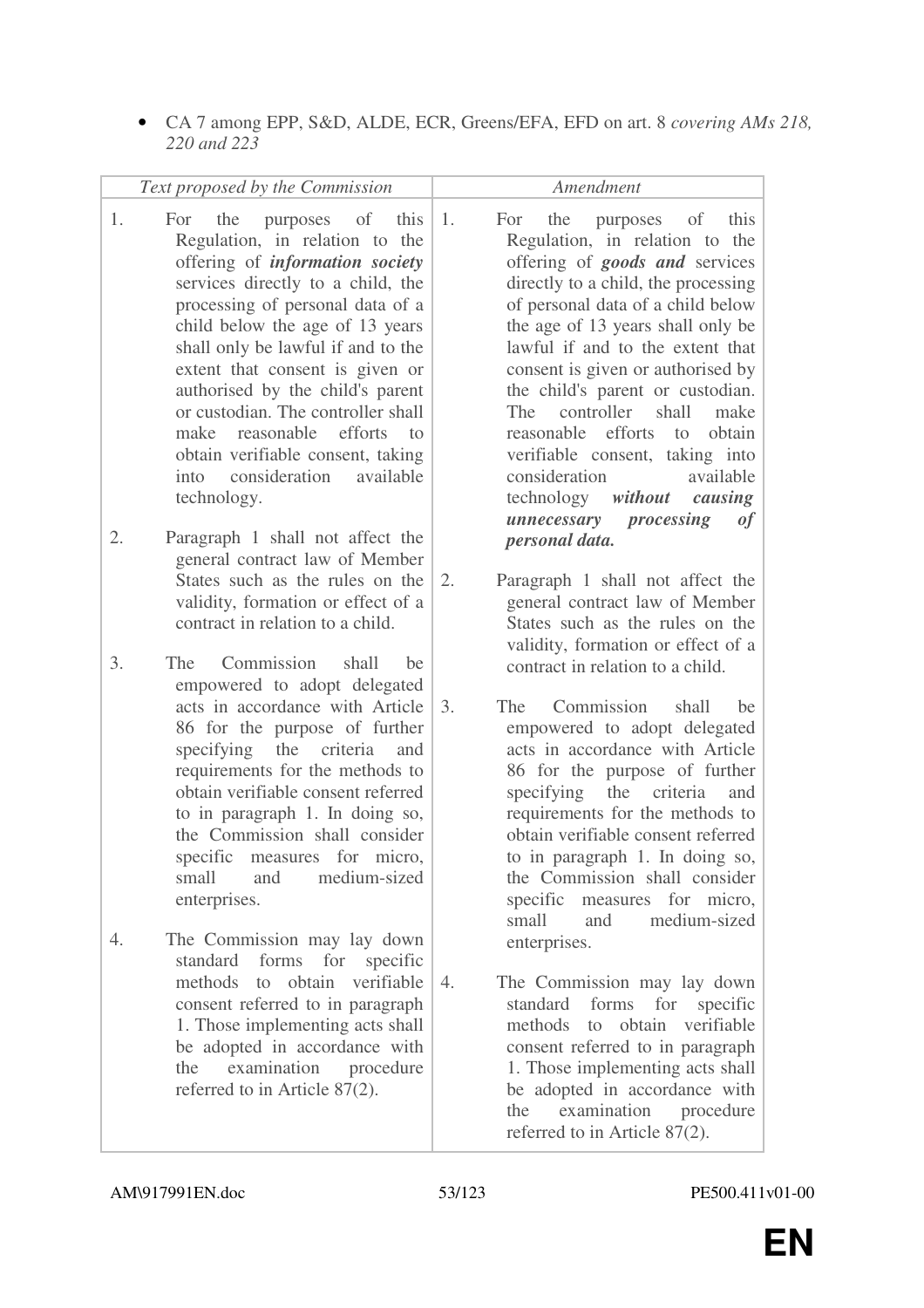| The information referred to in<br>$(4a)$ .<br>paragraphs 1, 1a, 2 and 3 shall<br>not apply where the processing<br>of personal data of a child<br>concerns health data and where<br>the Member State law in the<br>field of health and social care<br>prioritises the competences of |
|--------------------------------------------------------------------------------------------------------------------------------------------------------------------------------------------------------------------------------------------------------------------------------------|
| an individual over physical age.                                                                                                                                                                                                                                                     |

# **Amendment 220 Anna Maria Corazza Bildt Proposal for a regulation Article 8 – paragraph 1 a (new)**

*Text proposed by the Commission* Amendment

*1 a. The information provided in order to express the consent should be given in a clear and age-appropriate language, in a way that would be easy to understand for the child above the age of 13;*

Or. en

### **Amendment 224 Morten Løkkegaard Proposal for a regulation Article 9 – paragraph 1**

# *Text proposed by the Commission* Amendment

1. The processing of personal data, revealing race or ethnic origin, political opinions, religion or beliefs, trade-union membership, and the processing of genetic data or data concerning health or sex life or criminal convictions or related security measures shall be prohibited.

1. The processing of personal data, revealing race or ethnic origin, political opinions, religion or beliefs, trade-union membership, *significant social problems, private information* and the processing of genetic data or data concerning health or sex life or criminal convictions or related security measures shall be prohibited.

Or. en

# *Justification*

*In Denmark the special categories of data that are demanded to be protected the most are more extensive than the regulation proposes. The result is that the regulation actually makes Danish citizens worse off than the current legislation. For this reason, I suggest that the*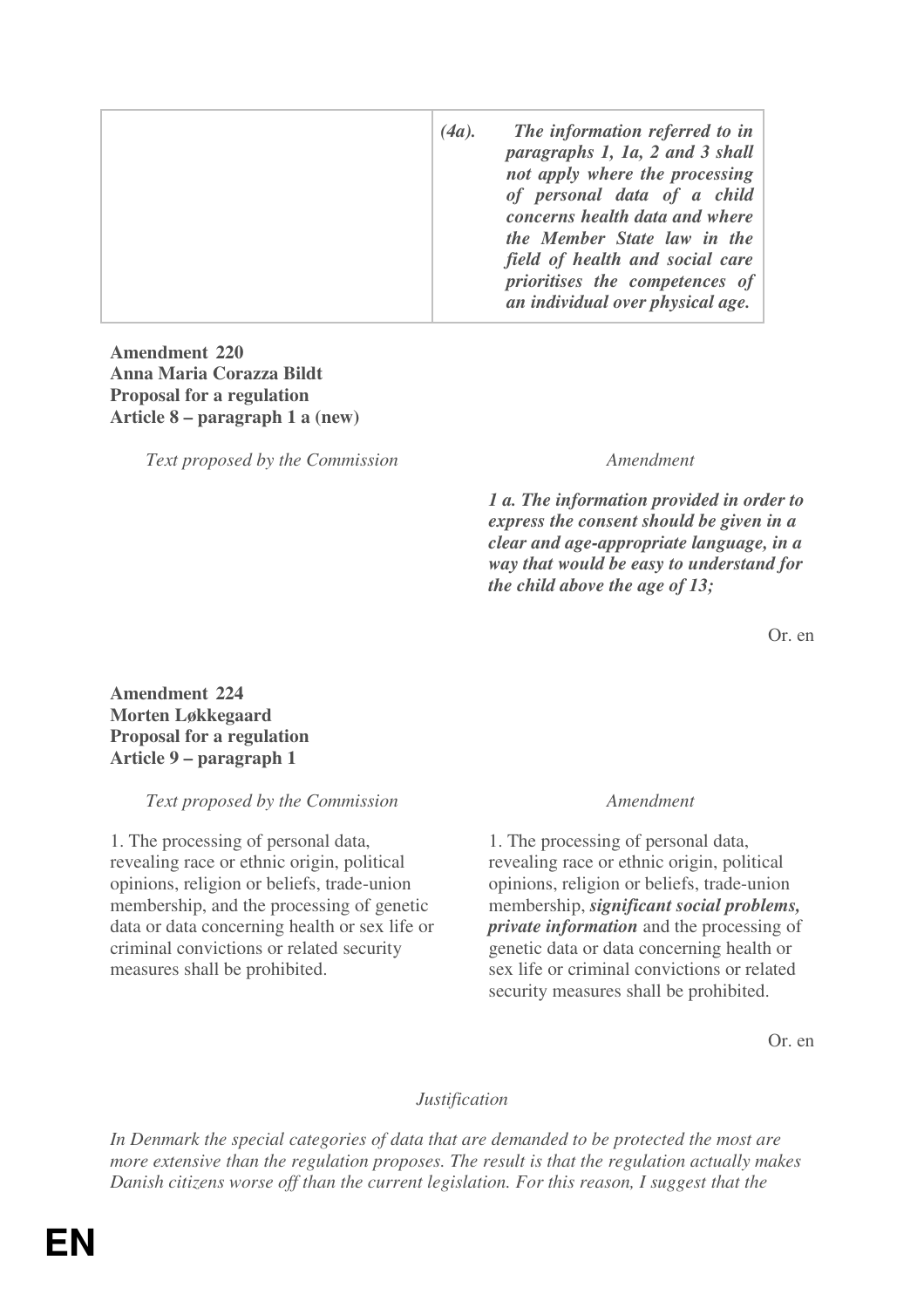*special categories be expanded to include "significant social problems and private information".*

# **Amendment 225 Catherine Stihler Proposal for a regulation Article 9 – paragraph 1**

### *Text proposed by the Commission* Amendment

1. The processing of personal data, revealing race or ethnic origin, political opinions, religion or beliefs, trade-union membership, and the processing of genetic data or data concerning health or sex life or criminal convictions or related security measures shall be prohibited.

1. The processing of personal data, revealing race or ethnic origin, political opinions, religion or beliefs, trade-union membership *and activities*, and the processing of genetic data or data concerning health or sex life or criminal convictions or related security measures shall be prohibited.

Or. en

### *Justification*

*It is important to highlight that accessing workers' personal data should be banned in terms of their trade union membership but also in terms of any union activities in which they may take part. For example, this regulation must ensure that the personal data of trade union health and safety representatives are not illegally accessed and then used against them (to intimidate them, bar them from further employment etc.), which could have dangerous consequences on the vital work they carry out.*

### **Amendment 226 Catherine Stihler Proposal for a regulation Article 9 – paragraph 2 – point a**

### *Text proposed by the Commission* Amendment

(a) the data subject has given consent to the processing of those personal data, subject to the conditions laid down in Articles 7 and 8, except where Union law or Member State law provide that the prohibition referred to in paragraph 1 may not be lifted by the data subject; or

(a) the data subject has given consent to the processing of those personal data, subject to the conditions laid down in Articles 7 and 8, except where Union law or Member State law provide that the prohibition referred to in paragraph 1 may not be lifted by the data subject*. In particular, this would include safeguards to prevent the blacklisting of workers, for example in relation to their trade union activities or* 

AM\917991EN.doc 55/123 PE500.411v01-00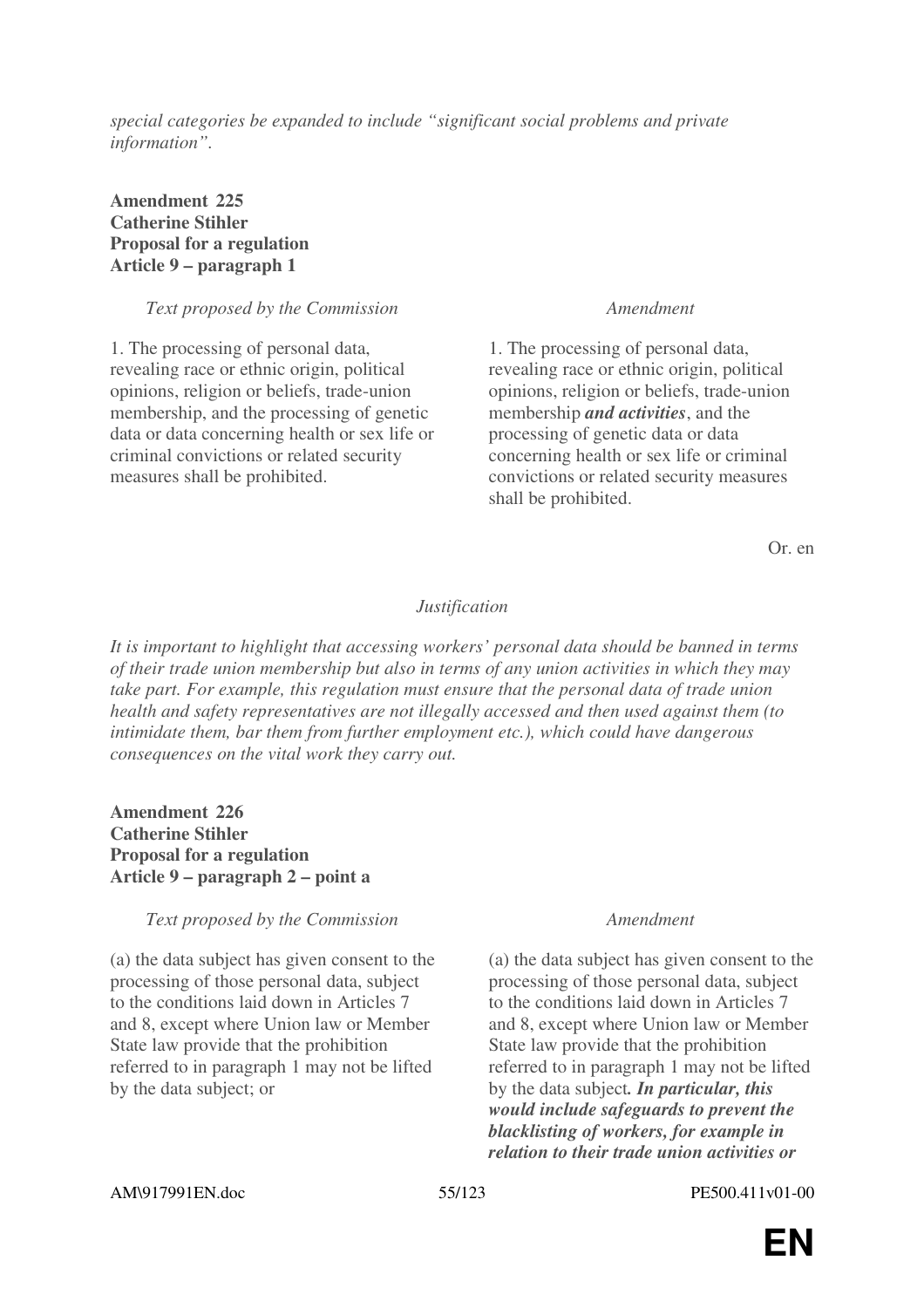Or. en

# **Amendment 227 Morten Løkkegaard Proposal for a regulation Article 9 – paragraph 2 – point b**

### *Text proposed by the Commission Amendment*

(b) processing is necessary for the purposes of carrying out the obligations and exercising specific rights of the controller in the field of employment law in so far as it is authorised by Union law *or* Member State law providing for adequate safeguards; or

(b) processing is necessary for the purposes of carrying out the obligations and exercising specific rights of the controller in the field of employment law in so far as it is authorised by Union law*,* Member State law*, or collective agreements on the labour market* providing for adequate safeguards; or

Or. en

### **Amendment 228 Morten Løkkegaard Proposal for a regulation Article 9 – paragraph 2 – point d**

### *Text proposed by the Commission* Amendment

(d) processing is carried out in the course of its legitimate activities with appropriate safeguards by a foundation, association or any other non-profit-seeking body with a political, philosophical, religious or tradeunion aim and on condition that the processing relates solely to the members or to former members of the body or to persons who have regular contact with it in connection with its purposes and that the data are not disclosed outside that body without the consent of the data subjects; or

(d) processing is carried out in the course of its legitimate activities with appropriate safeguards by a foundation, association*, organizations on the labour market* or any other non-profit-seeking body with a political, philosophical, religious or tradeunion aim and on condition that the processing relates solely to the members or to former members of the body or to persons who have regular contact with it in connection with its purposes and that the data are not disclosed outside that body without the consent of the data subjects; or

Or. en

**Amendment 229 Rafał Trzaskowski**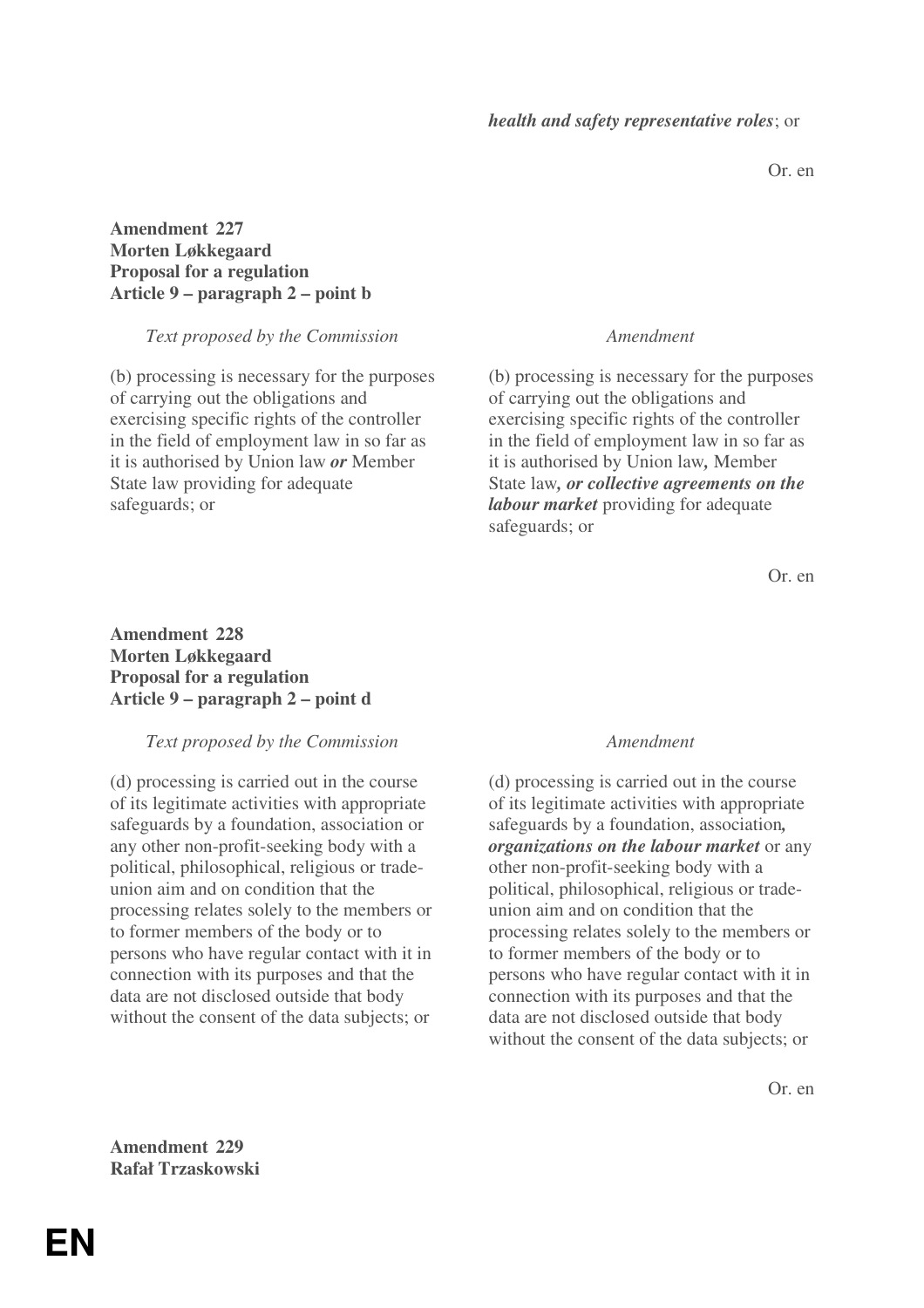# **Proposal for a regulation Article 9 – paragraph 2 – point e**

### *Text proposed by the Commission Amendment*

(e) the processing relates to personal data which are manifestly made public by the data subject; or

(e) the processing relates to personal data which are manifestly made public by the data subject *or which are freely transferred to the controller on the initiative of data subject and which are processed for the specific purpose determined by data subject and in his interest*; or

Or. en

# **Amendment 230 Morten Løkkegaard Proposal for a regulation Article 9 – paragraph 2 – point j**

### *Text proposed by the Commission* Amendment

(j) processing of data relating to criminal convictions or related security measures is carried out either under the *control of official* authority or when the processing is necessary for compliance with *a* legal or regulatory obligation to which a controller is subject, or for the performance of a task carried out for important public interest reasons, and in so far as authorised by Union law or Member State law providing for adequate safeguards. A complete register of criminal convictions shall be kept only under the control of official authority.

(j) processing of data relating to criminal convictions or related security measures is carried out either under the *supervision of the competent supervisory* authority or when the processing is necessary for compliance with *or to avoid a breach of an EU or a national* legal or regulatory obligation *or collective agreements on the labour market* to which a controller is subject, or for the performance of a task carried out for important public interest reasons, and in so far as authorised by Union law or Member State law providing for adequate safeguards. A complete register of criminal convictions shall be kept only under the control of official authority.

Or. en

### *Justification*

*It is important that the employers' organisations and employees' organisations (labour unions) can continue in the future to negotiate with each other and create collective* 

### AM\917991EN.doc 57/123 PE500.411v01-00

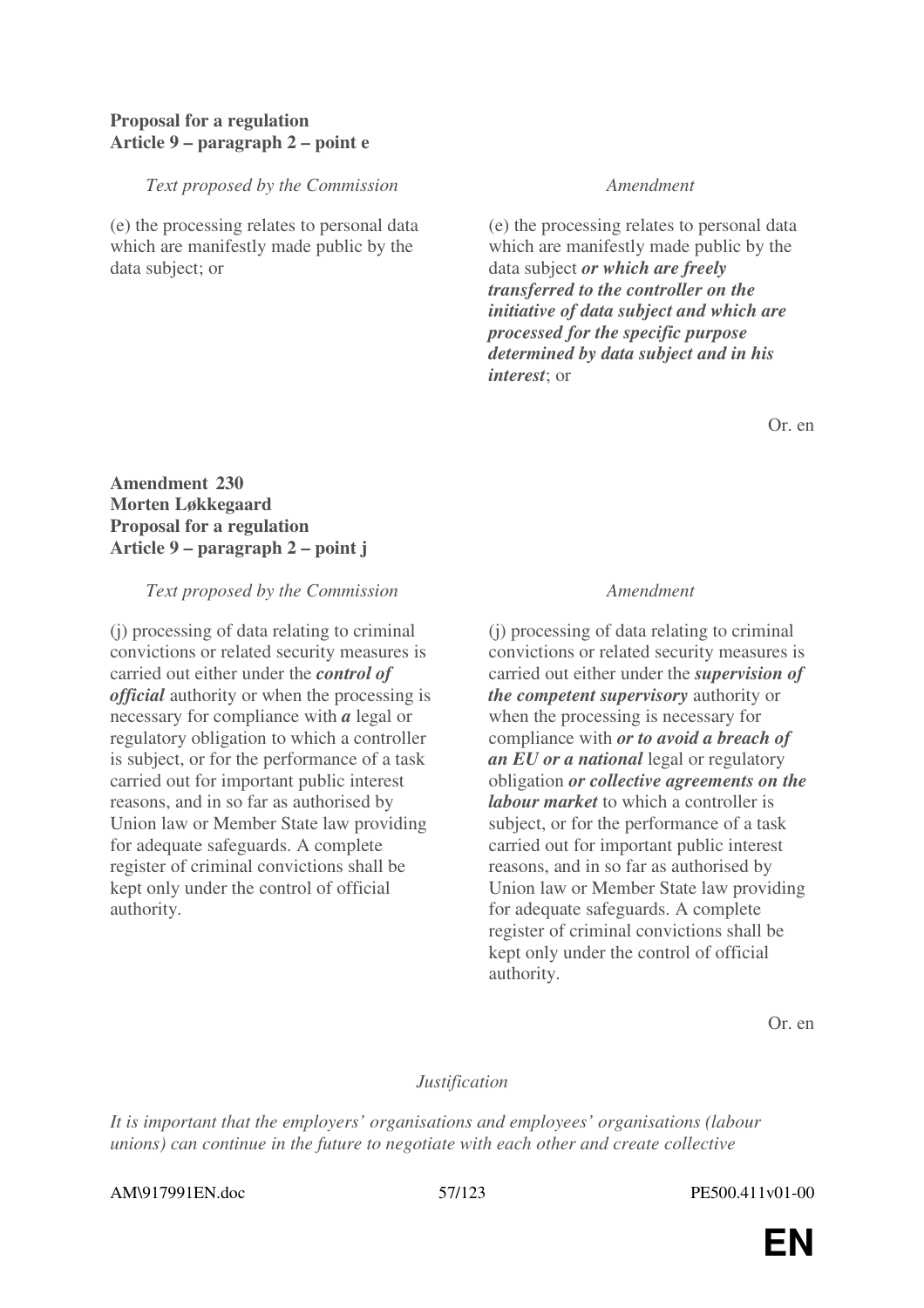*agreements that are in accordance with national culture, tradition, competitiveness and economic situation.*

### **Amendment 231 Morten Løkkegaard Proposal for a regulation Article 9 – paragraph 2 – point j a (new)**

*Text proposed by the Commission* Amendment

*(j a) processing of personal data concerning criminal convictions or related security measures is carried out in the context of databases which contain data on fraud committed against the credit institutions or members of other financial groups regulated by EU or national legislation and set up by financial institutions to prevent fraud; The restrictions on the processing of data relating to criminal convictions should not apply to data relating to criminal offences.*

Or. en

**Amendment 232 Rafał Trzaskowski Proposal for a regulation Article 9 – paragraph 3**

*Text proposed by the Commission* Amendment

*3. The Commission shall be empowered to adopt delegated acts in accordance with Article 86 for the purpose of further specifying the criteria, conditions and appropriate safeguards for the processing of the special categories of personal data referred to in paragraph 1 and the exemptions laid down in paragraph 2.*

**Amendment 233 Christian Engström Proposal for a regulation Article -11 (new)**

*deleted*

Or. en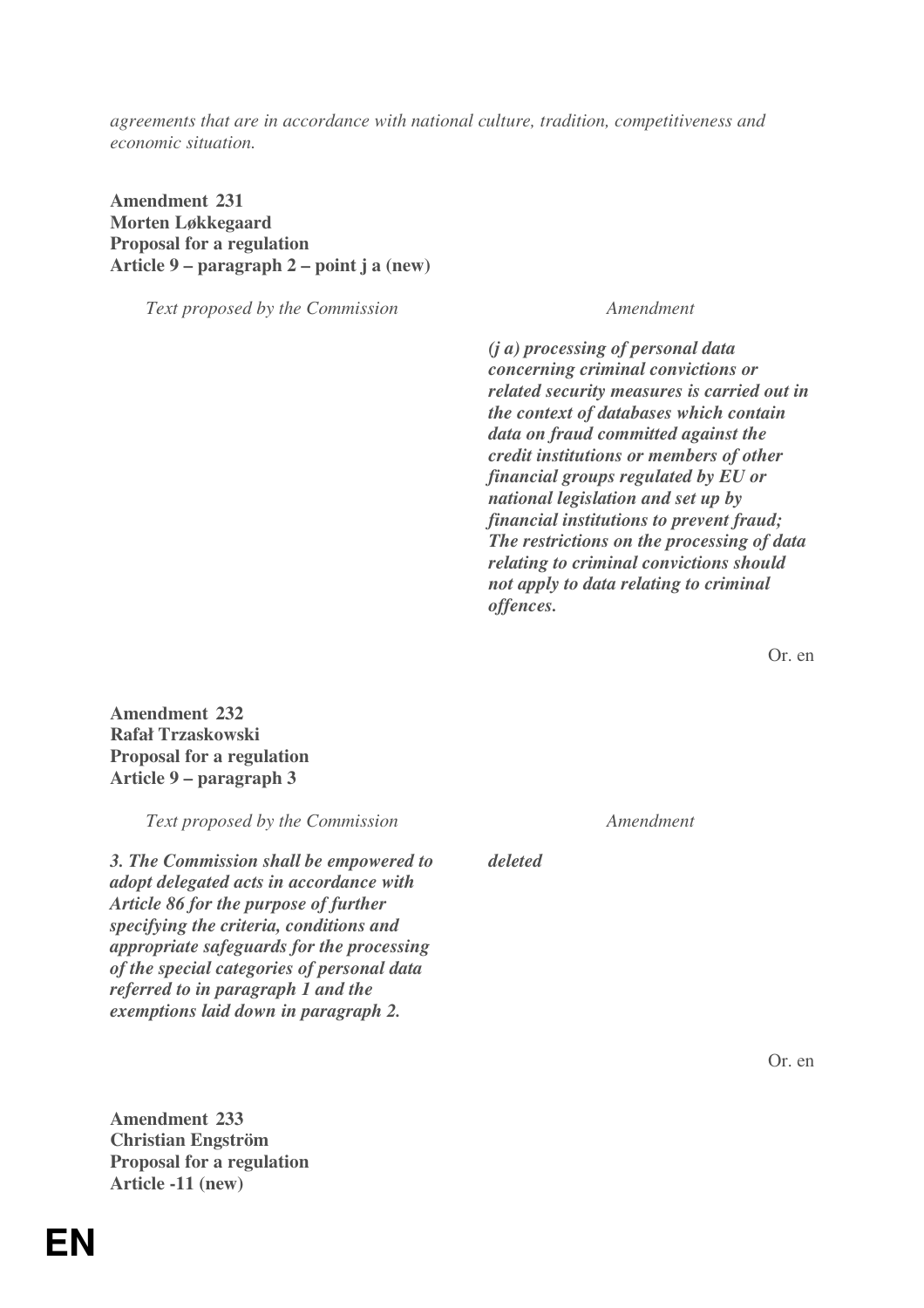# *Article -11*

*General principles for data subject rights*

*1. The basis of data protection are clear and unambiguous rights for the data subject with respect to the data controller. The provisions of this Regulation aim to strengthen, clarify, guarantee and where appropriate, codify, these rights.*

*2. Such rights include, inter alia, the provision of clear, easily understood information regarding the data controller's policies for data subject access, rectification and erasure to their data, the right to data portability and the right to object to profiling; that such rights in general must be exercised free of charge and that the data controller will undertake requests from the data subject within a reasonable period of time.*

Or. en

**Amendment 234 Andreas Schwab, Rafał Trzaskowski Proposal for a regulation Article 11 – paragraph 2**

### *Text proposed by the Commission Amendment*

2. The controller shall provide any information and any communication relating to the processing of personal data to the data subject in an intelligible form, using clear and plain language, *adapted to the data subject,* in particular for any information addressed specifically to a child.

2. The controller shall provide any information and any communication relating to the processing of personal data to the data subject in an intelligible form, using clear and plain language, in particular for any information addressed specifically to a child.

Or. fr

# *Justification*

*Information or communications concerning data processing must be clear and intelligible.* 

AM\917991EN.doc 59/123 PE500.411v01-00

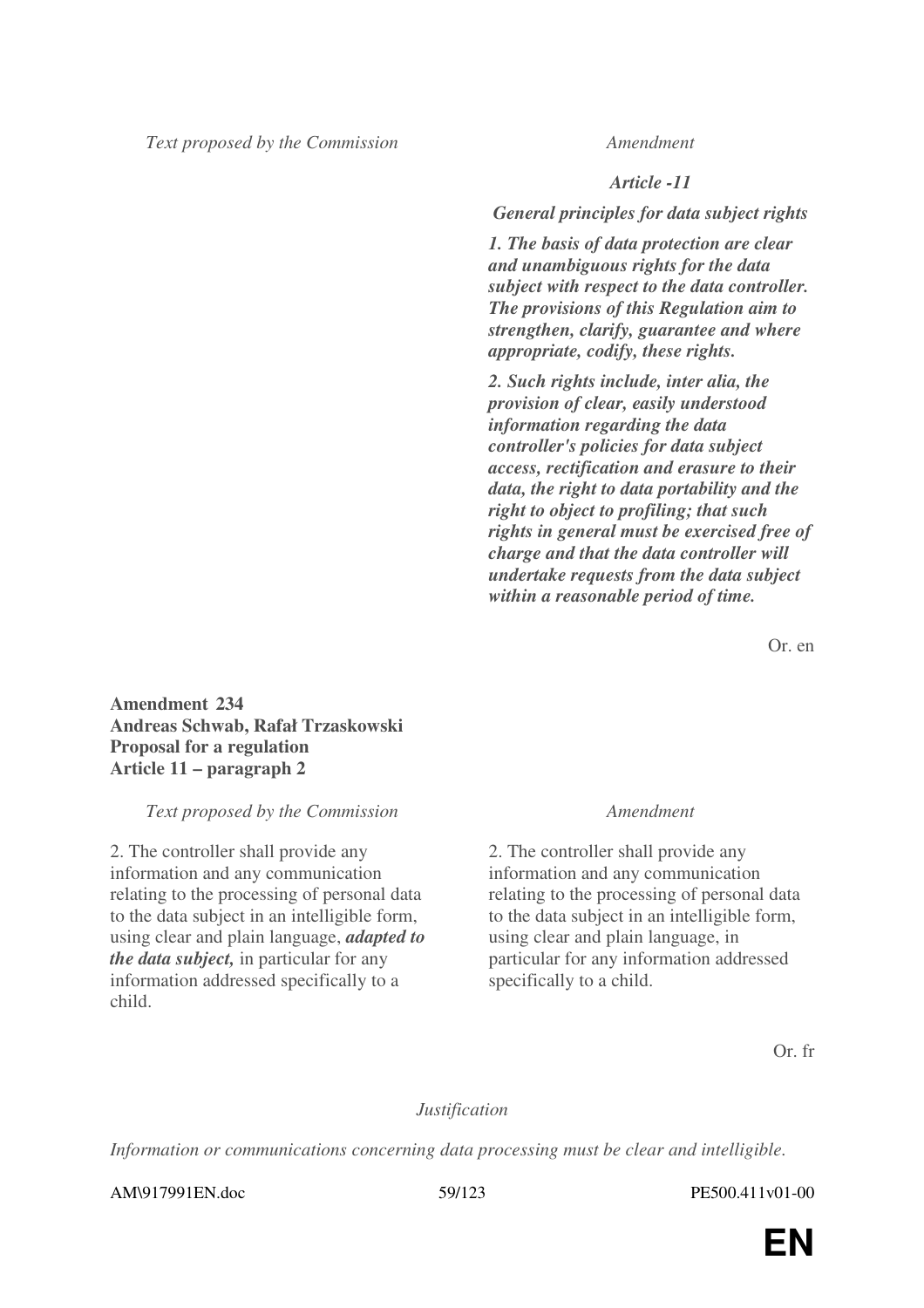*Inclusion of 'adapted to the data subject' might give rise to legal uncertainty. It would seem proportionate to impose a particular obligation only with regard to children comprising a specific category.*

**Amendment 235 Christian Engström Proposal for a regulation Article 11 – paragraph 2 a (new)**

*Text proposed by the Commission Amendment* 

*2 a. Information for data subjects shall be provided in a format offering data subjects the information needed to understand their position and make decisions in an appropriate way. Full information shall be available on request. Therefore the controller shall provide transparency in information and communication in his data protection policies through an easily understandable icon-based mode of description for the different steps of data-processing.*

Or. en

**Amendment 237 Christel Schaldemose, Anna Hedh, Catherine Stihler Proposal for a regulation Article 12 – paragraph 1**

### *Text proposed by the Commission* Amendment

1. The controller shall establish procedures for providing the information referred to in Article 14 and for the exercise of the rights of data subjects referred to in Article 13 and Articles 15 to 19. The controller shall provide in particular mechanisms for facilitating the request for the actions referred to in Article 13 and Articles 15 to 19. Where personal data are processed by automated means, the controller shall also provide means for requests to be made electronically.

1. The controller shall establish procedures for providing the information referred to in Article 14 and for the exercise of the rights of data subjects referred to in Article 13 and Articles 15 to 19. The controller shall provide in particular mechanisms for facilitating the request for the actions referred to in Article 13 and Articles 15 to 19. Where personal data are processed by automated means, the controller shall also provide means for requests to be made electronically. *The procedures referred to in this Article can be procedures already established by public authorities in the Member States provided that the procedures comply with the provisions of*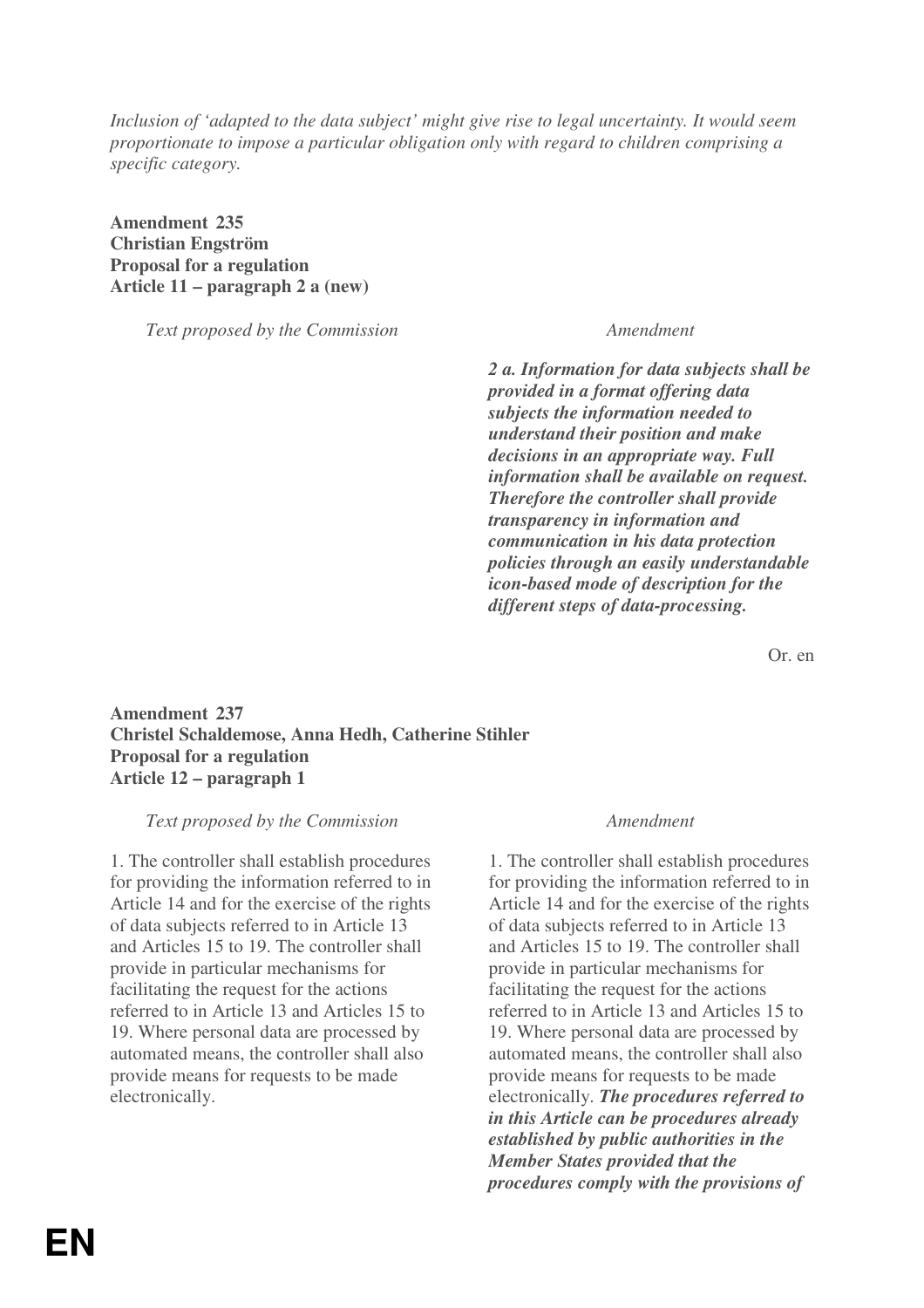*the Regulation.*

Or. en

**Amendment 238 Emma McClarkin Proposal for a regulation Article 12 – paragraph 2**

Or. en

*Justification*

*Releasing certain data in electronic form such as credit files could result in modification or identity theft when provided to consumers. Release of data from credit reference agencies should be dependent upon authentication checks which satisfy criteria set out by the agency holding the data to prevent interception, misuse, fraudulent use or modification.*

**Amendment 240 Christian Engström Proposal for a regulation Article 12 – paragraph 4**

AM\917991EN.doc 61/123 PE500.411v01-00

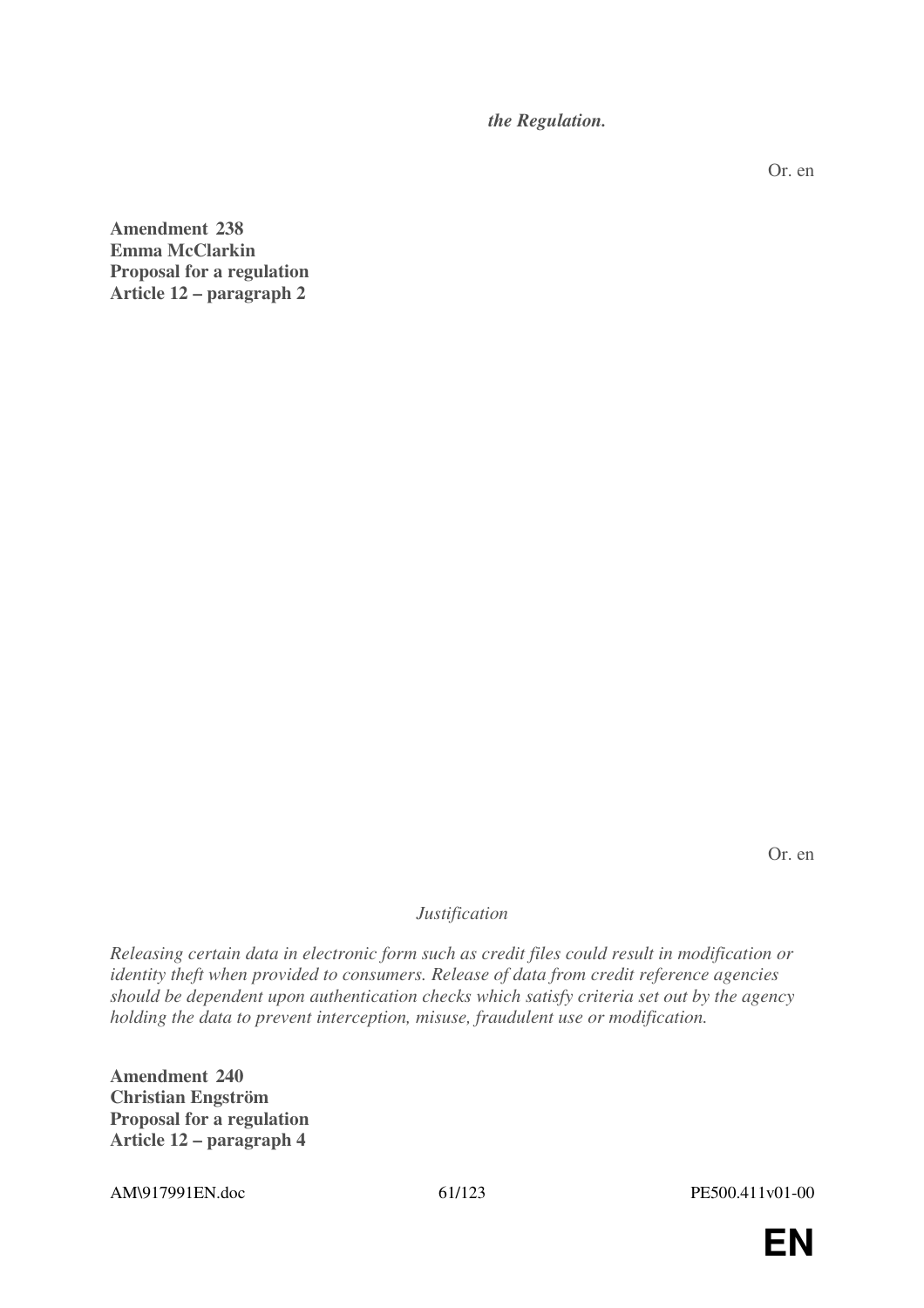### *Text proposed by the Commission* Amendment

4. The information and the actions taken on requests referred to in paragraph 1 shall be free of charge. Where requests are manifestly excessive, in particular because of their repetitive character, the controller may charge a fee for providing the information or taking *the action requested, or the controller may not take* the action requested. In that case, the controller shall bear the burden of proving the manifestly excessive character of the request.

4. The information and the actions taken on requests referred to in paragraph 1 shall be free of charge. Where requests are manifestly excessive, in particular because of their repetitive character, the controller may charge a *reasonable* fee for providing the information or taking the action requested. In that case, the controller shall bear the burden of proving the manifestly excessive character of the request.

**Amendment 243 Andreas Schwab, Rafał Trzaskowski Proposal for a regulation Article 12 – paragraph 5**

*Text proposed by the Commission Amendment*

*5. The Commission shall be empowered to adopt delegated acts in accordance with Article 86 for the purpose of further specifying the criteria and conditions for the manifestly excessive requests and the fees referred to in paragraph 4.*

*deleted*

Or. fr

### *Justification*

*There is no need for this provision to be further clarified by means of a delegated act. The Member States' supervisory authorities are better placed to resolve any difficulties which may arise.*

**Amendment 38 Proposal for a regulation Article 13 – paragraph 1**

*Text proposed by the Commission Amendment*

*The controller shall communicate* any rectification or erasure carried out in accordance with Articles 16 and 17 to each

Any rectification or erasure carried out in accordance with Articles 16 and 17 *is extended* to each recipient to whom the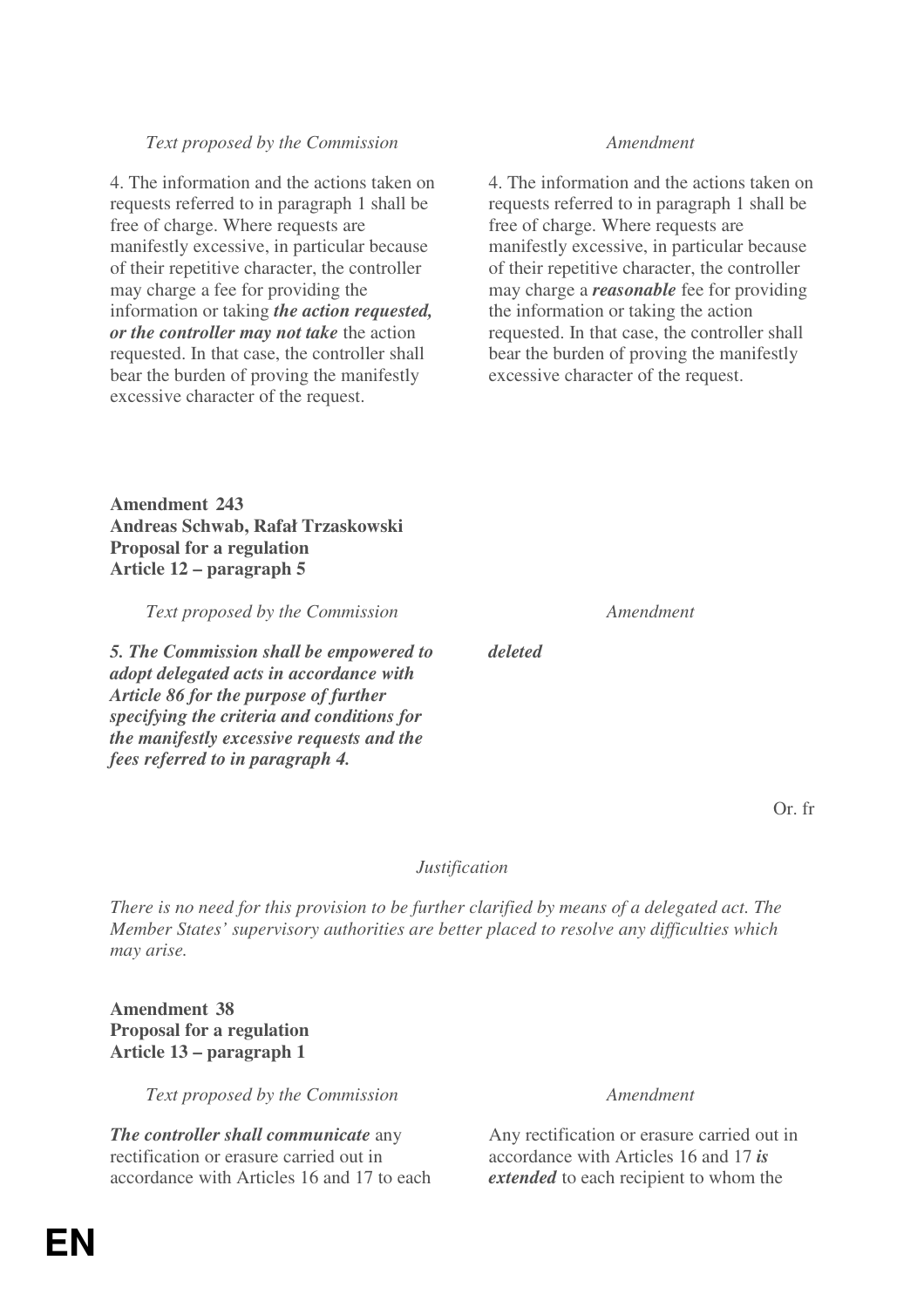recipient to whom the data have been disclosed*, unless this proves impossible or involves a disproportionate effort*.

data have been disclosed *without the control of the data subject*.

Or. en

### *Justification*

*Selling a database to a third party does not exempt the data controller from executing her obligations. If, instead, the data subject has voluntarily or consciously transferred some information through the data controller, the latter does not bear further responsibility.*

**Amendment 244 Andreas Schwab, Rafał Trzaskowski Proposal for a regulation Article 12 – paragraph 6**

*Text proposed by the Commission Amendment*

*deleted*

*6. The Commission may lay down standard forms and specifying standard procedures for the communication referred to in paragraph 2, including the electronic format. In doing so, the Commission shall take the appropriate measures for micro, small and mediumsized-enterprises. Those implementing acts shall be adopted in accordance with the examination procedure set out in Article 87(2).*

Or. fr

### *Justification*

*The Member States' supervisory authorities are better placed to resolve any difficulties which may arise.*

**Amendment 246 Morten Løkkegaard Proposal for a regulation Article 14 a (new)**

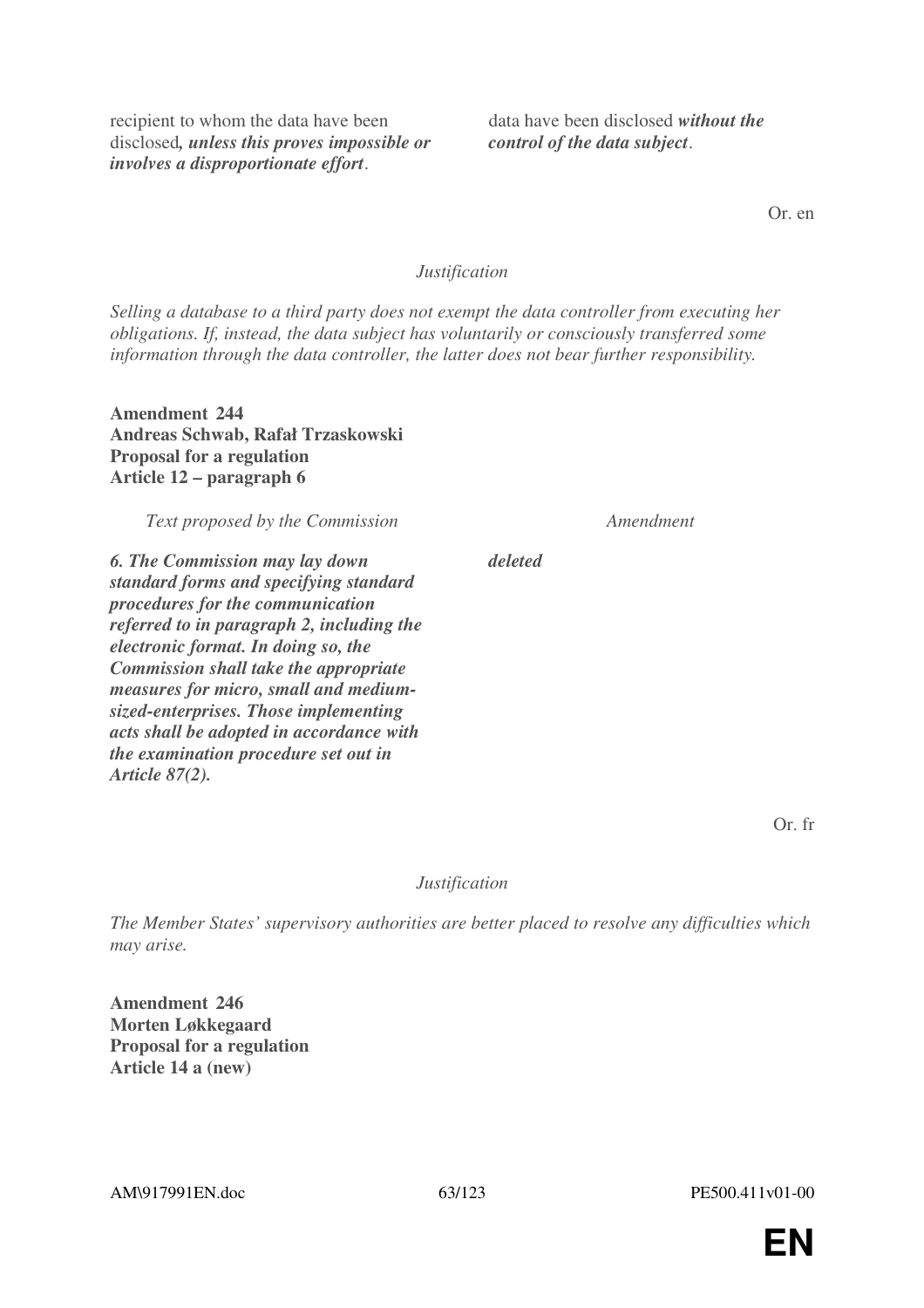*Text proposed by the Commission Amendment*

*Article 14 a*

*The controller must ensure that sufficient documentation for a data subject's identity has been received, when the data subject enforces the rights referred to in articles 14-19 in this regulation.*

Or. en

### *Justification*

*New rights for the citizens are introduced in this regulation. However, nowhere is it stated how the citizens should be made document their identities to enforce the rights. It is important that citizen's identity is documented and potentially challenged by the controller to make sure that no form of identity theft can occur.*

### **Amendment 247 Rafał Trzaskowski Proposal for a regulation Article 14 – paragraph 1 – introductory part**

### *Text proposed by the Commission Amendment*

1. Where personal data relating to a data subject are collected, the controller shall provide the data subject with *at least* the following information:

1. Where personal data relating to a data subject are collected, the controller shall provide the data subject with the following information:

Or. en

**Amendment 248 Bernadette Vergnaud Proposal for a regulation Article 14 – paragraph 1 – point c**

*Text proposed by the Commission Amendment*

c) the period for which the personal data will be stored;

c) *the criteria and/or legal requirements for determining* the period for which the personal data will be stored;

Or. fr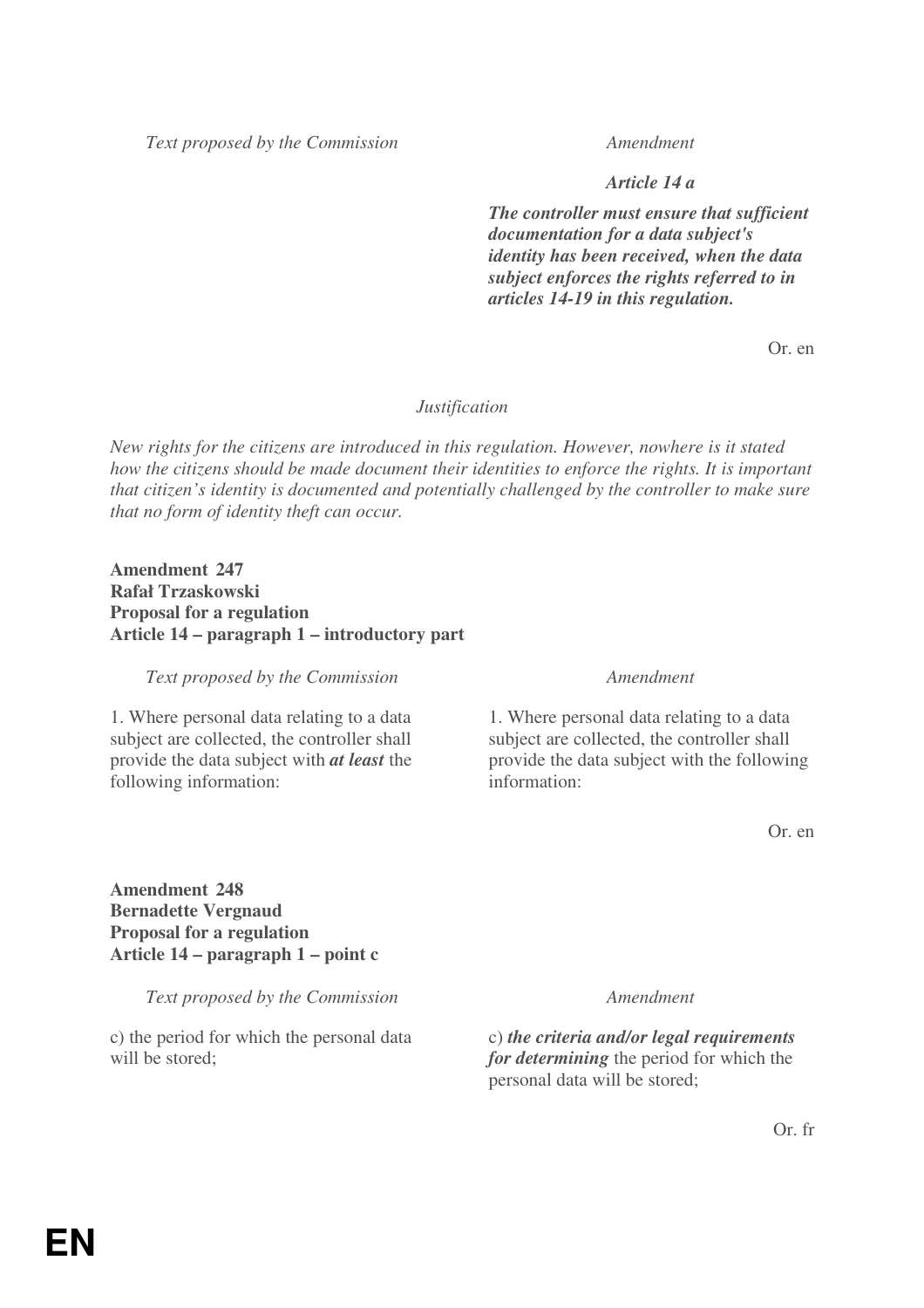# *Justification*

*It is not possible to know in advance for how long personal data will be stored, particularly as this may be linked to specific legal obligations.*

**Amendment 249 Andreas Schwab, Lara Comi, Rafał Trzaskowski, Marielle Gallo, Pablo Arias Echeverría Proposal for a regulation Article 14 – paragraph 1 – point c**

*Text proposed by the Commission* Amendment

c) the period for which the personal data will be stored:

c) *the criteria for determining* the period for which the personal data will be stored *for each purpose*;

Or. fr

# *Justification*

*It is not always possible to determine for precisely how long personal data will be stored, particularly in the case of storage for different purposes.*

**Amendment 251 Andreas Schwab, Rafał Trzaskowski Proposal for a regulation Article 14 – paragraph 1 – point h**

*Text proposed by the Commission Amendment*

h) any further information necessary to guarantee fair processing in respect of the data subject, having regard to the specific circumstances in which the personal data are collected.

h) any further information *which the controller considers* necessary to guarantee fair processing in respect of the data subject, having regard to the specific circumstances in which the personal data are collected.

Or. fr

*Justification*

*The scope of this provision needs to be made clear, and it should be specified that controllers can provide a greater degree of transparency.*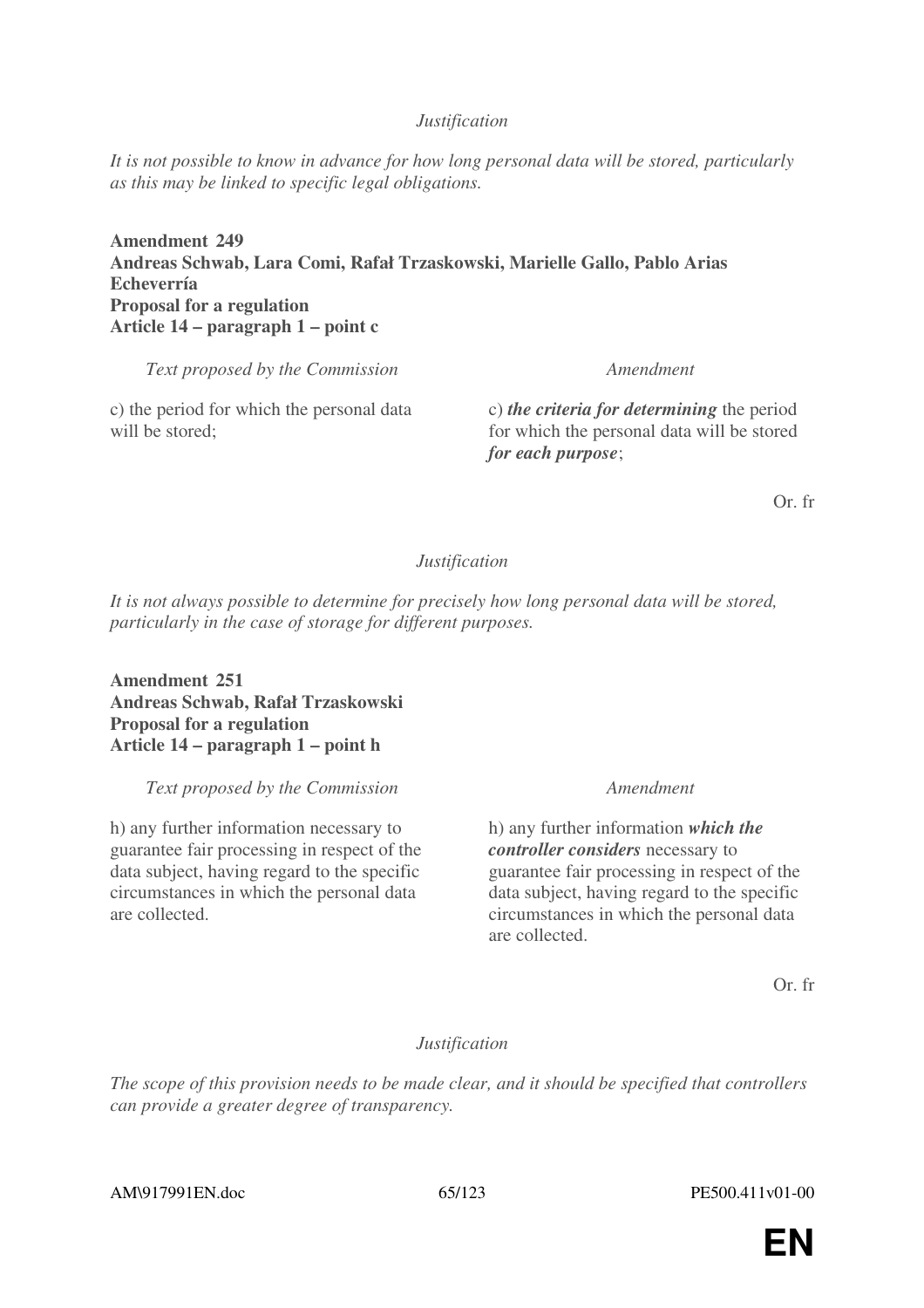# **Amendment 40 Proposal for a regulation Article 14 – paragraph 5 – point b**

### *Text proposed by the Commission Amendment*

(b) the data are not collected from the data subject and the provision of such information proves impossible or would involve a disproportionate effort; or

(b) the data are *meant to serve solely the purposes of art. 83, are* not collected from the data subject and the provision of such information proves impossible or would involve a disproportionate effort; or

Or. en

# *Justification*

*This provision emanates directly from art. 11(2) of the Directive 95/46/EC, but without this specification it would have resulted as a loophole in consumer protection. This amendment restores the match between the original intentions and the wording.*

**Amendment 255 Malcolm Harbour, Adam Bielan Proposal for a regulation Article 14 – paragraph 5 – point b**

# *Text proposed by the Commission* Amendment

(b) the data are not collected from the data subject and the provision of such information proves impossible or would involve a disproportionate effort; or

(b) the data are not collected from the data subject and the provision of such information proves impossible or would involve a disproportionate effort *and generate excessive administrative burden, especially when the processing is carried out by a SME as defined in EU recommendation 2003/361*; or

Or. en

### *Justification*

*This amendment is aimed at ensuring that SMEs are not placed under unnecessary administrative strain by the Regulation.*

**Amendment 41 Proposal for a regulation Article 14 – paragraph 7**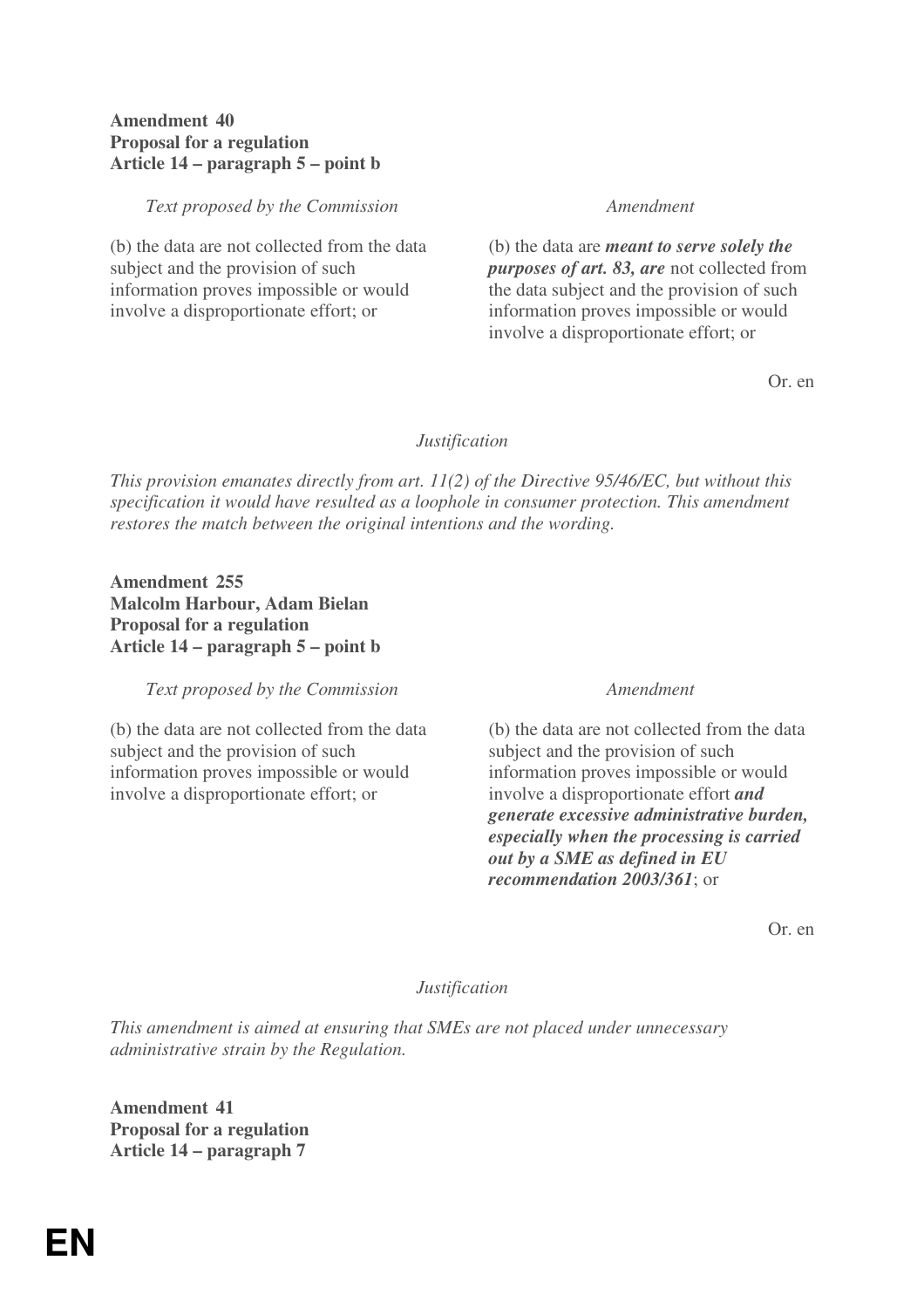*Text proposed by the Commission Amendment*

*7. The Commission shall be empowered to adopt delegated acts in accordance with Article 86 for the purpose of further specifying the criteria for categories of recipients referred to in point (f) of paragraph 1, the requirements for the notice of potential access referred to in point (g) of paragraph 1, the criteria for the further information necessary referred to in point (h) of paragraph 1 for specific sectors and situations, and the conditions and appropriate safeguards for the exceptions laid down in point (b) of paragraph 5. In doing so, the Commission shall take the appropriate measures for micro, small and mediumsized-enterprises.*

*deleted*

Or. en

*Justification*

*There is no need for such further specifications.*

**Amendment 43 Proposal for a regulation Article 15 – paragraph 1 – subparagraph 1 (new)**

*Text proposed by the Commission* Amendment

*(i) on request, and free of charge, the data controller shall also provide a proof of the lawfulness of processing in a reasonable time;*

Or. en

*Justification*

*If the data controller provides this proof directly to the data subject, the number of lawsuits should be reduced.*

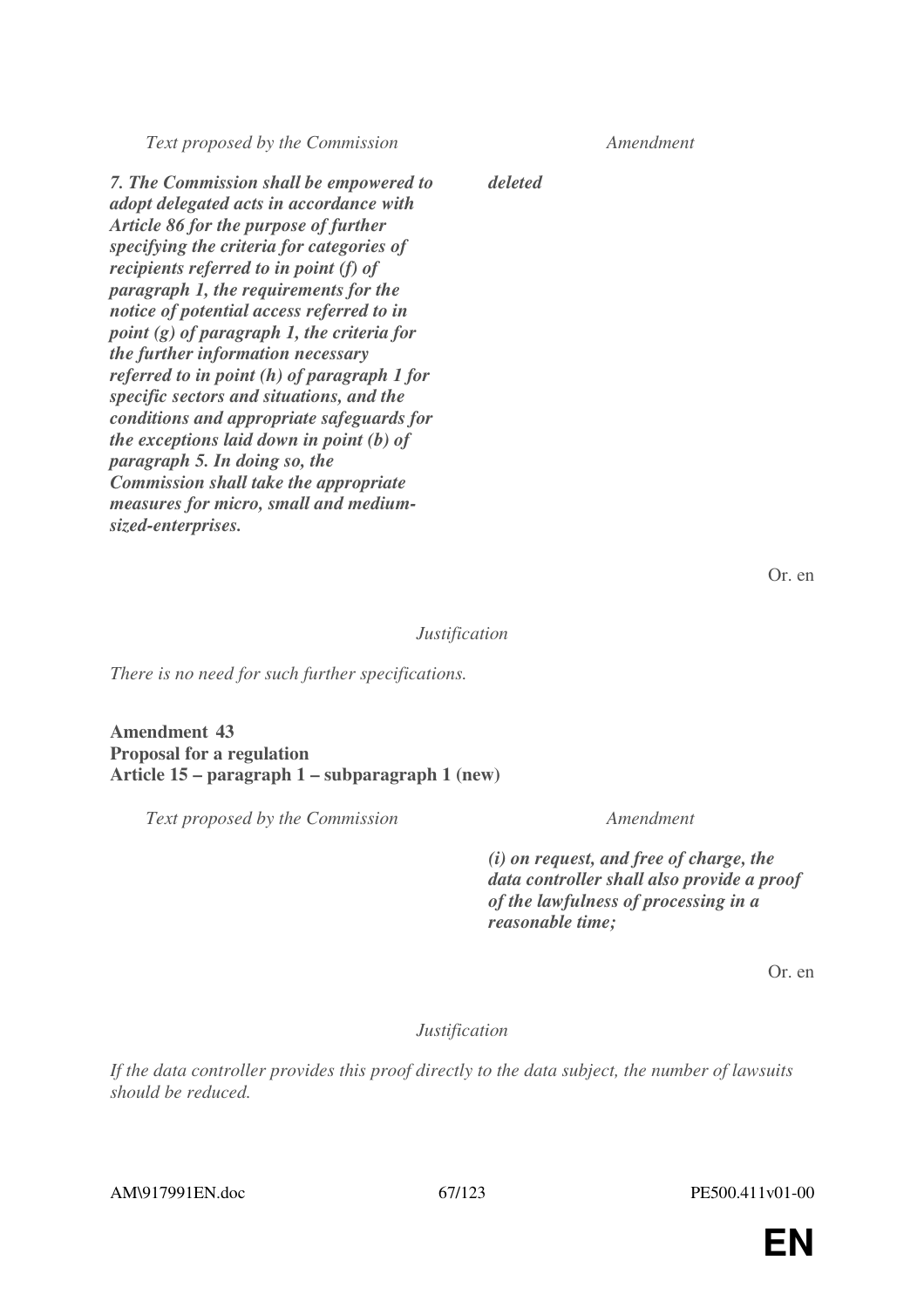# **Amendment 260 Christel Schaldemose, Anna Hedh, Catherine Stihler Proposal for a regulation Article 15 – paragraph 2**

### *Text proposed by the Commission Amendment*

2. The data subject shall have the right to obtain from the controller communication of the personal data undergoing processing. Where the data subject makes the request in electronic form, the information shall be provided in electronic form, unless otherwise requested by the data subject.

2. The data subject shall have the right to obtain from the controller communication of the personal data undergoing processing *and profiling*. Where the data subject makes the request in electronic form, the information shall be provided in electronic form, unless otherwise requested by the data subject.

Or. en

# **Amendment 261 Andreas Schwab, Lara Comi, Rafał Trzaskowski, Pablo Arias Echeverría Proposal for a regulation Article 15 – paragraph 2**

### *Text proposed by the Commission Amendment*

2. The data subject shall have the right to obtain from the controller communication of the personal data undergoing processing. Where the data subject makes the request in electronic form, the information shall be provided in electronic form, unless otherwise requested by the data subject.

2. The data subject shall have the right to obtain from the controller communication of the personal data undergoing processing. Where the data subject makes the request in electronic form, the information shall be provided in electronic form, unless otherwise requested by the data subject. *The controller shall use all reasonable measures to verify the identity of a data subject requesting access to data.*

Or. fr

### *Justification*

*The right of access must never be abused, particularly when a request is made in electronic form. The controller must therefore verify the identity of the person requesting access and be able to prove that it acted with all due care.*

**Amendment 262 Christel Schaldemose, Anna Hedh, Catherine Stihler Proposal for a regulation Article 15 – paragraph 4 a (new)**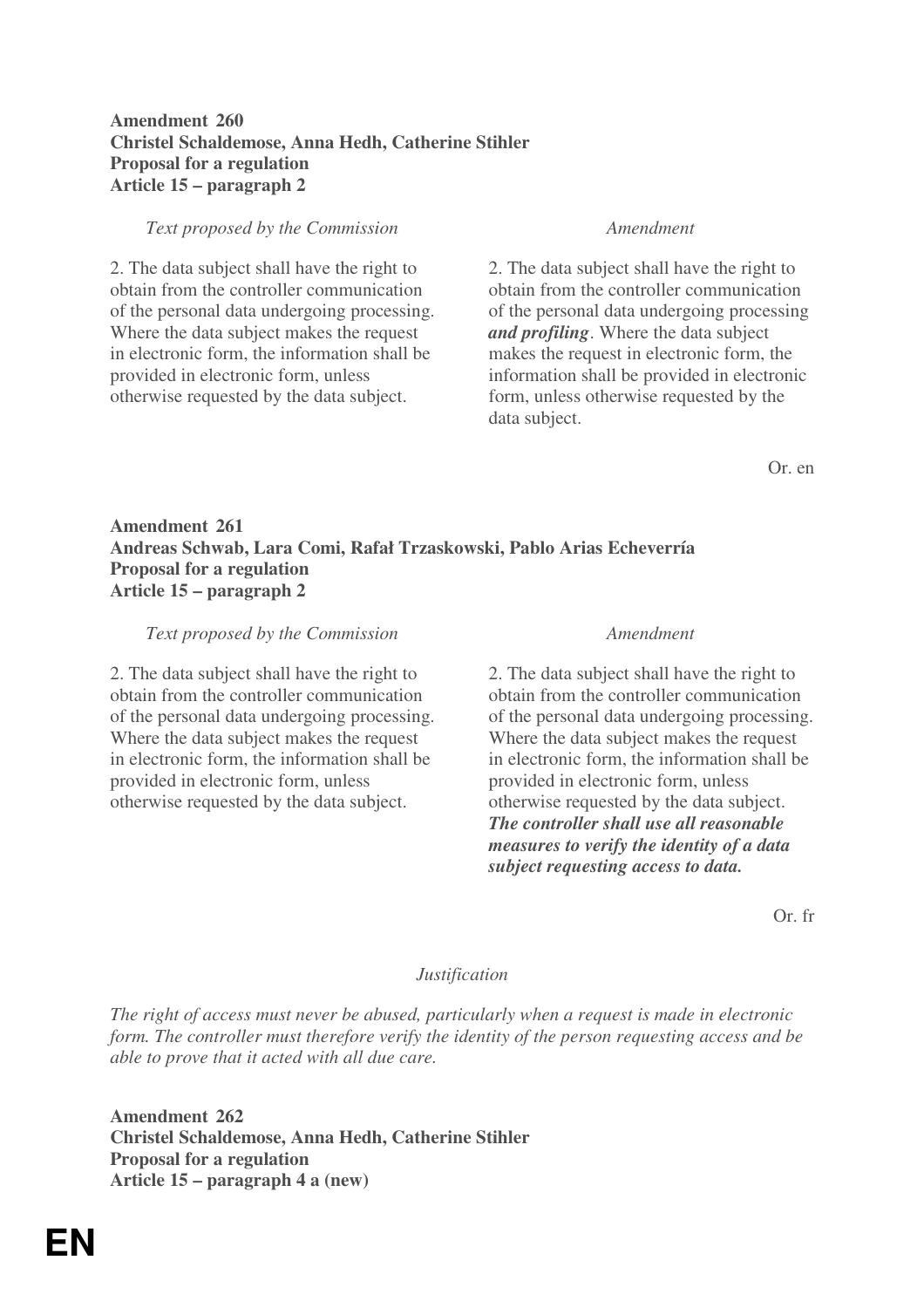*Text proposed by the Commission* Amendment

*4 a. Subject to the necessary legal safeguards, especially in order to ensure that information are not used to take measures or decisions regarding specific persons, Member States can, in cases with no risk of violation of privacy, by law limit the rights following article 15 only if these rights are processed as part of scientific research in compliance with article 83 of this Regulation or only if these personal data are stored in the specific timeframe it takes to make statistics.*

Or. en

# *Justification*

*deleted*

*See Article 13, paragraph 2, of Directive 95/46/EC, OJ L 281/95.*

**Amendment 44 Proposal for a regulation Article 15 – paragraph 3**

*Text proposed by the Commission Amendment*

*3. The Commission shall be empowered to adopt delegated acts in accordance with Article 86 for the purpose of further specifying the criteria and requirements for the communication to the data subject of the content of the personal data referred to in point (g) of paragraph 1.*

Or. en

*Justification*

*This addition does not seem necessary.*

**Amendment 263 Malcolm Harbour**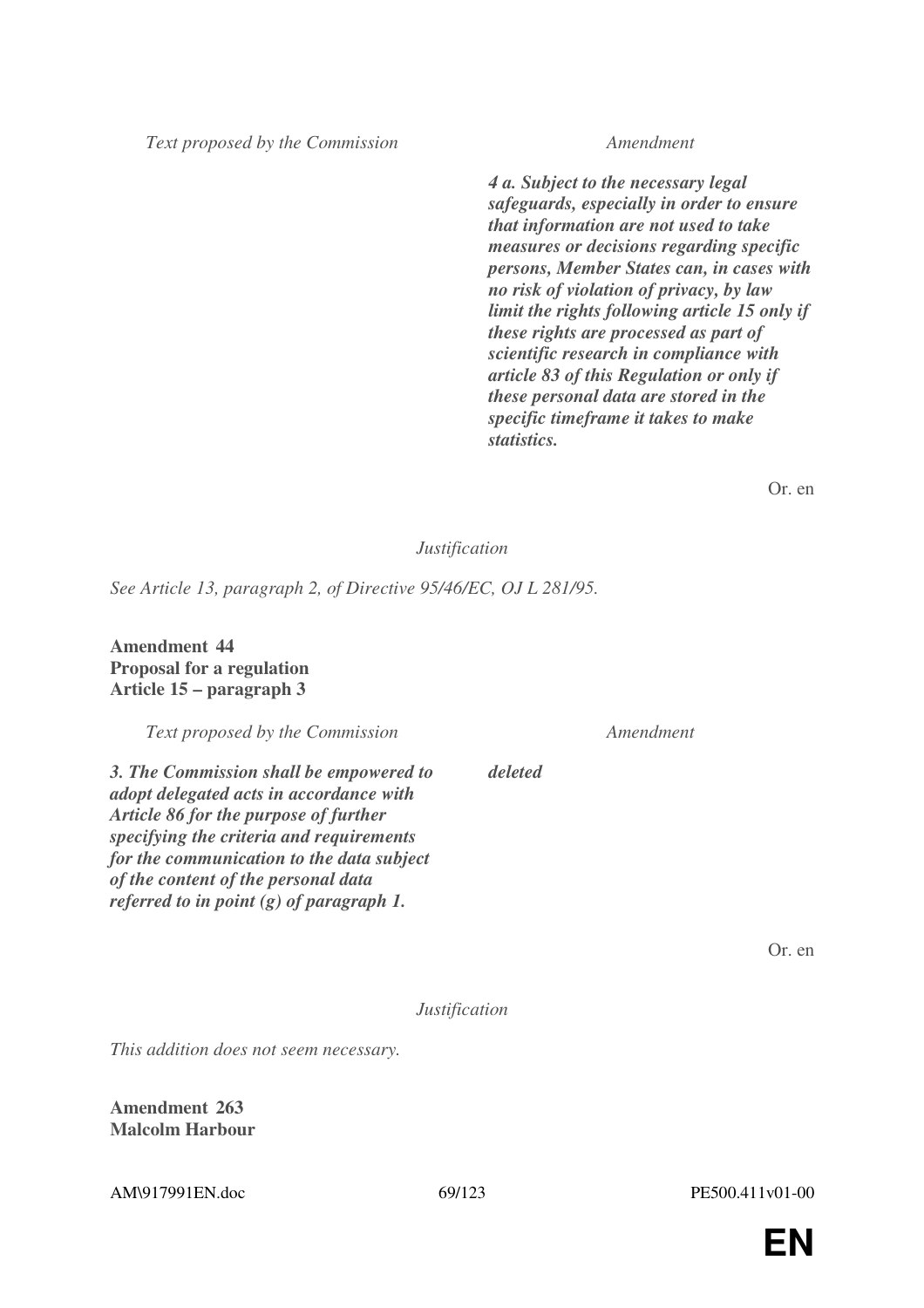# **Proposal for a regulation Article 16 – paragraph 1 a (new)**

*Text proposed by the Commission Amendment*

*Paragraph 1 shall not apply to pseudonymous data.*

Or. en

*Justification*

*This is part of a package of amendments enabling the use of pseudonymous and anonymous data and will encourage good business practice safeguarding the interests of data subjects. Ensuring that personal data cannot be attributed to a data subject (since it cannot be related back to a data subject without use of additional data) helps to further promote business use of data while providing a high level of consumer protection.*

• CA 8 among EPP, S&D, ALDE, ECR, Greens/EFA, EFD on art. 17 *covering AMs 45, 46, 47, 264, 265, 268, 269, 271, 274, 275, 276, 277, 278, 279*

*Text proposed by the Commission Amendment*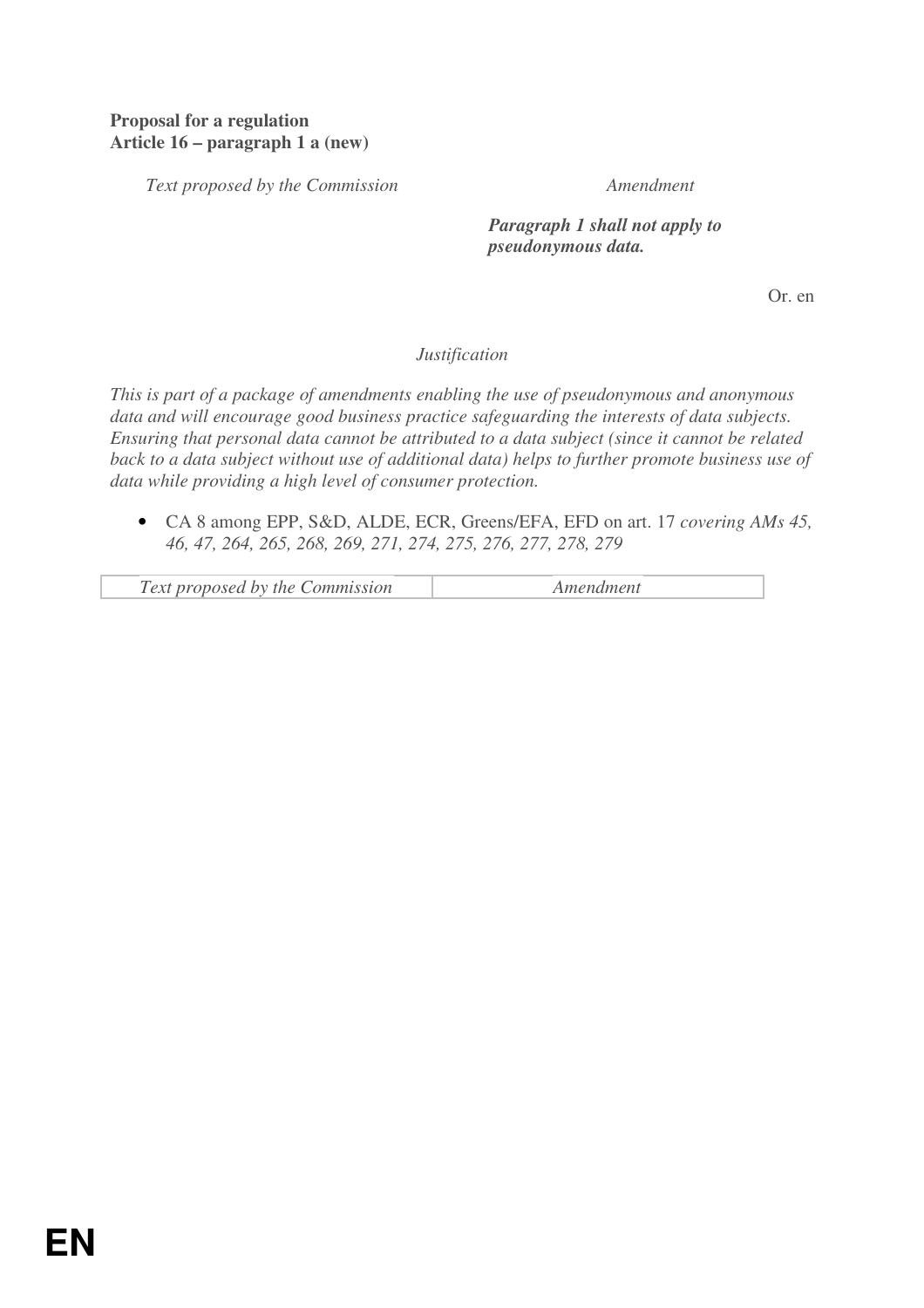# *1.1.1.1. Right to be forgotten and to erasure*

- 2. The data subject shall have the right to obtain from the controller the erasure of personal data relating to them and the abstention from further dissemination of such data, especially in relation to personal data which are made available by the data subject while he or she was a child, where one of the following grounds applies:
	- (a) the data are no longer necessary in relation to the purposes for which they were collected or otherwise processed;
	- (b) the data subject withdraws consent on which the processing is based according to point (a) of Article 6(1), or when the storage period consented to has expired, and where there is no other legal ground for the processing of the data;
	- (c) the data subject objects to the processing of personal data pursuant to Article 19;
	- (d) the processing of the data does not comply with this Regulation for other reasons.
- 2. Where the controller referred to in paragraph 1 has *made* the personal data public, it shall take all reasonable steps, including technical measures, in relation to data for the publication of which the controller is responsible, to inform third parties which are

# *2.1.1.1. Right to erasure*

- 3. The data subject shall have the right to obtain from the controller the erasure of personal data relating to them and the abstention from further dissemination of such data, especially in relation to personal data which are made available by the data subject while he or she was a child, where one of the following grounds applies:
	- (a) the data are no longer necessary in relation to the purposes for which they were collected or otherwise processed;
	- (b) the data subject withdraws consent on which the processing is based according to point (a) of Article 6(1), or when the storage period consented to has expired, and where there is no other legal ground for the processing of the data;
	- (c) the data subject objects to the processing of personal data pursuant to Article 19 *and the objection is upheld*;
	- (d) the processing of the data does not comply with this Regulation for other reasons.
- 2. Where the controller referred to in paragraph 1 has *transferred*  the personal data *or has made such data* public *without the consent of the data subject*, it shall take all reasonable steps, including technical measures, in

AM\917991EN.doc 71/123 PE500.411v01-00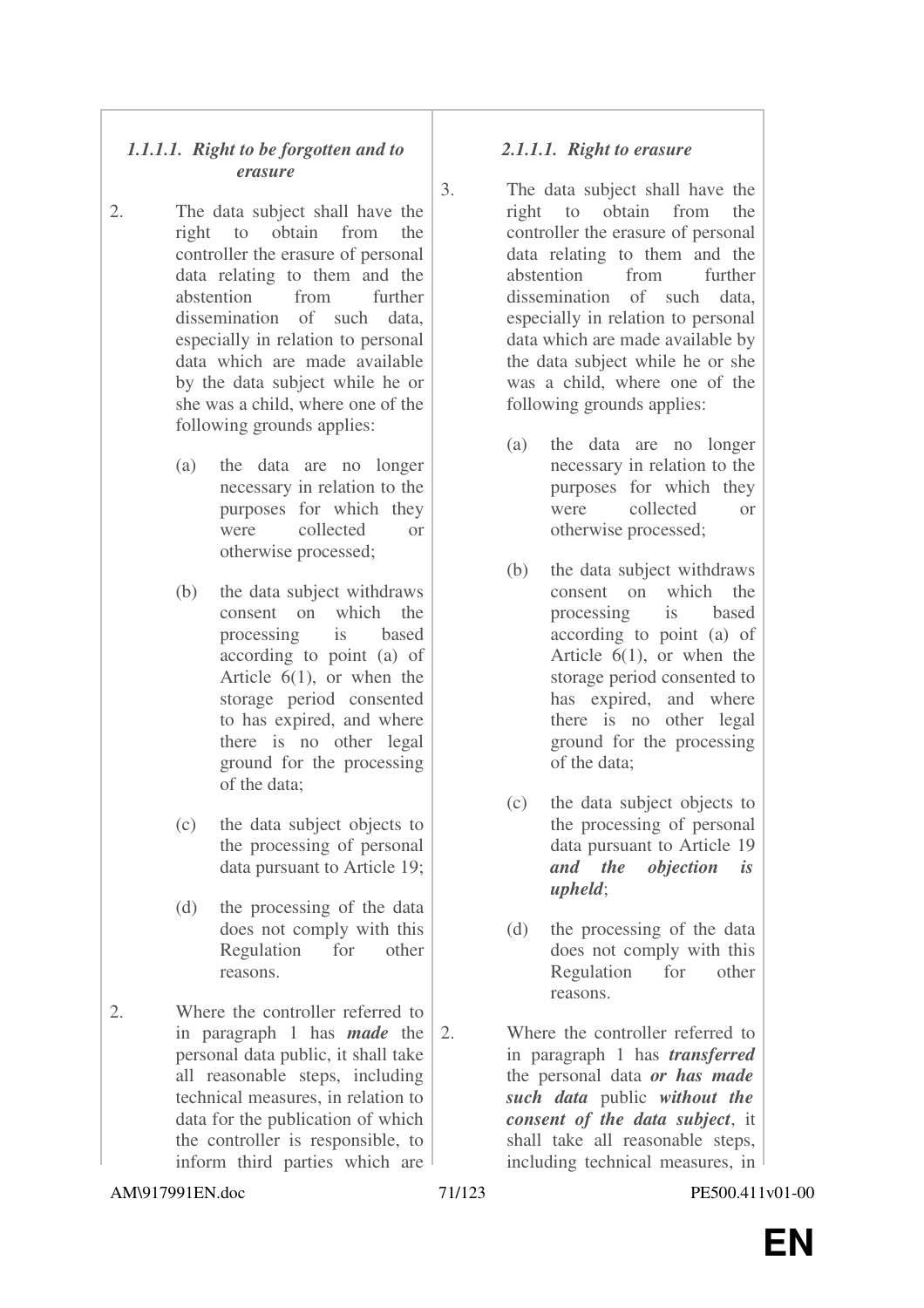**Amendment 48 Proposal for a regulation Article 18 – paragraph 3**

*Text proposed by the Commission* Amendment

*deleted*

*3. The Commission may specify the electronic format referred to in paragraph 1 and the technical standards, modalities and procedures for the transmission of personal data pursuant to paragraph 2. Those implementing acts shall be adopted in accordance with the examination procedure referred to in Article 87(2).*

Or. en

### *Justification*

*Once the format is portable, the market can provide it without the Commission's intervention*

**Amendment 286 Emma McClarkin Proposal for a regulation Article 19 – paragraph 1**

### *Text proposed by the Commission Amendment*

1. The data subject shall have the right to object, on grounds relating to their particular situation, at any time to the processing of personal data which is based on points (d), (e) and (f) of Article 6(1), unless the controller demonstrates *compelling* legitimate grounds for the processing which override the interests or fundamental rights and freedoms of the data subject.

1. The data subject shall have the right to object, on grounds relating to their particular situation, at any time to the processing of personal data which is based on points (d), (e) and (f) of Article 6(1), unless the controller demonstrates legitimate grounds for the processing which override the interests or fundamental rights and freedoms of the data subject.

Or. en

### *Justification*

*This amendment is designed to demonstrate that legitimate grounds should constitute sufficient grounds for processing, as per Article 6.*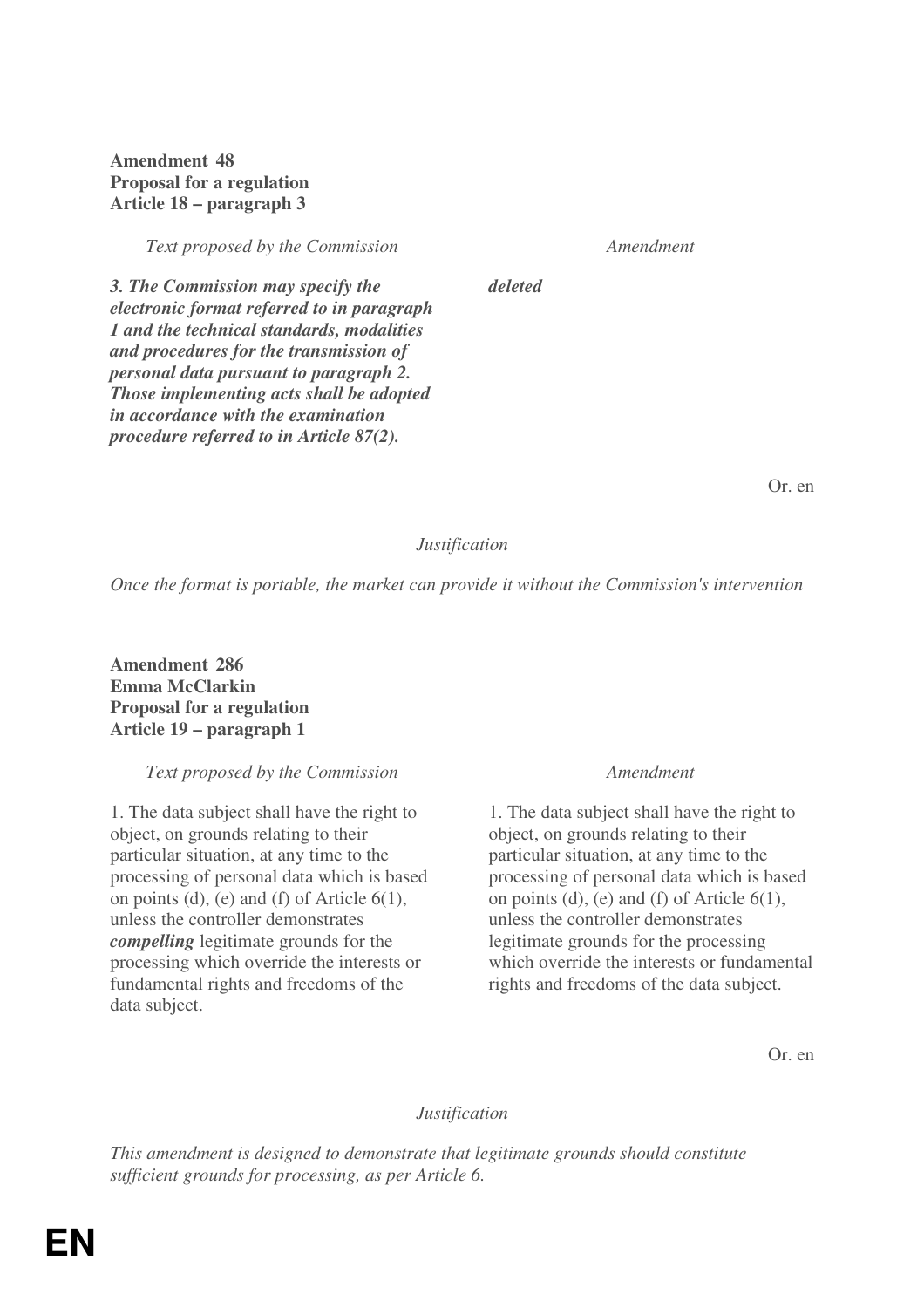# **Amendment 287 Josef Weidenholzer Proposal for a regulation Article 19 – paragraph 2**

### *Text proposed by the Commission* Amendment

2. Where personal data are processed for direct marketing purposes, the data subject shall have the right to object free of charge to the processing of their personal data for such marketing. This right shall be explicitly offered to the data subject *in an intelligible manner* and shall be clearly distinguishable from other information.

2. Where personal data are processed for direct marketing purposes, the data subject shall have the right to object free of charge to the processing of their personal data for such marketing. This right shall be explicitly offered *in a manner intelligible to* the data subject and shall be clearly distinguishable from other information.

Or. de

## **Amendment 288 Rafał Trzaskowski Proposal for a regulation Article 19 – paragraph 3**

### *Text proposed by the Commission Amendment*

3. Where an objection is upheld pursuant to paragraphs 1 and 2, the controller shall no longer use or otherwise process the personal data concerned.

3. Where an objection is upheld pursuant to paragraphs 1 and 2, the controller shall no longer use or otherwise process the personal data concerned *for the purposes determined in the objection*.

Or. en

**Amendment 289 Malcolm Harbour, Adam Bielan Proposal for a regulation Article 19 – paragraph 3 a (new)**

*Text proposed by the Commission* Amendment

*3 a. Where pseudonymous data are processed based on Article 6(1)(g), the data subject shall have the right to object free of charge to the processing. This right shall be explicitly offered to the data subject in an intelligible manner and shall be clearly distinguishable from* 

AM\917991EN.doc 73/123 PE500.411v01-00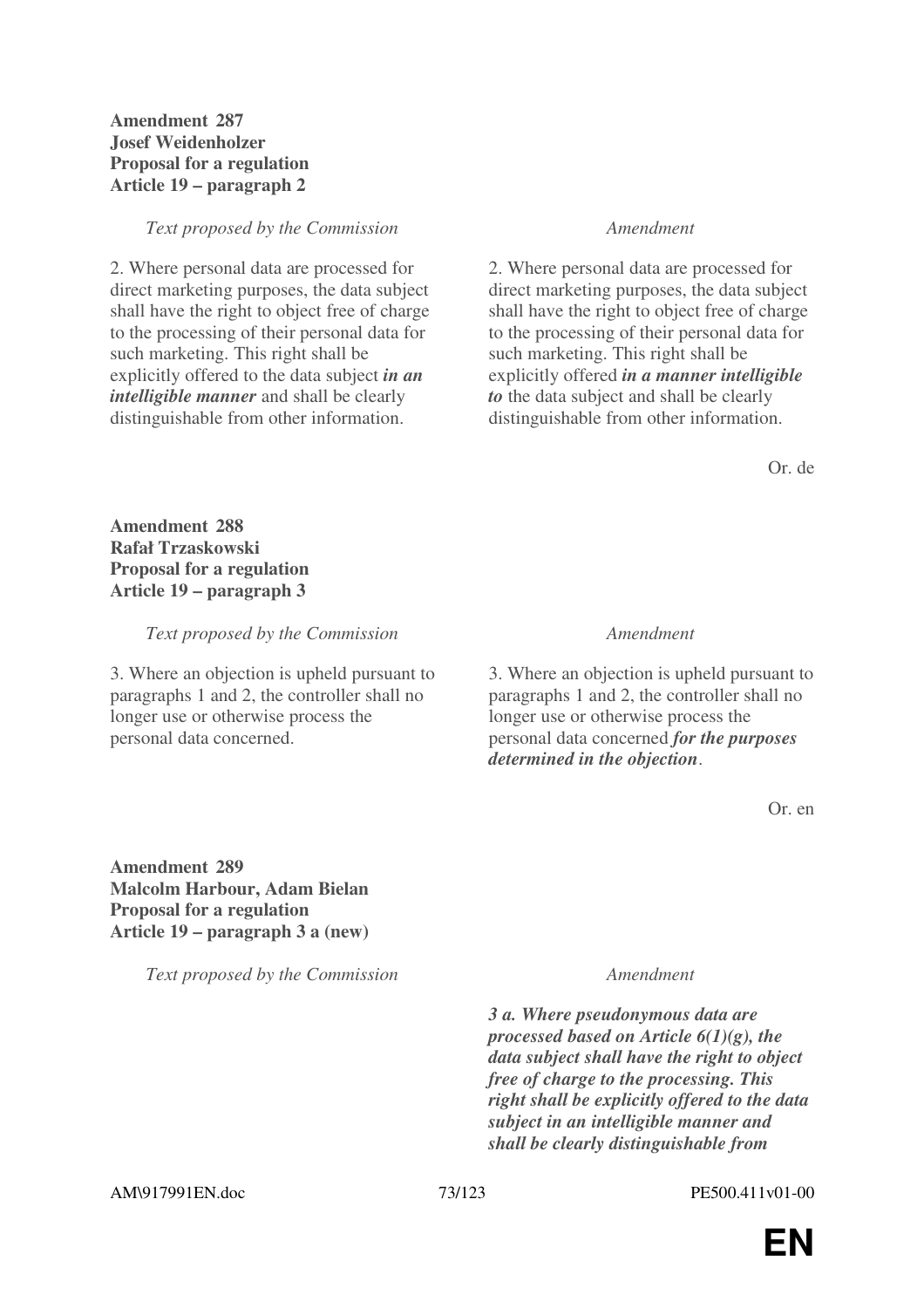# *other information.*

Or. en

# *Justification*

*This is part of a package of amendments enabling the use of pseudonymous and anonymous data and will encourage good business practice safeguarding the interests of data subjects. Ensuring that personal data cannot be attributed to a data subject (since it cannot be related back to a data subject without use of additional data) helps to further promote business use of data while providing a high level of consumer protection.*

• CA 9 among EPP, ALDE, ECR, EFD on art. 20 *covering AMs 51, 52, 53, 290, 291, 293, 294, 295, 298, 303, 304, 305, 306, 307, 308, 309, 310, 313, 314, 316 and 317*

| ᠇᠇<br>roposed by the Commission<br><i>lext pr</i> |  |
|---------------------------------------------------|--|
|---------------------------------------------------|--|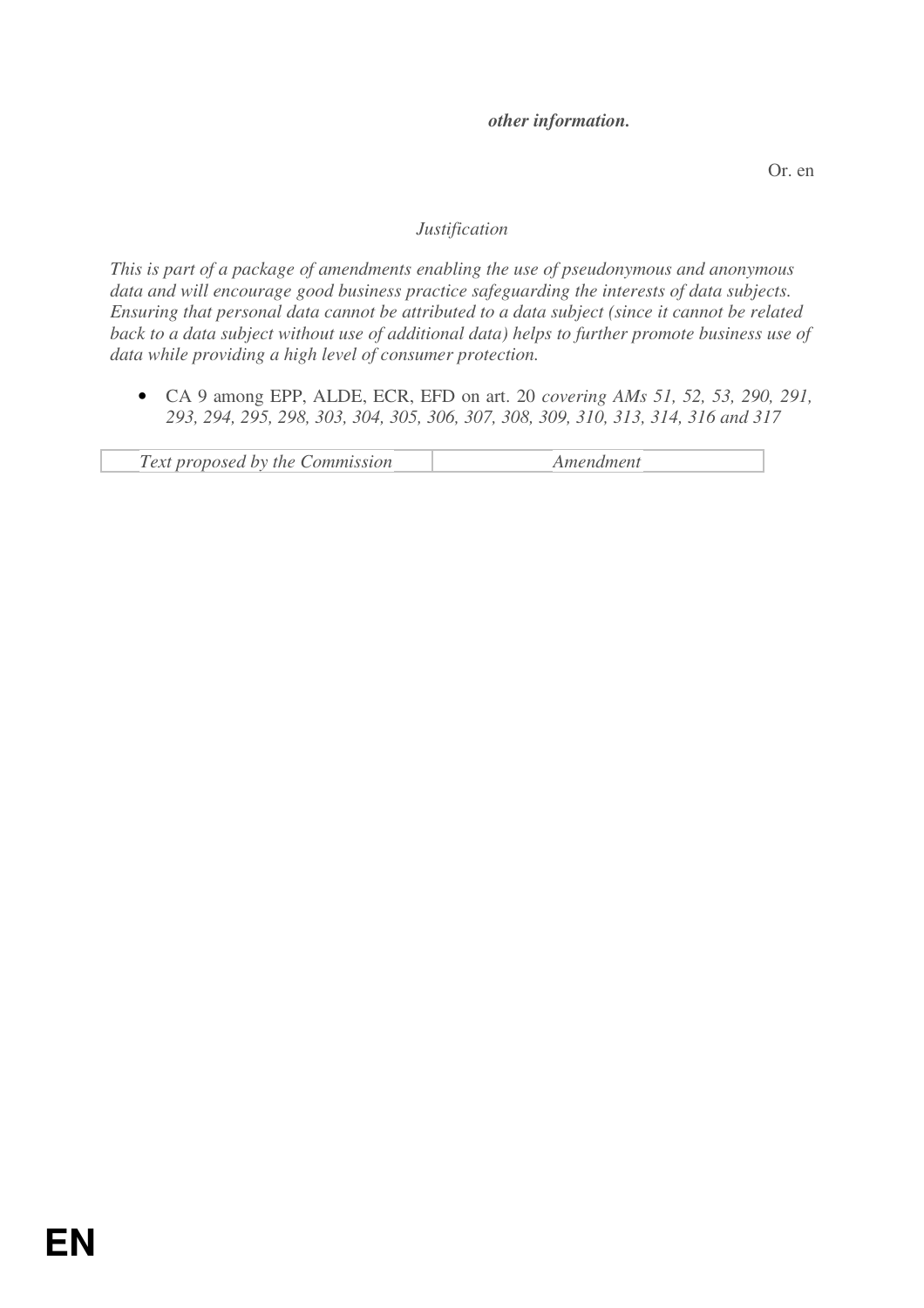*3.1.1.1. Measures based on profiling*

- 1. *Every natural person* shall *have the right not to* be subject to a *measure* which *produces legal effects concerning this natural person or significantly affects this natural person*, and which is based solely on automated processing intended to evaluate certain personal aspects relating to this *natural person or to analyse or predict in particular the natural person's performance at work, economic situation, location, health, personal preferences, reliability or behaviour*.
- 2. *Subject to the other provisions of this Regulation, a person may be subjected to a measure of the kind referred to in paragraph 1 only if the processing:*
	- *(a) is carried out in the course of the entering into, or performance of, a contract, where the request for the entering into or the performance of the contract, lodged by the data subject, has been satisfied or where suitable measures to safeguard the data subject's legitimate interests have been adduced, such as the right to obtain human intervention; or*
	- *(b) is expressly authorized by a Union or Member State law which also lays down suitable measures to safeguard the data subject's legitimate interests; or*

# *4.1.1.1. Measures based on automated processing*

- 1. *A data subject* shall *not* be subject to a *decision* which *is unfair or discriminatory*, and which is based solely on automated processing intended to evaluate certain personal aspects relating to this *data subject*.
- 2. *deleted*.
	- 3. Automated processing of personal data intended to evaluate certain personal aspects relating to a natural person shall not be based solely on the special categories of personal data referred to in Article*s 8 and* 9.
- 4. *deleted*.

5. *deleted*.

AM\917991EN.doc 75/123 PE500.411v01-00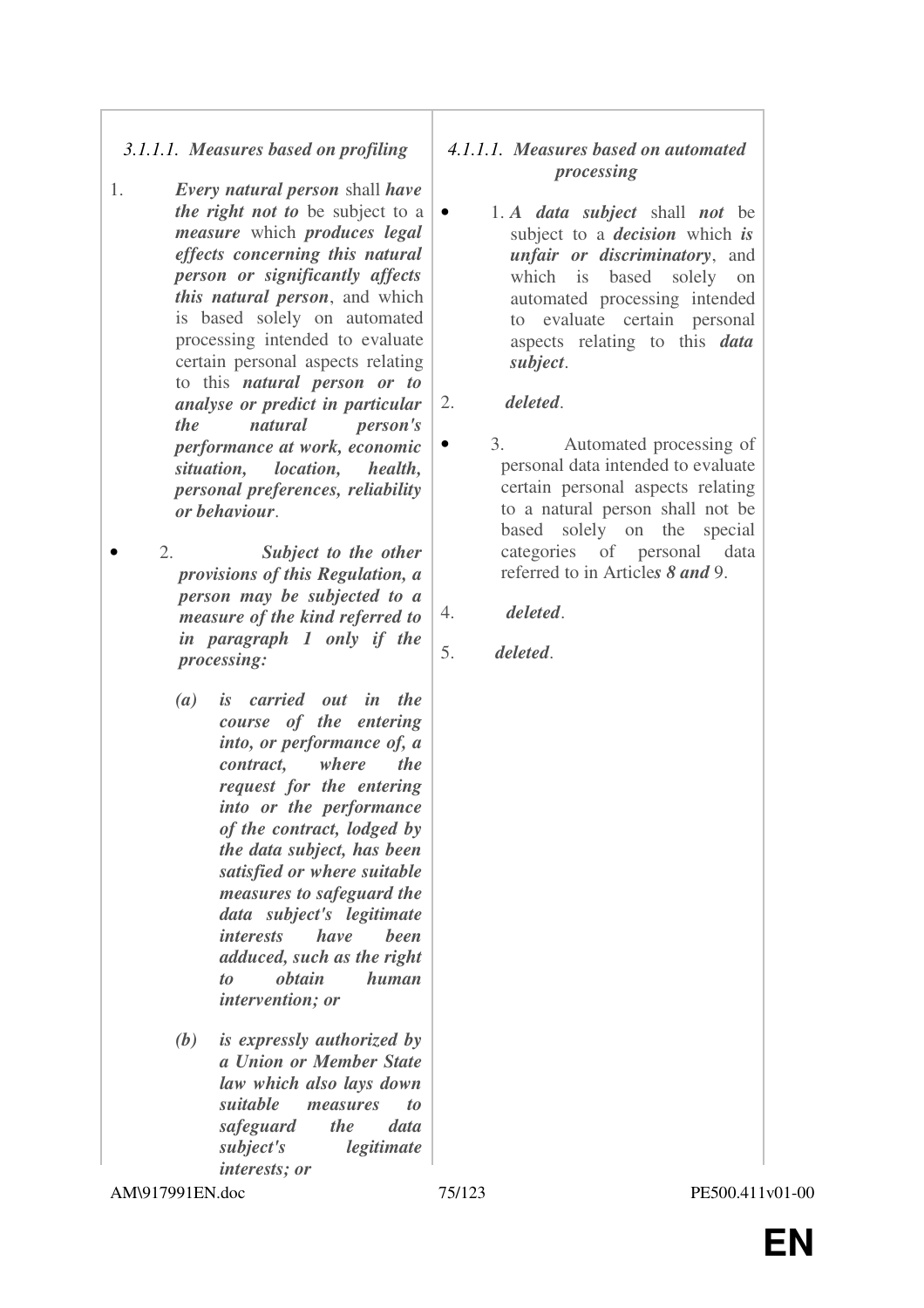# **Amendment 320 Andreas Schwab, Lara Comi, Pablo Arias Echeverría Proposal for a regulation Article 21 – paragraph 2**

*Text proposed by the Commission Amendment*

2. In particular, any legislative measure referred to in paragraph 1 shall contain specific provisions at least as to the objectives to be pursued by the processing and the determination of the controller.

2. In particular, any legislative measure referred to in paragraph 1 shall contain specific provisions at least as to *the aim of the processing,* the objectives to be pursued by the processing and the determination of the controller.

Or. fr

### *Justification*

*In order to ensure a higher degree of protection, the legislation should, in the event of limitation, also mention the aims of processing personal data.*

**Amendment 321 Andreas Schwab, Lara Comi, Rafał Trzaskowski, Marielle Gallo, Pablo Arias Echeverría Proposal for a regulation Article 22 – title**

*Text proposed by the Commission* Amendment

*Responsibility* of the controller *Overall principle of responsibility* of the controller.

Or. fr

*Justification*

*The principle of responsibility which is implicitly introduced by Chapter 4 of the proposal for a regulation must be mentioned explicitly in order to ensure a higher degree of protection.*

**Amendment 322 Rafał Trzaskowski Proposal for a regulation Article 22 – paragraph 4**

*Text proposed by the Commission Amendment*

*4. The Commission shall be empowered to deleted*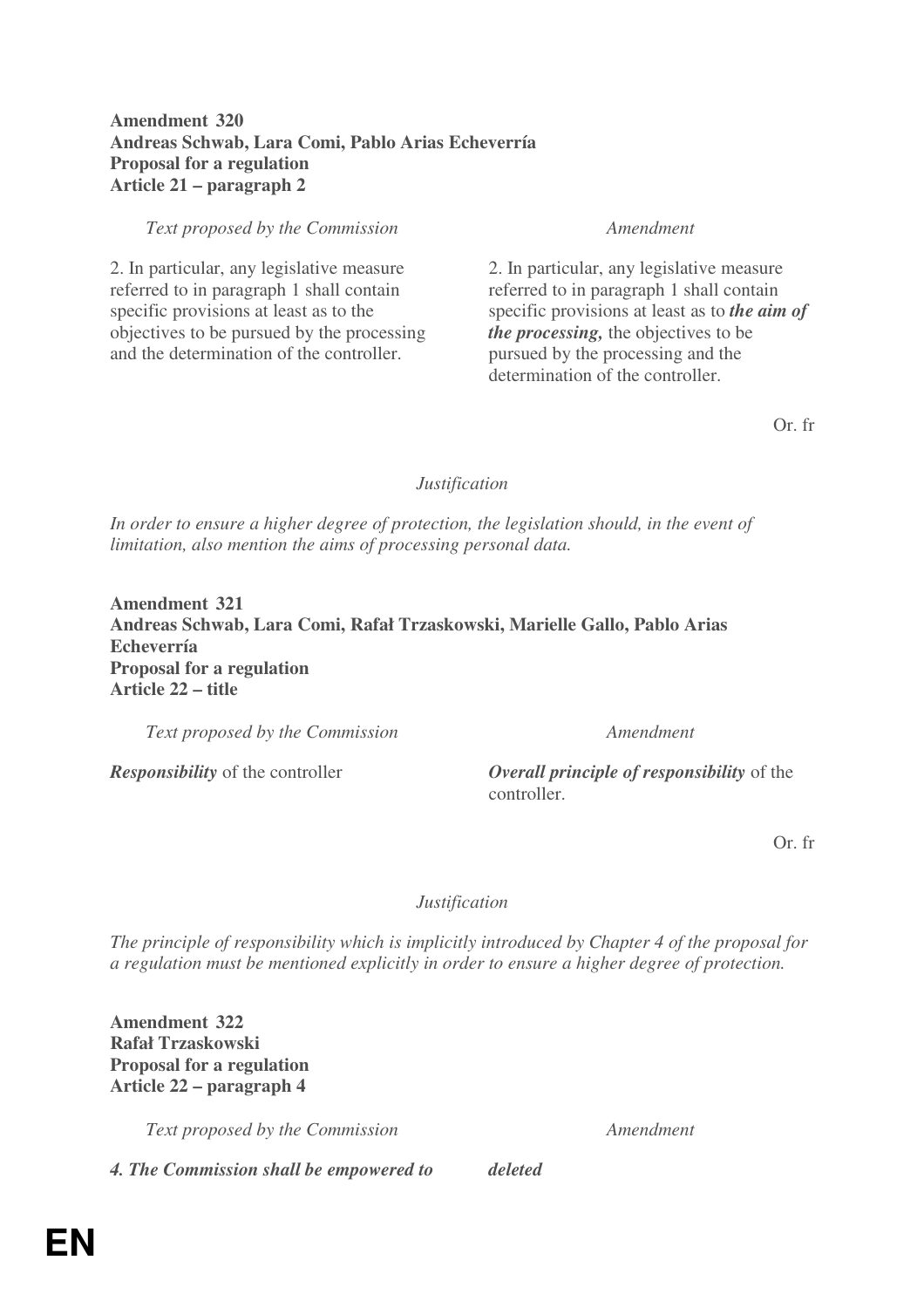*adopt delegated acts in accordance with Article 86 for the purpose of specifying any further criteria and requirements for appropriate measures referred to in paragraph 1 other than those already referred to in paragraph 2, the conditions for the verification and auditing mechanisms referred to in paragraph 3 and as regards the criteria for proportionality under paragraph 3, and considering specific measures for micro, small and medium-sized-enterprises.*

**Amendment 324 Malcolm Harbour, Adam Bielan Proposal for a regulation Article 23 – paragraph 1**

### *Text proposed by the Commission Amendment*

1. *Having regard to the state of the art and the cost of implementation, the controller shall, both at the time of the determination of the means for processing and at the time* of the *processing itself, implement appropriate technical and organisational measures and procedures in such a way that the processing will meet the requirements of this Regulation and ensure the protection of the rights of the data subject*.

Or. en

1. *Where required, mandatory measures may be adopted to ensure that categories of goods or services are designed and have default settings meeting the requirements of this Regulation relating to the protection of individuals with regard to the processing of personal data. Such measures shall be based on standardisation pursuant to [Regulation .../2012 of the European Parliament and* of the *Council on European standardisation, amending Council Directives 89/686/EEC and 93/15/EEC and Directives 94/9/EC, 94/25/EC, 95/16/EC, 97/23/EC, 98/34/EC, 2004/22/EC, 2007/23/EC, 2009/23/EC and 2009/105/EC of the European Parliament and of the Council and repealing Decision 87/95/EEC and Decision No 1673/2006/EC]*.

Or. en

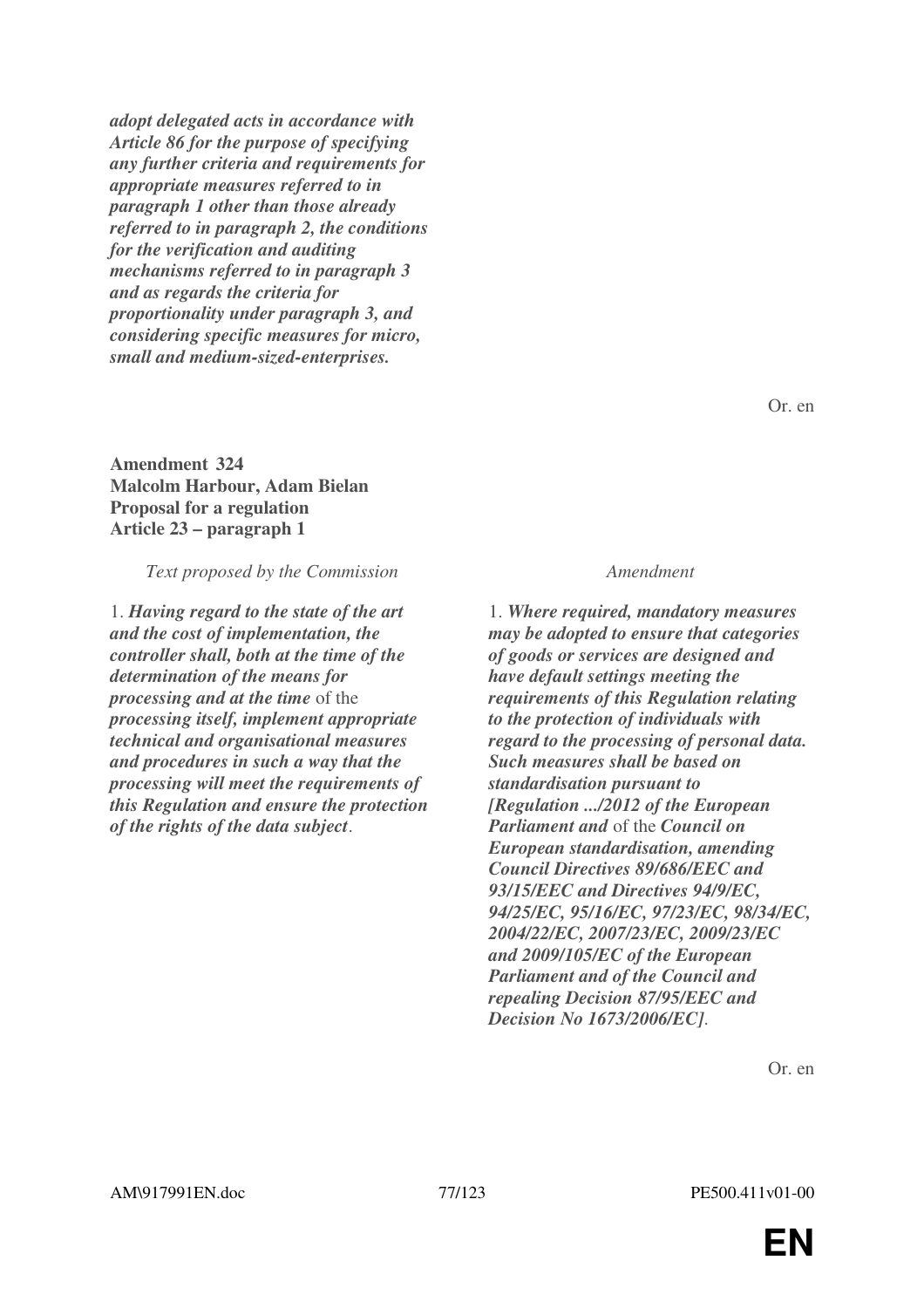*This is part of a package of amendments aimed at recognising that, while data protection by design and default is a commendable concept, the Commission's proposal does not achieve sufficient certainty while creating a risk for possible restrictions on free movement. Therefore, the established mechanism of using standardisation, as compiled in the 'Standardisation Package', should be used to harmonise the applicable requirements and enabling free movement instead.*

**Amendment 325 Christel Schaldemose, Anna Hedh, Catherine Stihler Proposal for a regulation Article 23 – paragraph 1 a (new)**

*Text proposed by the Commission* Amendment

*1 a. Anonymisation or pseudonymisation of personal data should be applied by the data processor where feasible and proportionate according to the purpose of processing.*

Or. en

**Amendment 328 Malcolm Harbour, Adam Bielan Proposal for a regulation Article 23 – paragraph 2**

*Text proposed by the Commission* Amendment

2. *The controller shall implement mechanisms for ensuring that, by default, only those personal data are processed which are necessary for each specific purpose of the processing and are especially not collected or retained beyond the minimum necessary for those purposes, both in terms of the amount of the data and the time of their storage. In particular, those mechanisms shall ensure that by default personal data are not made accessible to an indefinite number of individuals*.

2. *Until such time as mandatory measures have been adopted pursuant to paragraph 1, Member States shall ensure that no mandatory design or default requirements are imposed on goods or services relating to the protection of individuals with regard to the processing of personal data which could impede the placing of equipment on the market and the free circulation of such goods and services in and between Member States*.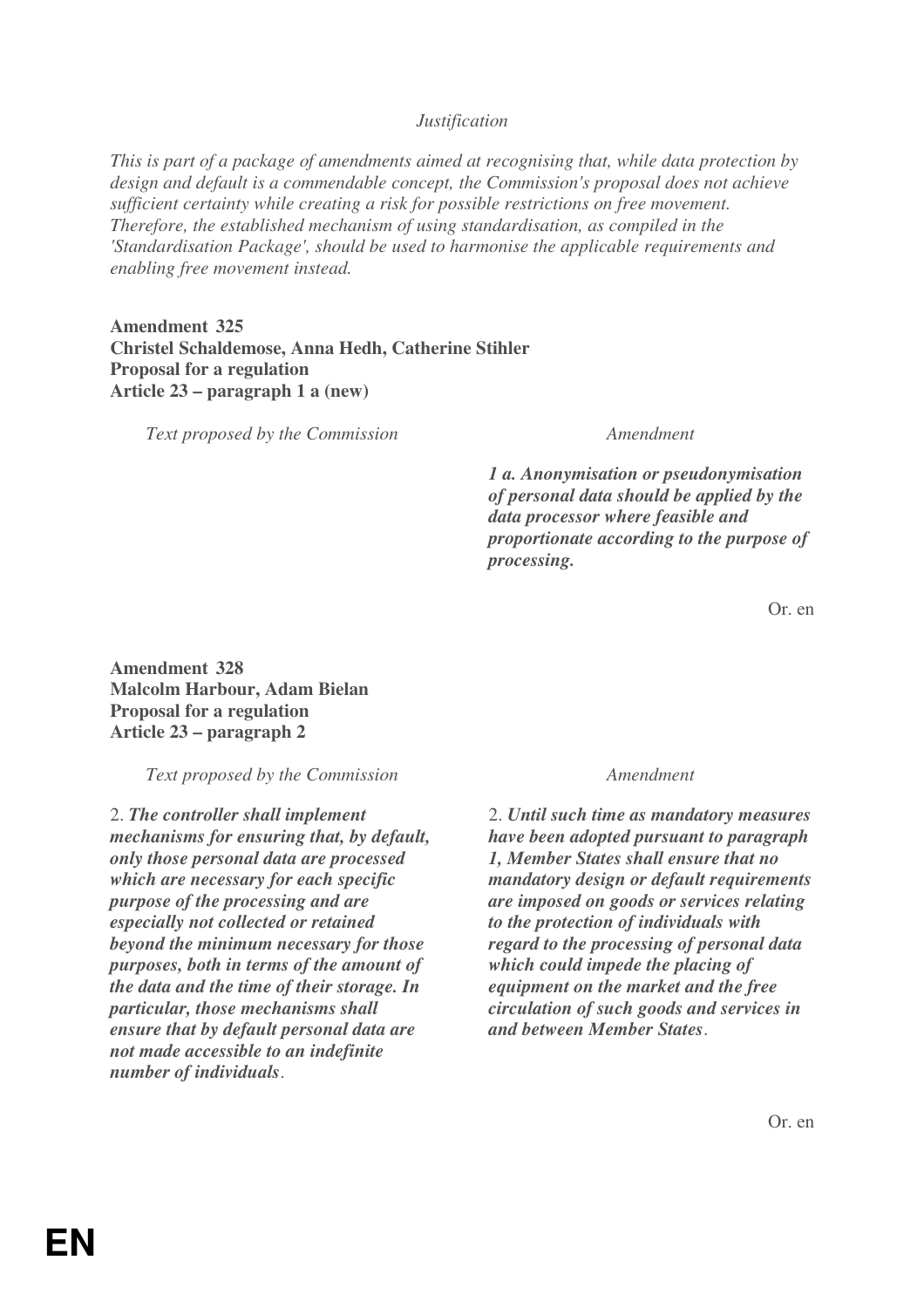*This is part of a package of amendments aimed at recognising that, while data protection by design and default is a commendable concept, the Commission's proposal does not achieve sufficient certainty while creating a risk for possible restrictions on free movement. Therefore, the established mechanism of using standardisation to harmonise the applicable requirements and enabling free movement should be used instead.*

**Amendment 329 Andreas Schwab, Rafał Trzaskowski Proposal for a regulation Article 23 – paragraph 3**

*Text proposed by the Commission Amendment*

*3. The Commission shall be empowered to adopt delegated acts in accordance with Article 86 for the purpose of specifying any further criteria and requirements for appropriate measures and mechanisms referred to in paragraph 1 and 2, in particular for data protection by design requirements applicable across sectors, products and services.*

### *Justification*

*deleted*

*The proposal for a regulation applies to all sectors, both online and offline. It is not the Commission's task to adopt delegated acts on data protection from the very beginning and by default which might undermine technological innovation. Member States' supervisory authorities and the European Data Protection Board are better placed to resolve any difficulties which might arise.*

**Amendment 330 Malcolm Harbour, Adam Bielan Proposal for a regulation Article 23 – paragraph 3**

*Text proposed by the Commission Amendment*

*3. The Commission shall be empowered to adopt delegated acts in accordance with Article 86 for the purpose of specifying any further criteria and requirements for appropriate measures and mechanisms* 

*deleted*

AM\917991EN.doc 79/123 PE500.411v01-00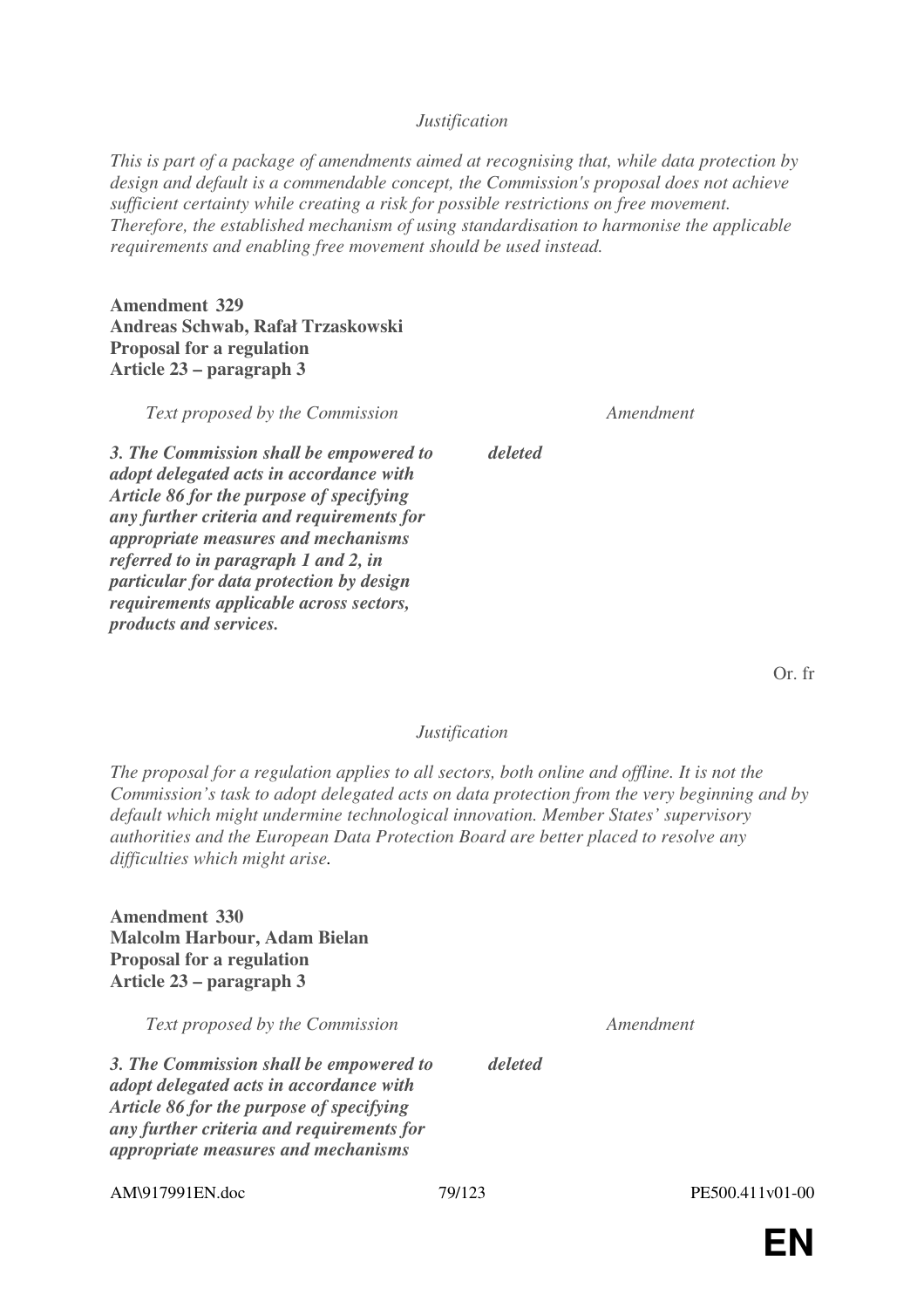*referred to in paragraph 1 and 2, in particular for data protection by design requirements applicable across sectors, products and services.*

**EN**

Or. en

# *Justification*

*This amendment is in accordance with the proposed change to Article 23 (1).*

**Amendment 331 Andreas Schwab, Rafał Trzaskowski Proposal for a regulation Article 23 – paragraph 4**

*Text proposed by the Commission Amendment*

*4. The Commission may lay down technical standards for the requirements laid down in paragraph 1 and 2. Those implementing acts shall be adopted in accordance with the examination procedure set out in Article 87(2).*

*deleted*

Or. fr

# *Justification*

*The proposal for a regulation applies to all sectors, both online and offline. It is not the Commission's task to establish technical standards which might undermine technological innovation. Member States' supervisory authorities and the European Data Protection Board are better placed to resolve any difficulties which might arise.*

**Amendment 332 Malcolm Harbour, Adam Bielan Proposal for a regulation Article 23 – paragraph 4**

*Text proposed by the Commission Amendment*

*4. The Commission may lay down technical standards for the requirements laid down in paragraph 1 and 2. Those implementing acts shall be adopted in accordance with the examination procedure referred to in Article 87(2).*

*deleted*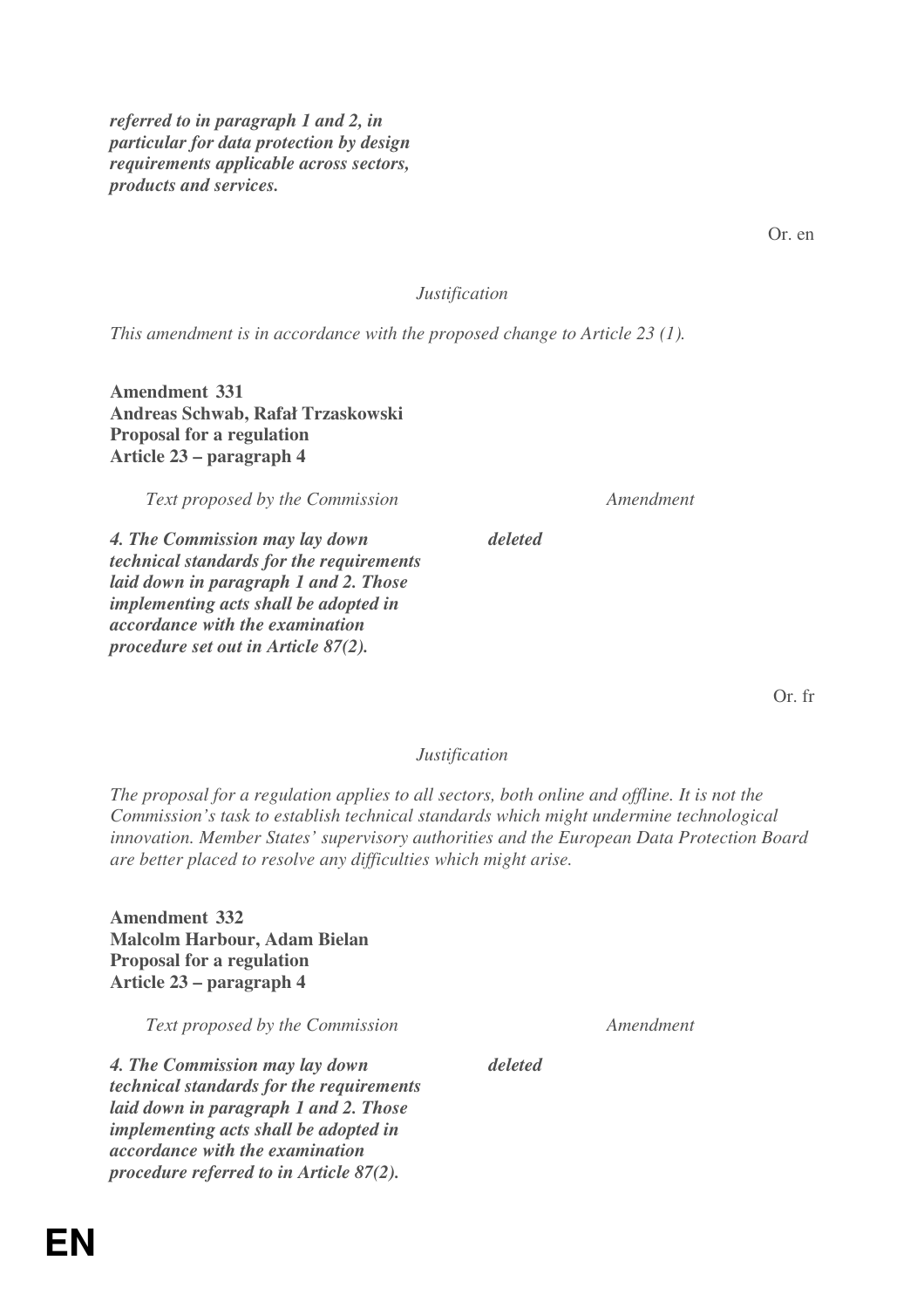*This amendment is in accordance with the proposed change to Article 23 (1).*

# **Amendment 56 Proposal for a regulation Article 24 – paragraph 1**

### *Text proposed by the Commission Amendment*

Where a controller determines the purposes, conditions and means of the processing of personal data jointly with others, the joint controllers shall determine their respective responsibilities for compliance with the obligations under this Regulation, in particular as regards the procedures and mechanisms for exercising the rights of the data subject, by means of an arrangement between them.

Where a controller determines the purposes, conditions and means of the processing of personal data jointly with others, the joint controllers shall determine their respective responsibilities for compliance with the obligations under this Regulation, in particular as regards the procedures and mechanisms for exercising the rights of the data subject, by means of an arrangement between them. *Where such determination is lacking or is not sufficiently clear, the data subject can exercise his rights with any of the controllers and they shall be equally liable.*

Or. en

### *Justification*

*This amendment gives the data subject more protection in this peculiar case.*

**Amendment 333 Malcolm Harbour Proposal for a regulation Article 26 – paragraph 1**

### *Text proposed by the Commission Amendment*

1. Where a processing operation is to be carried out on behalf of a controller, the controller shall choose a processor providing sufficient guarantees to implement appropriate technical and

1. Where a processing operation is to be carried out on behalf of a controller *and which involves the processing of data that would permit the processor to reasonably identify the data subject*, the controller

AM\917991EN.doc 81/123 PE500.411v01-00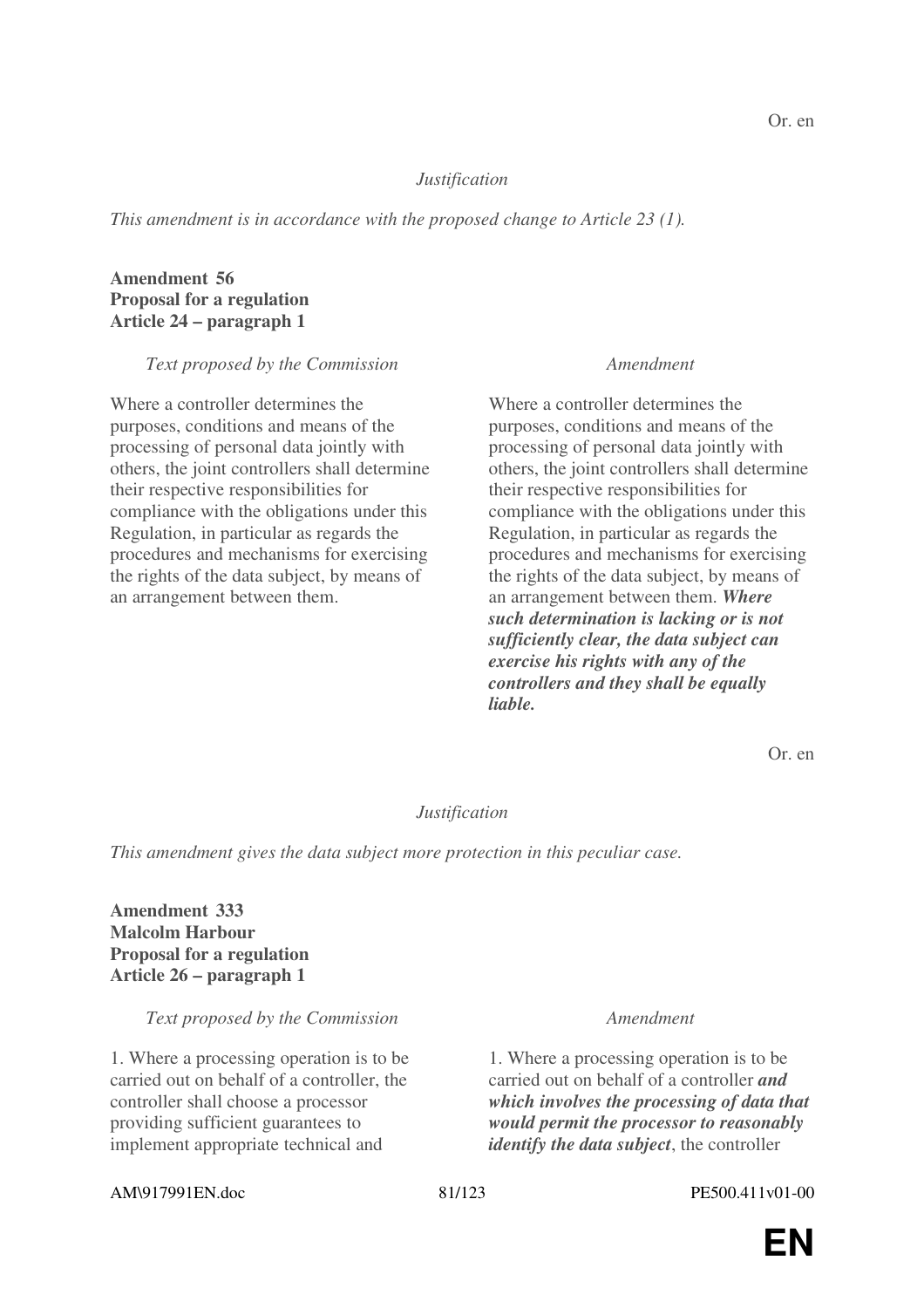organisational measures and procedures in such a way that the processing will meet the requirements of this Regulation and ensure the protection of the rights of the data subject, in particular in respect of the technical security measures and organizational measures governing the processing to be carried out and shall ensure compliance with those measures.

shall choose a processor providing sufficient guarantees to implement appropriate technical and organisational measures and procedures in such a way that the processing will meet the requirements of this Regulation and ensure the protection of the rights of the data subject, in particular in respect of the technical security measures and organizational measures governing the processing to be carried out and shall ensure compliance with those measures. *The controller remains solely responsible for ensuring compliance with the requirements of this Regulation.*

Or. en

### *Justification*

*Where, due to proper anonymization techniques, it is technically not feasible for the processor to identify a data subject, Article 26 shall not apply. The lessening of administrative burdens will incentivize investment in effective anonymisation technology and use of strong system of restricted access. The basic principle according to which primary and direct responsibility and liability for processing is incumbent upon the controller should be clearly stated in this Article.*

**Amendment 334 Malcolm Harbour Proposal for a regulation Article 26 – paragraph 2 – point d**

*Text proposed by the Commission* Amendment

*(d) enlist another processor only with the prior permission of the controller;*

Or. en

*Justification*

*deleted*

*The requirement to obtain prior authorization from the controller for the processor to enlist sub-processors imposes burdens with no clear benefit in terms of enhanced data protection. Also, it is not workable particularly in the cloud context and especially if interpreted to require prior authorization to use specific sub-processors. This requirement should be removed.*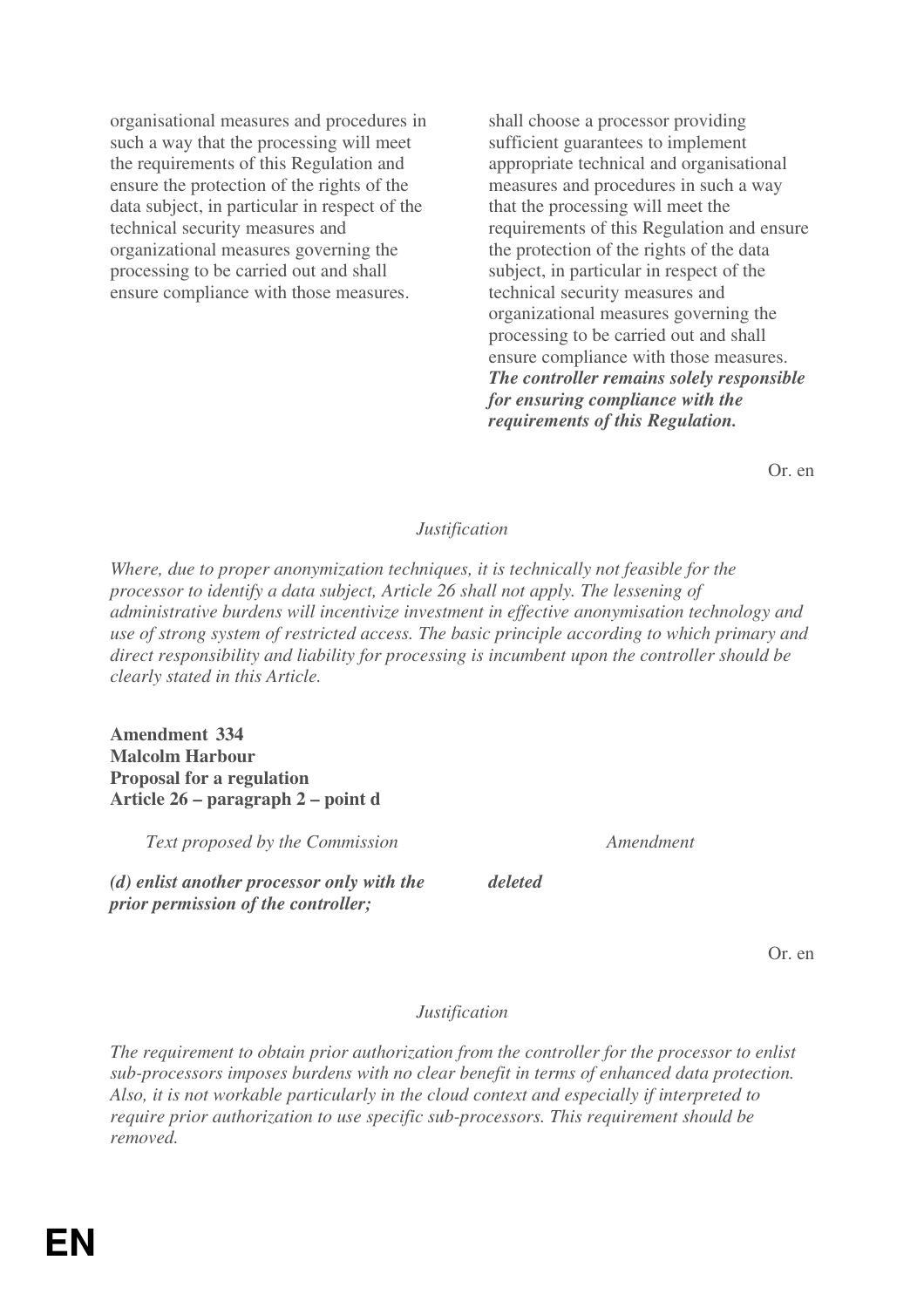# **Amendment 335 Christel Schaldemose, Anna Hedh, Catherine Stihler Proposal for a regulation Article 26 – paragraph 2 – point h a (new)**

*Text proposed by the Commission Amendment*

*(h a) When a processor is processing data on behalf of the controller, the processor must implement privacy by design and privacy by default.*

Or. en

# **Amendment 336 Malcolm Harbour Proposal for a regulation Article 26 – paragraph 3 a (new)**

*Text proposed by the Commission* Amendment

*3 a. The controller is deemed to have fulfilled the obligations set out in paragraph 1 when choosing a processor who has voluntarily self-certified or voluntarily obtained a certification, seal or mark pursuant to Articles 38 or 39 of this Regulation showing the implementation of appropriate standard technical and organizational measures in response to the requirements set out in this Regulation.*

Or. en

# *Justification*

*The Regulation should offer clear incentives to controllers and processors to invest in security and privacy enhancing measures. Where controllers and processors propose additional safeguards to protect data, which are in line with or go beyond accepted industry standards and who can demonstrate this via conclusive certificates they should benefit from less prescriptive requirements. In particular this would allow for flexibility and a reduced burden for cloud providers and cloud customers,*

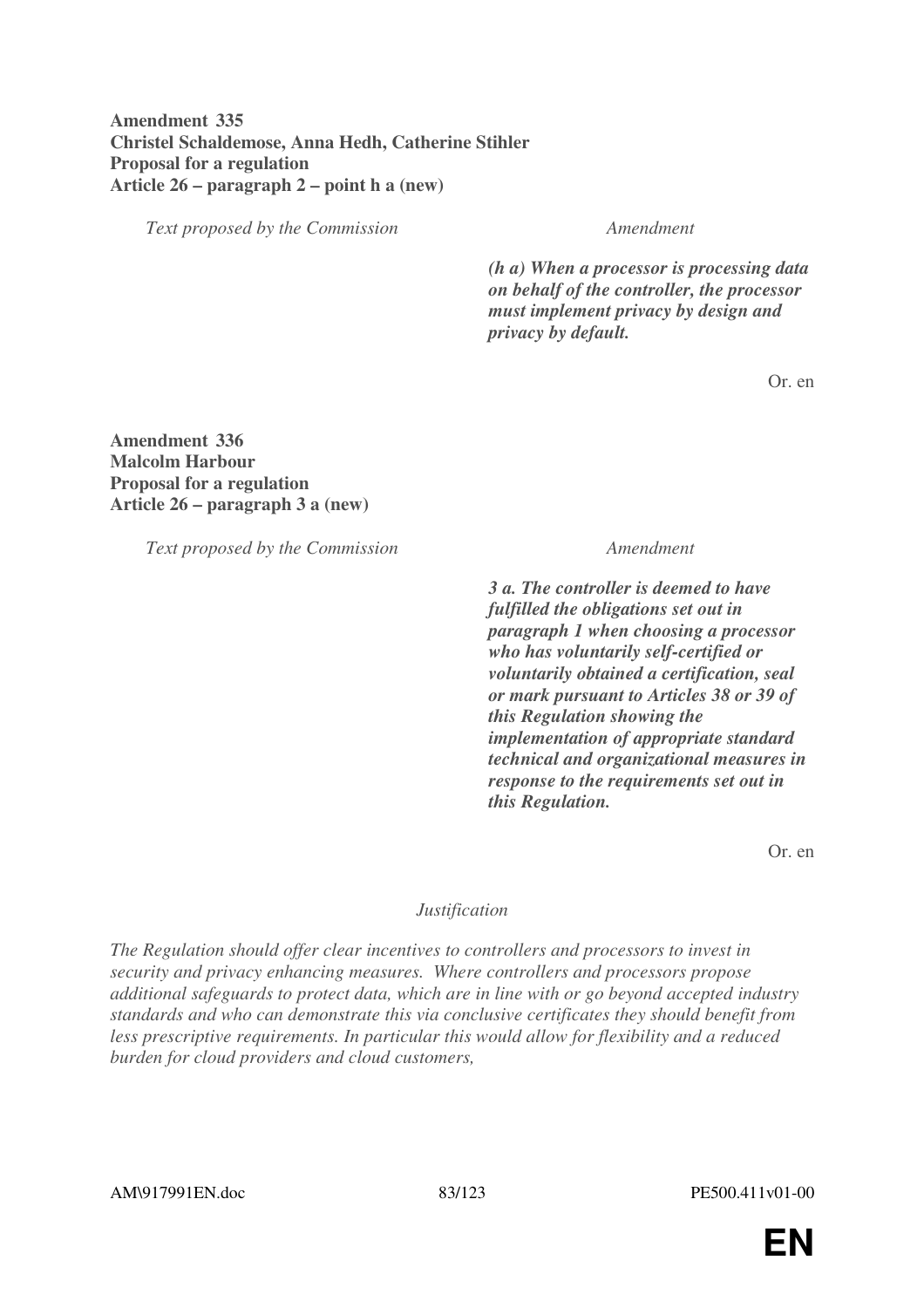# **Amendment 58 Proposal for a regulation Article 26 – paragraph 5**

*Text proposed by the Commission Amendment*

*5. The Commission shall be empowered to adopt delegated acts in accordance with Article 86 for the purpose of further specifying the criteria and requirements for the responsibilities, duties and tasks in relation to a processor in line with paragraph 1, and conditions which allow facilitating the processing of personal data within a group of undertakings, in particular for the purposes of control and reporting.*

Or. en

# *Justification*

*deleted*

*These specifications are not necessary. The intra-group transfers are already considered in another part of the present proposal.*

**Amendment 338 Malcolm Harbour, Adam Bielan Proposal for a regulation Article 28 – paragraph 1**

*Text proposed by the Commission Amendment*

1. Each controller and processor and, if any, the controller's representative, shall maintain documentation of *all processing operations* under its responsibility.

1. Each controller and processor and, if any, the controller's representative, shall maintain documentation of *the main categories of processing* under its responsibility.

Or. en

### *Justification*

*Effective data protection requires organisations to have a sufficiently documented understanding of their data processing activities. However, the maintenance of documentation for all processing operations is disproportionately burdensome. Instead of satisfying bureaucratic needs, the aim of the documentation should be to help controllers and processors meet their obligations.*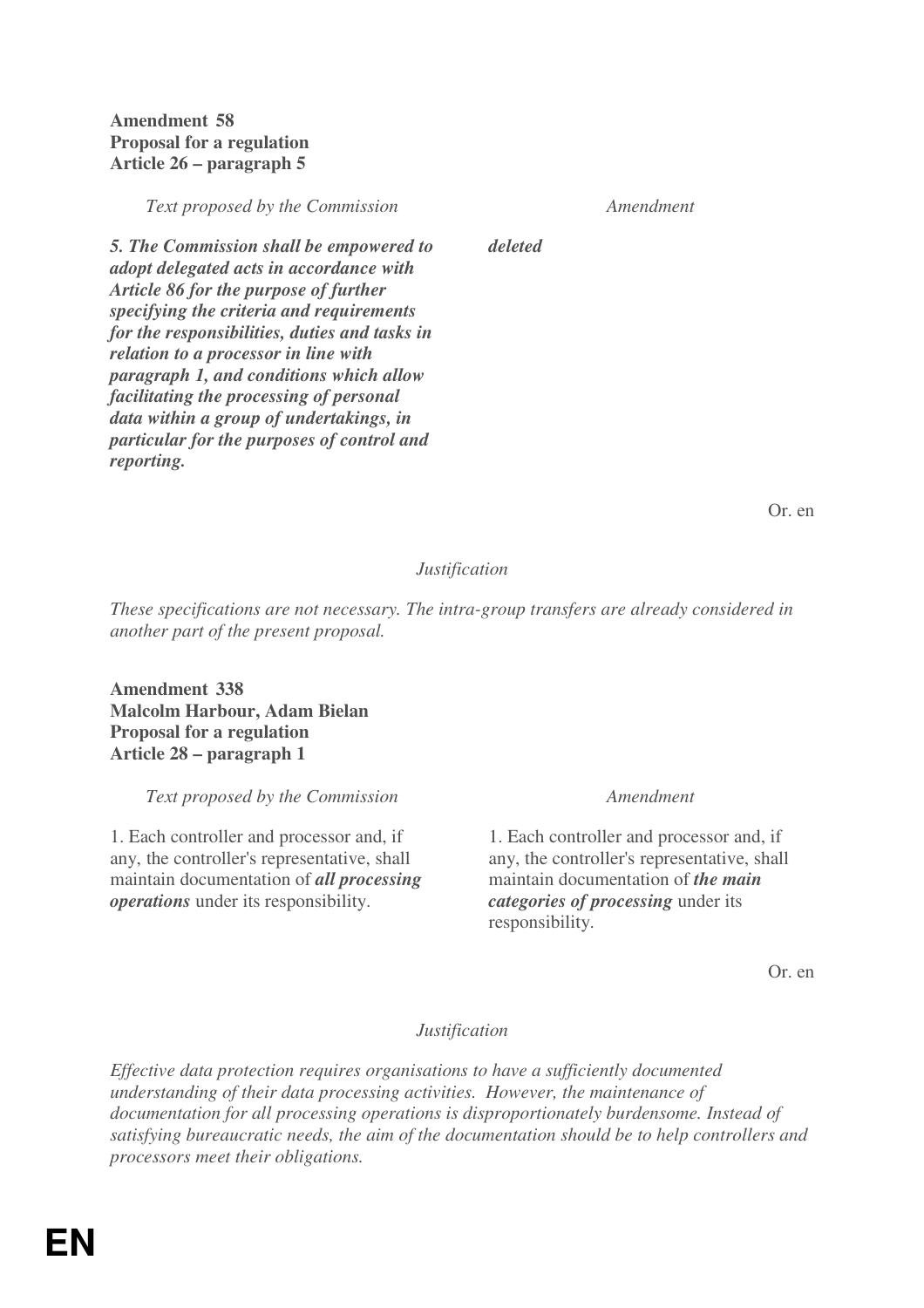# **Amendment 339 Andreas Schwab, Rafał Trzaskowski, Marielle Gallo Proposal for a regulation Article 28 – paragraph 2 – introductory part**

*Text proposed by the Commission Amendment*

2. The documentation shall contain *at least*  the following information:

2. The documentation shall contain the following information:

Or. fr

# *Justification*

*The list of information contained in the documentation must be exhaustive in order to guarantee legal certainty.*

**Amendment 341 Malcolm Harbour, Adam Bielan Proposal for a regulation Article 28 – paragraph 2 – point c**

*Text proposed by the Commission Amendment*

(c) the *generic* purposes of processing*.*

(c) the purposes of *the* processing*, including the legitimate interests pursued by the controller where the processing is based on point (f) of Article 6(1);*

Or. en

### *Justification*

*This amendment helps to reduce administrative burdens on both data controllers and data processors.*

**Amendment 342 Andreas Schwab, Marielle Gallo Proposal for a regulation Article 28 – paragraph 2 – point d**

*Text proposed by the Commission Amendment*

*d) a description of categories of data subjects and of the categories of personal* 

AM\917991EN.doc 85/123 PE500.411v01-00

*deleted*

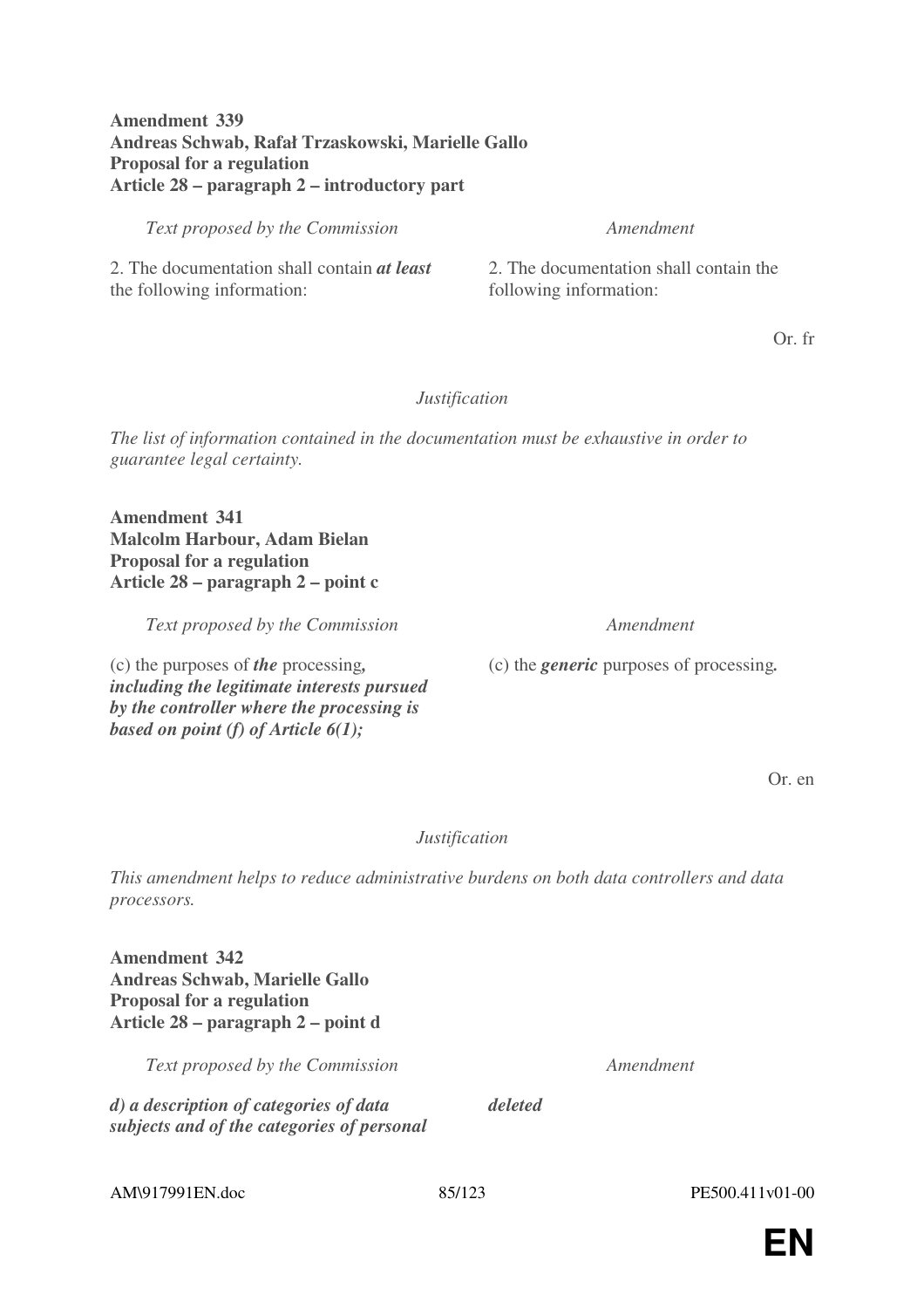*The regulation has two aims: to ensure a high degree of protection for personal data and to reduce the administrative burden generated by rules on data protection. The obligation imposed on the controller and processor by Article 28(2)(h) is sufficient to achieve these aims.*

**Amendment 343 Andreas Schwab, Marielle Gallo Proposal for a regulation Article 28 – paragraph 2 – point e**

*Text proposed by the Commission* Amendment

*e) the recipients or categories of recipients of the personal data, including the controllers to whom personal data are disclosed for the legitimate interest pursued by them;*

Or. fr

# *Justification*

*deleted*

*The regulation has two aims: to ensure a high degree of protection for personal data and to reduce the administrative burden generated by rules on data protection. The obligation imposed on the controller and processor by Article 28(2)(h) is sufficient to achieve these aims.*

**Amendment 344 Malcolm Harbour, Adam Bielan Proposal for a regulation Article 28 – paragraph 2 – point f**

*Text proposed by the Commission* Amendment

(f) where applicable, transfers of data to a third country or an international organisation*, including the identification of that third country or international organisation and,* in case of transfers referred to in point (h) of Article 44(1), *the documentation of appropriate* safeguards;

(f) where applicable, transfers of *personal*  data to a third country or an international organisation *and* in case of transfers referred to in point (h) of Article 44(1), *a reference to the* safeguards *employed*;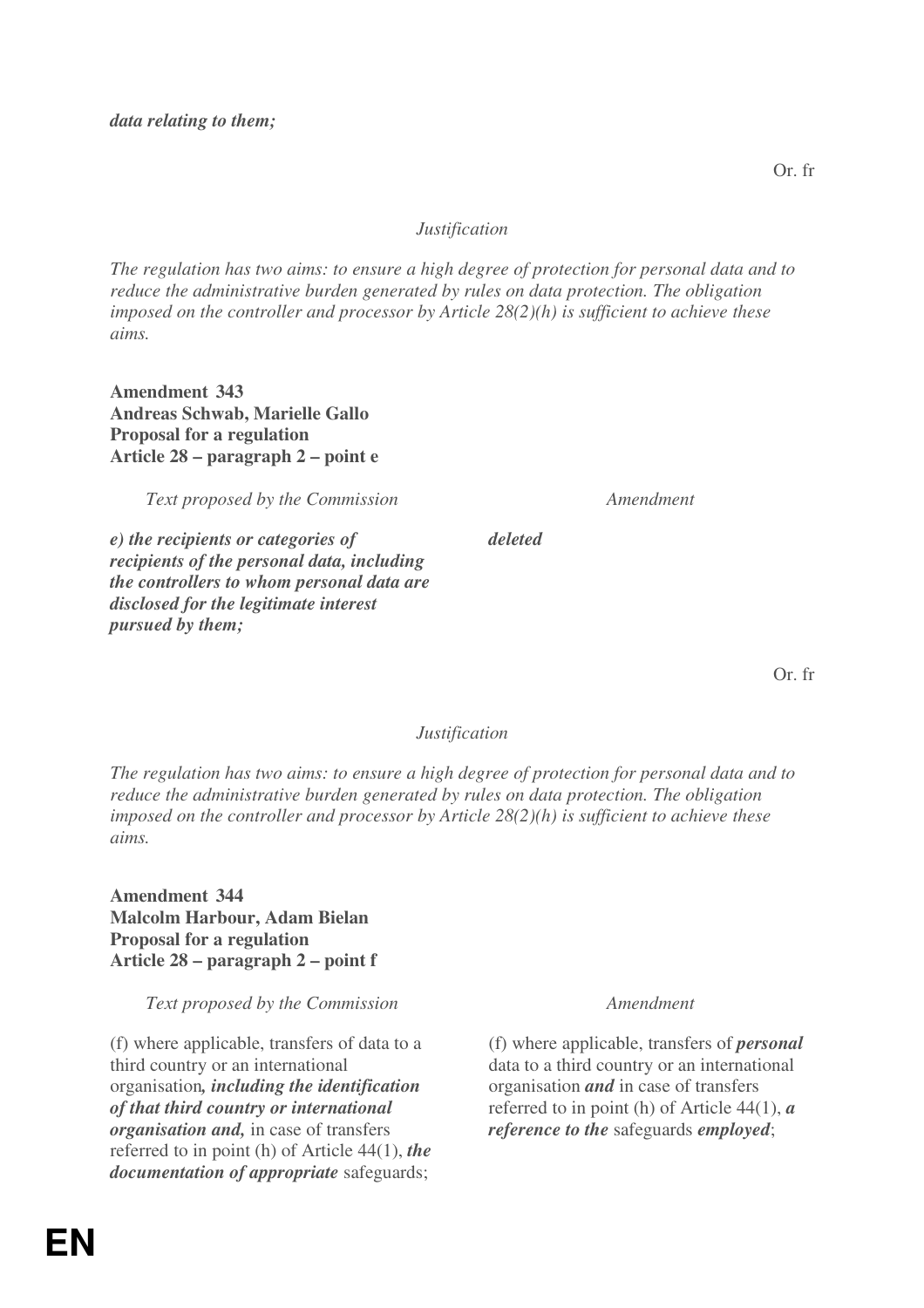*This amendment helps to reduce administrative burdens on both data controllers and data processors.*

**Amendment 345 Andreas Schwab, Marielle Gallo Proposal for a regulation Article 28 – paragraph 2 – point g**

*Text proposed by the Commission Amendment* 

*g) a general indication of the time limits for erasure of the different categories of data;*

*y.*

Or. fr

# *Justification*

*deleted*

*The regulation has two aims: to ensure a high degree of protection for personal data and to reduce the administrative burden generated by rules on data protection. The obligation imposed on the controller and processor by Article 28(2)(h) is sufficient to achieve these aims.*

**Amendment 346 Christel Schaldemose, Anna Hedh, Catherine Stihler Proposal for a regulation Article 28 – paragraph 4 a (new)**

*Text proposed by the Commission Amendment*

*4 a. a public authority when dealing with data other than personal sensitive data as referred to in Article 9, paragraph 1, of this Regulation.*

Or. en

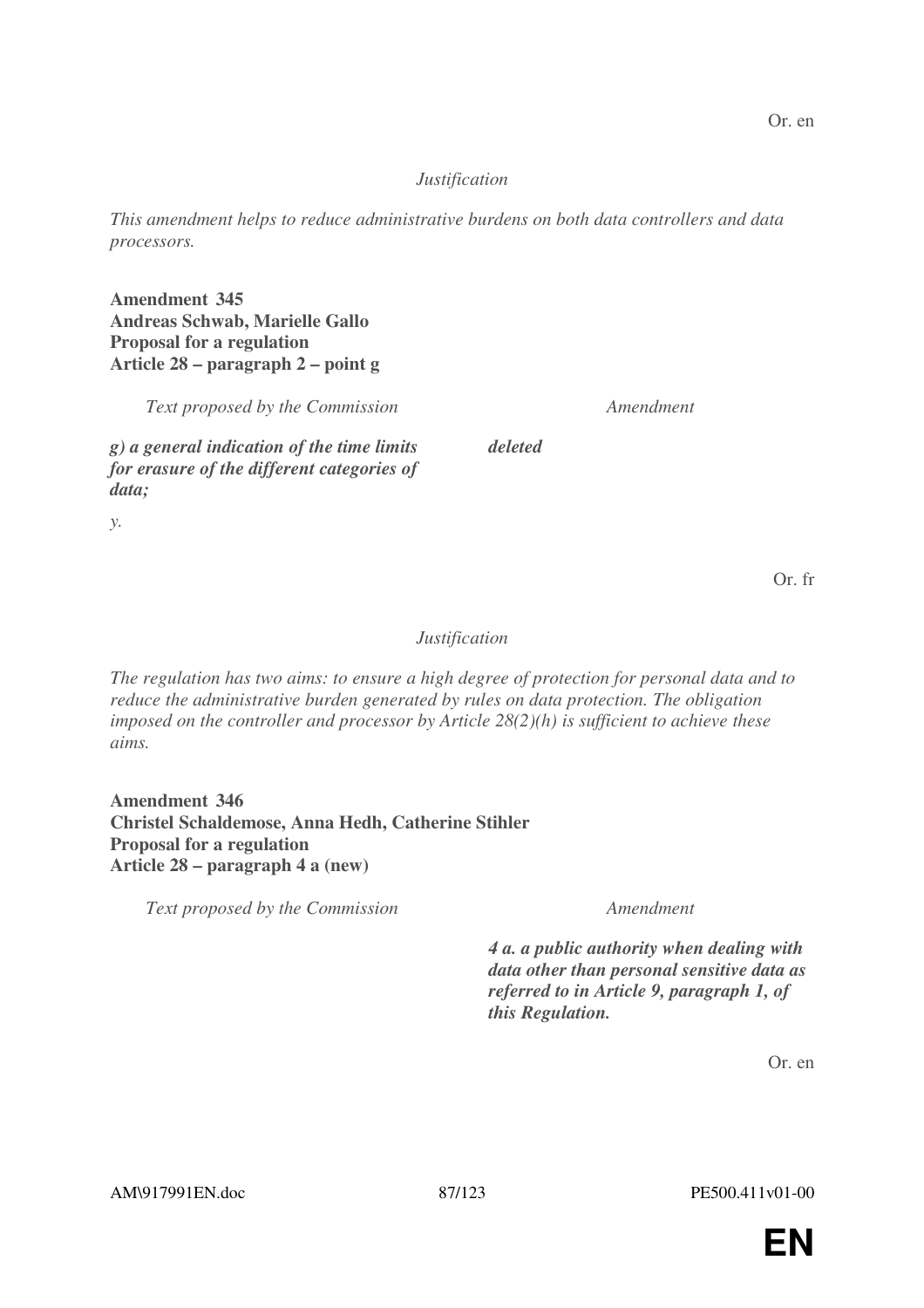# **Amendment 59 Proposal for a regulation Article 28 – paragraph 3**

### *Text proposed by the Commission Amendment*

3. The controller and the processor and, if any, the controller's representative, shall make the documentation available, on request, to the supervisory authority.

3. The controller and the processor and, if any, the controller's representative, shall make the documentation available, on request, to the supervisory authority *and, in an electronic format, to the data subject*.

Or. en

### *Justification*

*The privacy policy should be made available to the data subject as well as to the supervisory authority.*

**Amendment 348 Rafał Trzaskowski Proposal for a regulation Article 28 – paragraph 5**

*Text proposed by the Commission* Amendment

*5. The Commission shall be empowered to adopt delegated acts in accordance with Article 86 for the purpose of further* 

*specifying the criteria and requirements for the documentation referred to in paragraph 1, to take account of in particular the responsibilities of the controller and the processor and, if any, the controller's representative.*

Or. en

**Amendment 349 Rafał Trzaskowski Proposal for a regulation Article 28 – paragraph 6**

*Text proposed by the Commission* Amendment

*6. The Commission may lay down standard forms for the documentation*  *deleted*

*deleted*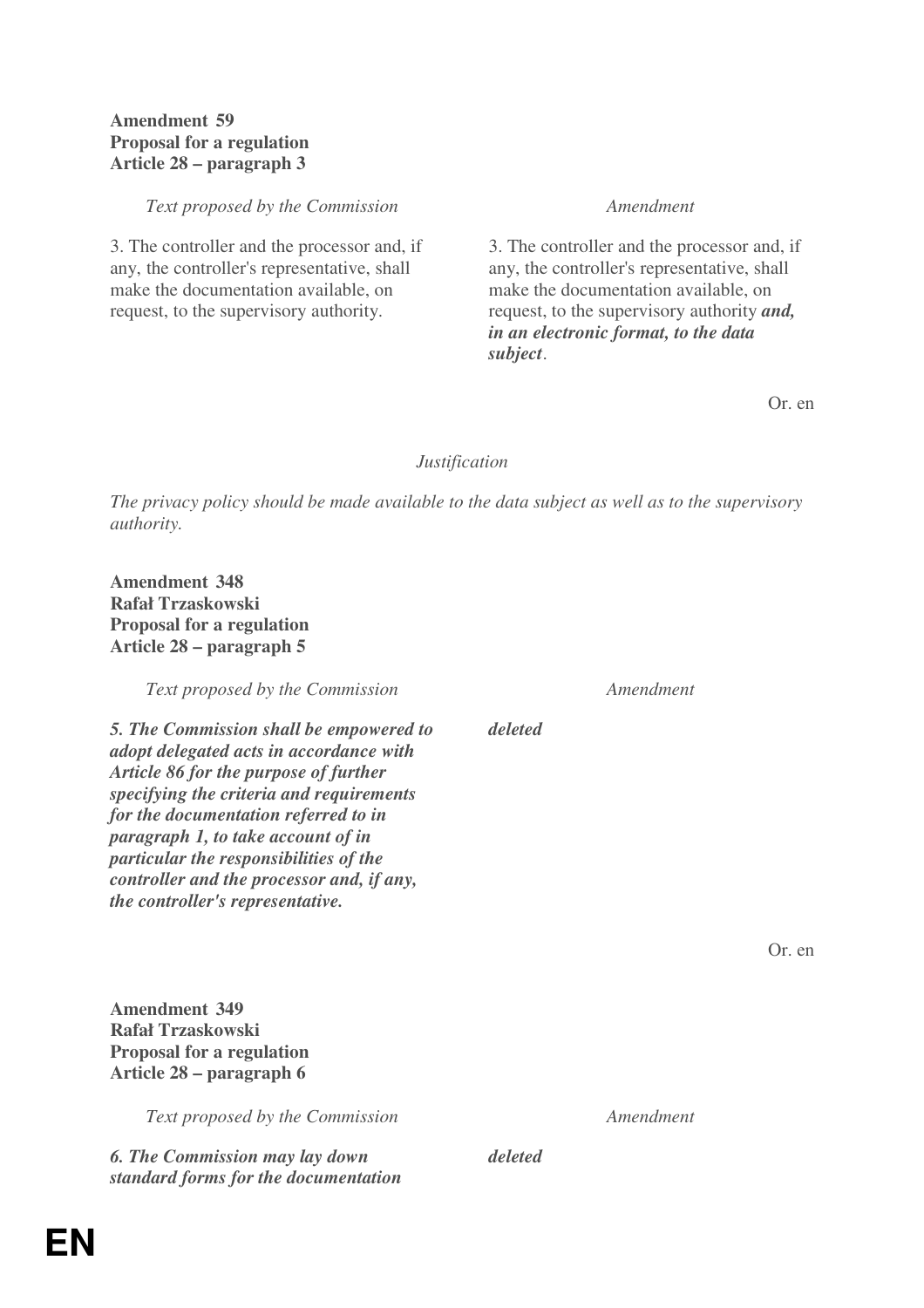*referred to in paragraph 1. Those implementing acts shall be adopted in accordance with the examination procedure referred to in Article 87(2).*

Or. en

**Amendment 351 Rafał Trzaskowski Proposal for a regulation Article 30 – paragraph 3**

*Text proposed by the Commission* Amendment

*3. The Commission shall be empowered to adopt delegated acts in accordance with Article 86 for the purpose of further specifying the criteria and conditions for the technical and organisational measures referred to in paragraphs 1 and 2, including the determinations of what constitutes the state of the art, for specific sectors and in specific data processing situations, in particular taking account of developments in technology and solutions for privacy by design and data protection by default, unless paragraph 4 applies.*

Or. en

**Amendment 352 Andreas Schwab, Rafał Trzaskowski, Marielle Gallo Proposal for a regulation Article 30 – paragraph 3**

*Text proposed by the Commission Amendment*

*deleted*

*deleted*

*3. The Commission shall be empowered to adopt delegated acts in accordance with Article 86 for the purpose of further specifying the criteria and conditions for the technical and organisational measures referred to in paragraphs 1 and 2, including the determinations of what constitutes the state of the art, for specific sectors and in specific data processing situations, in particular taking account of* 

AM\917991EN.doc 89/123 PE500.411v01-00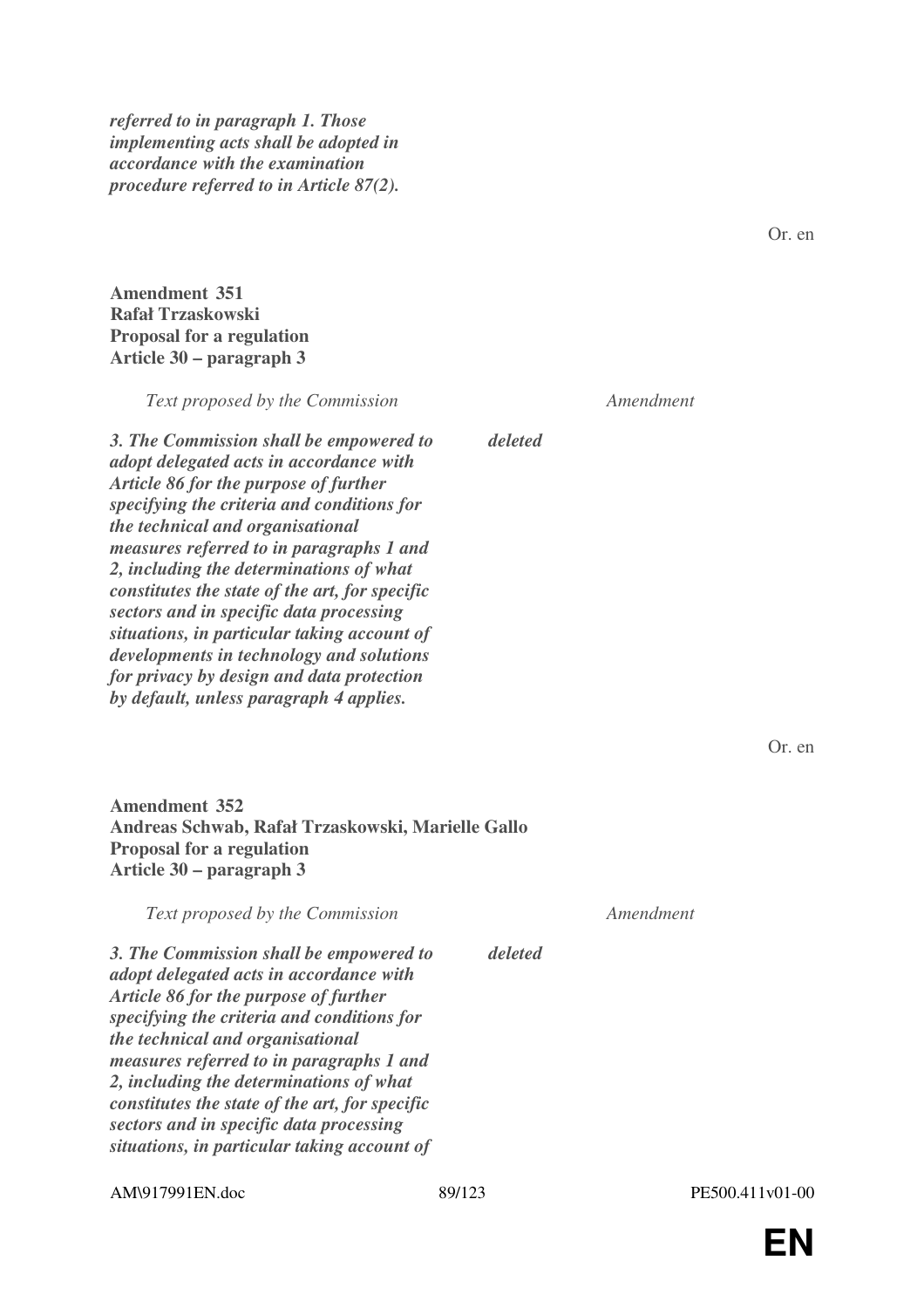*developments in technology and solutions for privacy by design and data protection by default, unless paragraph 4 applies.*

# *Justification*

*The proposal for a regulation provides for a considerable number of delegated acts, which is not justified. More precisely, if the Commission adopted technical measures concerning the security of processing operations, this might undermine technical innovation. In addition, paragraph 4 of the same Article provides for the adoption of implementing acts to specify the requirements set out in paragraphs 1 and 2.*

**Amendment 353 Rafał Trzaskowski Proposal for a regulation Article 30 – paragraph 4**

*Text proposed by the Commission Amendment*

*4. The Commission may adopt, where necessary, implementing acts for specifying the requirements laid down in paragraphs 1 and 2 to various situations, in particular to:*

*(a) prevent any unauthorised access to personal data;*

*(b) prevent any unauthorised disclosure, reading, copying, modification, erasure or removal of personal data;*

*(c) ensure the verification of the lawfulness of processing operations.*

*Those implementing acts shall be adopted in accordance with the examination procedure referred to in Article 87(2).*

*deleted*

Or. en

• CA 10 among EPP, ALDE, ECR, EFD on art. 31(1) *covering AMs 62, 354, 355, 356, 358, 359 and 360*

| Text proposed by the Commission                                                                                                                                                                                                                             | Amendment |
|-------------------------------------------------------------------------------------------------------------------------------------------------------------------------------------------------------------------------------------------------------------|-----------|
| In the case of a personal data breach, the   In the case of a personal data breach<br>controller shall without undue delay and, which would have a significantly<br>where feasible, not later than 24 hours $\vert$ adverse impact on the protection of the |           |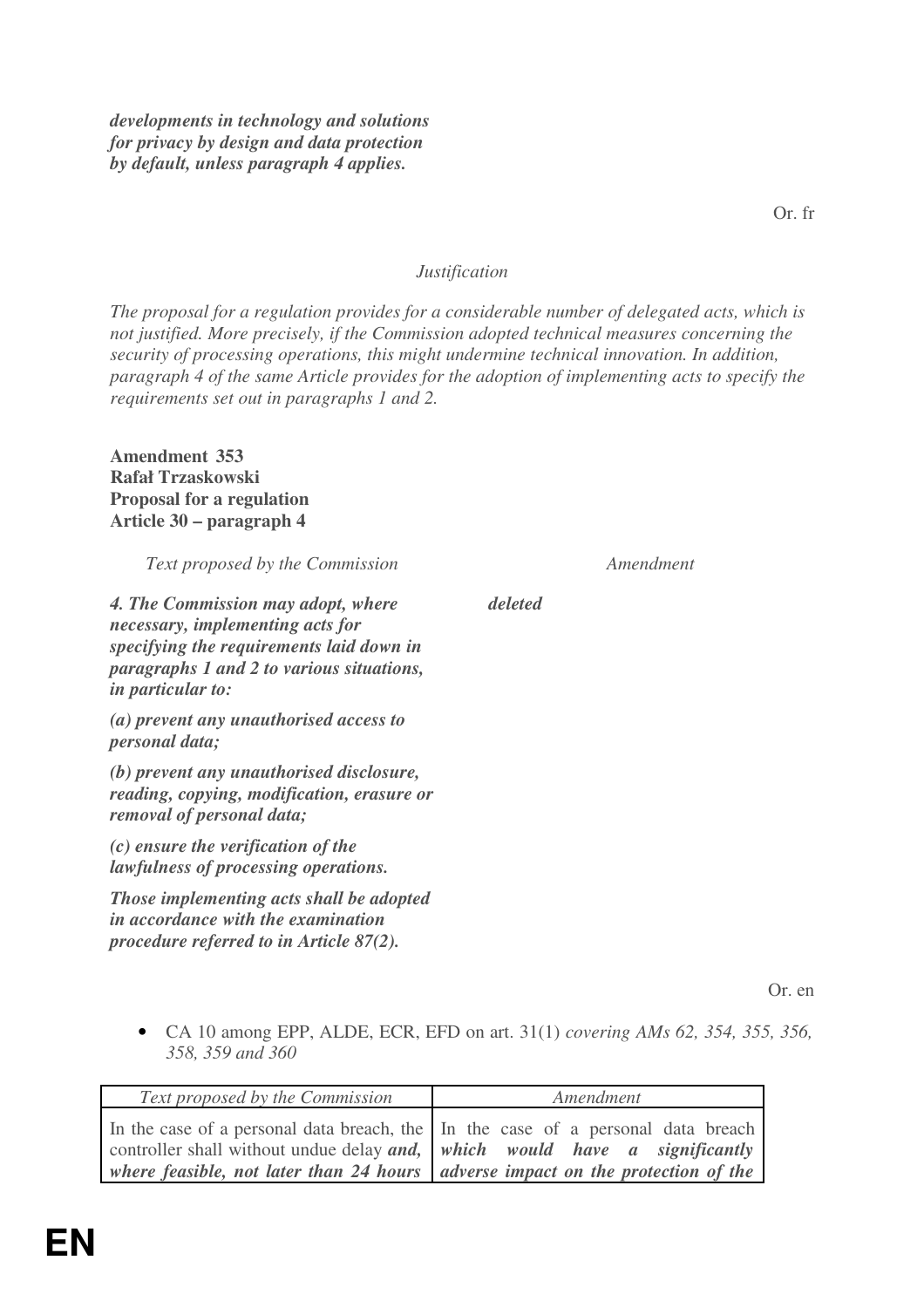*after having become aware of it,* notify the personal data breach to the supervisory authority. *The notification to the supervisory authority shall be accompanied by a reasoned justification in cases where it is not made within 24 hours.*

**Amendment 361 Rafał Trzaskowski Proposal for a regulation Article 31 – paragraph 3 – introductory part**

*personal data or privacy of the data subject*, the controller shall without undue delay notify the personal data breach to the supervisory authority.

*Text proposed by the Commission* Amendment

3. The notification referred to in paragraph 1 must *at least*:

3. The notification referred to in paragraph 1 must *if possible*:

Or. en

# **Amendment 63 Proposal for a regulation Article 31 – paragraph 4**

*Text proposed by the Commission* Amendment

4. The controller shall document any personal data breaches, comprising the facts surrounding the breach, its effects and the remedial action taken. This documentation must enable the supervisory authority to verify compliance with this Article. The documentation shall only include the information necessary for that purpose.

4. The controller shall document any personal data breaches, comprising the facts surrounding the breach, its effects and the remedial action taken. This documentation must enable the supervisory authority to verify compliance with this Article *and with Article 30*. The documentation shall only include the information necessary for that purpose.

Or. en

### *Justification*

*The data controller must prove that he has taken any reasonably possible measure to avoid data breaches, besides showing he has managed correctly the breaches occurred.*

**Amendment 362 Rafał Trzaskowski**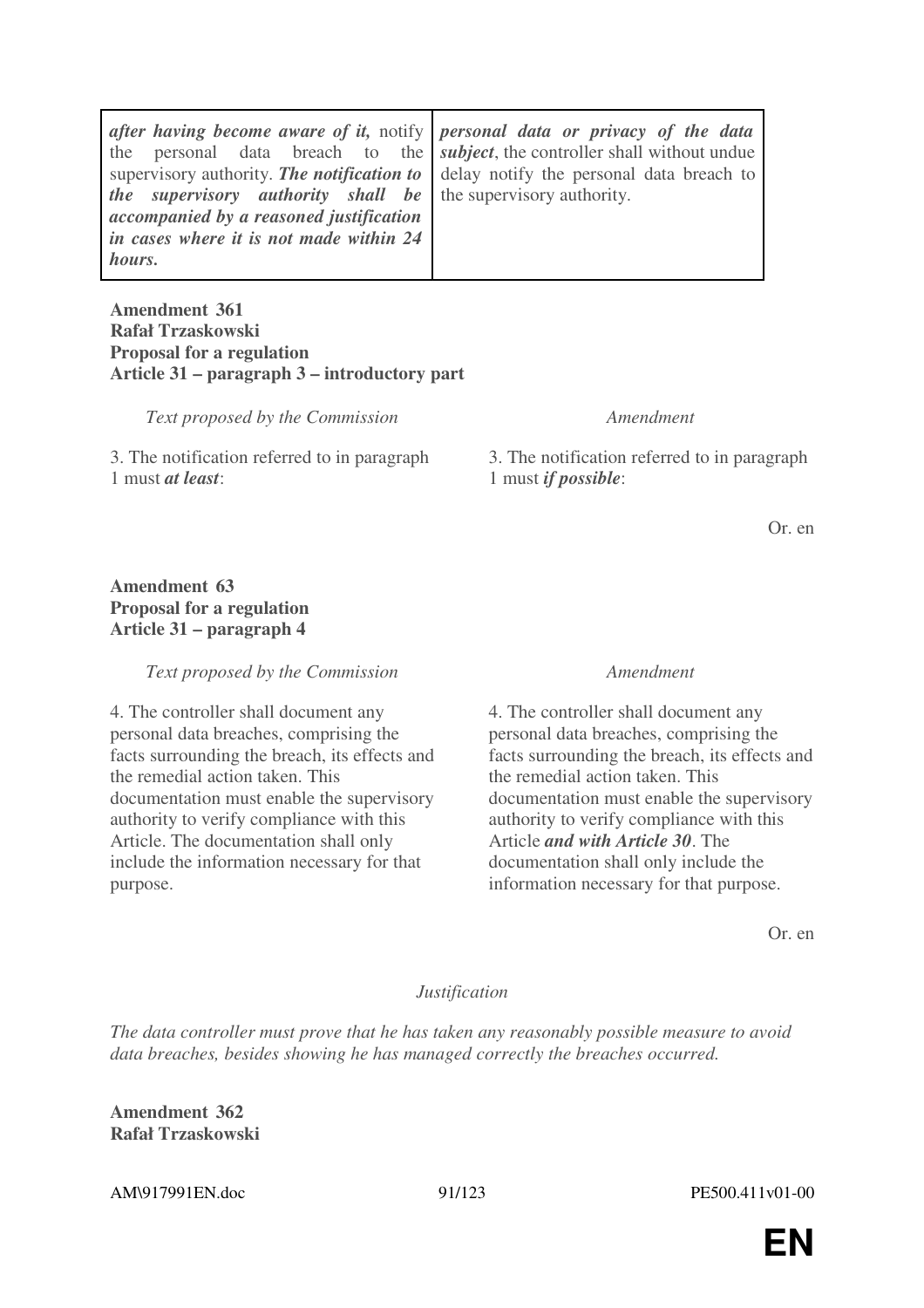*Text proposed by the Commission* Amendment

*5. The Commission shall be empowered to adopt delegated acts in accordance with Article 86 for the purpose of further specifying the criteria and requirements for establishing the data breach referred to in paragraphs 1 and 2 and for the particular circumstances in which a controller and a processor is required to notify the personal data breach.*

*deleted*

*deleted*

Or. en

**Amendment 363 Rafał Trzaskowski Proposal for a regulation Article 31 – paragraph 6**

*Text proposed by the Commission Amendment*

*6. The Commission may lay down the standard format of such notification to the supervisory authority, the procedures applicable to the notification requirement and the form and the modalities for the documentation referred to in paragraph 4, including the time limits for erasure of the information contained therein. Those implementing acts shall be adopted in accordance with the examination procedure referred to in Article 87(2).*

• CA 11 among EPP, S&D, ALDE, ECR, EFD on art. 32(1) *covering AMs 65, 364, 365, 366 and 368* 

| Text proposed by the Commission                                                                                             | Amendment                                                                                                                                                                                                                                                                                                                                                                                                                                                                                                                                                                                           |
|-----------------------------------------------------------------------------------------------------------------------------|-----------------------------------------------------------------------------------------------------------------------------------------------------------------------------------------------------------------------------------------------------------------------------------------------------------------------------------------------------------------------------------------------------------------------------------------------------------------------------------------------------------------------------------------------------------------------------------------------------|
| notification referred to in Article 31,<br>communicate the personal data breach to<br>the data subject without undue delay. | When the personal data breach is likely to When the personal data breach is likely to<br><i>adversely affect</i> the protection of the <i>have a significantly adverse impact on</i><br>personal data or privacy of the data the protection of the personal data or<br>subject, the controller shall, after the privacy of the data subject, for example<br><i>identity theft or fraud, physical harm,</i><br>significant humiliation or damage to the<br><i>reputation</i> , the controller shall, after the<br>notification referred to in Article 31,<br>communicate the personal data breach to |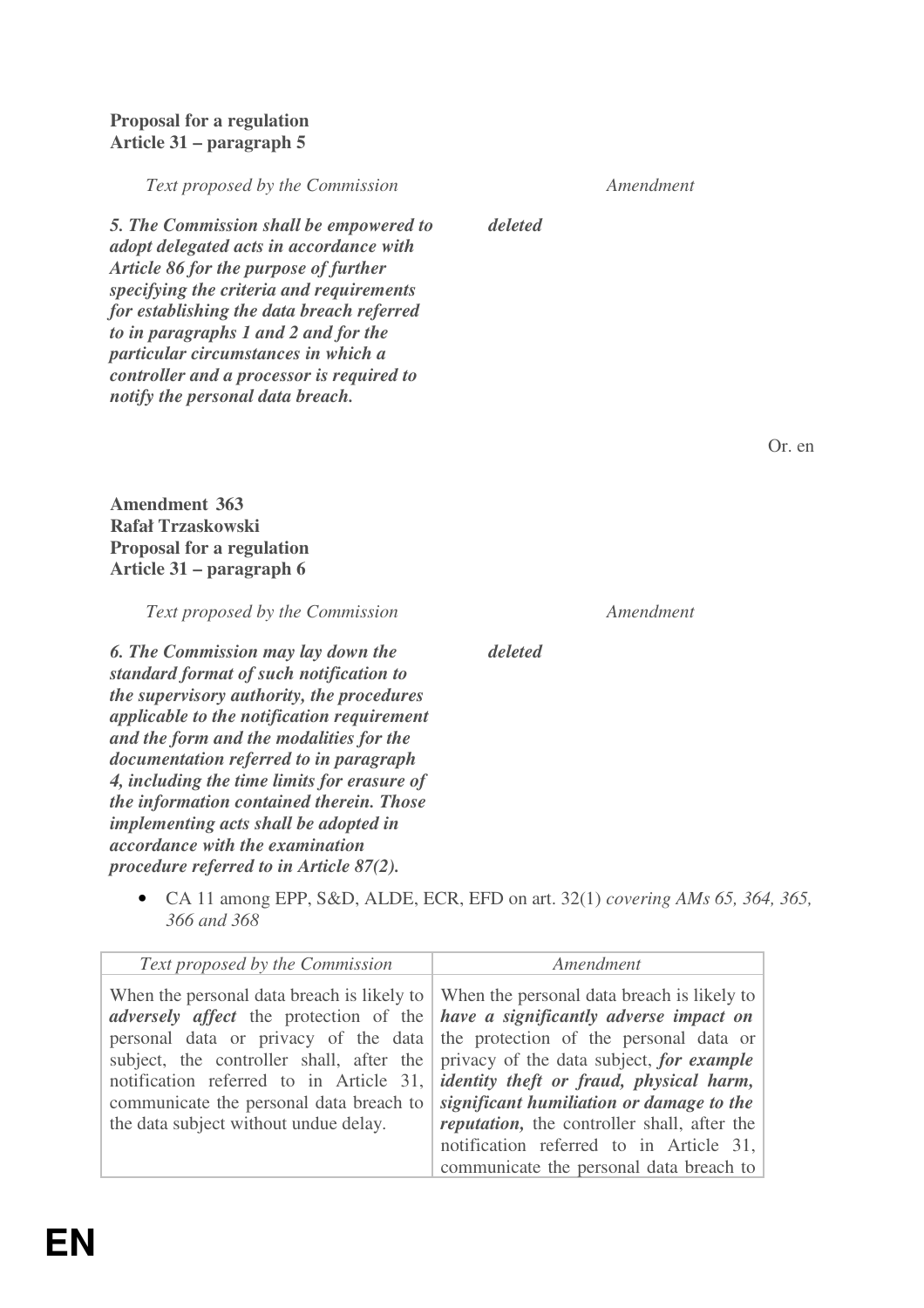# **Amendment 370 Christel Schaldemose, Anna Hedh, Catherine Stihler Proposal for a regulation Article 32 – paragraph 2**

### *Text proposed by the Commission* Amendment

2. The communication to the data subject referred to in paragraph 1 shall describe the nature of the personal data breach and contain at least the information and the recommendations provided for in points (b) and (*c*) of Article 31(3).

2. The communication to the data subject referred to in paragraph 1 shall describe the nature of the personal data breach and contain at least the information and the recommendations provided for in points (b)*, (c)* and (*d*) of Article 31(3).

Or. en

# **Amendment 371 Morten Løkkegaard Proposal for a regulation Article 32 – paragraph 3**

### *Text proposed by the Commission* Amendment

3. The communication of a personal data breach to the data subject shall not be required if the controller demonstrates to the satisfaction of the supervisory authority that it has implemented appropriate technological protection measures, and that those measures were applied to the data concerned by the personal data breach. Such technological protection measures shall render the data unintelligible to any person who is not authorised to access it.

3. The communication of a personal data breach to the data subject shall not be required if the *data breach does not have significant risk of harm to citizens and the* controller demonstrates to the satisfaction of the supervisory authority that it has implemented appropriate technological protection measures, and that those measures were applied to the data concerned by the personal data breach. Such technological protection measures shall render the data unintelligible to any person who is not authorised to access it.

Or. en

**Amendment 372 Rafał Trzaskowski Proposal for a regulation Article 32 – paragraph 5**

AM\917991EN.doc 93/123 PE500.411v01-00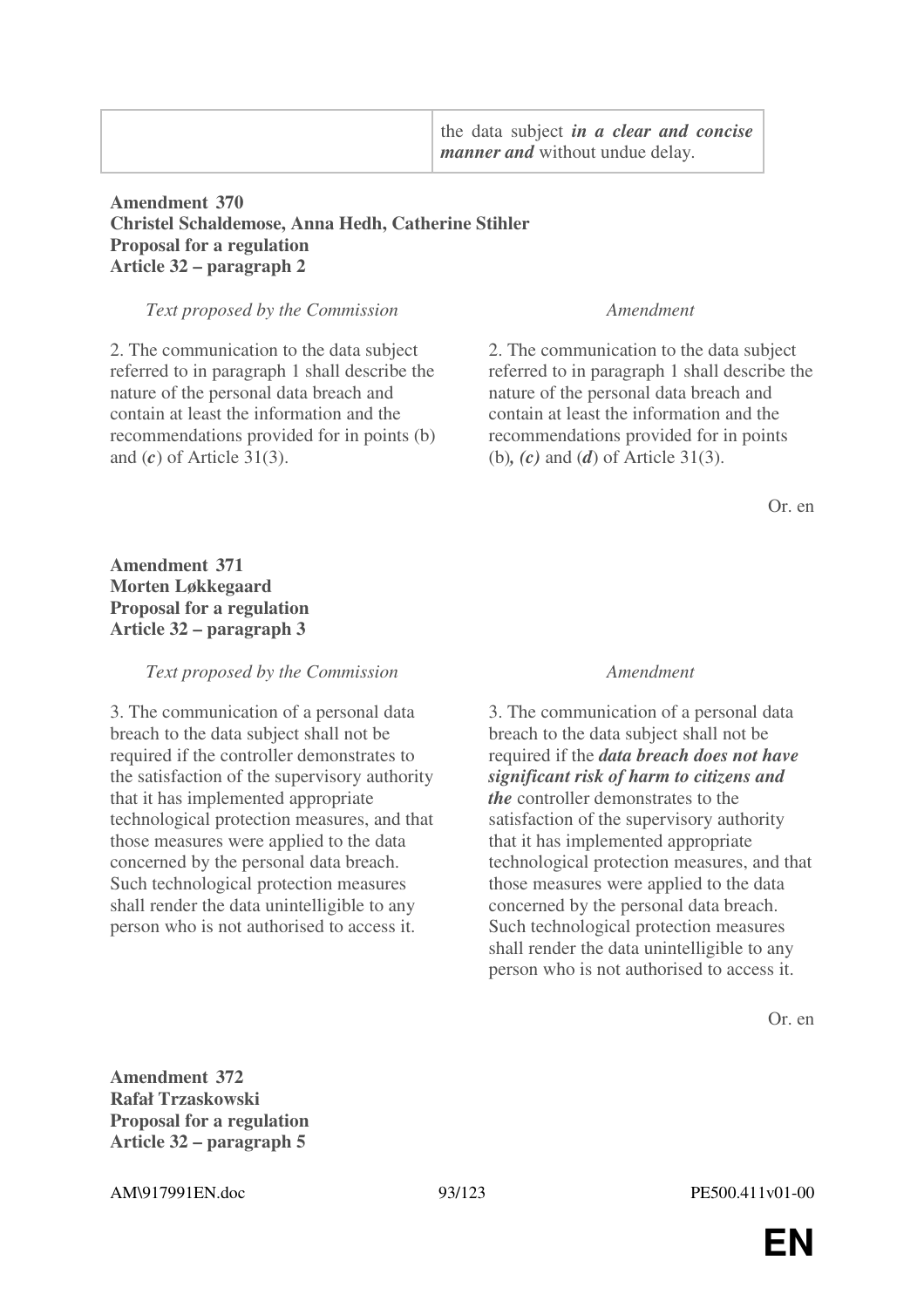*5. The Commission shall be empowered to adopt delegated acts in accordance with Article 86 for the purpose of further specifying the criteria and requirements as to the circumstances in which a personal data breach is likely to adversely affect the personal data referred to in paragraph 1.*

*Text proposed by the Commission* Amendment

**Amendment 373 Rafał Trzaskowski Proposal for a regulation Article 32 – paragraph 6**

*Text proposed by the Commission Amendment* 

*6. The Commission may lay down the format of the communication to the data subject referred to in paragraph 1 and the procedures applicable to that communication. Those implementing acts shall be adopted in accordance with the examination procedure referred to in Article 87(2).*

**Amendment 374 Morten Løkkegaard Proposal for a regulation Article 33 – paragraph 1**

*Text proposed by the Commission* Amendment

1. Where processing operations present specific risks to the rights and freedoms of data subjects by virtue of their nature, their scope or their purposes, the controller or the processor acting on the controller's behalf shall carry out an assessment of the impact of the envisaged processing operations on the protection of personal data.

1. Where processing operations present specific risks to the rights and freedoms of data subjects by virtue of their nature, their scope or their purposes, *or where processing takes place as a public sector infrastructure project* the controller or the processor acting on the controller's behalf shall carry out an assessment of the impact of the envisaged processing operations on

*deleted*

*deleted*

Or. en

Or. en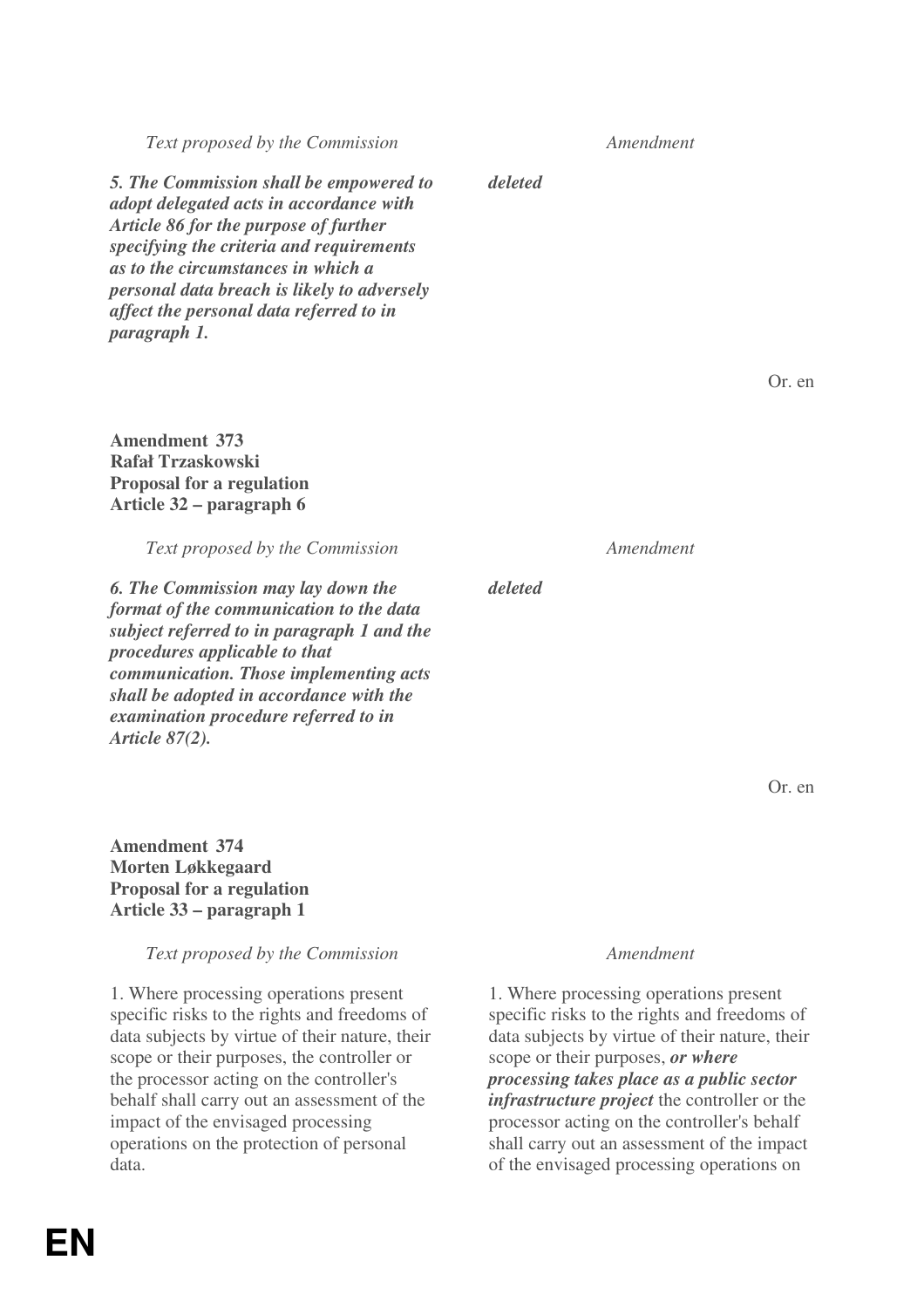the protection of personal data.

Or. en

# **Amendment 376 Andreas Schwab Proposal for a regulation Article 33 – paragraph 2 – introductory part**

*Text proposed by the Commission Amendment*

2. The following processing operations *in particular* present specific risks referred to in paragraph 1:

2. The following processing operations present specific risks referred to in paragraph 1:

Or. fr

# *Justification*

*The list of processing operations which must be subjected to an impact assessment, set out in Article 33(2), has been drawn up in a general way. It must be limiting in order to comply with the principle of proportionality and ensure legal certainty.*

**Amendment 377 Morten Løkkegaard Proposal for a regulation Article 33 – paragraph 2 – point b**

*Text proposed by the Commission* Amendment

(b) information on sex life, health, race and ethnic origin or for the provision of health care, epidemiological researches, or surveys of mental or infectious diseases, where the data are processed for taking measures or decisions regarding specific individuals on a large scale;

(b) information on sex life, health, *political opinions, religious beliefs, criminal convictions,* race and ethnic origin or for the provision of health care, epidemiological researches, or surveys of mental or infectious diseases, where the data are processed for taking measures or decisions regarding specific individuals on a large scale;

Or. en

**Amendment 378 Morten Løkkegaard Proposal for a regulation Article 33 – paragraph 3**

AM\917991EN.doc 95/123 PE500.411v01-00

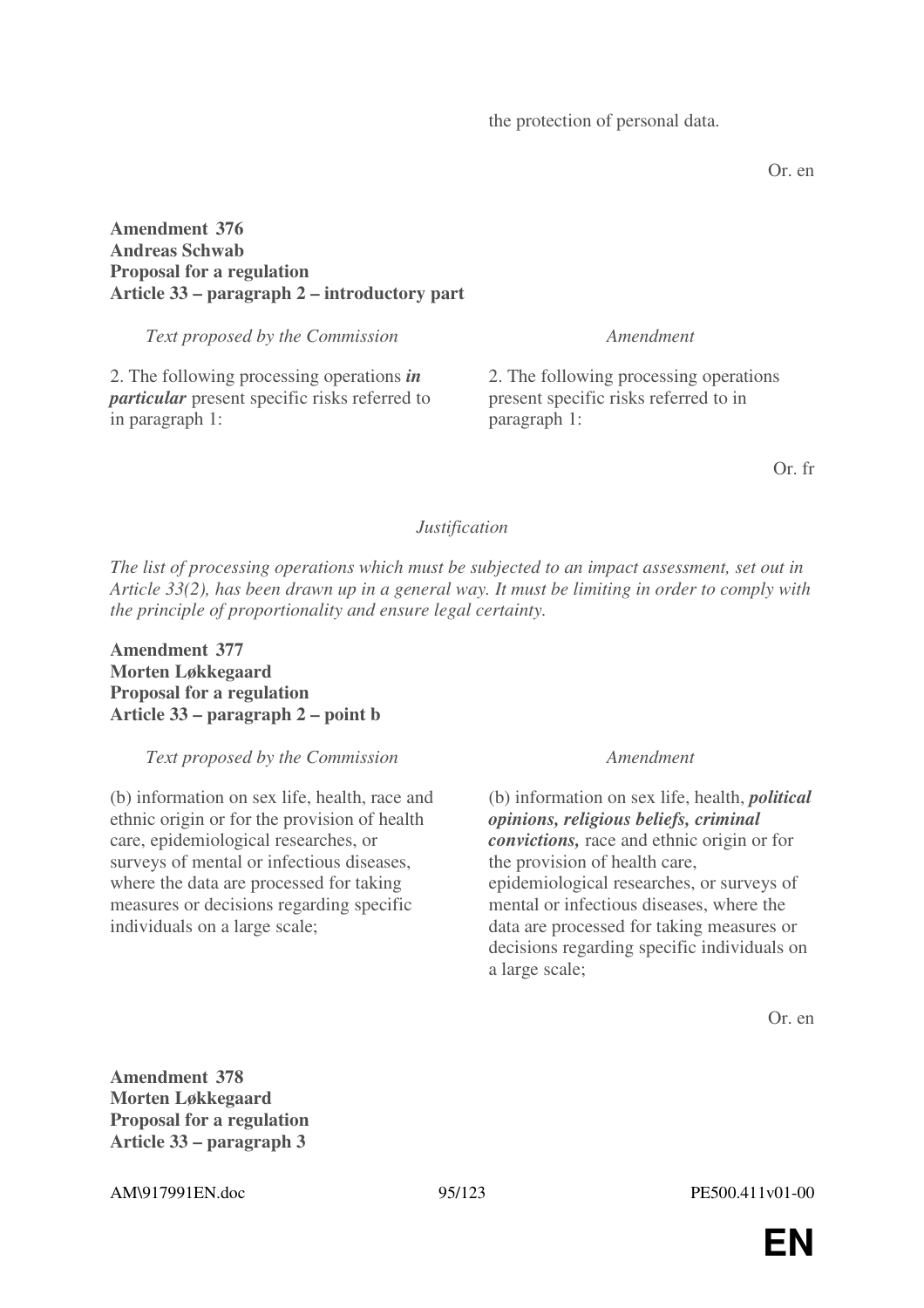# *Text proposed by the Commission* Amendment

3. The assessment shall contain at least a general description of the envisaged processing operations, an assessment of the risks to the rights and freedoms of data subjects, the measures envisaged to address the risks, safeguards, security measures and mechanisms to ensure the protection of personal data and to demonstrate compliance with this Regulation, taking into account the rights and legitimate interests of data subjects and other persons concerned.

3. The assessment shall contain at least a general description of the envisaged processing operations, an assessment of the risks to the rights and freedoms of data subjects, the measures envisaged to address the risks, safeguards, security measures and mechanisms to ensure the protection of personal data and to demonstrate compliance with this Regulation, taking into account the rights and legitimate interests of data subjects and other persons concerned *and also taking into account modern technologies and methods that can improve citizens' privacy*.

Or. en

**Amendment 379 Andreas Schwab Proposal for a regulation Article 33 – paragraph 4**

*Text proposed by the Commission Amendment*

*4. The controller shall seek the views of data subjects or their representatives on the intended processing, without prejudice to the protection of commercial or public interests or the security of the processing operations.*

*deleted*

Or. fr

### *Justification*

*It would seem disproportionate to impose an overall obligation on controllers to seek the views of data subjects, whatever the sector, before any data processing had been done.*

**Amendment 380 Morten Løkkegaard Proposal for a regulation Article 33 – paragraph 4**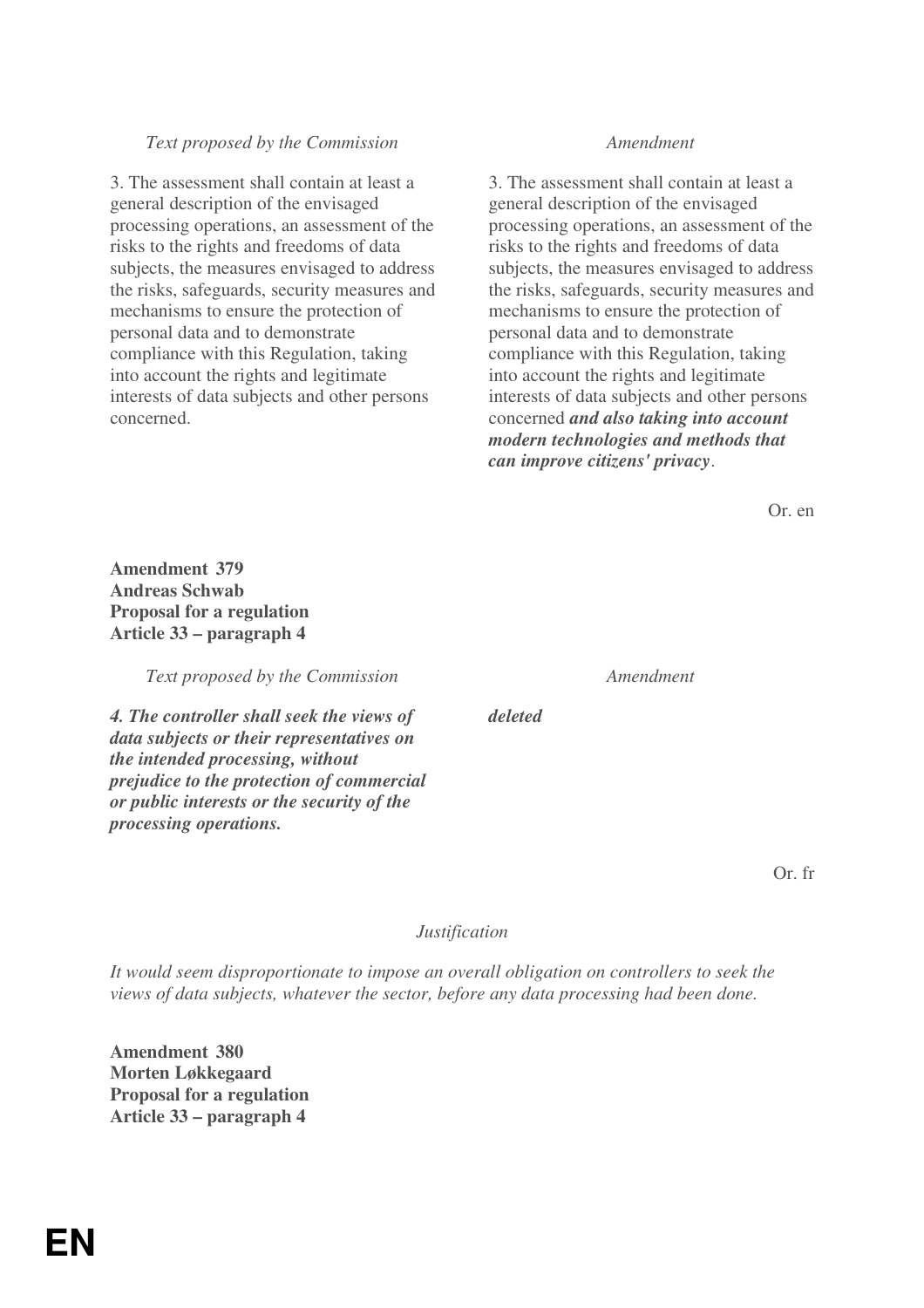| AM\917991EN.doc                                                                                                                                                                                                                                                                                                                                                                                                                                                                                                                                                                                               | 97/123  | PE500.411v01-00 |
|---------------------------------------------------------------------------------------------------------------------------------------------------------------------------------------------------------------------------------------------------------------------------------------------------------------------------------------------------------------------------------------------------------------------------------------------------------------------------------------------------------------------------------------------------------------------------------------------------------------|---------|-----------------|
| 7. The Commission may specify standards<br>and procedures for carrying out and<br>verifying and auditing the assessment<br>referred to in paragraph 3. Those<br>implementing acts shall be adopted in<br><i>accordance with the examination</i><br>procedure referred to in Article 87(2).                                                                                                                                                                                                                                                                                                                    | deleted |                 |
| Text proposed by the Commission                                                                                                                                                                                                                                                                                                                                                                                                                                                                                                                                                                               |         | Amendment       |
| <b>Amendment 384</b><br><b>Rafał Trzaskowski</b><br><b>Proposal for a regulation</b><br>Article 33 – paragraph 7                                                                                                                                                                                                                                                                                                                                                                                                                                                                                              |         |                 |
|                                                                                                                                                                                                                                                                                                                                                                                                                                                                                                                                                                                                               |         | Or. en          |
| <b>Amendment 381</b><br><b>Morten Løkkegaard</b><br><b>Proposal for a regulation</b><br>Article 33 – paragraph 5<br>Text proposed by the Commission<br>5. Where the controller is a public<br><i>authority or body and where the</i><br>processing results from a legal obligation<br>pursuant to point $(c)$ of Article $6(1)$<br>providing for rules and procedures<br>pertaining to the processing operations<br>and regulated by Union law, paragraphs<br>1 to 4 shall not apply, unless Member<br>States deem it necessary to carry out such<br>assessment prior to the processing<br><i>activities.</i> | deleted | Amendment       |
|                                                                                                                                                                                                                                                                                                                                                                                                                                                                                                                                                                                                               |         | Or. en          |
| 4. The controller shall seek the views of<br>data subjects or their representatives on<br>the intended processing, without<br>prejudice to the protection of commercial<br>or public interests or the security of the<br>processing operations.                                                                                                                                                                                                                                                                                                                                                               | deleted |                 |
| Text proposed by the Commission                                                                                                                                                                                                                                                                                                                                                                                                                                                                                                                                                                               |         | Amendment       |
|                                                                                                                                                                                                                                                                                                                                                                                                                                                                                                                                                                                                               |         |                 |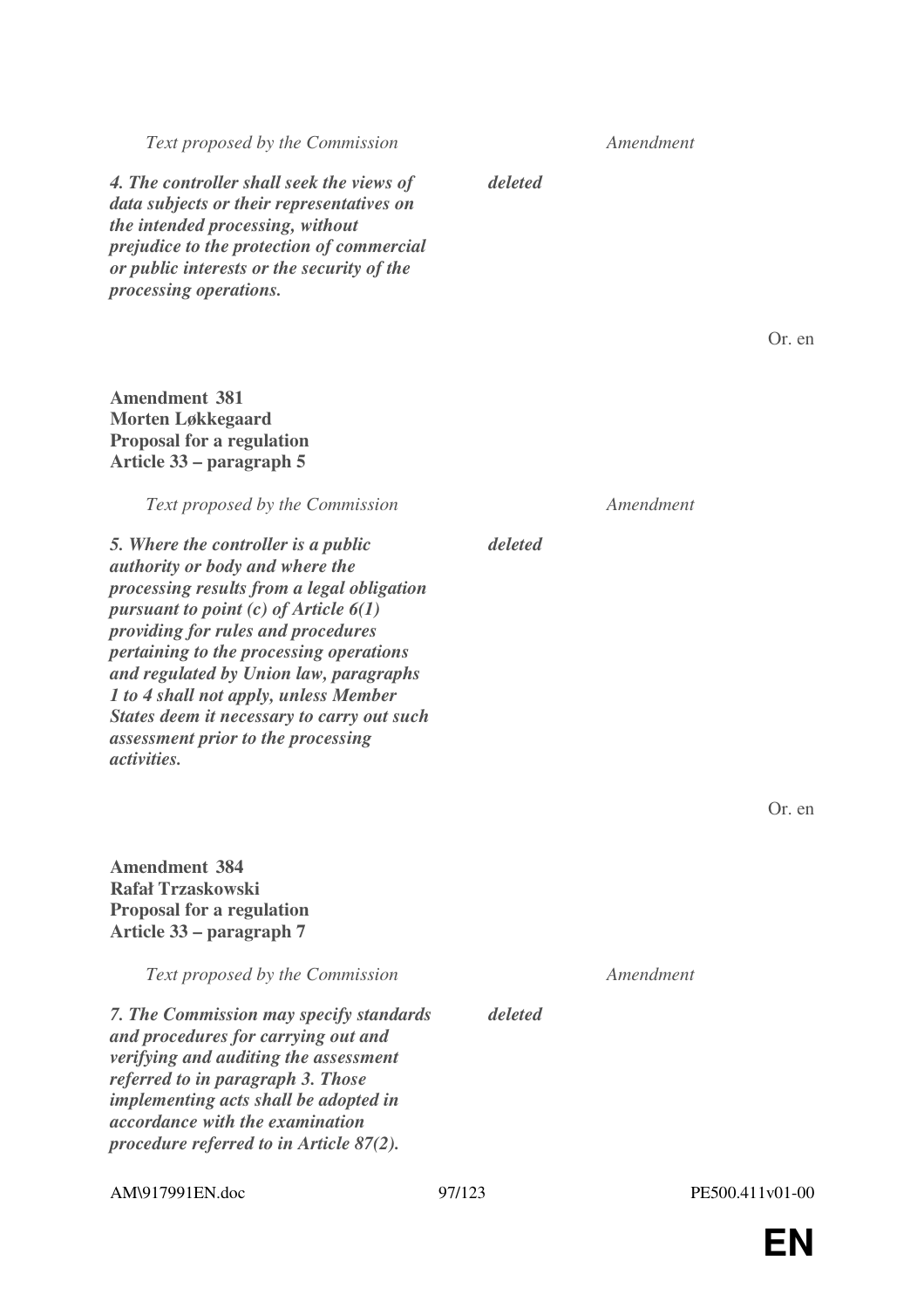# **Amendment 385 Rafał Trzaskowski Proposal for a regulation Article 34 – paragraph 8**

*Text proposed by the Commission* Amendment

*deleted*

*8. The Commission shall be empowered to adopt delegated acts in accordance with Article 86 for the purpose of further specifying the criteria and requirements for determining the high degree of specific risk referred to in point (a) of paragraph 2.*

Or. en

**Amendment 387 Malcolm Harbour Proposal for a regulation Article 35 – paragraph 1 – introductory part**

*Text proposed by the Commission* Amendment

1. The controller and the processor *shall*  designate a data protection officer in any case where:

1. The controller and the processor *should*  designate a data protection officer in any case where:

Or. en

# *Justification*

*The appointment of a DPO should not be encouraged but not mandatory, to ensure this would generate disproportionate financial and administrative obligations on organisations whose activities do not present a substantial risk to the privacy of the data subject. This AM is linked to ECR AMs to Article 79, which ensure DPAs take into consideration the presence, or*  lack, of a DPO when deciding upon administrative sanctions and empowers DPAs to appoint *DPOs as form of administrative sanction.*

**Amendment 389 Christel Schaldemose, Anna Hedh, Catherine Stihler Proposal for a regulation Article 35 – paragraph 1 – point b**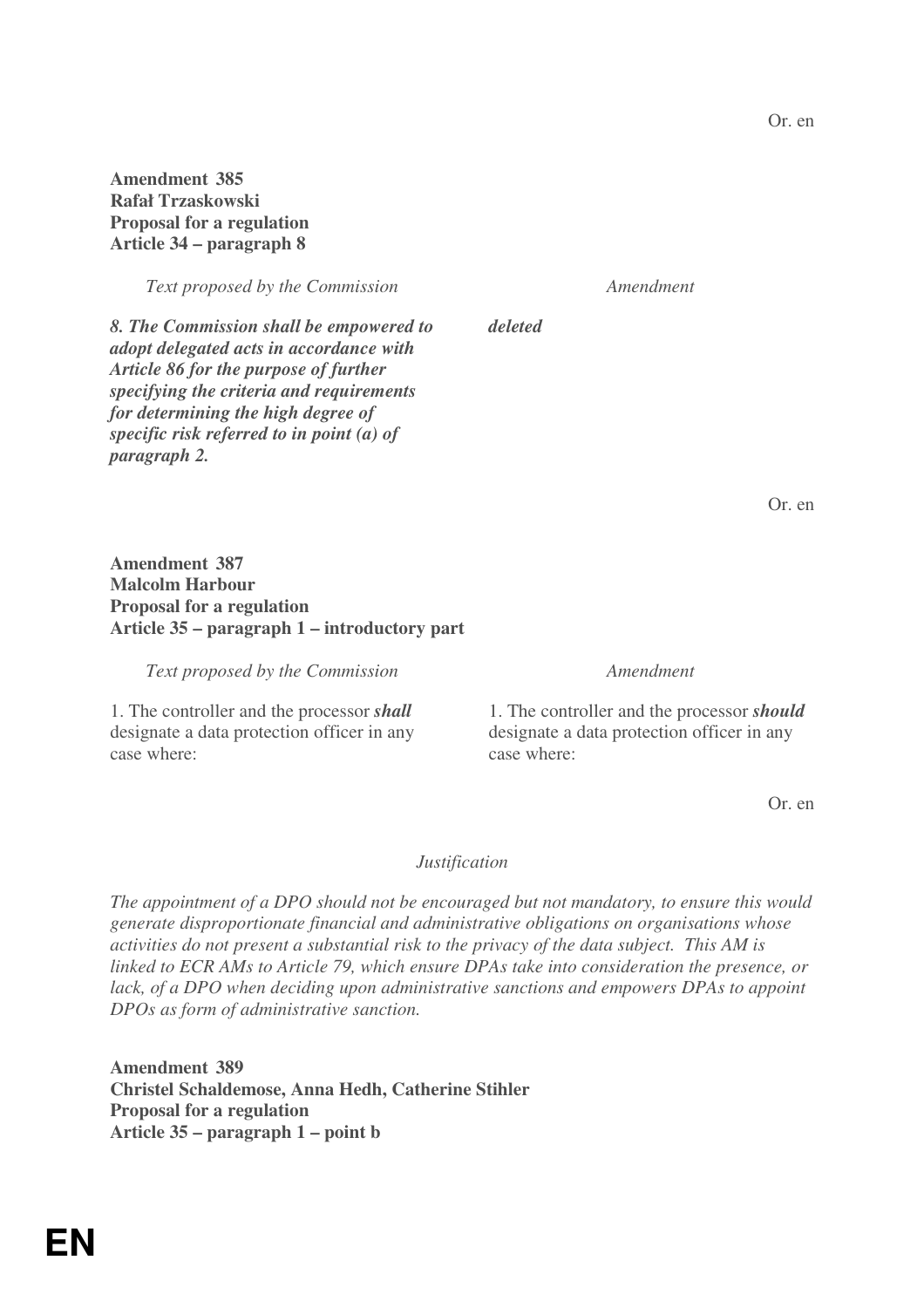AM\917991EN.doc 99/123 PE500.411v01-00

**Amendment 393**

processor.

# **EN**

Or. de

**Josef Weidenholzer Proposal for a regulation Article 35 – paragraph 1 – point b**

**Amendment 390**

**Amendment 391 Josef Weidenholzer**

**Proposal for a regulation Article 35 – paragraph 5**

5. The controller or processor shall

processed by the controller or the

designate the data protection officer on the basis of professional qualities and, in particular, expert knowledge of data protection law and practices and ability to fulfil the tasks referred to in Article 37. The necessary level of expert knowledge shall be determined in particular according to the data processing carried out and the protection required for the personal data

*Text proposed by the Commission* Amendment

*b) the processing is carried out by an enterprise employing 250 persons or more;*

*Text proposed by the Commission* Amendment

designate the data protection officer on the basis of professional qualities and, in particular, expert knowledge of data protection law and practices and ability to fulfil the tasks referred to in Article 37. The necessary level of expert knowledge shall be determined in particular according to the data processing carried out and the protection required for the personal data processed by the controller or the processor. *The data protection officer must be given sufficient time and resources to carry out these tasks.*

5. The controller or processor shall

Or. en

Or. de

*(b) the processing is carried out by an enterprise employing 250 persons or more; or*

*Text proposed by the Commission* Amendment

*deleted*

*deleted*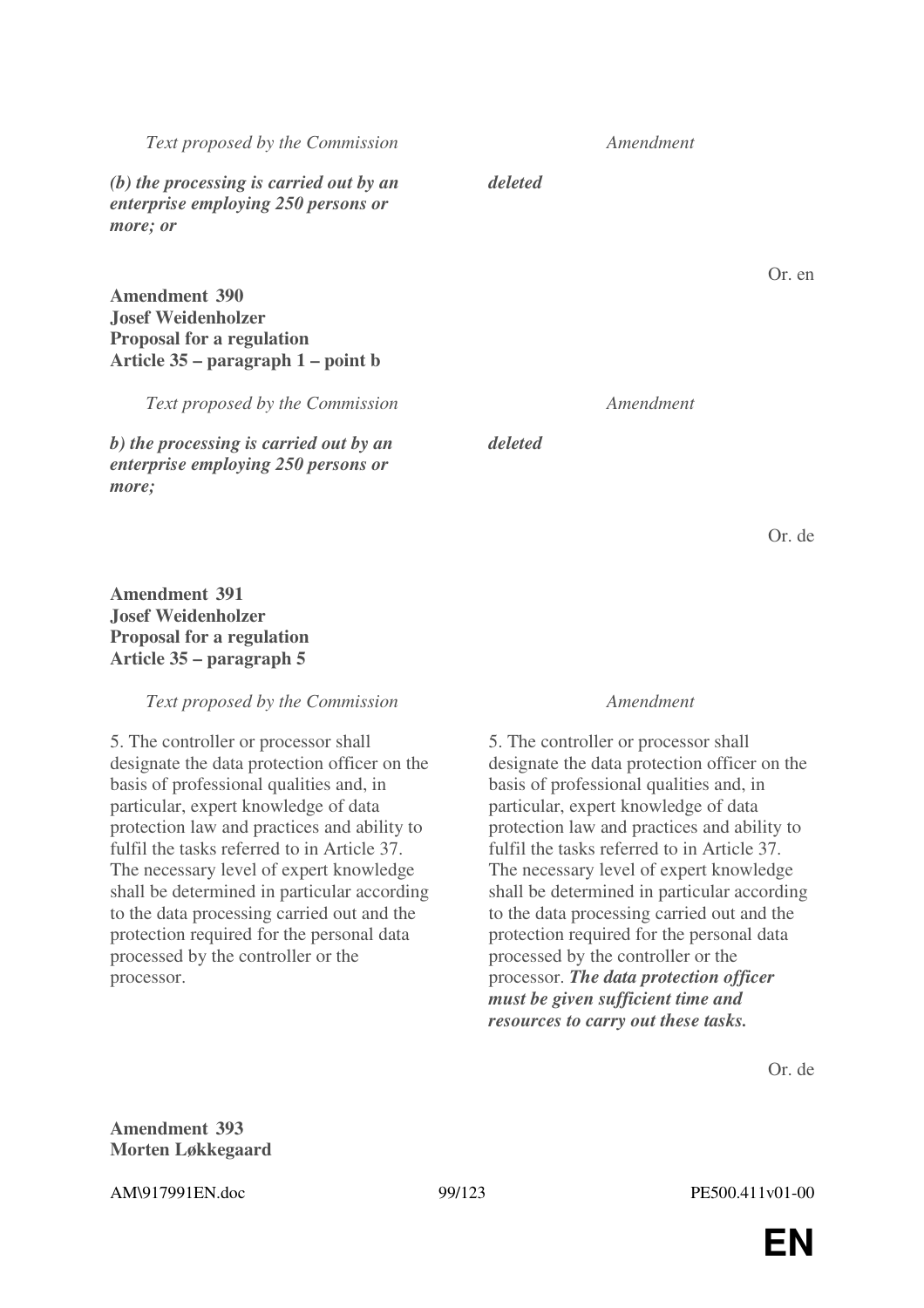# **Proposal for a regulation Article 35 – paragraph 7**

# *Text proposed by the Commission* Amendment

7. The controller or the processor shall designate a data protection officer for a period of at least two years. The data protection officer may be reappointed for further terms. *During their term of office, the data protection officer may only be dismissed, if the data protection officer no longer fulfils the conditions required for the performance of their duties.*

7. The controller or the processor shall designate a data protection officer for a period of at least two years. The data protection officer may be reappointed for further terms.

Or. en

# **Amendment 395 Rafał Trzaskowski Proposal for a regulation Article 35 – paragraph 10**

# *Text proposed by the Commission Amendment*

10. Data subjects shall have the right to contact the data protection officer on all issues related to *the processing of the data subject's data and to request* exercising the rights under this Regulation.

10. Data subjects shall have the right to contact the data protection officer on all issues related to exercising the rights under this Regulation.

Or. en

**Amendment 396 Rafał Trzaskowski Proposal for a regulation Article 35 – paragraph 11**

*Text proposed by the Commission Amendment*

*11. The Commission shall be empowered to adopt delegated acts in accordance with Article 86 for the purpose of further specifying the criteria and requirements for the core activities of the controller or the processor referred to in point (c) of paragraph 1 and the criteria for the professional qualities of the data protection officer referred to in* 

*deleted*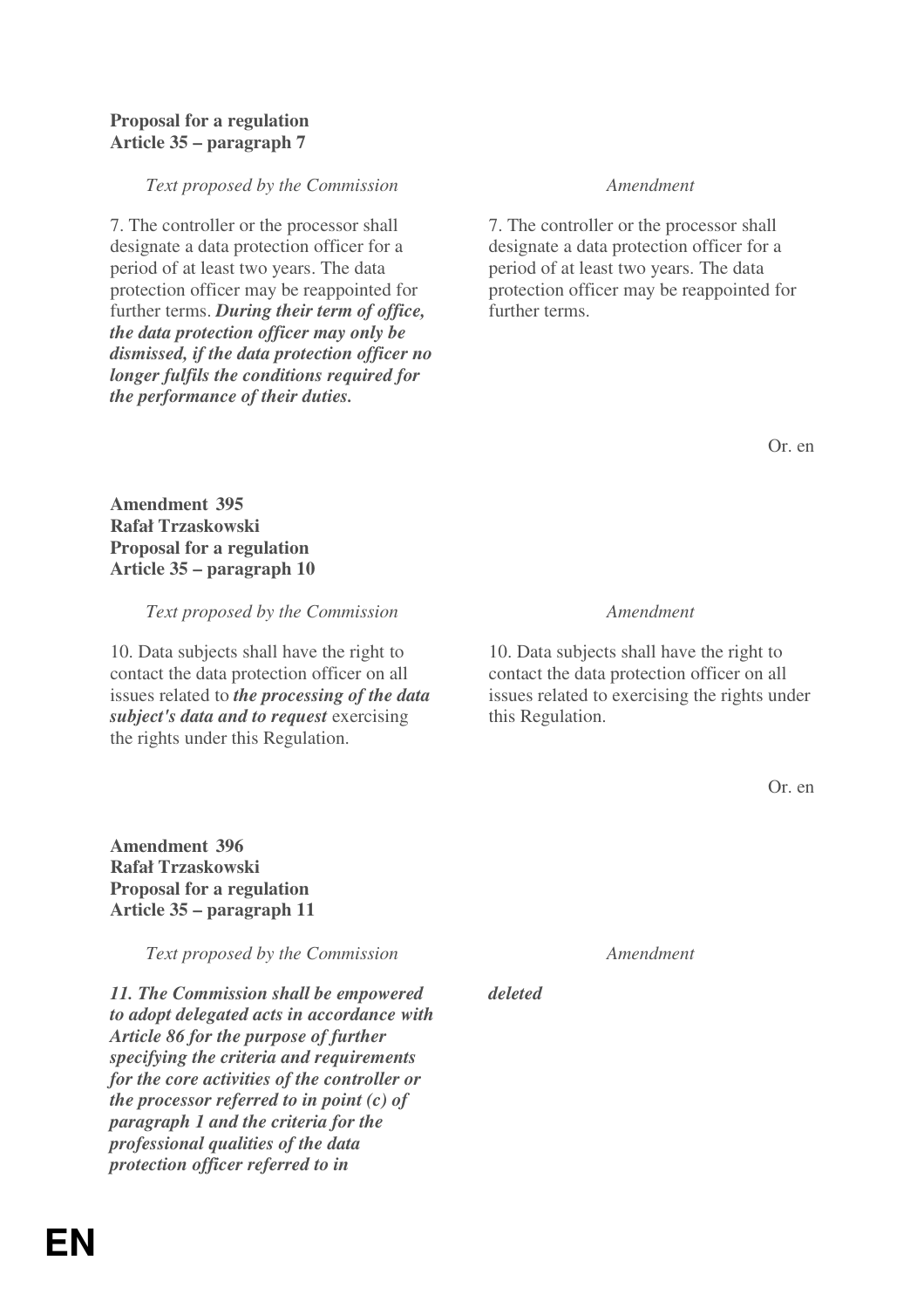*paragraph 5.*

**Amendment 70 Proposal for a regulation Article 37 – paragraph 2**

*Text proposed by the Commission* Amendment

*2. The Commission shall be empowered to adopt delegated acts in accordance with Article 86 for the purpose of further specifying the criteria and requirements for tasks, certification, status, powers and resources of the data protection officer referred to in paragraph 1.*

Or. en

### *Justification*

*deleted*

*There is no need for such further specifications.*

**Amendment 71 Proposal for a regulation Article 41 – paragraph 2 – point a**

### *Text proposed by the Commission Amendment*

(a) the rule of law, relevant legislation in force, both general and sectoral, including concerning public security, defence, national security and criminal law, the professional rules and security measures which are complied with in that country or by that international organisation, as well as effective and enforceable rights including effective administrative and judicial redress for data subjects, in particular for those data subjects residing in the Union whose personal data are being transferred;

(a) the rule of law, relevant legislation in force, both general and sectoral, including concerning public security, defence, national security and criminal law, the professional rules and security measures which are complied with in that country or by that international organisation, *jurisprudential precedents* as well as effective and enforceable rights including effective administrative and judicial redress for data subjects, in particular for those data subjects residing in the Union whose personal data are being transferred;

Or. en

AM\917991EN.doc 101/123 PE500.411v01-00

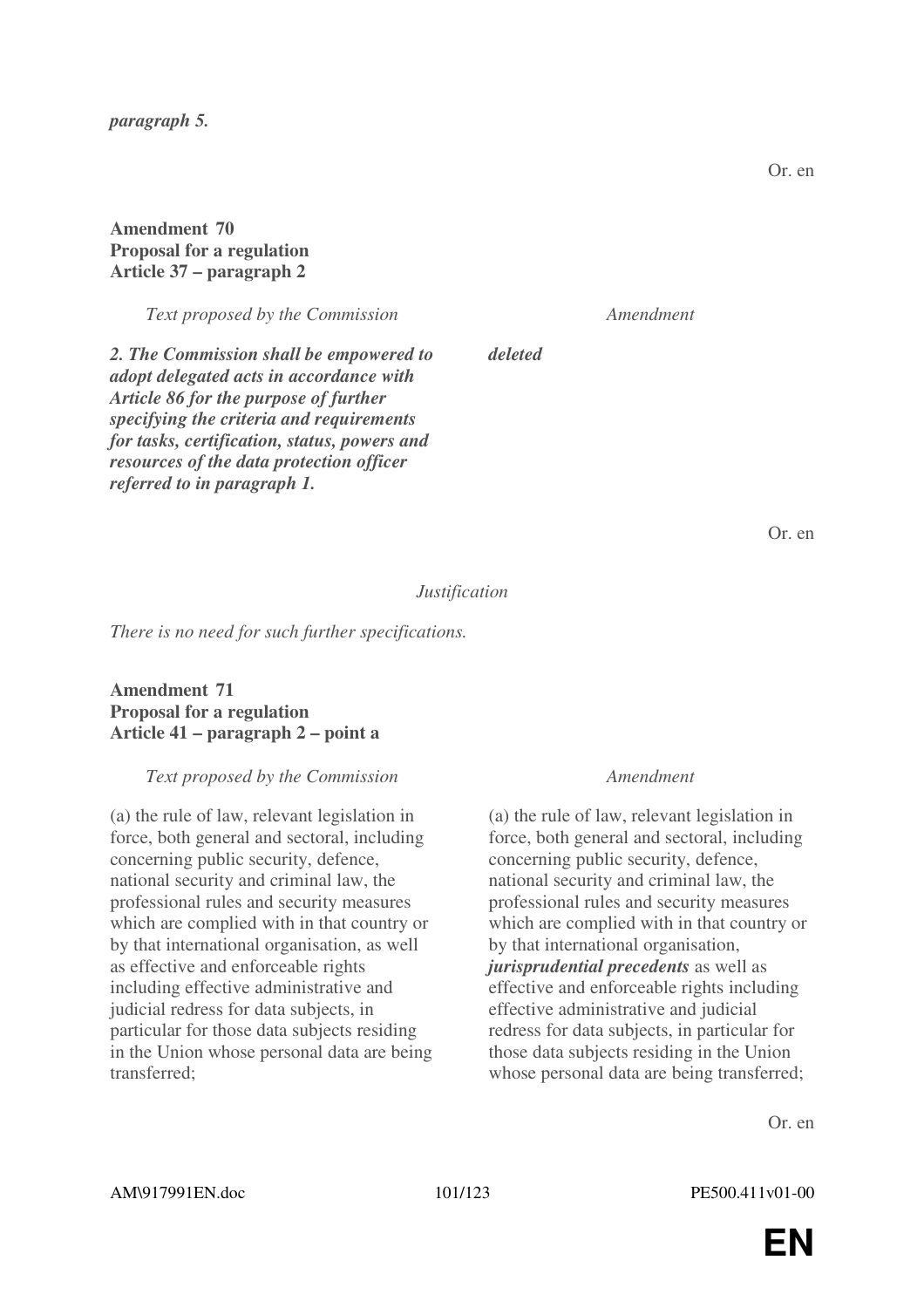*In some Countries the precedent rulings of the Courts have a high relevance (e.g.: Common Law Countries).*

**Amendment 72 Proposal for a regulation Article 41 – paragraph 7**

### *Text proposed by the Commission* Amendment

7. The Commission shall publish in the Official Journal of the European Union a list of those third countries, territories and processing sectors within a third country and international organisations where it has decided that an adequate level of protection is or is not ensured.

7. The Commission shall publish in the Official Journal of the European Union *and on its website* a list of those third countries, territories and processing sectors within a third country and international organisations where it has decided that an adequate level of protection is or is not ensured.

Or. en

### *Justification*

*The website makes it easier to update and, in many cases, to find.*

**Amendment 398 Malcolm Harbour Proposal for a regulation Article 42 – paragraph 1**

### *Text proposed by the Commission Amendment*

1. Where the Commission has taken no decision pursuant to Article 41, a controller or processor may transfer personal data to a third country or an international organisation only if the controller or processor has adduced appropriate safeguards with respect to the protection of personal data in a legally binding instrument.

1. Where the Commission has taken no decision pursuant to Article 41, a controller or processor may transfer personal data to a third country or an international organisation only if the controller or processor has adduced appropriate safeguards with respect to the protection of personal data in a legally binding instrument*, and where appropriate pursuant to an impact assessment, where the controller or processor has ensured that the recipient of data in a third country maintains high standards of data protection*.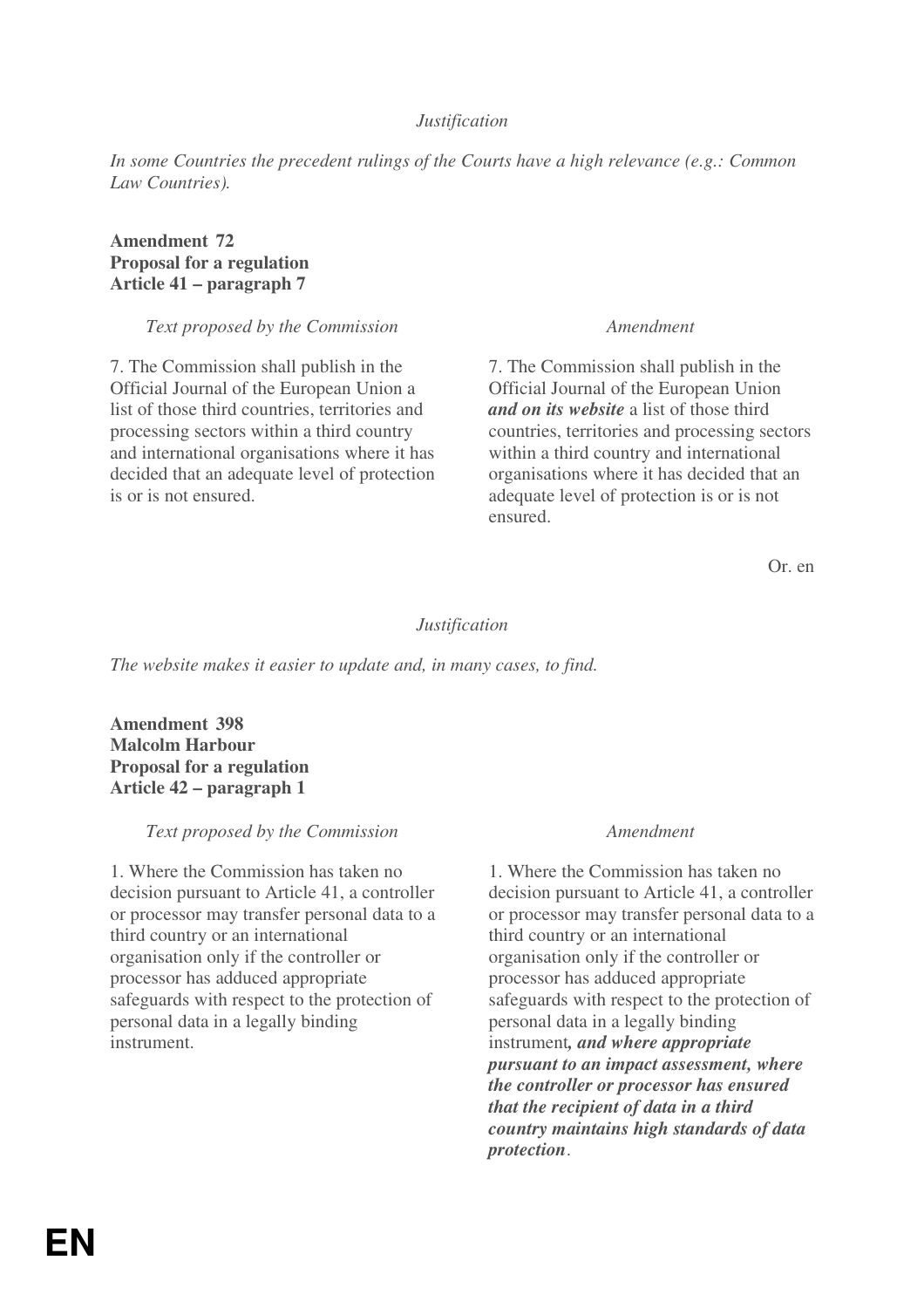*In accordance with ECR Amendments aimed at incentivising controllers to have high standards of data protection by encouraging them to undertake an impact assessment, on an optional basis.*

**Amendment 399 Malcolm Harbour Proposal for a regulation Article 42 – paragraph 2 – point c a (new)**

*Text proposed by the Commission* Amendment

*(c a) standard data protection clauses, as adopted according to points (a) and (b), between the data controller or data processor and the recipient of data situated in a third country, which may include standard terms for onward transfers to a recipient situated in a third country;*

Or. en

### *Justification*

*The Parliament's policy department study on reforming the data protection package points out that under the proposed Regulation, standard clauses do not extend to agreements between processors and sub-processors. This gap could significantly disadvantage EU firms and new technology start-ups. This amendment seeks to close this gap.*

**Amendment 400 Morten Løkkegaard Proposal for a regulation Article 44 – paragraph 1 – point h**

### *Text proposed by the Commission Amendment*

(h) the transfer is necessary for the purposes of the legitimate interests pursued by the controller or the processor, which cannot be qualified as frequent or massive, and where the controller or processor has assessed all the circumstances surrounding

(h) the transfer is necessary for the purposes of the legitimate interests pursued by the controller or the processor, which cannot be qualified as frequent or massive *or where, prior to such transfer, the personal data is already made public in* 

AM\917991EN.doc 103/123 PE500.411v01-00

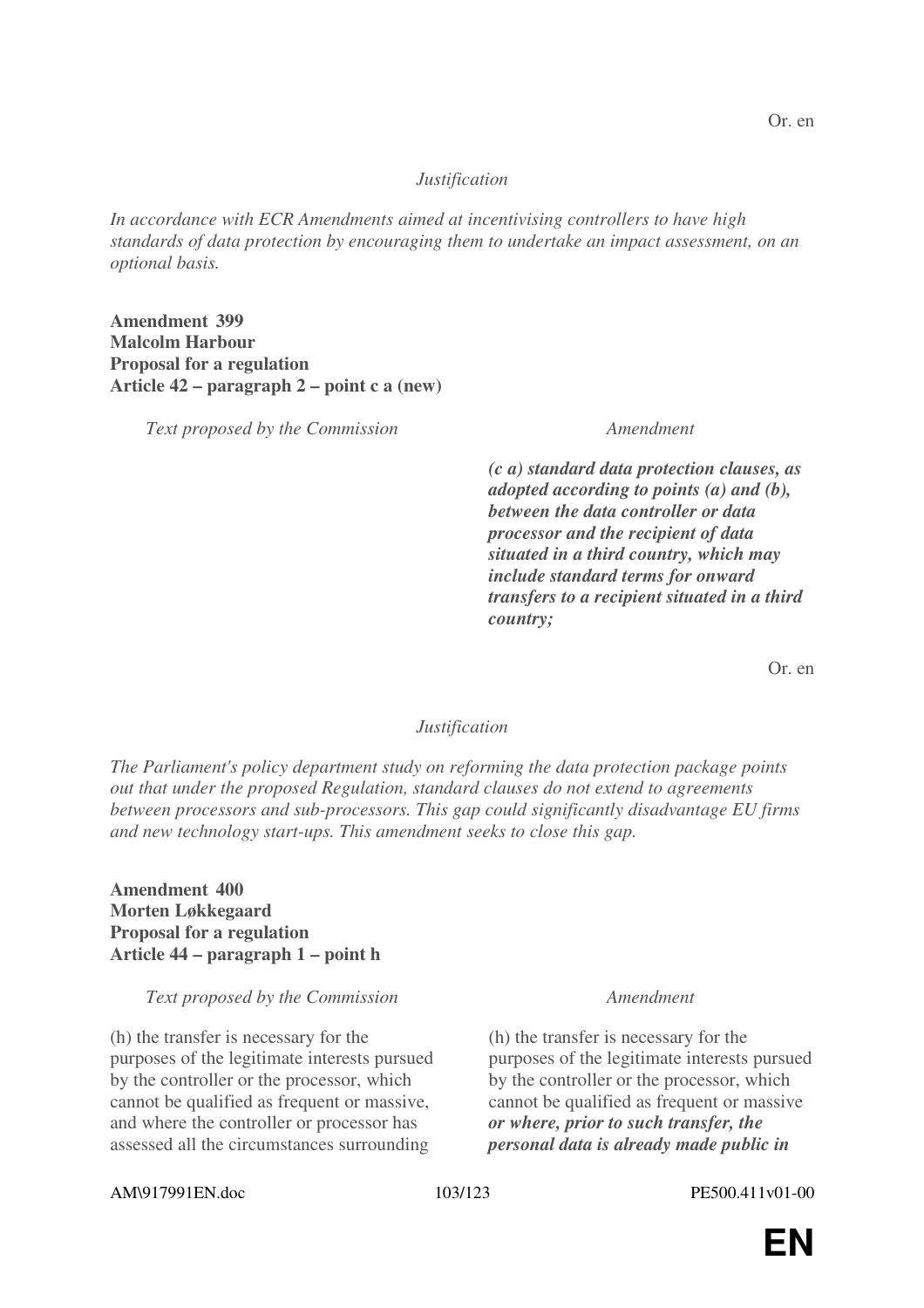the data transfer operation or the set of data transfer operations and based on this assessment adduced appropriate safeguards with respect to the protection of personal data, where necessary.

*the third country*, and where the controller or processor has assessed all the circumstances surrounding the data transfer operation or the set of data transfer operations and based on this assessment adduced appropriate safeguards with respect to the protection of personal data, where necessary.

|                                                                                                                                                                                                                                                                                                                                                              |         |           | Or. en |
|--------------------------------------------------------------------------------------------------------------------------------------------------------------------------------------------------------------------------------------------------------------------------------------------------------------------------------------------------------------|---------|-----------|--------|
| <b>Amendment 401</b><br><b>Rafał Trzaskowski</b><br><b>Proposal for a regulation</b><br>Article 44 – paragraph 7                                                                                                                                                                                                                                             |         |           |        |
| Text proposed by the Commission                                                                                                                                                                                                                                                                                                                              |         | Amendment |        |
| 7. The Commission shall be empowered to<br>adopt delegated acts in accordance with<br>Article 86 for the purpose of further<br>specifying 'important grounds of public<br>interest' within the meaning of point $(d)$<br>of paragraph 1 as well as the criteria and<br>requirements for appropriate safeguards<br>referred to in point $(h)$ of paragraph 1. | deleted |           |        |
|                                                                                                                                                                                                                                                                                                                                                              |         |           | Or. en |
| <b>Amendment 73</b><br><b>Proposal for a regulation</b><br><b>Article 62</b>                                                                                                                                                                                                                                                                                 |         |           |        |
| Text proposed by the Commission                                                                                                                                                                                                                                                                                                                              |         | Amendment |        |
| $\left[\ldots\right]$                                                                                                                                                                                                                                                                                                                                        | deleted |           |        |
|                                                                                                                                                                                                                                                                                                                                                              |         |           | Or. en |
| Justification                                                                                                                                                                                                                                                                                                                                                |         |           |        |
| This Commission prerogative would undermine the independence of the supervisory<br>authorities.                                                                                                                                                                                                                                                              |         |           |        |
| CA 12 among EPP, S&D, ALDE, ECR, EFD on art. 63a covering AM 74<br>$\bullet$                                                                                                                                                                                                                                                                                 |         |           |        |

| $\overline{ }$<br>Commission |
|------------------------------|
|------------------------------|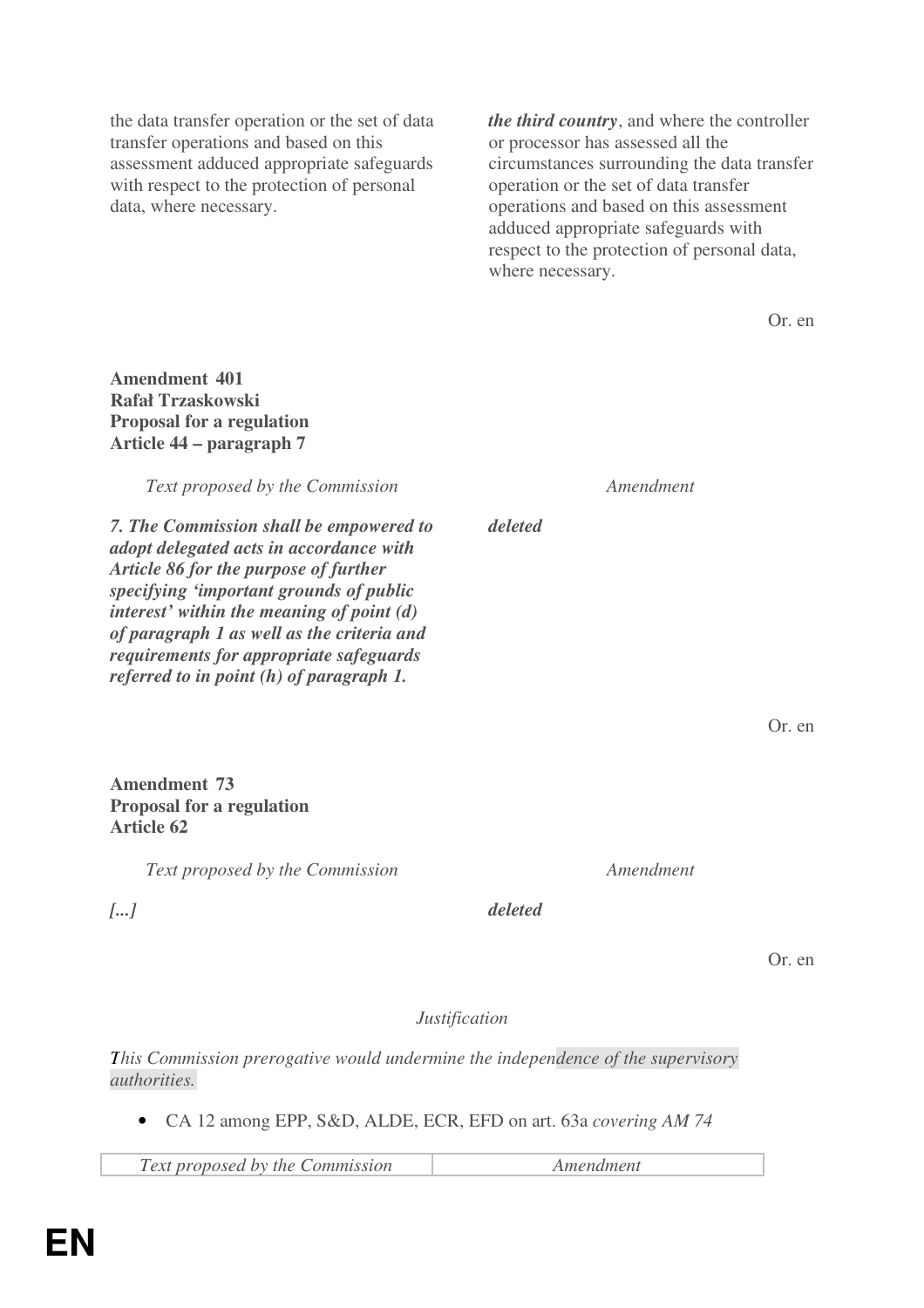| $(1)$ Without prejudice to the<br>competences of the European Court of<br>Justice, the European Data Protection<br><b>Board can issue binding opinions if:</b>                                                                                            |
|-----------------------------------------------------------------------------------------------------------------------------------------------------------------------------------------------------------------------------------------------------------|
| (a) a data subject or data controller<br><i>appeals</i> on grounds of inconsistent<br>application of the present Regulation<br><i>across the Member States; or</i>                                                                                        |
| $(b)$ a draft measure of the competent<br>authority has gone through the whole<br>Consistency Mechanism described in<br>this Section without being yet perceived<br>as consistent with the application of this<br>Regulation in the whole EU.             |
| (2) Before issuing such opinion, the<br><b>European Data Protection Board shall</b><br>take into consideration every<br>information the competent Data<br>Protection Authority knows, including<br>the point of view of the interested<br><i>parties.</i> |

# **Amendment 75 Proposal for a regulation Article 66 – paragraph 1 – point d**

### *Text proposed by the Commission* Amendment

(d) issue opinions on draft decisions of supervisory authorities pursuant to the consistency mechanism referred to in Article 57;

(d) issue opinions on draft decisions of supervisory authorities pursuant to the consistency mechanism referred to in Article 57 *and in Article 63a*;

Or. en

*Justification*

*This amendment matches the new Article 63a*

**Amendment 407 Christel Schaldemose, Anna Hedh, Catherine Stihler**

AM\917991EN.doc 105/123 PE500.411v01-00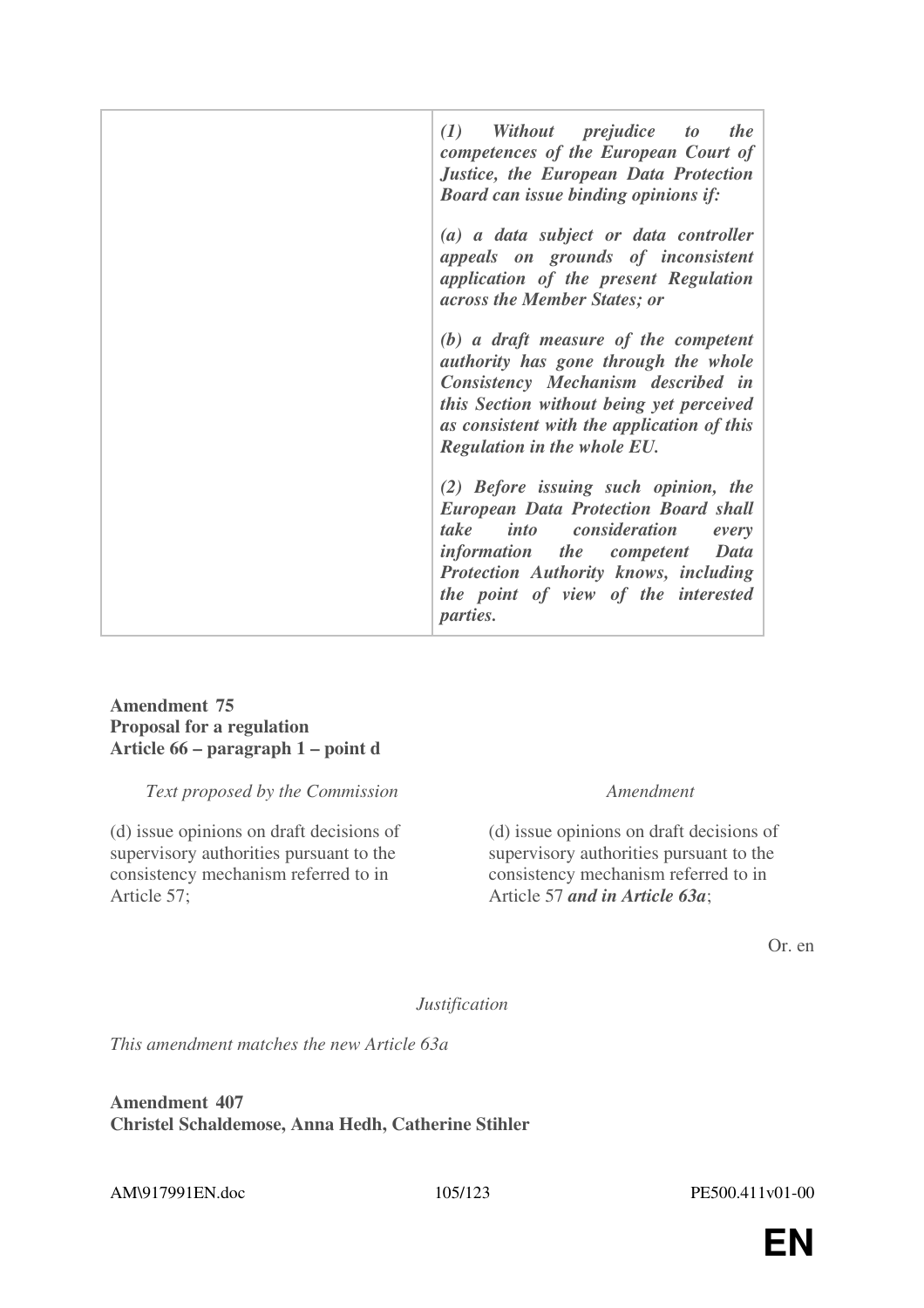# **Proposal for a regulation Article 73 – paragraph 1**

# *Text proposed by the Commission* Amendment

1. Without prejudice to any other administrative or judicial remedy, every data subject shall have the right to lodge a complaint with a supervisory authority in any Member State if they consider that the processing of personal data relating to them does not comply with this Regulation.

1. Without prejudice to any other administrative or judicial remedy, every data subject shall have the right to lodge a complaint with a supervisory authority in any Member State if they consider that the processing of personal data relating to them does not comply with this Regulation. *This complaint must not inflict costs on the data subject.*

Or. en

**Amendment 408 Andreas Schwab Proposal for a regulation Article 73 – paragraph 2**

*Text proposed by the Commission Amendment*

*2. Any body, organisation or association which aims to protect data subjects' rights and interests concerning the protection of their personal data and has been properly constituted according to the law of a Member State shall have the right to lodge a complaint with a supervisory authority in any Member State on behalf of one or more data subjects if it considers that a data subject's rights under this Regulation have been infringed as a result of the processing of personal data.*

**Amendment 410 Matteo Salvini Proposal for a regulation Article 74 – paragraph 1**

*Text proposed by the Commission Amendment*

1. Each natural or legal person shall have the right to a judicial remedy against

*deleted*

Or. fr

1. Each natural or legal person*, including each data controller and data processor,*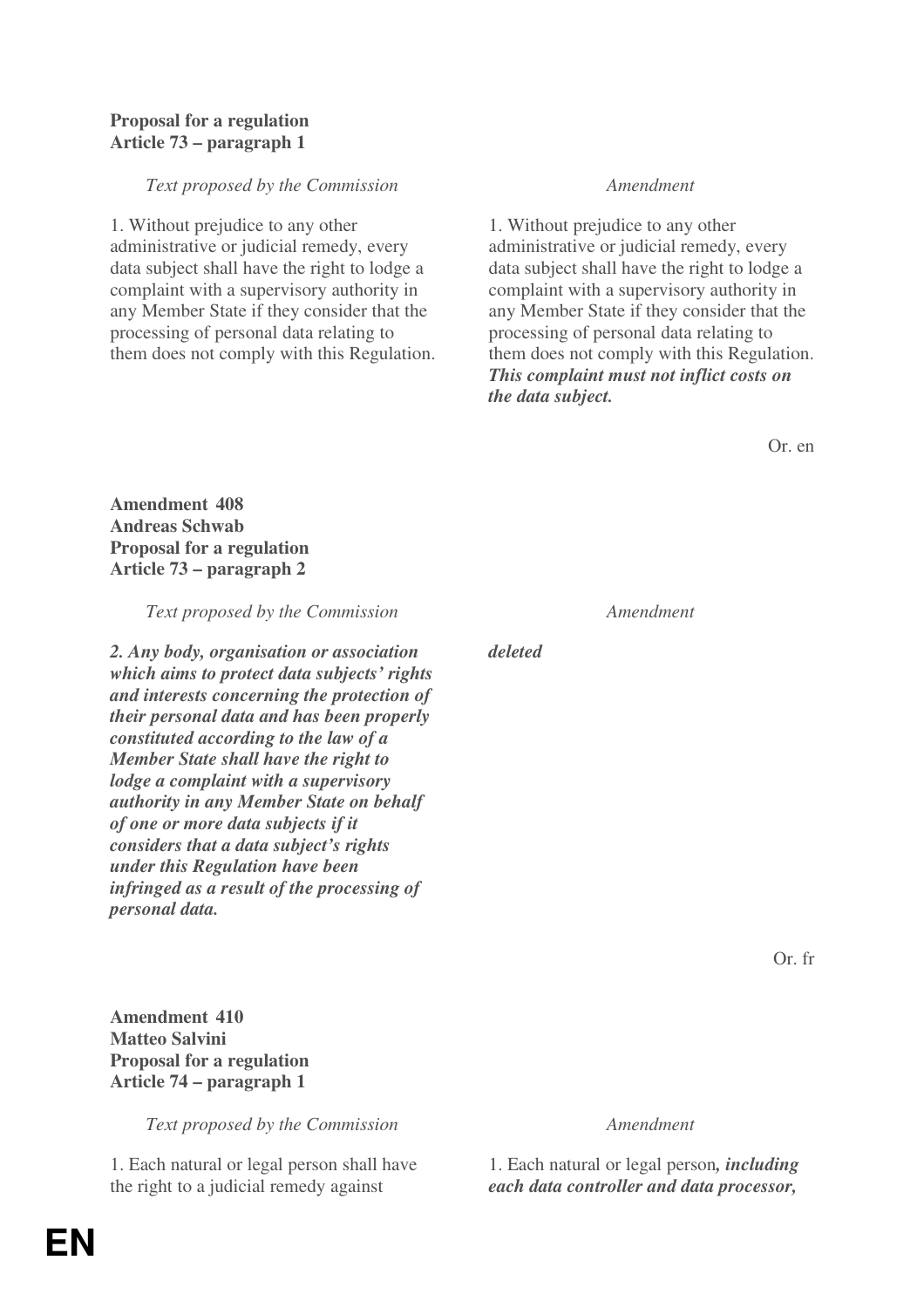decisions of a supervisory authority concerning them.

shall have the right to a judicial remedy against decisions of a supervisory authority concerning *or affecting* them.

Or. en

# *Justification*

*This amendment is essential to clarify the basic principle that data controllers may seek a judicial remedy when they are affected by decisions, even where they themselves are not the direct subject of the decision by a national authority.*

**Amendment 77 Proposal for a regulation Article 74 – paragraph 1**

*Text proposed by the Commission Amendment*

1. Each natural or legal person shall have the right to a judicial remedy against decisions of a supervisory authority concerning them.

1. *Without prejudice to the procedure described in Article 63a,* each natural or legal person shall have the right to a judicial remedy against decisions of a supervisory authority concerning them.

Or. en

### *Justification*

*This amendment matches the new Article 63a.*

**Amendment 411 Andreas Schwab Proposal for a regulation Article 74 – paragraph 4**

*Text proposed by the Commission Amendment*

*deleted*

*4. A data subject which is concerned by a decision of a supervisory authority in another Member State than where the data subject has its habitual residence, may request the supervisory authority of the Member State where it has its habitual residence to bring proceedings on its behalf against the competent supervisory authority in the other*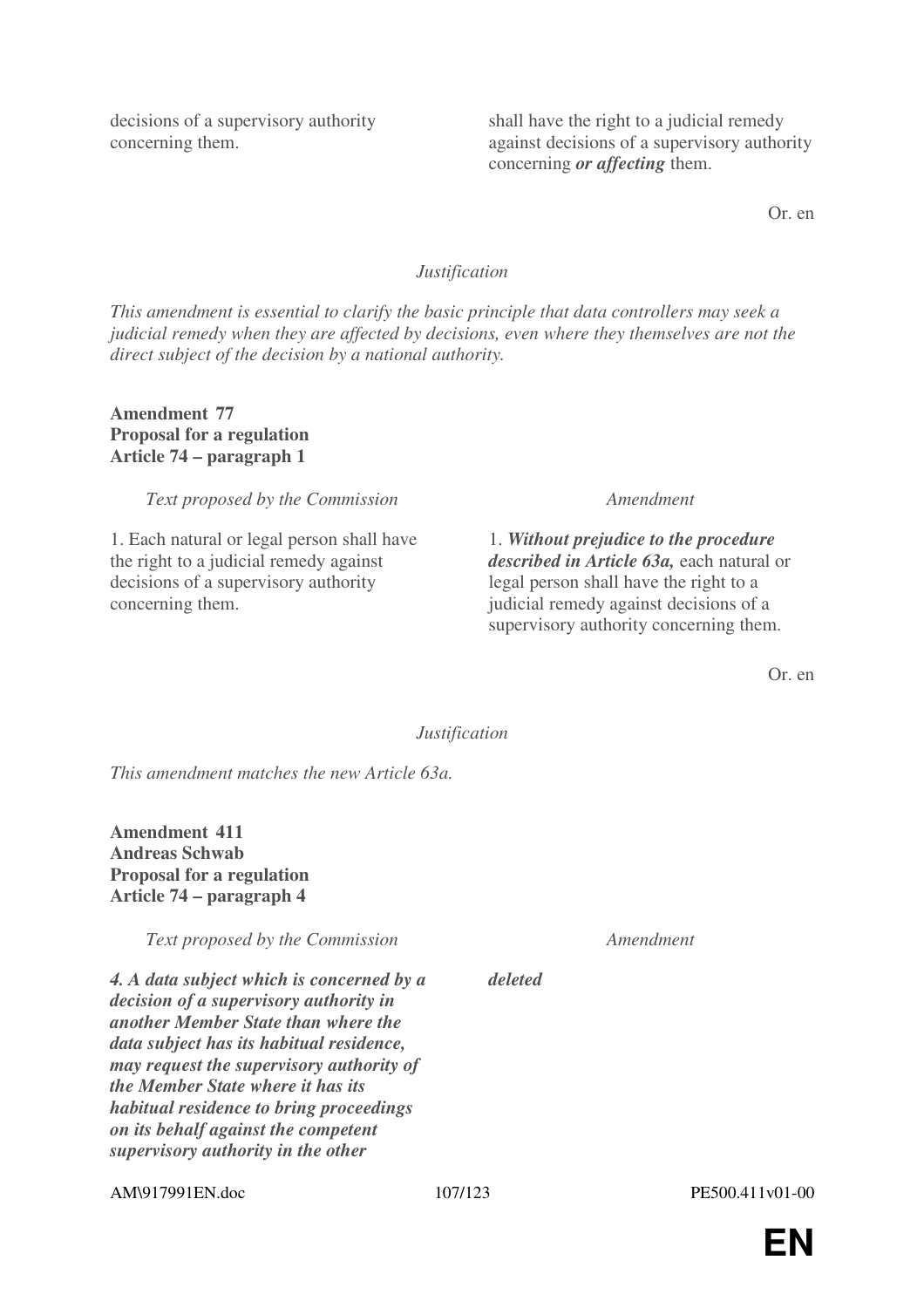*This possibility would bring no added value for the public and might jeopardise the cooperation of the supervisory authorities under the consistency mechanism.*

**Amendment 412 Andreas Schwab, Rafał Trzaskowski Proposal for a regulation Article 76 – paragraph 1**

*Text proposed by the Commission Amendment*

*1. Any body, organisation or association referred to in Article 73(2) shall have the right to exercise the rights referred to in Articles 74 and 75 on behalf of one or more data subjects.*

*deleted*

Or. fr

**Amendment 414 Christel Schaldemose, Anna Hedh, Catherine Stihler Proposal for a regulation Article 77 – paragraph 1**

### *Text proposed by the Commission Amendment*

1. Any person who has suffered damage as a result of an unlawful processing operation or of an action incompatible with this Regulation shall have the right to receive compensation from the controller or the processor for the damage suffered.

1. Any person who has suffered *material or immaterial* damage as a result of an unlawful processing operation or of an action incompatible with this Regulation shall have the right to receive compensation from the controller or the processor for the damage suffered.

Or. en

**Amendment 415 Catherine Stihler Proposal for a regulation Article 77 – paragraph 1**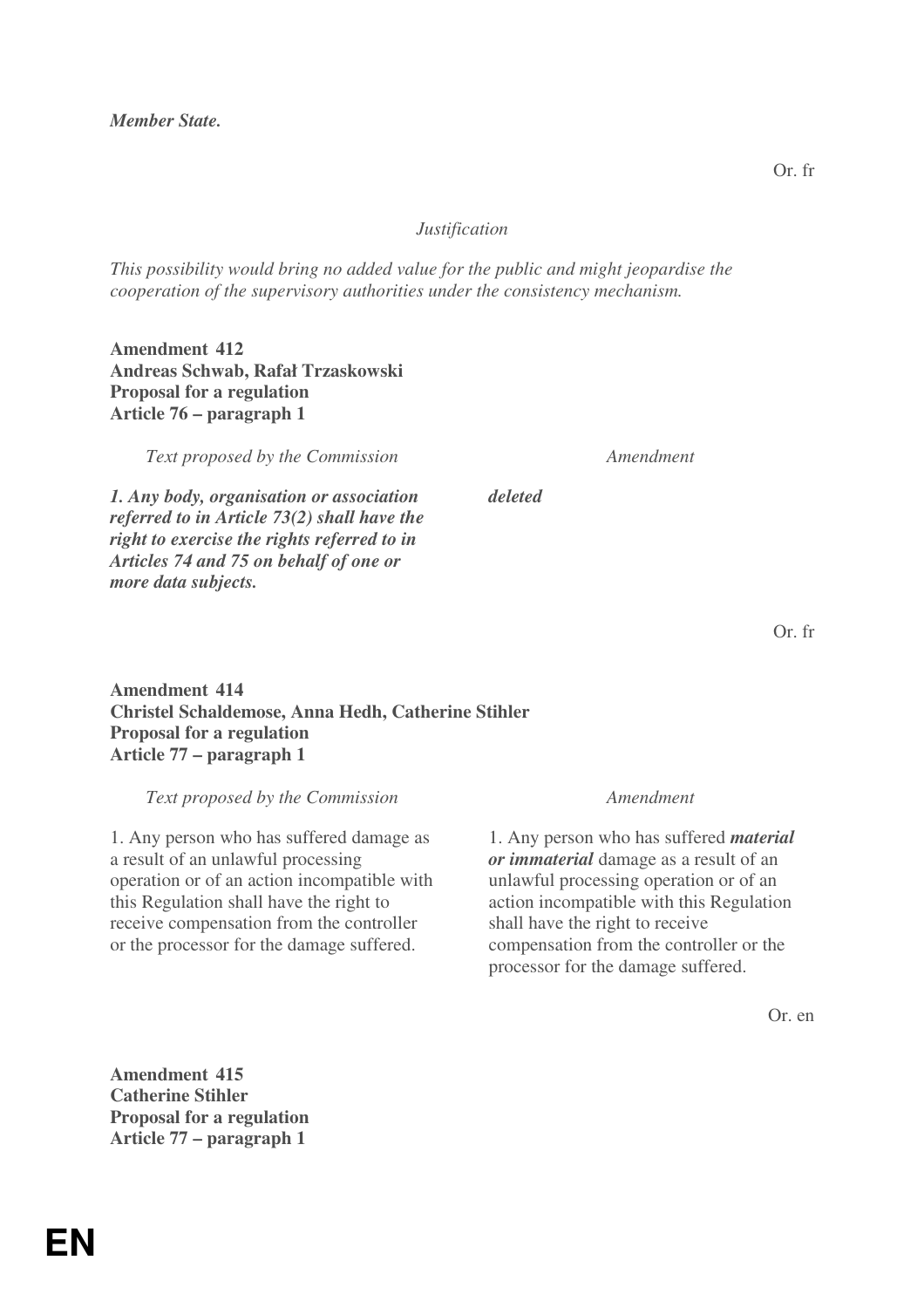### *Text proposed by the Commission* Amendment

1. Any person who has suffered damage as a result of an unlawful processing operation or of an action incompatible with this Regulation shall have the right to receive compensation from the controller or the processor for the damage suffered.

1. Any person who has suffered damage as a result of an unlawful processing operation*, including blacklisting,* or of an action incompatible with this Regulation shall have the right to receive compensation from the controller or the processor for the damage suffered *and for any emotional injury*.

Or. en

# **Amendment 78 Proposal for a regulation Article 78 – paragraph 1**

# *Text proposed by the Commission* Amendment

1. Member States shall lay down the rules on penalties, applicable to infringements of the provisions of this Regulation and shall take all measures necessary to ensure that they are implemented, including where the controller did not comply with the obligation to designate a representative. The penalties provided for must be effective, proportionate and dissuasive.

1. Member States shall lay down the rules on penalties, applicable to infringements of the provisions of this Regulation and shall take all measures necessary to ensure that they are implemented, including where the controller did not comply with the obligation to designate a representative. The penalties provided for must be effective, *consistent* proportionate and dissuasive.

Or. en

### *Justification*

*Penalties must be applied consistently throughout the European Union.*

• CA 13 among EPP, S&D, ALDE, ECR, EFD on art. 79 *covering AMs 417, 418, 419, 420, 421, 422, 424, 428, 429, 431, 432, 434, 435 and 438*

| Text proposed by the Commission |                                                                                                      |  | Amendment                                                                                               |
|---------------------------------|------------------------------------------------------------------------------------------------------|--|---------------------------------------------------------------------------------------------------------|
|                                 | Each supervisory authority shall $\vert$ 1.<br>be empowered to impose<br>administrative sanctions in |  | Each <i>competent</i> supervisory<br>authority shall be empowered to<br>impose administrative sanctions |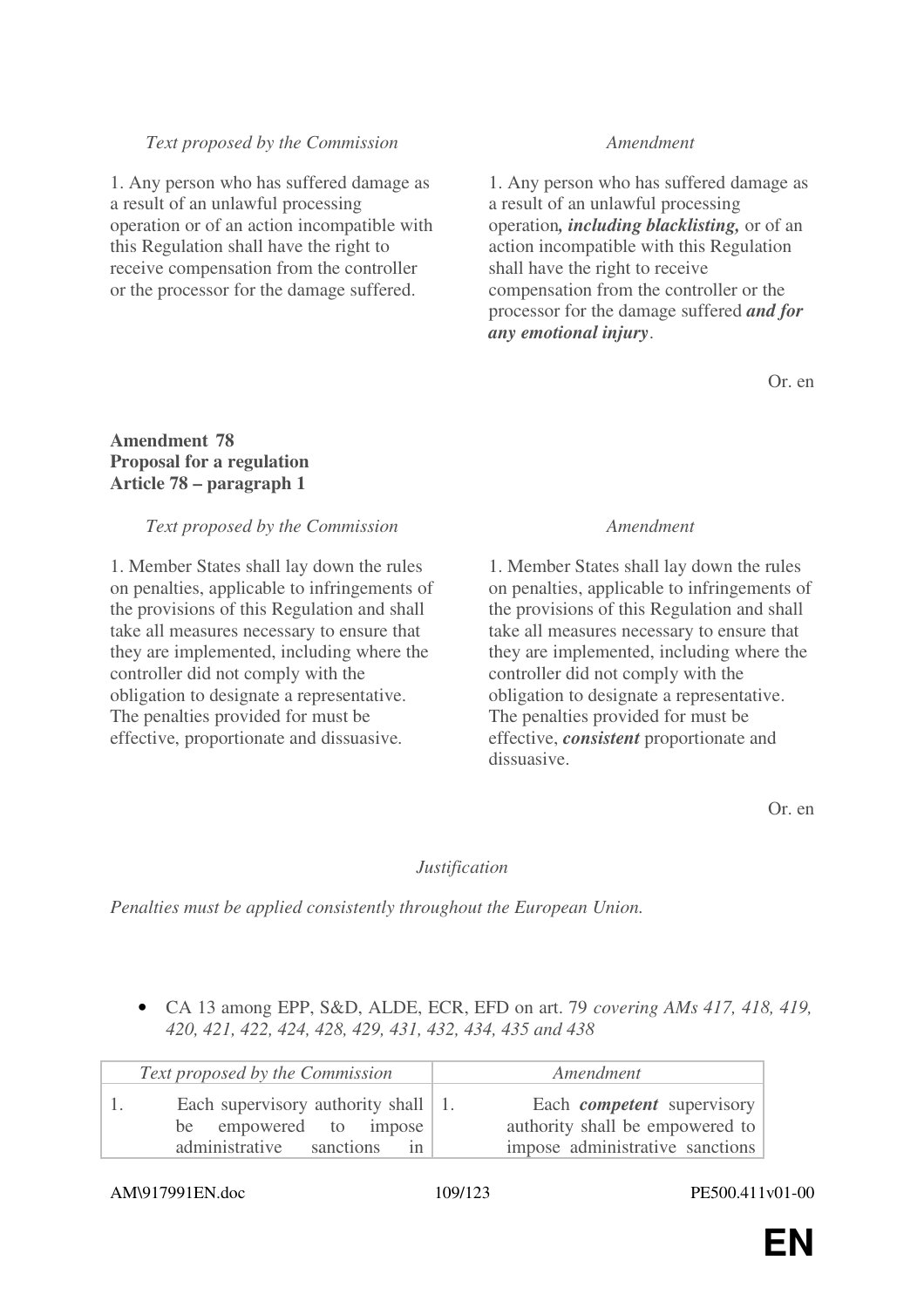accordance with this Article.

- 2. The administrative sanction shall be in each individual case effective, proportionate and dissuasive. The amount of the administrative fine shall be fixed with due regard to the nature, gravity and duration of the breach, the intentional or negligent character of the infringement, the degree of responsibility of the natural or legal person and of previous breaches by this person, the technical and organisational measures and procedures implemented pursuant to Article 23 and the degree of cooperation with the supervisory authority in order to remedy the breach.
- 3. In case of a first and nonintentional non-compliance with this Regulation, a warning in writing may be given and no sanction imposed, where:

a natural person is processing personal data without a commercial interest; or

- 12. an enterprise or an organisation employing fewer than 250 persons is processing personal data only as an activity ancillary to its main activities.
- 4. *The supervisory authority shall impose a fine up to 250 000 EUR, or in case of an enterprise up to 0,5 % of its annual worldwide turnover, to anyone who, intentionally or negligently:*

*does not provide the* 

in accordance with this Article.

- 2. The administrative sanction shall be in each individual case effective, proportionate*, non discriminatory* and dissuasive. The amount of the administrative fine shall be fixed with due regard to the nature, gravity and duration of the breach, the intentional or negligent character of the infringement, *the particular category of personal data,* the degree of *harm or risk of harm created by the violation, the degree of*  responsibility of the natural or legal person and of previous breaches by this person, the technical and organisational measures and procedures implemented pursuant to Article 23 and the degree of cooperation with the supervisory authority in order to remedy the breach. *Where appropriate, the Data Protection Authority shall also be empowered to require that a Data Protection Officer is appointed if the body, organization or association has opted not to do so.*
- *2 a. Aggravating factors shall include in particular:*
	- *ii. repeated violations committed in reckless disregard of applicable law;*
- *iii. refusal to co-operate with or obstruction of an enforcement process;*
- *iv. violations that are deliberate, serious and likely to cause substantial damage;*
- *v. a data protection impact assessment has not been undertaken;*
- *vi. a data protection officer has not been appointed.*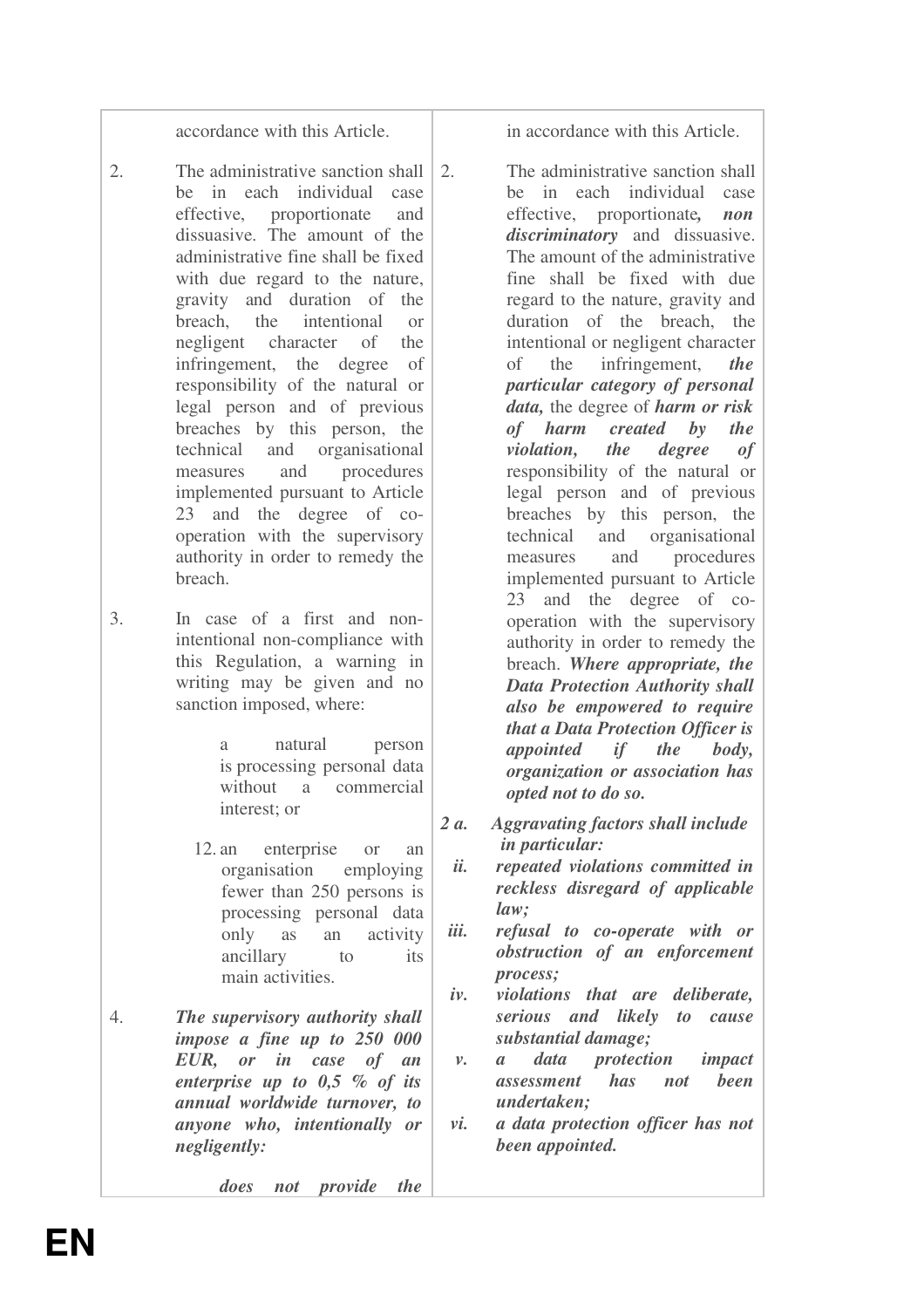| mechanisms for requests<br>by data subjects or does<br>not respond promptly or<br>not in the required format<br>to data subjects pursuant<br>to Articles $12(1)$ and $(2)$ ;<br>13. charges a fee for the<br><i>information</i> or<br>responses to the requests<br>of data<br>subjects<br><i>violation of Article 12(4).</i> | i.<br>ii.<br>for<br>iii.<br>in<br>iv. | 2 b. Mitigating factors shall include:<br>measures having been taken by<br>the natural or legal person to<br>ensure compliance with relevant<br><i>obligations;</i><br>genuine uncertainty<br>t <sub>0</sub><br><i>as</i><br>whether the activity constituted a<br><i>violation</i> of the<br>relevant<br><i>obligations;</i><br><i>immediate</i> termination of<br>the<br>violation upon knowledge;<br>co-operation<br>with<br>any<br>enforcement processes; |
|------------------------------------------------------------------------------------------------------------------------------------------------------------------------------------------------------------------------------------------------------------------------------------------------------------------------------|---------------------------------------|---------------------------------------------------------------------------------------------------------------------------------------------------------------------------------------------------------------------------------------------------------------------------------------------------------------------------------------------------------------------------------------------------------------------------------------------------------------|
| 5.<br>The supervisory authority shall                                                                                                                                                                                                                                                                                        | ν.                                    | data protection<br>impact<br>$\boldsymbol{a}$<br>assessment has been undertaken;                                                                                                                                                                                                                                                                                                                                                                              |
| impose a fine up to 500 000<br>EUR, or in case of an                                                                                                                                                                                                                                                                         | vi.                                   | a data protection officer has                                                                                                                                                                                                                                                                                                                                                                                                                                 |
| enterprise up to $1\%$ of its                                                                                                                                                                                                                                                                                                |                                       | been appointed.                                                                                                                                                                                                                                                                                                                                                                                                                                               |
| annual worldwide turnover, to                                                                                                                                                                                                                                                                                                |                                       |                                                                                                                                                                                                                                                                                                                                                                                                                                                               |
| anyone who, intentionally or                                                                                                                                                                                                                                                                                                 | 3.                                    | In case of a first and non-                                                                                                                                                                                                                                                                                                                                                                                                                                   |
| negligently:                                                                                                                                                                                                                                                                                                                 |                                       | intentional non-compliance with                                                                                                                                                                                                                                                                                                                                                                                                                               |
| does not provide the<br><i>information,</i><br>or<br>provide                                                                                                                                                                                                                                                                 | does<br>incomplete                    | this Regulation, a warning in<br>writing may be given and no<br>sanction imposed, where:                                                                                                                                                                                                                                                                                                                                                                      |
| information, or does not<br>provide the information<br>in<br>$\boldsymbol{a}$<br>transparent manner, to<br>the data subject pursuant<br>to Article 11, Article $12(3)$                                                                                                                                                       | sufficiently                          | natural<br>person<br>a<br>is processing personal data<br>without a<br>commercial<br>interest; or<br>1. an enterprise<br><sub>or</sub><br>an                                                                                                                                                                                                                                                                                                                   |
| and Article 14;<br>14. does not provide access                                                                                                                                                                                                                                                                               |                                       | organisation employing<br>fewer than 250 persons is<br>processing personal data                                                                                                                                                                                                                                                                                                                                                                               |
| for the data subject or<br>does not rectify personal<br>data pursuant to Articles                                                                                                                                                                                                                                            |                                       | only<br>activity<br>as<br>an<br>ancillary<br>to<br>its<br>main activities.                                                                                                                                                                                                                                                                                                                                                                                    |
| 15 and 16 or does not                                                                                                                                                                                                                                                                                                        |                                       |                                                                                                                                                                                                                                                                                                                                                                                                                                                               |
| communicate the relevant<br>information to a recipient                                                                                                                                                                                                                                                                       | $4_{\cdot}$                           | deleted                                                                                                                                                                                                                                                                                                                                                                                                                                                       |
| <i>pursuant to Article 13;</i>                                                                                                                                                                                                                                                                                               | 5.                                    | deleted                                                                                                                                                                                                                                                                                                                                                                                                                                                       |
| 15. does not comply with the<br>right to be forgotten or to                                                                                                                                                                                                                                                                  | 6.                                    | deleted                                                                                                                                                                                                                                                                                                                                                                                                                                                       |
| erasure, or fails to put<br>mechanisms in place to<br>ensure that the time limits<br>are observed or does not<br>take all necessary steps to<br>inform third parties that a                                                                                                                                                  | 7.                                    | deleted.                                                                                                                                                                                                                                                                                                                                                                                                                                                      |

AM\917991EN.doc 111/123 PE500.411v01-00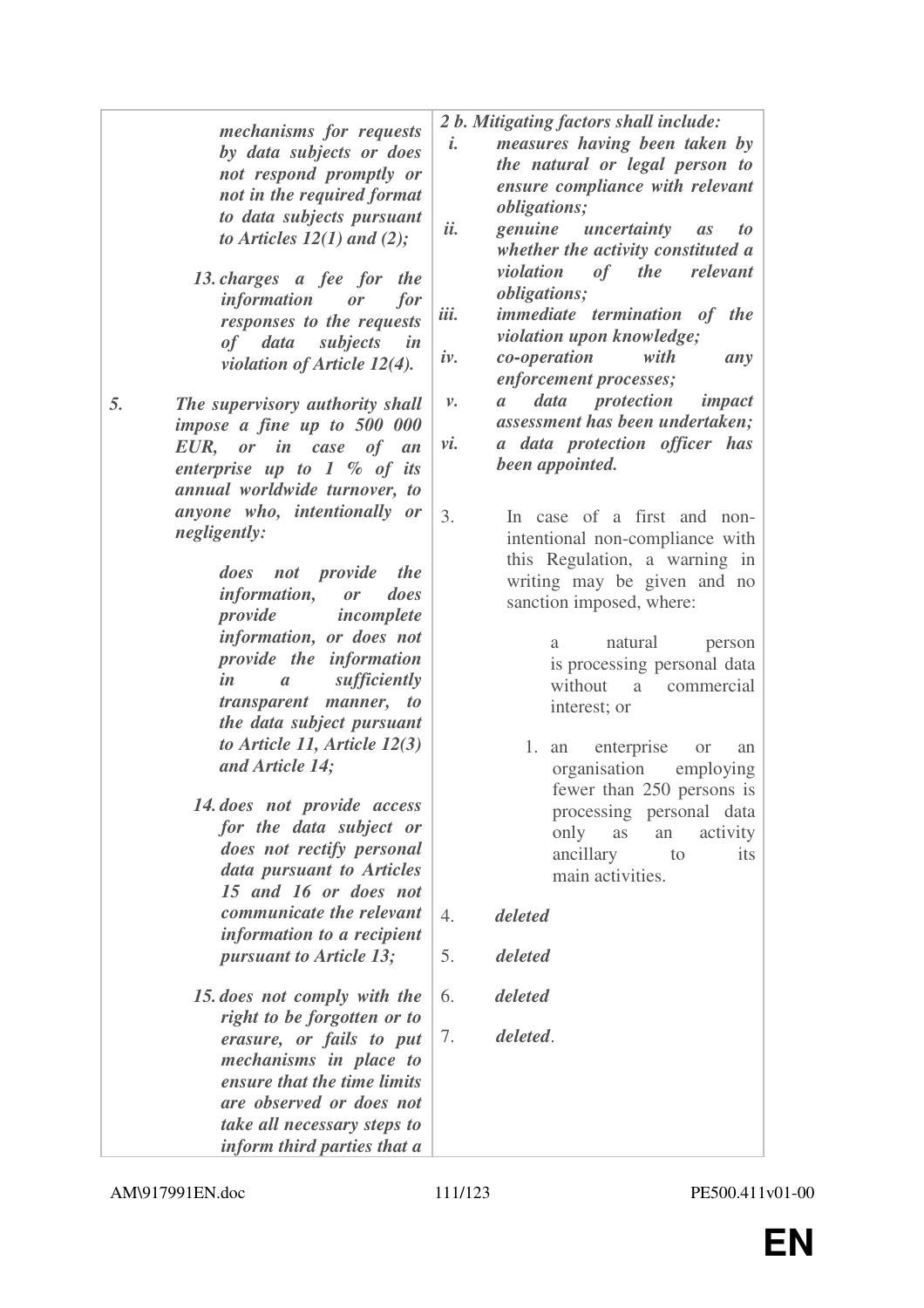*data subjects requests to erase any links to, or copy or replication of the personal data pursuant Article 17;*

- *16. does not provide a copy of the personal data in electronic format or hinders the data subject to transmit the personal data to another application in violation of Article 18;*
- *17. does not or not sufficiently determine the respective responsibilities with co-controllers pursuant to Article 24;*
- *18. does not or not sufficiently maintain the documentation pursuant to Article 28, Article 31(4), and Article 44(3);*
- *19. does not comply, in cases where special categories of data are not involved, pursuant to Articles 80, 82 and 83 with rules in relation to freedom of expression or with rules on the processing in the employment context or with the conditions for processing for historical, statistical and scientific research purposes.*
- *6. The supervisory authority shall impose a fine up to 1 000 000 EUR or, in case of an enterprise up to 2 % of its annual worldwide turnover, to anyone who, intentionally or negligently:*

*processes personal data without any or sufficient*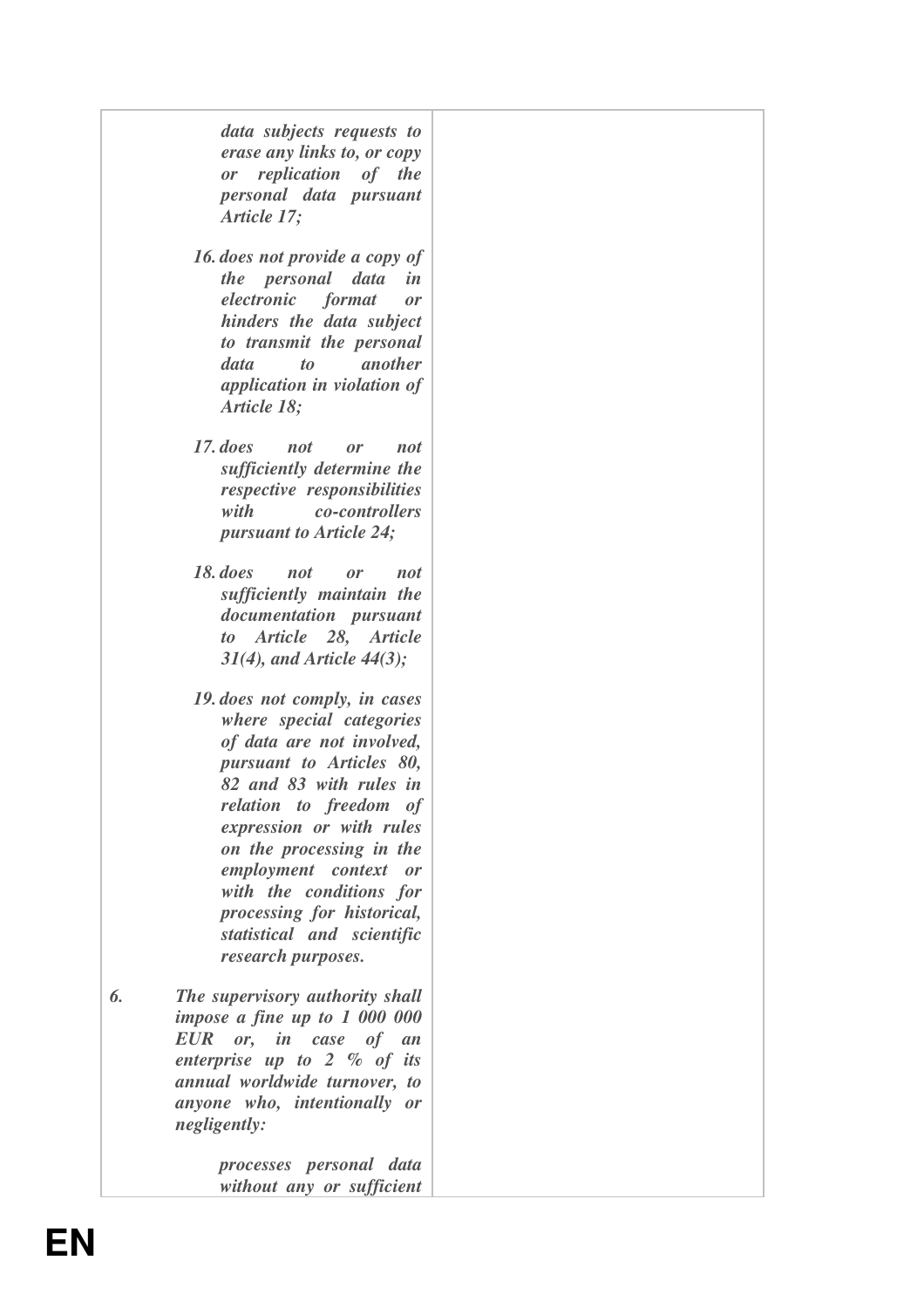*legal basis for the processing or does not comply with the conditions for consent pursuant to Articles 6, 7 and 8;*

- *20. processes special categories of data in violation of Articles 9 and 81;*
- *21. does not comply with an objection or the requirement pursuant to Article 19;*
- *22. does not comply with the conditions in relation to measures based on profiling pursuant to Article 20;*
- *23. does not adopt internal policies or does not implement appropriate measures for ensuring and demonstrating compliance pursuant to Articles 22, 23 and 30;*
- *24. does not designate a representative pursuant to Article 25;*
- *25. processes or instructs the processing of personal data in violation of the obligations in relation to processing on behalf of a controller pursuant to Articles 26 and 27;*
- *26. does not alert on or notify a personal data breach or does not timely or completely notify the data breach to the supervisory authority or to the data*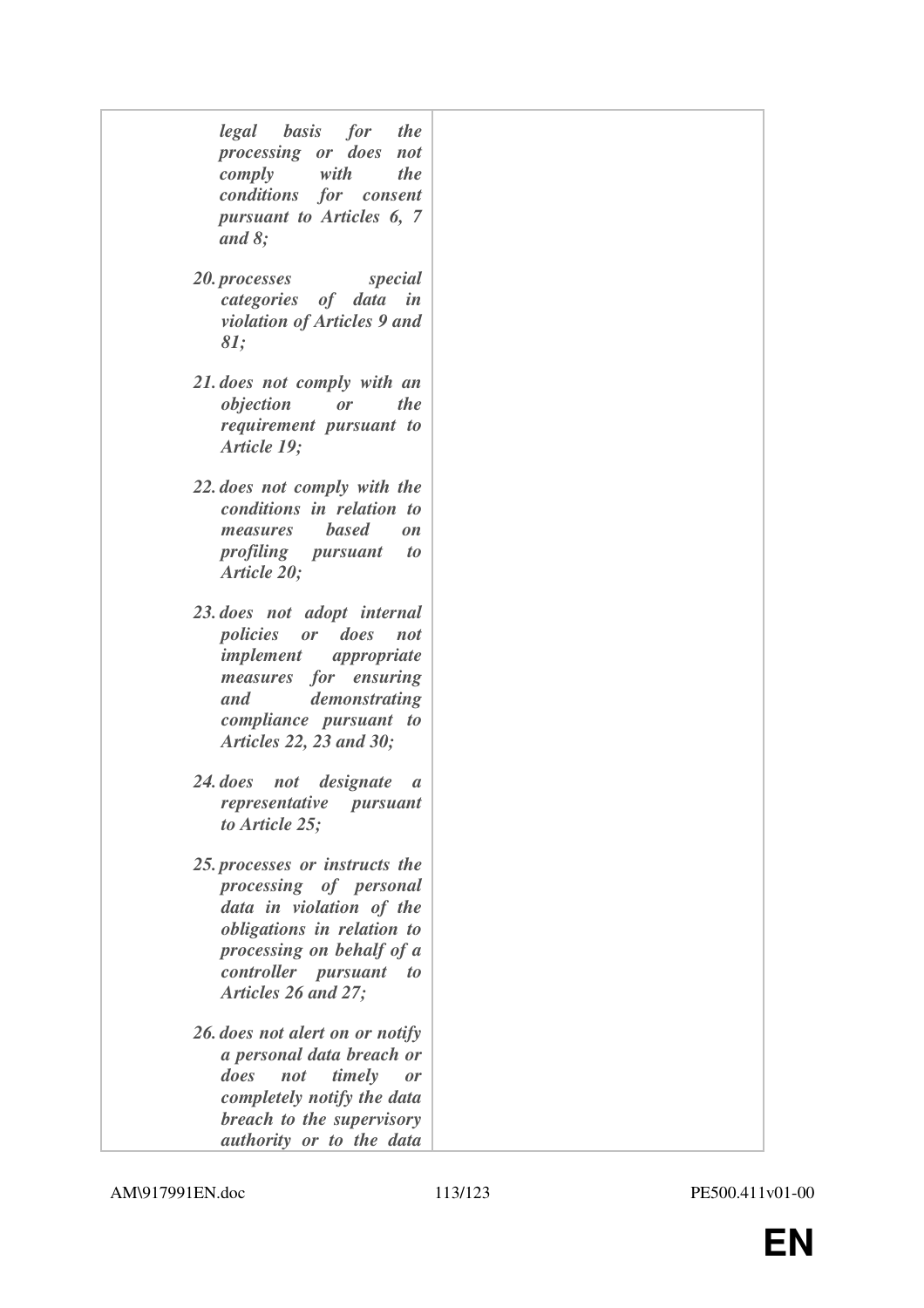*subject pursuant to Articles 31 and 32;*

- *27. does not carry out a data protection impact assessment pursuant or processes personal data without prior authorisation or prior consultation of the supervisory authority pursuant to Articles 33 and 34;*
- *28. does not designate a data protection officer or does not ensure the conditions for fulfilling the tasks pursuant to Articles 35, 36 and 37;*
- *29. misuses a data protection seal or mark in the meaning of Article 39;*
- *30. carries out or instructs a data transfer to a third country or an international organisation that is not allowed by an adequacy decision or by appropriate safeguards or by a derogation pursuant to Articles 40 to 44;*
- *31. does not comply with an order or a temporary or definite ban on processing or the suspension of data flows by the supervisory authority pursuant to Article 53(1);*
- *32. does not comply with the obligations to assist or respond or provide relevant information to, or access to premises by, the supervisory authority*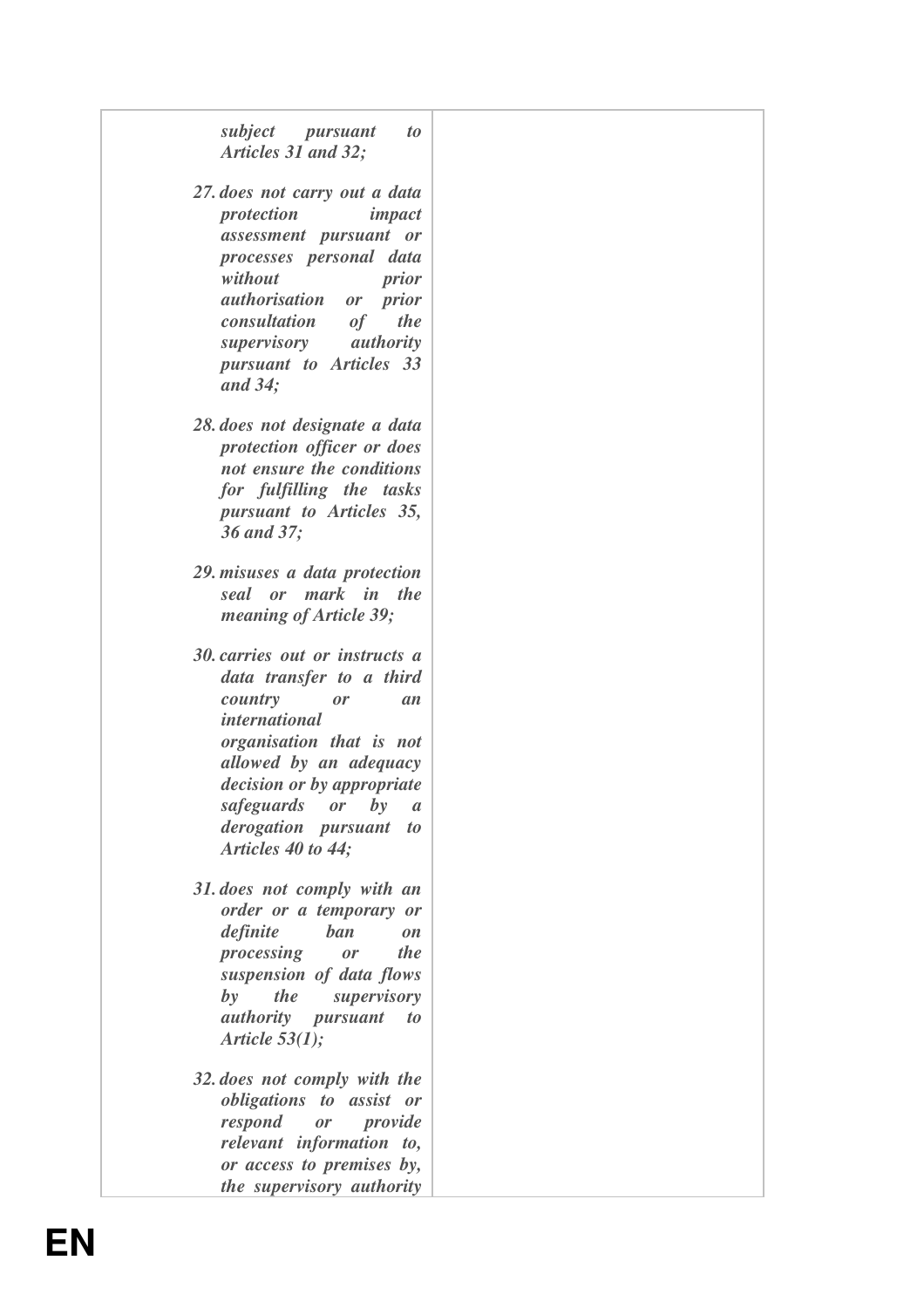*freedom, bearing in mind the objective of the Single Market.*

**Amendment 440 Morten Løkkegaard Proposal for a regulation Article 82 – paragraph 1**

**EN**

*Justification*

*Adding the consistency requirement allows the Member States' laws to have less degrees of* 

9(2), processing of personal data Union law or Member State law which specific measures to safeguard the data subject's legitimate interests, and be necessary for:

*pursuant to Article 84. 7. The Commission shall be empowered to adopt delegated acts in accordance with Article 86 for the purpose of updating the amounts of the administrative fines referred to in paragraphs 4, 5 and 6,* 

### **Amendment 80 Proposal for a regulation Article 81 – paragraph 1 – introductory part**

*taking into account the criteria referred to in paragraph 2.*

# *Text proposed by the Commission Amendment*

1. Within the limits of this Regulation and in accordance with point (h) of Article 9(2), processing of personal data concerning health must be on the basis of Union law or Member State law which shall provide for suitable and specific measures to safeguard the data subject's legitimate interests, and be necessary for:

1. Within the limits of this Regulation and in accordance with point (h) of Article concerning health must be on the basis of shall provide for suitable*, consistent* and

Or. en

*pursuant to Article 28(3), Article 29, Article 34(6) and Article 53(2);*

*33. does not comply with the rules for safeguarding professional secrecy*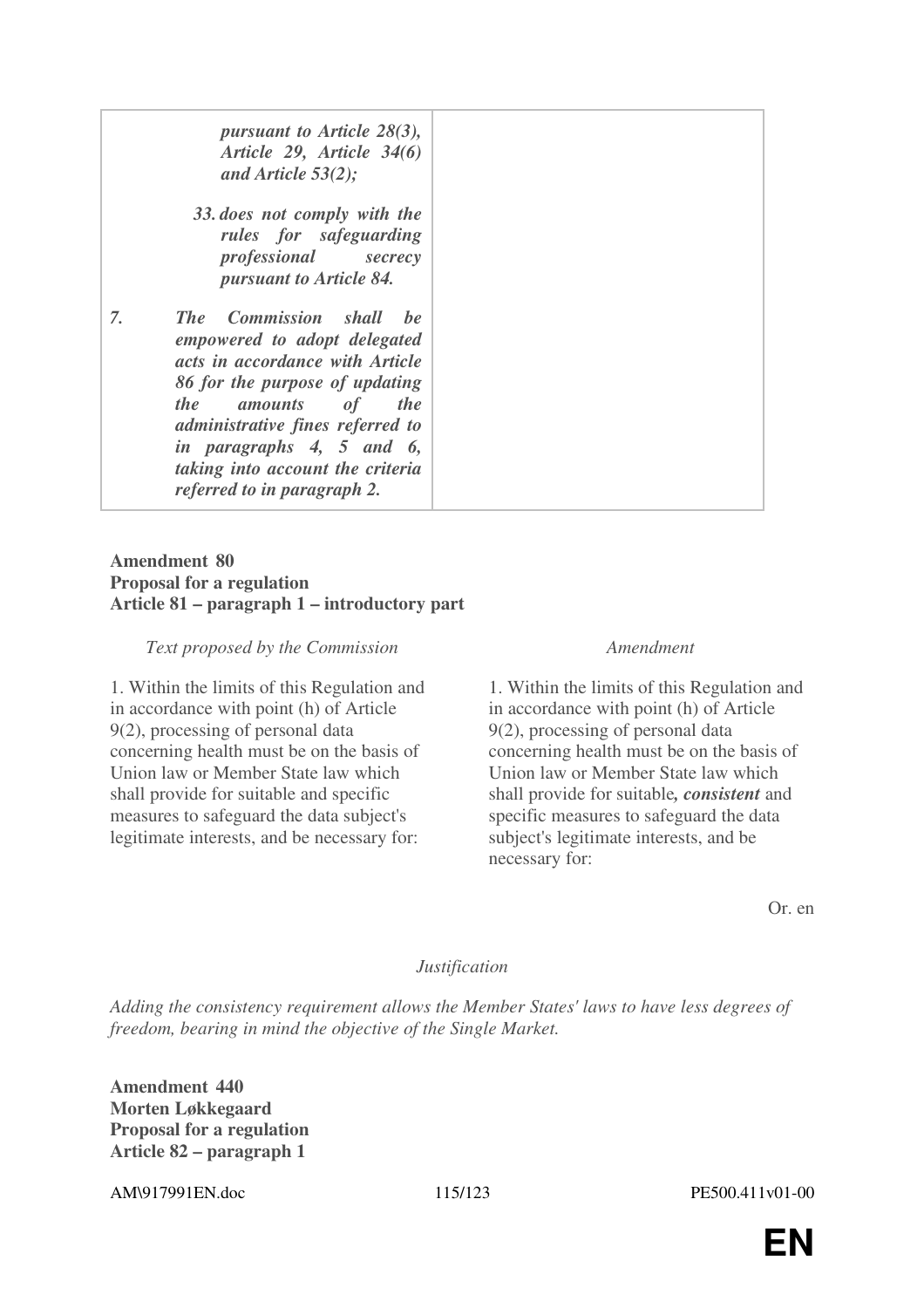# *Text proposed by the Commission* Amendment

1. Within the limits of this Regulation, Member States may adopt by law specific rules regulating the processing of employees' personal data in the employment context, in particular for the purposes of the recruitment, the performance of the contract of employment, including discharge of obligations laid down by law or by collective agreements, management, planning and organisation of work, health and safety at work, and for the purposes of the exercise and enjoyment, on an individual or collective basis, of rights and benefits related to employment, and for the purpose of the termination of the employment relationship.

1. Within the limits of this Regulation, Member States may adopt by law *or collective agreement among employers and employees* specific rules regulating the processing of employees' personal data in the employment context, in particular for the purposes of the recruitment, the performance of the contract of employment, including discharge of obligations laid down by law or by collective agreements, management, planning and organisation of work, health and safety at work, *criminal conviction*  and for the purposes of the exercise and enjoyment, on an individual or collective basis, of rights and benefits related to employment, and for the purpose of the termination of the employment relationship.

Or. en

# **Amendment 441 Christel Schaldemose, Anna Hedh, Catherine Stihler Proposal for a regulation Article 82 – paragraph 1**

### *Text proposed by the Commission* Amendment

1. Within the limits of this Regulation, Member States may adopt by law specific rules regulating the processing of employees' personal data in the employment context, in particular for the purposes of the recruitment, the performance of the contract of employment, including discharge of obligations laid down by law or by collective agreements, management, planning and organisation of work, health and safety at work, and for the purposes of the exercise and enjoyment, on an individual or collective basis, of rights and benefits related to employment, and for the purpose of the termination of the employment relationship.

1. Within the limits of this Regulation, Member States may adopt by law specific rules regulating the processing of employees' personal data in the employment context, in particular for the purposes of the recruitment, the performance of the contract of employment, including discharge of obligations laid down by law or by collective agreements, management, planning and organisation of work, health and safety at work, and for the purposes of the exercise and enjoyment, on an individual or collective basis, of rights and benefits related to employment, and for the purpose of the termination of the employment relationship. *This Regulation*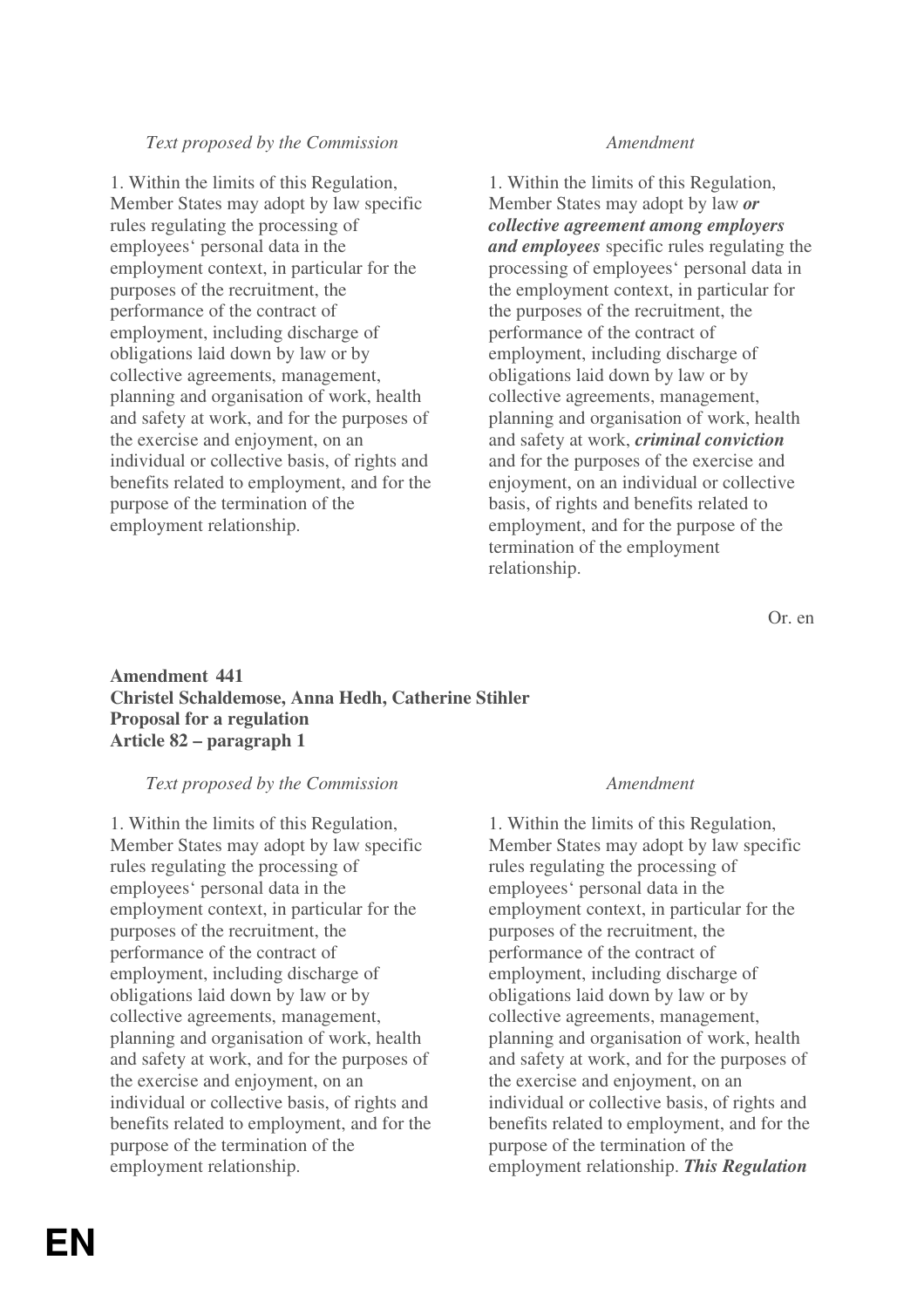*must, in accordance with the principles of Article 5, respect collective agreements regarding decentralized regulation of the employer's data processing concluded in accordance with this Regulation.*

Or. en

# **Amendment 81 Proposal for a regulation Article 81 – paragraph 3**

*Text proposed by the Commission* Amendment

*3. The Commission shall be empowered to adopt delegated acts in accordance with Article 86 for the purpose of further specifying other reasons of public interest in the area of public health as referred to in point (b) of paragraph 1, as well as criteria and requirements for the safeguards for the processing of personal data for the purposes referred to in paragraph 1.*

*deleted*

Or. en

*Justification*

*There is no need for such further specifications.*

**Amendment 444 Anna Hedh Proposal for a regulation Article 82 – paragraph 3**

*Text proposed by the Commission Amendment*

3. *The Commission shall be empowered to adopt delegated acts in accordance with Article 86 for the purpose of further specifying the criteria and requirements for the safeguards for the processing of personal data for the purposes referred to* 

3. *This regulation recognizes the role of the social partners. In Member States where it has been left to the parties on the labour market to regulate wages and other work conditions through collective agreements, the social partners'* 

AM\917991EN.doc 117/123 PE500.411v01-00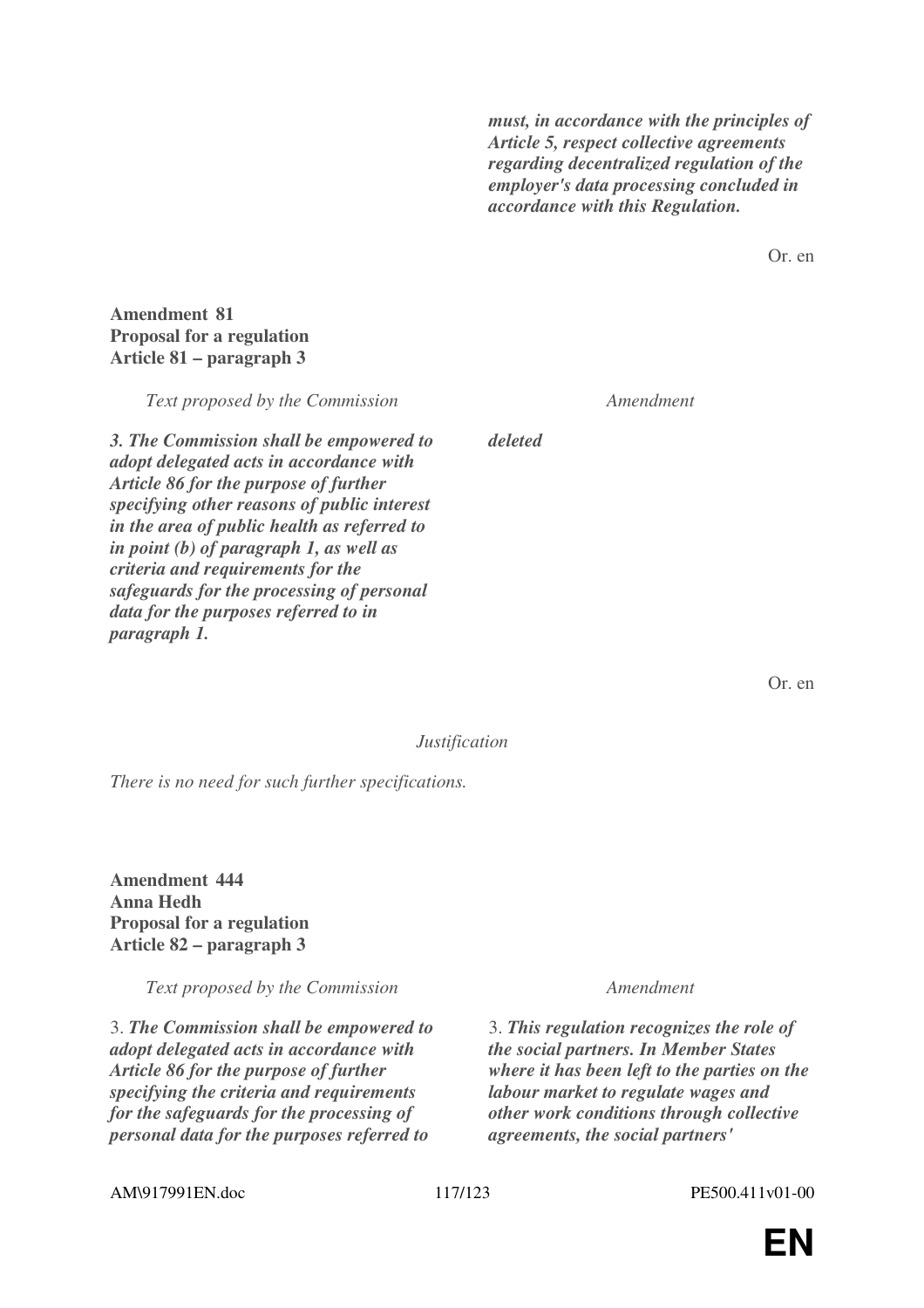*in paragraph 1*. *obligations and rights under collective agreements should be taken into specific consideration when applying Article 6.1 (f)*.

Or. en

# **Amendment 82 Proposal for a regulation Article 83 – paragraph 3**

*Text proposed by the Commission Amendment*

*3. The Commission shall be empowered to adopt delegated acts in accordance with Article 86 for the purpose of further specifying the criteria and requirements for the processing of personal data for the purposes referred to in paragraph 1 and 2 as well as any necessary limitations on the rights of information to and access by the data subject and detailing the conditions and safeguards for the rights of the data subject under these circumstances.*

*deleted*

Or. en

**Amendment 445 Christel Schaldemose, Anna Hedh, Catherine Stihler Proposal for a regulation Article 83 – paragraph 3 a (new)**

*Text proposed by the Commission* Amendment

*3 a. Member States can adopt specific measures to regulate the processing of personal data for historical, statistical or scientific purposes while respecting the provisions of paragraph 1 and 2 of this article as well as respecting the Charter of Fundamental Rights of the European Union.*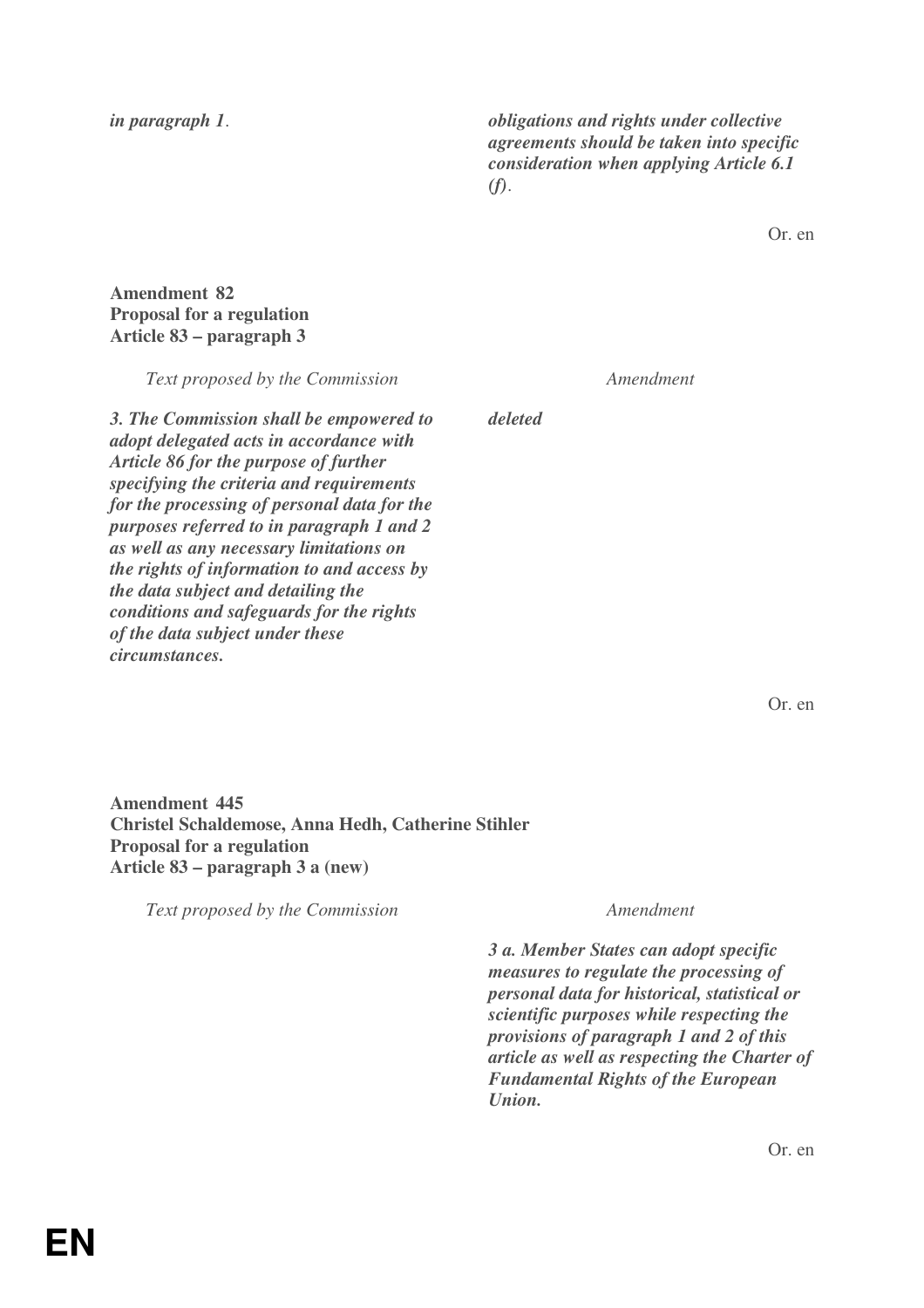# **Amendment 446 Christel Schaldemose, Anna Hedh, Catherine Stihler Proposal for a regulation Article 83 – paragraph 3 b (new)**

*Text proposed by the Commission Amendment*

*3 b. A Member State adopting specific measures according to article 83, paragraph 3a, must inform the Commission about the adopted measures prior to the date set in article 91, paragraph 2, and without undue delay inform the Commission about eventual changes at a later stage of the measures.*

Or. en

### **Amendment 83 Proposal for a regulation Article 84 – paragraph 2**

*Text proposed by the Commission* Amendment

2. Each Member State shall notify to the Commission the rules adopted pursuant to paragraph 1, by the date specified in Article 91(2) at the latest and, without delay, any subsequent amendment affecting them.

2. Each Member State shall notify to the Commission the rules adopted pursuant to paragraph 1, *in order for the Commission to verify the consistency with the other Member States rules,* by the date specified in Article 91(2) at the latest and, without delay, any subsequent amendment affecting them.

### **Amendment 84 Proposal for a regulation Article 86 – paragraph 2**

*Text proposed by the Commission* Amendment

2. The delegation of power referred to in Article *6(5), Article* 8(3), Article 9(3), Article 12(5), Article *14(7), Article 15(3), Article 17(9), Article 20(6), Article 22(4*), Article 23(3), Article *26(5), Article 28(5), Article* 30(3), Article *31(5), Article 32*(*5), Article 336*), Article 34(8), Article *35(11),* 

2. The delegation of power referred to in Article 8(3), Article 9(3), Article 12(5), Article *20(5*), Article 23(3), Article 30(3), Article *33*(*6*), Article 34(8), Article 39(2), Article 43(3), Article 44(7), Article 79(*7*) and Article *82*(3) shall be conferred on the Commission for an indeterminate period of

AM\917991EN.doc 119/123 PE500.411v01-00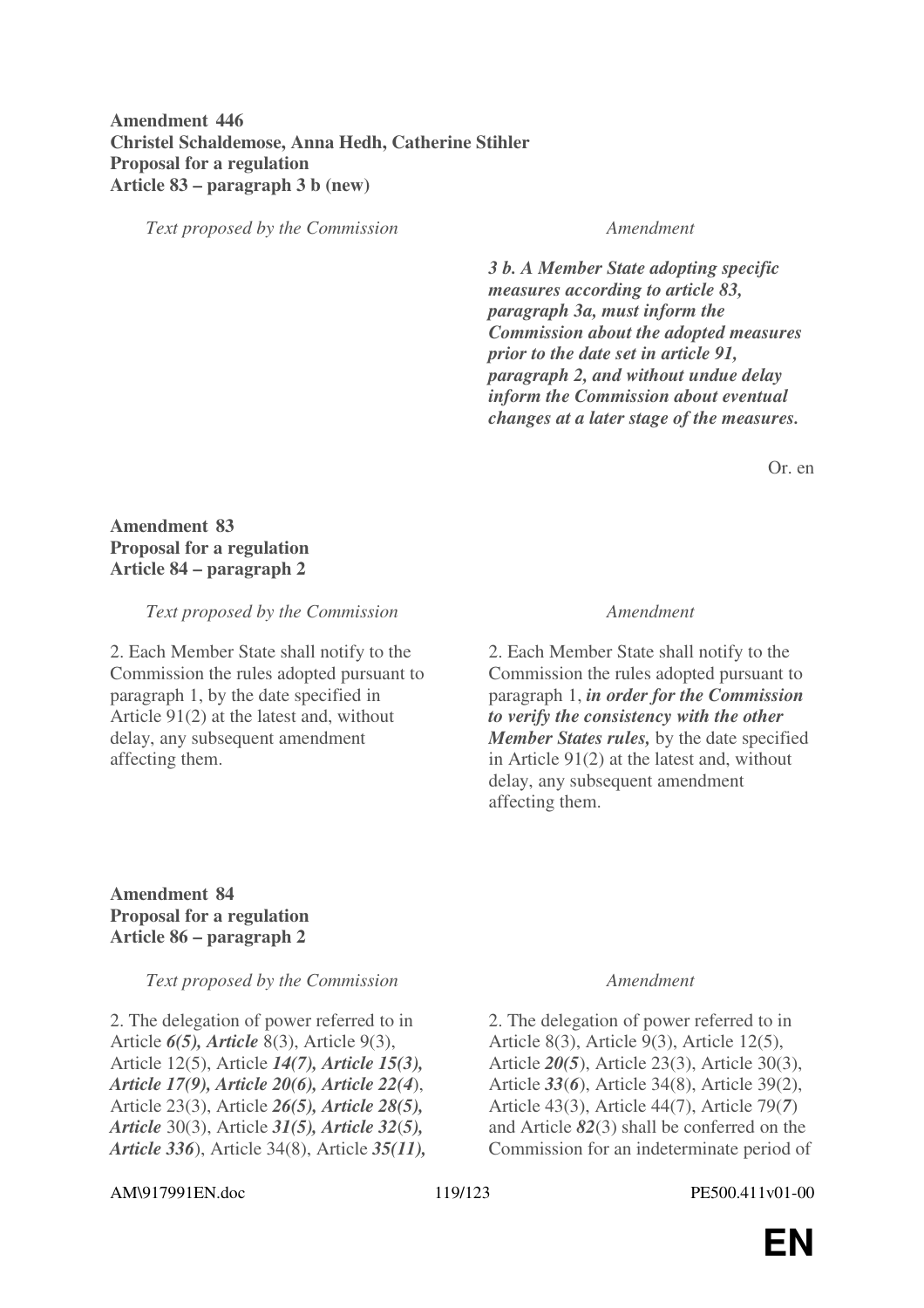*Article 37(2), Article* 39(2), Article 43(3), Article 44(7), Article 79(*6), Article 81(3), Article 82(3*) and Article *83*(3) shall be conferred on the Commission for an indeterminate period of time from the date of entry into force of this Regulation.

time from the date of entry into force of this Regulation.

Or. en

# **Amendment 85 Proposal for a regulation Article 86 – paragraph 3**

### *Text proposed by the Commission* Amendment

3. The delegation of power referred to in Article *6(5), Article* 8(3), Article 9(3), Article 12(5), Article *14(7), Article 15(3), Article 17(9), Article 20(6), Article 22(4*), Article 23(3), Article *26(5), Article 28(5), Article* 30(3), Article *31(5), Article 32(5), Article* 33(6), Article 34(8), Article *35(11), Article 37(2), Article* 39(2), Article 43(3), Article 44(7), Article 79(*6*), *Article 81(3),*  Article 82*(3) and Article 83*(3) may be revoked at any time by the European Parliament or by the Council. A decision of revocation shall put an end to the delegation of power specified in that decision. It shall take effect the day following the publication of the decision in the Official Journal of the European Union or at a later date specified therein. It shall not affect the validity of any delegated acts already in force.

3. The delegation of power referred to in Article 8(3), Article 9(3), Article 12(5), Article *20(5*), Article 23(3), Article 30(3), Article 33(6), Article 34(8), Article 39(2), Article 43(3), Article 44(7), Article 79(*7*), *and* Article 82(3) may be revoked at any time by the European Parliament or by the Council. A decision of revocation shall put an end to the delegation of power specified in that decision. It shall take effect the day following the publication of the decision in the Official Journal of the European Union or at a later date specified therein. It shall not affect the validity of any delegated acts already in force.

Or. en

### *Justification*

*This amendment completes the ones deleting this power. Where the referred Article has been amended, a typing mistake had been found.*

**Amendment 86 Proposal for a regulation Article 86 – paragraph 5**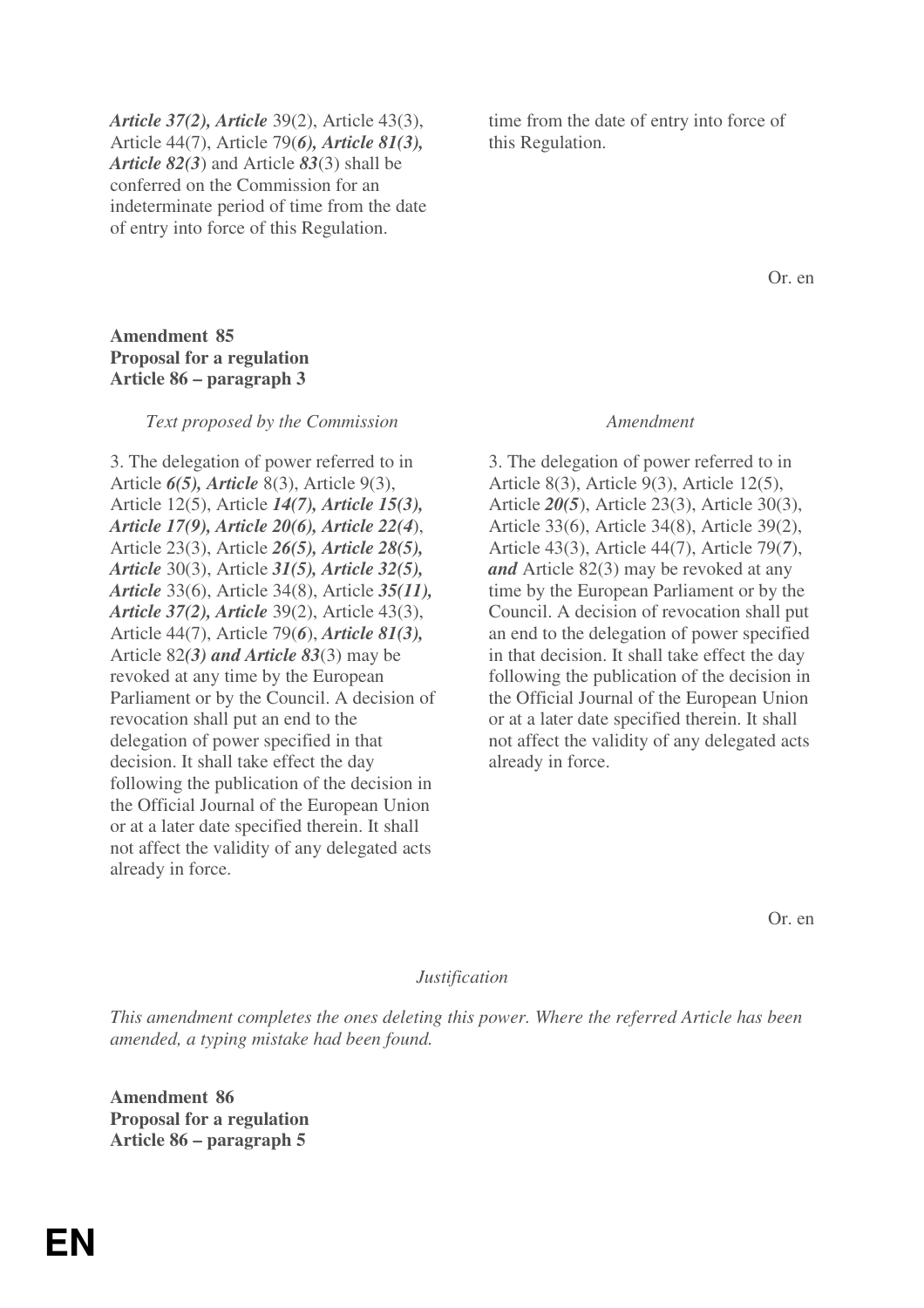**Amendment 456**

**Proposal for a regulation**

# AM\917991EN.doc 121/123 PE500.411v01-00

**Article 86 – paragraph 5 a (new)** *Text proposed by the Commission* Amendment

# *Justification*

*referred to at the beginning of this article.*

*This amendment is necessary to make effective those amendments that deleted the power* 

*5a. When adopting the acts referred to in* 

**Andreas Schwab, Lara Comi, Marielle Gallo, Pablo Arias Echeverría**

*this article, the Commission shall promote technological neutrality.*

5. A delegated act adopted pursuant to Article 8(3), Article 9(3), Article 12(5), Article *20(5*), Article 23(3), Article 30(3), Article 33(6), Article 34(8), Article 39(2), Article 43(3), Article 44(7), Article 79(*7*), *and* Article 82(3) shall enter into force only if no objection has been expressed either by the European Parliament or the Council within a period of two months of notification of that act to the European Parliament and the Council or if, before the expiry of that period, the European Parliament and the Council have both informed the Commission that they will not object. That period shall be extended by two months at the initiative of the European Parliament or the Council.

# *Text proposed by the Commission* Amendment

5. A delegated act adopted pursuant to Article *6(5), Article* 8(3), Article 9(3), Article 12(5), Article *14(7), Article 15(3), Article 17(9), Article 20(6), Article 22(4*), Article 23(3), Article *26(5), Article 28(5), Article* 30(3), Article *31(5), Article 32(5), Article* 33(6), Article 34(8), Article *35(11), Article 37(2), Article* 39(2), Article 43(3), Article 44(7), Article 79(*6*), *Article 81(3),*  Article 82*(3) and Article 83*(3) shall enter into force only if no objection has been

expressed either by the European

Parliament or the Council within a period of two months of notification of that act to the European Parliament and the Council or if, before the expiry of that period, the European Parliament and the Council have both informed the Commission that they will not object. That period shall be

extended by two months at the initiative of the European Parliament or the Council.



Or. fr

Or. en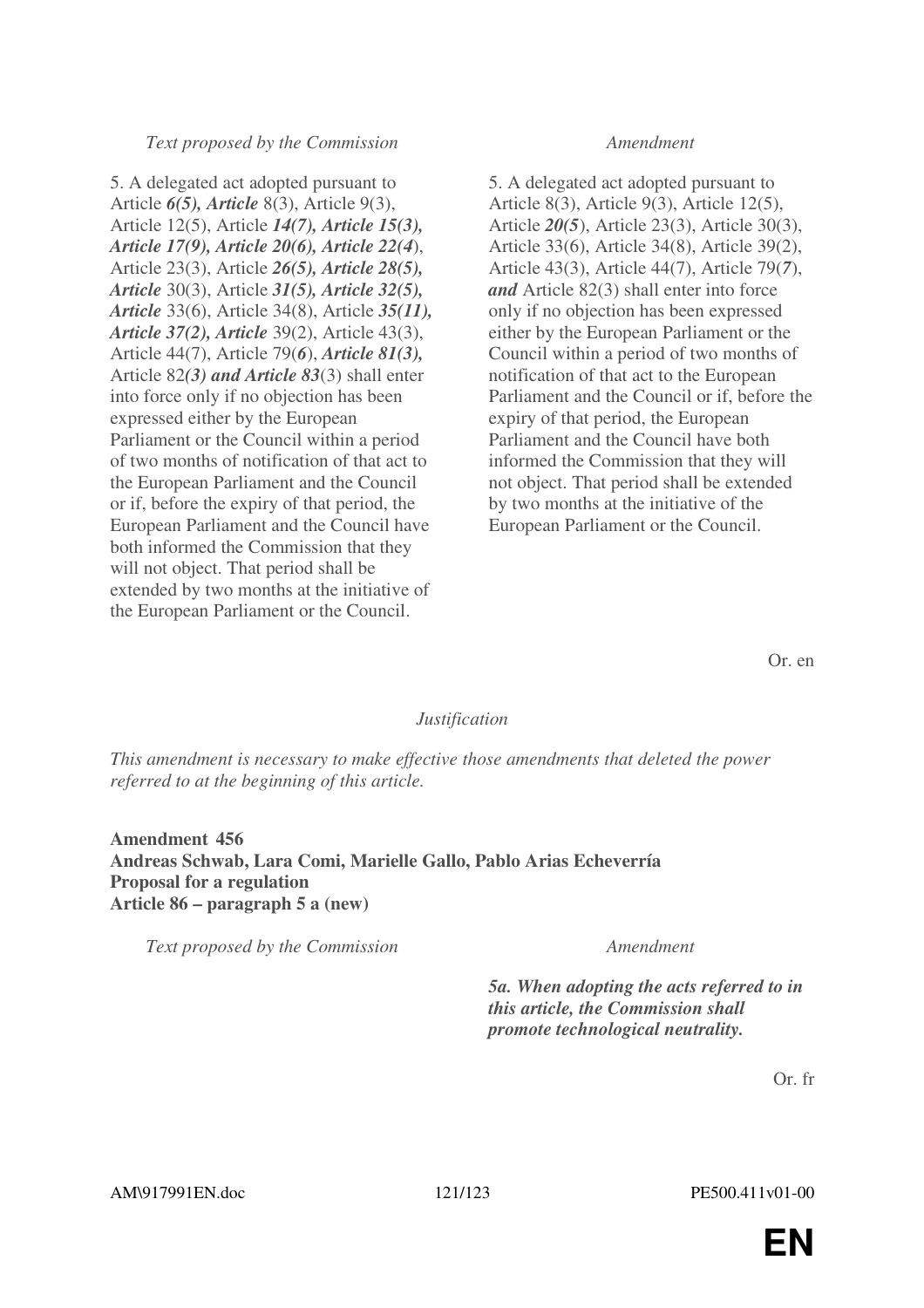**Amendment 457 Matteo Salvini Proposal for a regulation Article 89 – paragraph 1 a (new)**

*Text proposed by the Commission Amendment*

*1 a. In relation to natural or legal persons who are under obligations to report personal data breaches under Directive 2002/58/EC as amended by Directive 2009/136/EC in relation to the processing of personal data in connection with the provision of publicly available electronic communications services, this Regulation shall not impose additional obligations in relation to the process of notifying a personal data breach to the supervisory authority and in relation to the process of communicating a personal data breach to the data subjects. Such a natural or legal person shall notify personal data breaches affecting all personal data for which it is a controller in accordance with the personal data breach notification process set out in Directive 2002/58/EC as amended by Directive 2009/136/EC.* 

Or. en

### *Justification*

*This new paragraph establishes that electronic communications service providers are subject to a single notification regime for any breaches relating to the data they process, not multiple regimes depending on the service offered or the data held. This ensures a level playing field among industry players.*

**Amendment 458 Matteo Salvini Proposal for a regulation Article 89 – paragraph 2**

*Text proposed by the Commission* Amendment

2. Article 1(2) of Directive 2002/58/EC shall be deleted.

2. Article 1(2)*, Article 2(c) and Article 9*  of Directive 2002/58/EC shall be deleted.